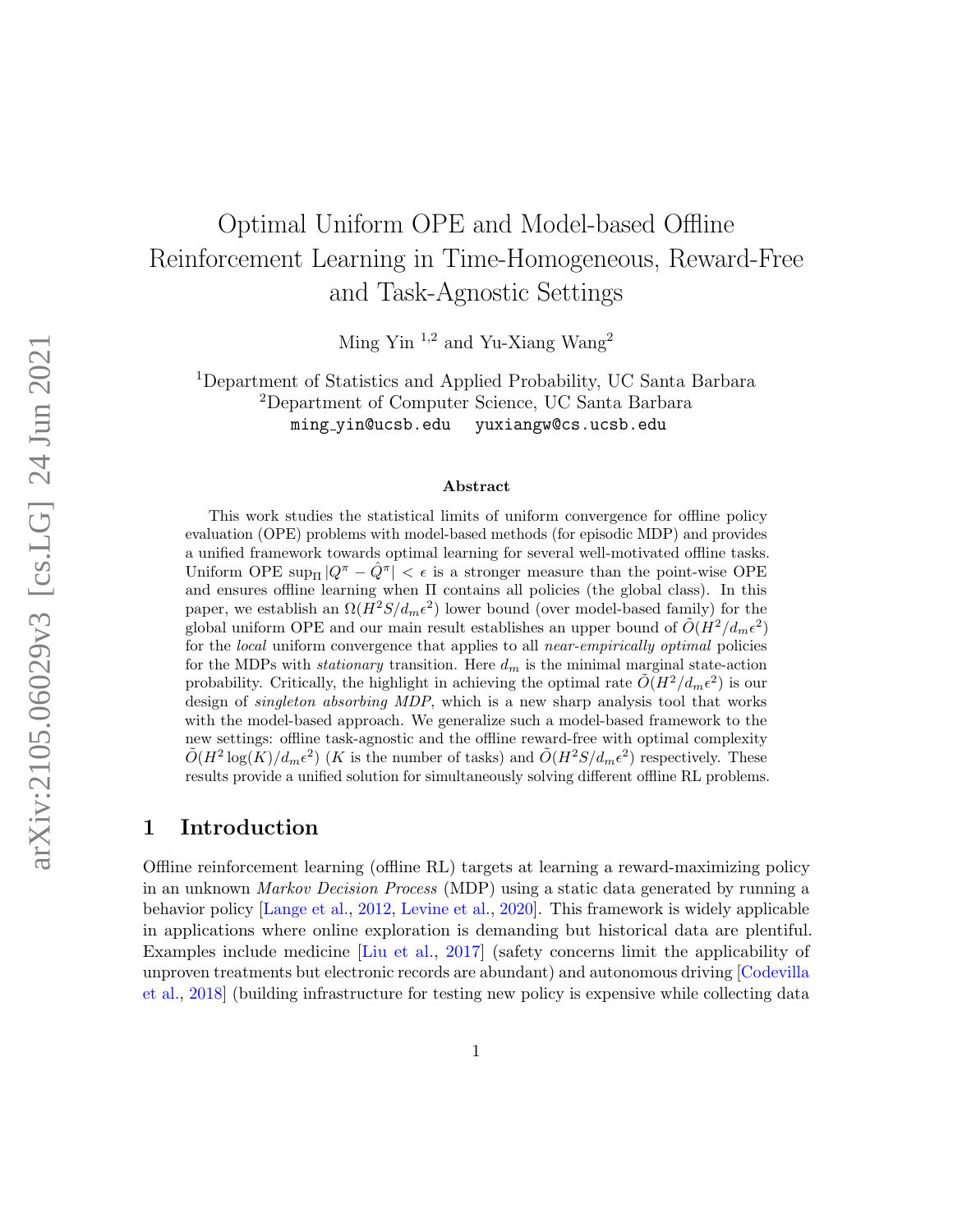from current setting is almost free).

Parallel to its practical significance, recently there is a surge of theoretical investigations towards offline RL via two threads: offline policy evaluation (OPE), where the goal is to estimate the value of a target (fixed) policy  $V^{\pi}$  [\[Jiang and Li,](#page-17-0) [2016,](#page-17-0) [Liu et al.,](#page-18-2) [2018,](#page-18-2) [Kallus](#page-18-3) [and Uehara,](#page-18-3) [2020,](#page-18-3) [2019,](#page-18-4) [Uehara and Jiang,](#page-19-1) [2019,](#page-19-1) [Nachum et al.,](#page-19-2) [2019,](#page-19-2) [Xie et al.,](#page-20-0) [2019,](#page-20-0) [Yin and Wang,](#page-20-1) [2020,](#page-17-1) [Duan et al.,](#page-17-1) 2020, [Wang et al.,](#page-20-2) [2020b,](#page-20-2) [Zhang et al.,](#page-20-3) [2021\]](#page-20-3) and *offline* (policy) learning which intends to output a near-optimal policy [\[Chen and Jiang,](#page-16-1) [2019,](#page-16-1) [Le](#page-18-5) [et al.,](#page-18-5) [2019,](#page-18-5) [Xie and Jiang,](#page-20-4) [2020a](#page-20-4)[,b,](#page-20-5) [Liu et al.,](#page-18-6) [2020b,](#page-18-6) [Hao et al.,](#page-17-2) [2020,](#page-17-2) [Zanette,](#page-20-6) [2020,](#page-20-6) [Jin](#page-18-7) [et al.,](#page-18-7) [2020c,](#page-18-7) [Hu et al.,](#page-17-3) [2021,](#page-17-3) [Yin et al.,](#page-20-7) [2021b,](#page-20-7) [Rashidinejad et al.,](#page-19-3) [2021\]](#page-19-3).

[Yin et al.](#page-20-8) [\[2021a\]](#page-20-8) initiates the studies for offline RL from the new perspective of uniform convergence in OPE (uniform OPE for short) which unifies OPE and offline learning tasks. Generally speaking, given a policy class  $\Pi$  and offline data with n episodes, uniform OPE seeks to coming up with OPE estimators  $\widehat{V}_1^{\pi}$  and  $\widehat{Q}_1^{\pi}$  satisfy  $\sup_{\pi \in \Pi} ||\widehat{Q}_1^{\pi} - Q_1^{\pi}||_{\infty} < \epsilon$ . The task is to achieve this with the optimal episode complexity: the "minimal" number of episodes n needed as a function of  $\epsilon$ , failure probability  $\delta$ , the parameters of the MDP as well as the behavior policy  $\mu$  in the minimax sense.

To further motivate the readers why uniform OPE should be considered, we state its relation to offline learning. Indeed, uniform OPE to RL is analogous of uniform convergence of empirical risk in statistical learning [\[Vapnik,](#page-19-4) [2013\]](#page-19-4). In supervised learning, it has been proven that almost all learnable problems are learned by an (asymptotic) empirical risk minimizer (ERM) [\[Shalev-Shwartz et al.,](#page-19-5) [2010\]](#page-19-5). In offline RL, the natural counterpart is the *empirical optimal policy*  $\hat{\pi}^* := \argmax_{\pi} \hat{V}_1^{\pi}$  and with uniform OPE it further ensures  $\hat{\pi}^*$  is a near-optimal policy for the offline learning via:  $\hat{\pi}^{\star}$  is a near-optimal policy for the offline learning via:

<span id="page-1-1"></span>
$$
0 \leq Q_1^{\pi^*} - Q_1^{\hat{\pi}^*} = Q_1^{\pi^*} - \hat{Q}_1^{\pi^*} + \hat{Q}_1^{\pi^*} - \hat{Q}_1^{\hat{\pi}^*} + \hat{Q}_1^{\hat{\pi}^*} - Q_1^{\hat{\pi}^*} \leq 2 \sup_{\pi} |Q_1^{\pi} - \hat{Q}_1^{\pi}|. \tag{1}
$$

On the policy evaluation side, there is often a need to evaluate the performance of a data-dependent policy. Uniform OPE suffices for this purpose since it will allow us to evaluate policies selected by safe-policy improvements, proximal policy optimization, UCBstyle exploration-bonus as well as any heuristic exploration criteria (please refer to [Yin](#page-20-8) [et al.](#page-20-8) [\[2021a\]](#page-20-8) and the references therein for further discussions). In this paper, we study the uniform OPE problem under the finite horizon stationary MDPs and focus on the model-based approaches. Specifically, we consider two representative class: global policy class  $\Pi_g$  (contains all (deterministic) policies) and local policy class  $\Pi_l$  (contains policies near the empirical optimal one, see Section [2.1\)](#page-5-0). We ask the following question:

What is the statistical limit for uniform OPE and what is its connection to optimal offline learning?

We answer the first part by showing the global uniform OPE requires a lower bound of  $\Omega(H^2S/d_m\epsilon^2)^1$  $\Omega(H^2S/d_m\epsilon^2)^1$  for the family of model-based approach and the local uniform OPE can

<span id="page-1-0"></span><sup>&</sup>lt;sup>1</sup>Here  $d_m$  is the minimal marginal state-action occupancy, see Assumption [2.4.](#page-6-0)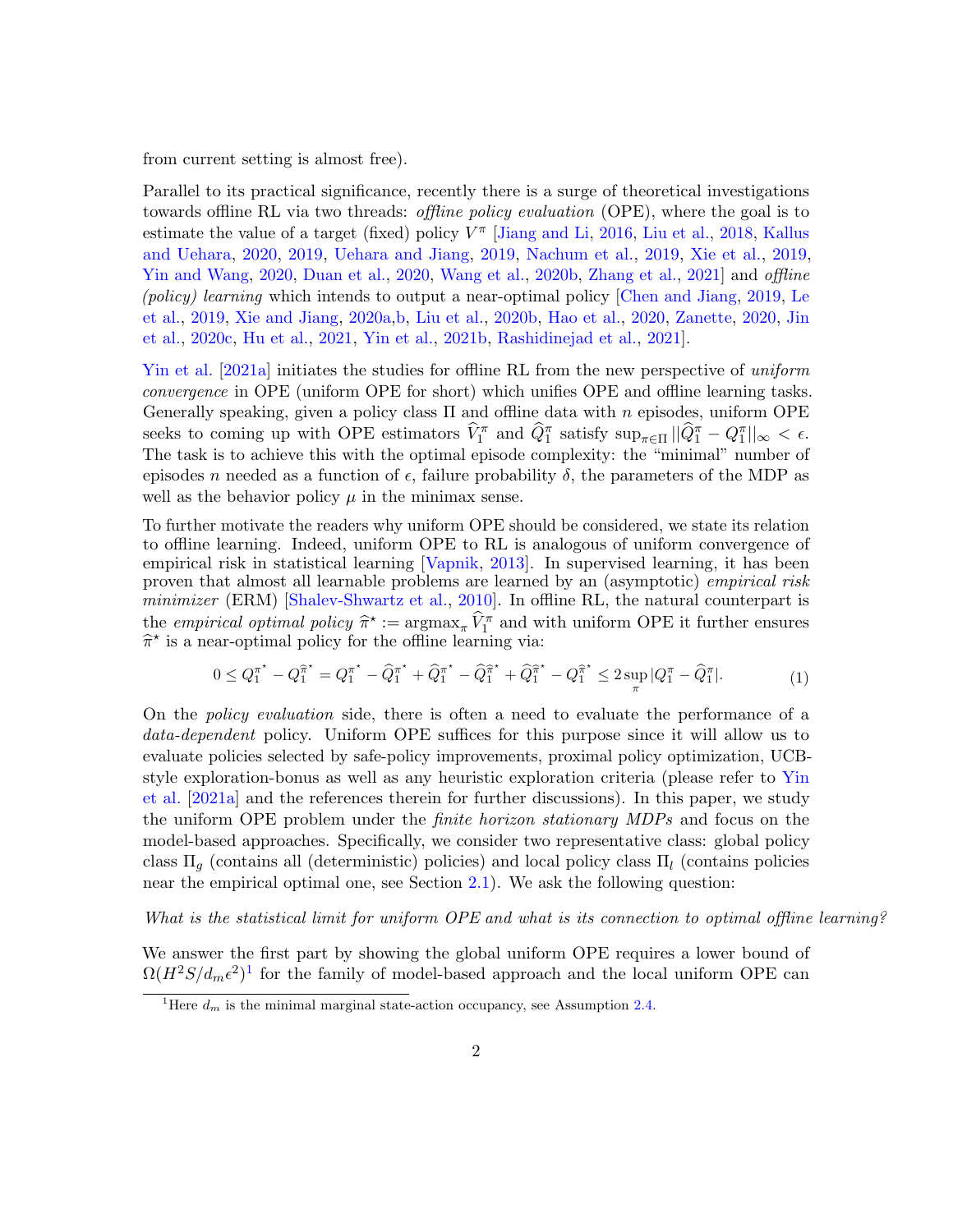achieve  $\tilde{O}(H^2/d_m\epsilon^2)$  minimax rate by the model-based plug-in estimator and this implies optimal offline learning. Importantly, the procedure of the model-based approach via learning  $\hat{\pi}^*$  through planning over the empirical MDP has a wider range of use in offline<br>PL as it paturally adapts to the shallonging tasks like offline task agreetic learning and RL as it naturally adapts to the challenging tasks like *offline task-agnostic learning* and offline reward-free learning. See Section [1.2.](#page-3-0)

#### <span id="page-2-1"></span>1.1 Related works

Offline reinforcement learning.<sup>[2](#page-2-0)</sup> Information-theoretical considerations for offline RL are first proposed for infinite horizon discounted setting via Fitted Q-Iteration (FQI) type function approximation algorithms [\[Chen and Jiang,](#page-16-1) [2019,](#page-16-1) [Le et al.,](#page-18-5) [2019,](#page-18-5) [Xie and Jiang,](#page-20-4) [2020a](#page-20-4)[,b\]](#page-20-5) which can be traced back to [\[Munos,](#page-19-6) [2003,](#page-19-6) Szepesvári and Munos, [2005,](#page-19-7) [Antos](#page-16-2) [et al.,](#page-16-2) [2008a,](#page-16-2)[b\]](#page-16-3).

For the finite horizon case, [Yin et al.](#page-20-8) [\[2021a\]](#page-20-8) first achieves  $\tilde{O}(H^3/d_m\epsilon^2)$  complexity under non-stationary transition but their results cannot further improve in the stationary setting. Recently, [Yin et al.](#page-20-7) [\[2021b\]](#page-20-7) designs the offline variance reduction algorithm for achieving the optimal  $\tilde{O}(H^2/d_m\epsilon^2)$  rate. Their result is for a specific algorithm that uses data splitting while our results work for any algorithms that returns a nearly empirically optimal policy via uniform convergence. Our results on the offline task-agnostic and the reward-free settings are entirely new. Concurrently, [Ren et al.](#page-19-8) [\[2021\]](#page-19-8) considers the horizon-free setting but does not provide uniform convergence guarantee.

Model-based approaches with minimaxity. It is known model-based methods are minimax-optimal for online RL with regret  $\tilde{O}(\sqrt{HSAT})$  (e.g. [Azar et al.](#page-16-4) [\[2017\]](#page-16-4), [Efroni et al.](#page-17-4) [\[2019\]](#page-17-4)). In the generative model setting, [Agarwal et al.](#page-16-5) [\[2020\]](#page-16-5) shows model-based approach is still minimax optimal  $\tilde{O}((1-\gamma)^{-3}SA/\epsilon^2)$  by using a s-absorbing MDP construction and this model-based technique is later reused for other more general settings  $(e.g.$  Markov games [\[Zhang et al.,](#page-20-9) [2020a\]](#page-20-9) and linear MDPs [\[Cui and Yang,](#page-16-6) [2020\]](#page-16-6)) and also for overcoming the sample size barrier [\[Li et al.,](#page-18-8) [2020\]](#page-18-8). In offline RL, [Yin et al.](#page-20-8) [\[2021a\]](#page-20-8) uses the model-based methods to achieve  $\tilde{O}(H^3/d_m\epsilon^2)$  complexity.

Task-agnostic and Reward-free problems. The reward-free problem is initiated in the online RL [\[Jin et al.,](#page-17-5) [2020a\]](#page-17-5) where the agent needs to efficiently explore an MDP environment *without* using any reward information. It requires high probability guarantee for learning optimal policy for any reward function. Later, [Kaufmann et al.](#page-18-9) [\[2020\]](#page-18-9), [Menard](#page-19-9) [et al.](#page-19-9) [\[2020\]](#page-19-9) establish the  $\tilde{O}(H^3S^2A/\epsilon^2)$  complexity and [Zhang et al.](#page-21-0) [\[2020c\]](#page-21-0) further tightens the dependence to  $\tilde{O}(H^2S^2A/\epsilon^2)$ . Recently, [Zhang et al.](#page-21-1) [\[2020b\]](#page-21-1) proposes the task-agnostic setting where one needs to use exploration data to simultaneously learn  $K$  tasks and proves an upper bound  $\tilde{O}(H^5SA \log(K)/\epsilon^2)$ . However, although these settings remain critical in

<span id="page-2-0"></span><sup>&</sup>lt;sup>2</sup>We only provide a short discussion of the most related works due to the space constraint. A detailed discussion can be found in Appendix [A.](#page-23-0)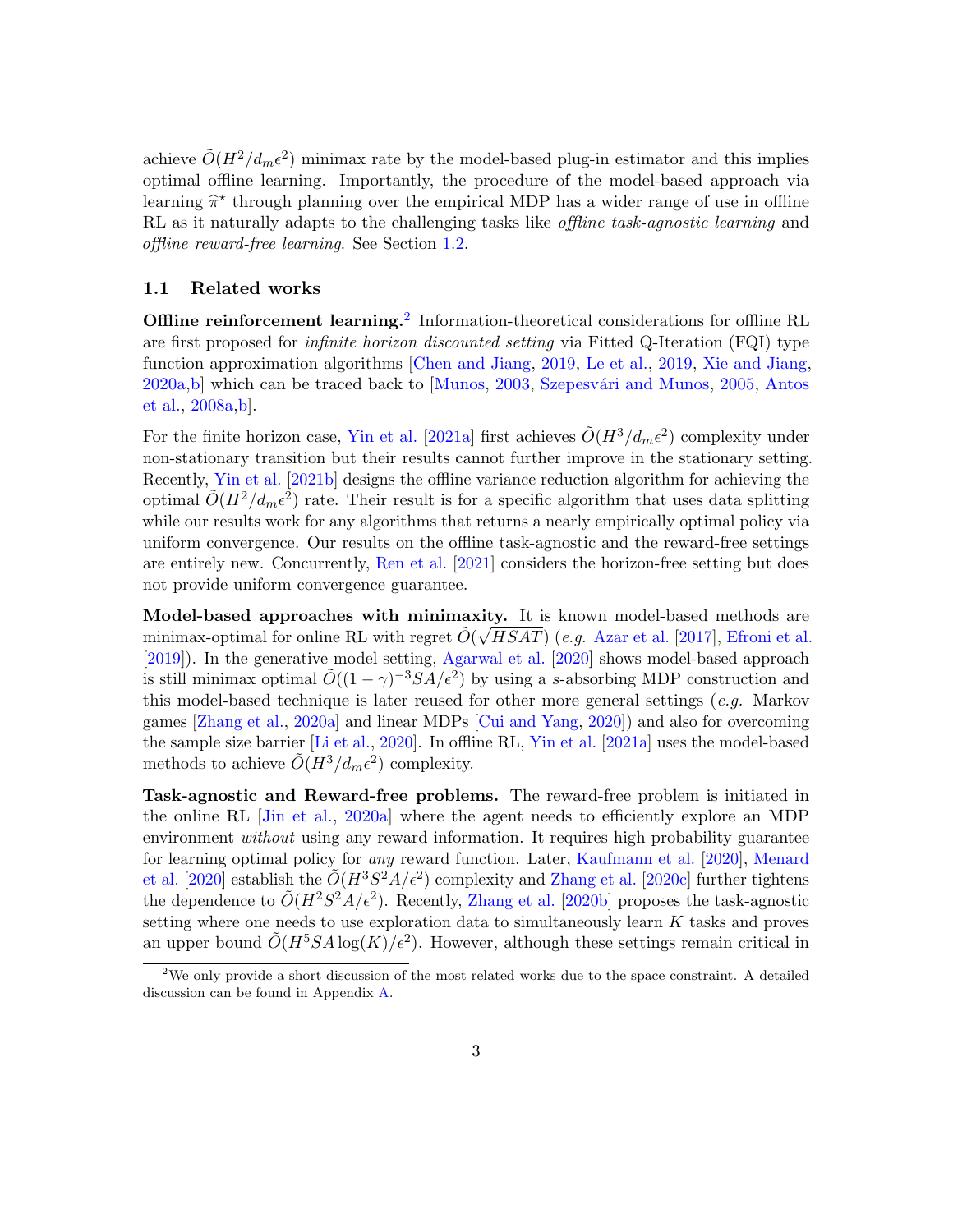the offline regime, no statistical result has been derived so far.

#### <span id="page-3-0"></span>1.2 Our contribution

**Optimal local uniform OPE**. First and foremost, we derive the  $\tilde{O}(H^2/d_m\epsilon^2)$  optimal episode complexity for local uniform OPE (Theorem [4.1\)](#page-9-0) via the model-based method and this implies optimal offline learning with the same rate (Corollary [4.2\)](#page-9-1); this result strictly improves upon [Yin et al.](#page-20-8) [\[2021a\]](#page-20-8)  $(\tilde{O}(H^3/d_m\epsilon^2))$  non-trivially through our new singleton-absorbing MDP technique.

Information-theoretical characterization of the global uniform OPE. We characterize the statistical limit for the global uniform convergence by proving a minimax lower bound  $\Omega(H^2S/d_m\epsilon^2)$  (over all model-based approaches) (Theorem [3.1\)](#page-6-1). This result answers the question left by [Yin et al.](#page-20-8) [\[2021a\]](#page-20-8) that the global uniform OPE is generically harder than the local uniform OPE / offline learning by a factor of  $S$ , such a difference will dominate when the state space is exponentially large.

Generalize to the new offline settings. Critically, our model-based frameworks naturally generalize to the more challenging settings like task-agnostic and reward-free settings. In particular, we establish the  $\tilde{O}(H^2 \log(K)/d_m \epsilon^2)$  (Theorem [5.3\)](#page-13-0) and  $\tilde{O}(H^2 S/d_m \epsilon^2)$  (Theorem [5.4\)](#page-13-1) complexities for offline task-agnostic learning and offline reward-free learning. Both results are new and optimal.

Singleton-absorbing MDP: a sharp analysis tool for episodic stationary transition case. On the technical end, our major contribution is the novel design of *singleton*absorbing MDP which handles the data-dependence hurdle encountered in the stationary MDPs. To decouple the data-dependence between  $\widehat{P}_{s,a}$  and  $\widehat{V}$ , [Agarwal et al.](#page-16-5) [\[2020\]](#page-16-5) uses a s-absorbing MDP  $V_s$  (in lieu of V) of each state for the independence. To control the error propagation between  $V_s$  and  $V$ , they use the  $\epsilon$ -net covering such that the value of  $V_s$ traverse the evenly-spaced grids in  $[0, (1 - \gamma)^{-1}]$ . However, when applied to finite horizon case, the complexity increases as there are H different quantities  $(V_1, ..., V_H)$  and the  $\epsilon$ -nets need to cover the H-dimensional space  $[0, H]^H$ . This result in a exponential-H covering number and the metric entropy blows up by a factor  $H$ , which yields suboptimal result. In contrast, the *singleton-absorbing MDP* technique designs a single absorbing MDP that can also control the error propagation sufficiently well. This sharp analysis tool negates the conjecture of [Cui and Yang](#page-16-6) [\[2020\]](#page-16-6) that absorbing MDP is not well suitable for finite horizon stationary MDP.

Significance: Unifying different offline settings Beyond the study of statistical limit in uniform OPE, this work solves the sample optimality problems for the local uniform OPE, offline task-agnostic and offline reward-free problems. If we take a deeper look, the algorithmic frameworks utilized are all based on the model-based empirical MDP construction and planning. Therefore, as long as we can analyze such framework sharply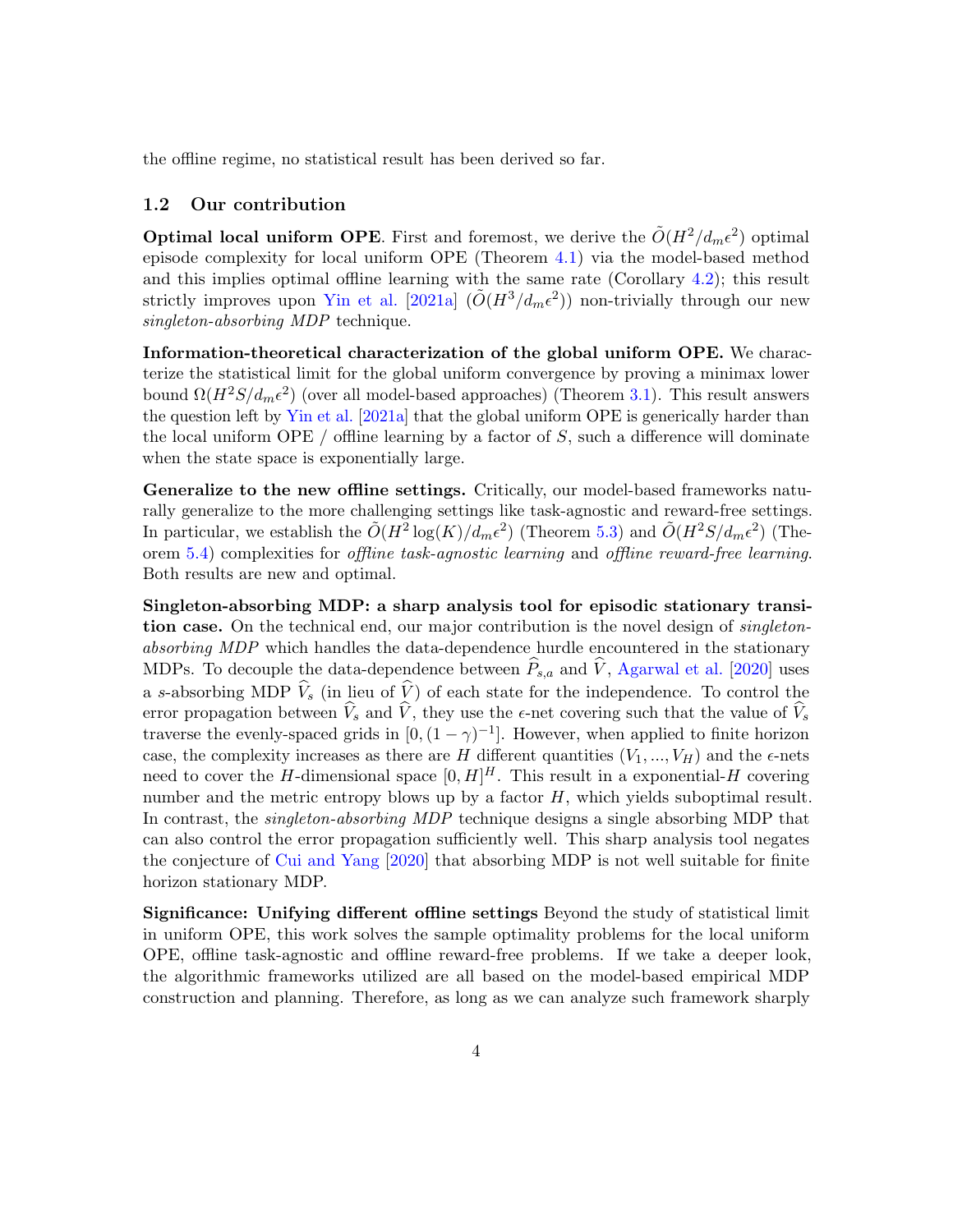(e.g. via novel absorbing-MDP technique), then it is hopeful that our techniques can be generalized to tackle more sophisticated settings. On the other hand, things could be more tricky for online RL since the exploration phases need to be specifically designed for each settings and there may not be one general algorithmic pattern that dominates. Our findings reveal the model-based framework is fundamental for offline RL as it subsumes settings like local uniform OPE, offline task-agnostic and offline reward-free learning into the identical learning pattern. Considering these tasks were originally proposed in the online regime under different contexts, such a unified view from the model-based perspective offers a new angle for understanding offline RL.

## <span id="page-4-1"></span>2 Problem setup

Episodic stationary reinforcement learning. A finite-horizon Markov Decision Process (MDP) is denoted by a tuple  $M = (\mathcal{S}, \mathcal{A}, P, r, H, d_1)$ , where S and A are finite state action spaces with  $S := |\mathcal{S}|$ ,  $A := |\mathcal{A}|$ . A stationary (time-invariant) transition kernel has the form  $P : \mathcal{S} \times \mathcal{A} \times \mathcal{S} \mapsto [0, 1]$  with  $P(s'|s, a)$  representing the probability transition from state s, action a to next state s'. Besides,  $r : \mathcal{S} \times A \mapsto \mathbb{R}$  is the expected reward function and given  $(s, a)$  which satisfies  $0 \leq r \leq 1$  and assumed known.  $d_1$  is the initial state distribution and H is the horizon. At time t, a policy  $\pi = (\pi_1, ..., \pi_H)$  assigns each state  $s \in \mathcal{S}$  a probability distribution  $\pi_t(s)$  over actions. For a policy  $\pi$ , a random trajectory  $s_1, a_1, r_1, \ldots, s_H, a_H, r_H, s_{H+1}$  is generated as follows:  $s_1 \sim d_1, a_t \sim \pi(\cdot | s_t), r_t =$  $r(s_t, a_t), s_{t+1} \sim P(\cdot | s_t, a_t), \forall t \in [H].$ 

For any policy  $\pi$  and any  $h \in [H]$ , value function  $V_h^{\pi}(\cdot) \in \mathbb{R}^S$  and Q-value function  $Q_h^{\pi}(\cdot, \cdot) \in \mathbb{R}^{S \times A}$  are defined as:  $V_h^{\pi}(s) = \mathbb{E}_{\pi}[\sum_{t=h}^H r_t | s_h = s], Q_h^{\pi}(s, a) = \mathbb{E}_{\pi}[\sum_{t=h}^H r_t | s_h, a_h = s_h]$ s, a],  $\forall s, a \in S$ , A. The goal of RL is to find a policy  $\pi^*$  such that  $v^{\pi} := \mathbb{E}_{\pi} \left[ \sum_{t=1}^H r_t \right]$  is maximized, which is equivalent to simultaneously maximize  $V_1^{\pi}(s)$  (or  $Q_1^{\pi}(s, a)$ ) for all s (or s, a) [\[Sutton and Barto,](#page-19-10) [2018\]](#page-19-10). Therefore, for a targeted accuracy  $\epsilon > 0$  it suffices to find a policy  $\pi_{\text{alg}}$  such that  $||Q_1^{\star} - Q_1^{\pi_{\text{alg}}}$  $\mathbb{T}_1^{\text{alg}}\|_{\infty} \leq \epsilon$ . We denote  $V_h^{\pi}, Q_h^{\pi}$  as column vectors and  $P_{s,a}$ as the row vector. In particular, we denote the average marginal state-action occupancy  $d^{\pi}(s, a)$  as:  $d^{\pi}(s, a) := \frac{1}{H} \sum_{t=1}^{H} \mathbb{P}[s_t = s | s_1 \sim d_1, \pi] \cdot \pi_t(a|s)$ .

**Offline setting.** The offline RL assumes that episodes  $\mathcal{D} = \left\{ \left( s_t^{(i)}, a_t^{(i)}, r_t^{(i)}, s_{t+1}^{(i)} \right) \right\}_{i \in [n]}^{t \in [H]}$  are rolling from some behavior policy  $\mu$  a priori. In particular, we do not assume the knowledge of  $\mu$ .

<span id="page-4-0"></span>Model-based RL. We focus our attention on the model-based methods, which has witnessed numerous successes and is one of the most critical components of theoretical RL as a whole (as reviewed in Section [1.1\)](#page-2-1). To make the presentation precise, we define the following: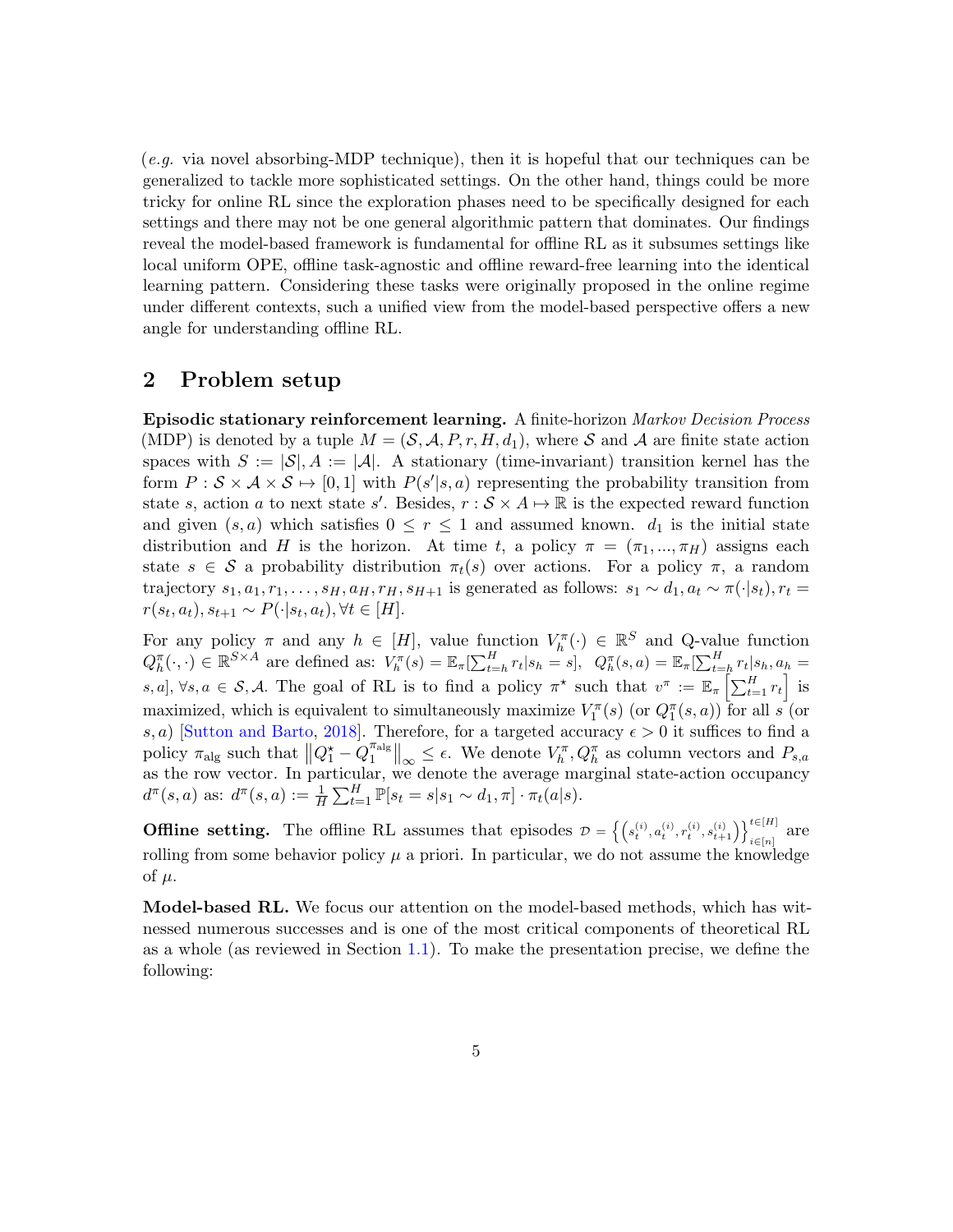| <b>I</b> Igure 1. Iterated comparisons of sample complexities for omine rule                                               |                   |                |                                                    |                             |
|----------------------------------------------------------------------------------------------------------------------------|-------------------|----------------|----------------------------------------------------|-----------------------------|
| Result/Method                                                                                                              | Setting           | Type           | Complexity                                         | Uniform guarantee?          |
| Le et al. $[2019]$                                                                                                         | $\infty$ -horizon | FQI variants   | $\tilde{O}((1-\gamma)^{-6}\beta_{\mu}/\epsilon^2)$ | No                          |
| FQI [Chen and Jiang, 2019]                                                                                                 | $\infty$ -horizon | FQI variants   | $\tilde{O}((1-\gamma)^{-6}C/\epsilon^2)$           | No                          |
| MSBO/MABO [Xie and Jiang, 2020b]                                                                                           | $\infty$ -horizon | FQI variants   | $\ddot{O}((1-\gamma)^{-4}C_{\mu}/\epsilon^2)$      | No.                         |
| OPEMA [Yin et al., 2021a]                                                                                                  | $H$ -horizon      | Non-splitting  | $\tilde{O}(H^3/d_m\epsilon^2)$                     | $\sqrt{H/S}$ -local uniform |
| OPDVR Yin et al. [2021b]                                                                                                   | $H$ -horizon      | Data splitting | $\tilde{O}(H^2/d_m\epsilon^2)$                     | No.                         |
| Model-based Plug-in (Corollary $4.2$ )                                                                                     | $H$ -horizon      | Non-splitting  | $\tilde{O}(H^2/d_m\epsilon^2)$                     | $\sqrt{H/S}$ -local uniform |
| Task-Agnostic (Theorem 5.3)                                                                                                | $H$ -horizon      | Non-splitting  | $\widetilde{O}(H^2 \log(K) / d_m \epsilon^2)$      |                             |
| Reward-Free (Theorem 5.4)                                                                                                  | $H$ -horizon      | Non-splitting  | $\widetilde{O}(H^2S/d_m\epsilon^2)$                |                             |
| * K is the number of tasks for Task-agnostic setting and $\beta_{\mu}$ , C and $1/d_{m}$ are data coverage parameters that |                   |                |                                                    |                             |

Figure 1: Related comparisons of sample complexities for offline  $\overline{RI}$ 

measure the state-action dependence and are qualitative similar under their respective assumptions.

Definition 2.1. Model-based RL: Solving RL problems (either learning or evaluation) through learning / modeling transition dynamic P.

We emphasize that the model-based approaches in general  $(e, q, \text{ Jaksch et al. } [2010],$  $(e, q, \text{ Jaksch et al. } [2010],$  $(e, q, \text{ Jaksch et al. } [2010],$  $(e, q, \text{ Jaksch et al. } [2010],$  $(e, q, \text{ Jaksch et al. } [2010],$ [Ayoub et al.](#page-16-7) [\[2020\]](#page-16-7), [Kidambi et al.](#page-18-10) [\[2020\]](#page-18-10)) follow the procedure of modeling the full MDP  $M = (\mathcal{S}, \mathcal{A}, P, r, H, d_1)$  instead of only the transition P. Nevertheless, we (by convention) assume the mean reward function is known and the initial state distribution  $d_1$  will not affect the choice of optimal policy  $\pi^*$ . Thus, Definition [2.1](#page-4-0) suffices for our purposes.

#### <span id="page-5-0"></span>2.1 Uniform convergence in offline RL

We study offline RL from the uniform OPE perspective. Concretely, uniform OPE extends the point-wise (fixed target policy) OPE to a family of policies Π. The goal is to construct estimator  $\hat{Q}_1^{\pi}$  such that  $\sup_{\pi \in \Pi} ||Q_1^{\pi} - \hat{Q}_1^{\pi}|| < \epsilon$ , which automatically ensures point-wise OPE<br>for any  $\pi \in \Pi$ . More importantly, uniform OPE directly implies offline learning when  $\Pi$ contains optimal policies. As explained in Section [1,](#page-0-0) let  $\hat{\pi}^* := \argmax_{\pi} \hat{V}_1^{\pi}$  be the *empirical*<br>cational policy for some OBE estimator  $\hat{\pi}$  than by (1)  $\hat{\pi}^*$  is a near optimal policy given *optimal policy* for some OPE estimator  $\hat{v}^{\pi}$ , then by [\(1\)](#page-1-1)  $\hat{\pi}^{\star}$  is a near-optimal policy given<br>uniform OPE guarantee. We consider the following two policy classes that are of the uniform OPE guarantee. We consider the following two policy classes that are of the interests.

<span id="page-5-1"></span>**Definition 2.2** (The global (deterministic) policy class.). The global policy class  $\Pi_q$  consists of all the non-stationary (deterministic) policies.

It is well-known [\[Sutton and Barto,](#page-19-10) [2018\]](#page-19-10) there exists at least one (deterministic) optimal policy, therefore  $\Pi_q$  is sufficiently rich for evaluating algorithms that aim at learning the optimal policy.

<span id="page-5-2"></span>**Definition 2.3** (The local policy class). Given empirical MDP  $\widehat{M}$  and  $\widehat{V}_h^{\pi}$  is the value under  $\widehat{M}$ . Let  $\widehat{\pi}^* := \operatorname{argmax}_{\pi} \widehat{V}_1^{\pi}$  be the empirical optimal policy, then the local policy class  $\Pi_i$  is defined as:  $\Pi_l$  is defined as:

$$
\Pi_l := \left\{ \pi : s.t. \left\| \widehat{V}_h^{\pi} - \widehat{V}_h^{\widehat{\pi}^*} \right\|_{\infty} \le \epsilon_{opt} , \forall h \in [H] \right\}
$$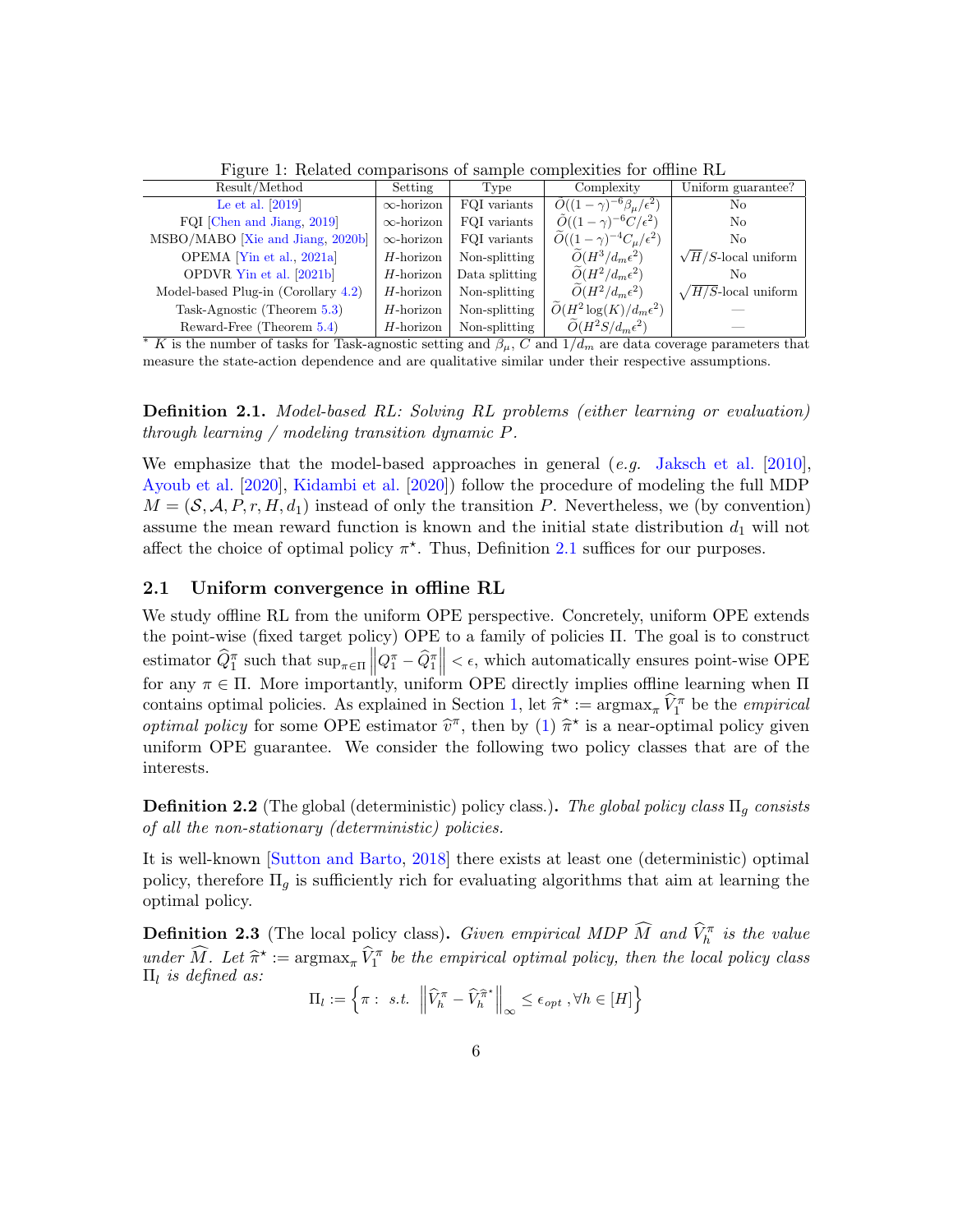where  $\epsilon_{opt} \geq 0$  is a parameter.

In above  $\widehat{M}$  uses  $\widehat{P}$  in lieu of P where  $\widehat{P}(s'|s,a) = \frac{n_{s',s,a}}{n_{s,a}}$  if  $n_{s,a} > 0$  and  $1/S$  otherwise.<sup>[3](#page-6-2)</sup> This class characterizes policies in the neighborhood of empirical optimal policy. Given  $\hat{P}$ , it is efficient to obtain  $\hat{\pi}^*$  using Value / Policy Iteration, therefore it is more practical to<br>consider the pointborhood of  $\hat{\pi}^*$  (instead of  $\pi^*$ ) sings practitioners can use data  $\hat{\pi}$  to really consider the neighborhood of  $\hat{\pi}^*$  (instead of  $\pi^*$ ) since practitioners can use data D to really aboat  $\Pi$ , whenever needed. Next we present the regularity assumption required for uniform check  $\Pi_l$  whenever needed. Next we present the regularity assumption required for uniform convergence OPE problem.

<span id="page-6-0"></span>**Assumption 2.4** (Exploration requirement). Logging policy  $\mu$  obeys that  $\min_s d^{\mu}(s) > 0$ , for any state s that is "accessible". Moreover, we define the quantity  $d_m := \min_{s,a} \{d^{\mu}(s,a) :$  $d^{\mu}(s, a) > 0$  (recall  $d^{\mu}(s, a)$  in Section [2\)](#page-4-1) to be the minimal average marginal state-action probability.

State s is "accessible" means there exists a policy  $\pi$  so that  $d^{\pi}(s) > 0$ . If for any policy  $\pi$ we always have  $d^{\pi}(s) = 0$ , then state s can never be visited in the given MDP. Note this is weaker than [Yin et al.](#page-20-8) [\[2021a\]](#page-20-8) since  $d^{\mu}(s)$  is the average version of  $d_t^{\mu}$  $t^{\mu}(s)$ . Assumption [2.4](#page-6-0) is the minimal assumption needed for the consistency of uniform OPE task and is qualitatively similar to the *concentrability* assumption [\[Munos,](#page-19-6) [2003\]](#page-19-6). This assumption can be potentially relaxed for pure offline learning problems, e.g. [Liu et al.](#page-18-11) [\[2019\]](#page-18-11), [Rashidinejad et al.](#page-19-3) [\[2021\]](#page-19-3), where they only require  $d^{\mu}(s)(\overline{d^{\mu}}(s, a)) > 0$  for any state  $s(s, a)$  satisfies  $d^{\pi^*}(s)(\overline{d^{\pi^*}}(s, a)) >$ 0.

## 3 Statistical Hardness for Model-based Global Uniform OPE

From  $(1)$  and Definition [2.2,](#page-5-1) it is clear the global uniform OPE implies offline RL, therefore it is natural to wonder whether they just are "the same task" (their sample complexities have the same minimax rates). If this conjecture is true, then deriving sample efficient global OPE method is just as important as deriving efficient offline learning algorithm (plus the additional benefit of evaluating data-dependent algorithms)! [Yin et al.](#page-20-8) [\[2021a\]](#page-20-8) proves the  $\tilde{O}(H^3S/d_m\epsilon^2)$  upper bound and  $\Omega(H^3/d_m\epsilon^2)$  lower bound for global uniform OPE, but it is unclear whether the additional  $S$  is essential. We answer the question affirmatively by providing a tight lower bound result with a concise proof to show no model-based algorithm can surpass  $\Omega(S/d_m\epsilon^2)$  information-theoretical limit.

<span id="page-6-1"></span>**Theorem 3.1** (Minimax lower bound for global uniform OPE). Let  $d_m$  be a parameter such that  $0 < d_m \leq \frac{1}{SA}$ . Let the problem class be  $\mathcal{M}_{d_m} := \{(\mu, M) \mid \min_{t, s_t, a_t} d_t^{\mu}$  $_{t}^{\mu}(s_{t}, a_{t}) \geq d_{m}$  }.

<span id="page-6-2"></span><sup>&</sup>lt;sup>3</sup>Here  $n_{s,a}$  is the number of pair  $(s,a)$  being visited among n episodes.  $n_{s',s,a}$  is defined similarly.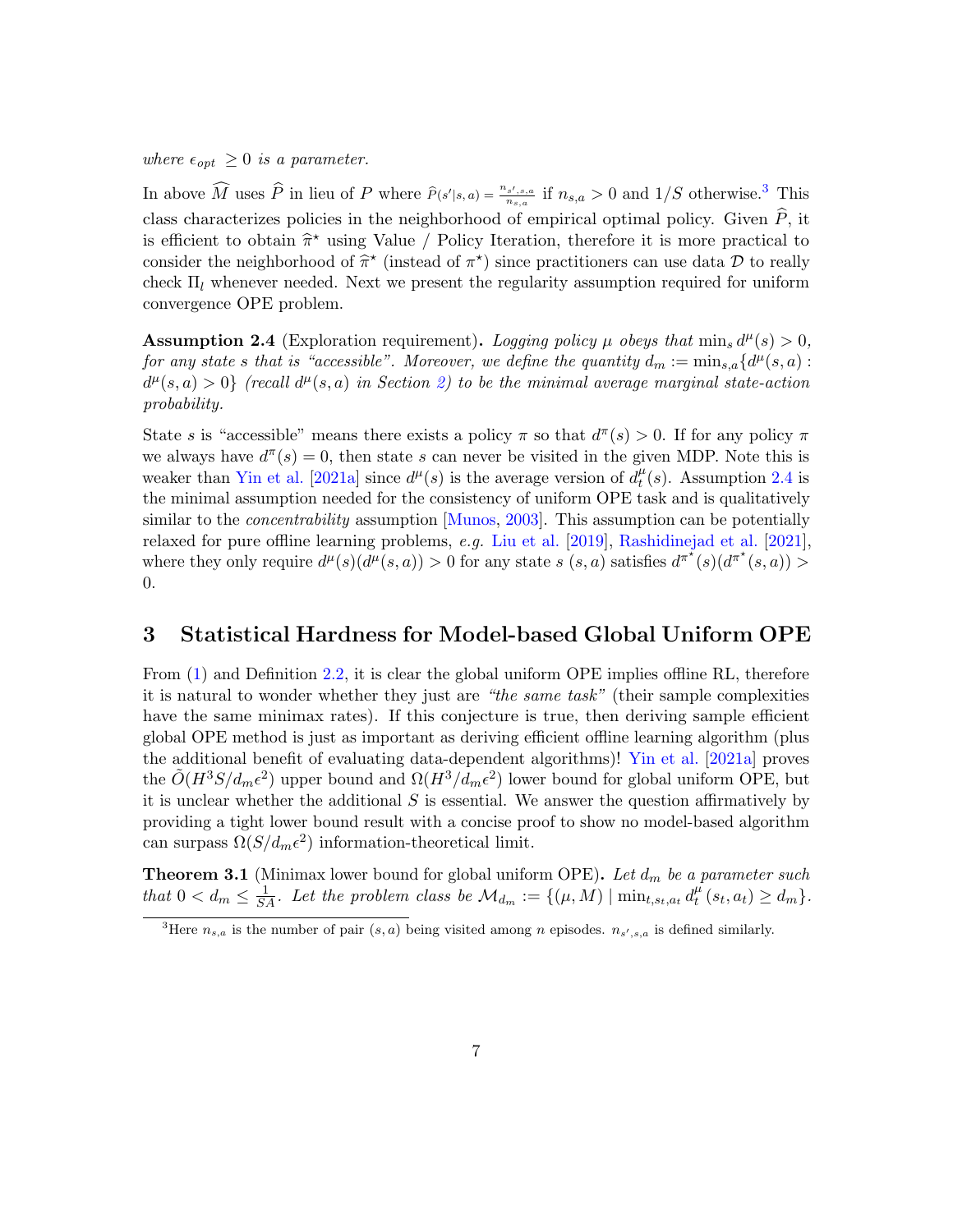Then there exists universal constants  $c, C, p > 0$  such that: for any  $n \geq cS/d_m \cdot \log(SAp)$ ,

$$
\inf_{\widehat{Q}_{1,mb}} \sup_{\mathcal{M}_{dm}} \mathbb{P}_{\mu,M} \left( \sup_{\pi \in \Pi_g} \left\| \widehat{Q}_{1,mb}^{\pi} - Q_1^{\pi} \right\|_{\infty} \ge C \sqrt{\frac{H^2 S}{n d_m}} \right) \ge p,
$$

where  $\widehat{Q}_{1,mb}$  is the output of any model-based algorithm and  $\Pi_g$  is defined in Definition [2.2.](#page-5-1) By setting  $\epsilon := \sqrt{\frac{H^2S}{rd}}$  $\frac{H^2S}{nd_m}$ , Theorem [3.1](#page-6-1) establishes the global uniform convergence lower bound of  $\Omega(H^2S/d_m\epsilon^2)$  over model-based methods, which builds the hard statistical threshold between the global uniform OPE and the local uniform OPE tasks by a factor of S since the local case has achievable  $\tilde{O}(1/d_m\epsilon^2)$  rate on the dependence for state-actions. This result also reveals the global uniform convergence bound in [Yin et al.](#page-20-8) [\[2021a\]](#page-20-8)  $(\tilde{O}(H^3S/d_m\epsilon^2))$  is essentially minimax rate-optimal for their *non-stationary setting*<sup>[4](#page-7-0)</sup> and complements the story on the optimality behavior for global uniform OPE. Moreover, from the generative model view the lower bound degenerates to  $S/d_m\epsilon^2 \approx \Theta(S^2A/\epsilon^2)$  which is linear in the model size  $S^2A$ . This means in order to achieve global uniform convergence any algorithm needs to estimate each coordinate of transition kernel  $P(s'|s, a)$  accurately. We now provide the proof sketch and full proof is deferred to Appendix [C.](#page-36-0)

*Proof Sketch.* We only explain the case where  $H = 2$  in this proof sketch. Our proof relies on the following novel reduction to  $l_1$  density estimation

$$
\sup_{\pi \in \Pi_g} \left\| \widehat{Q}_1^{\pi} - Q_1^{\pi} \right\|_{\infty} \ge \sup_{s,a} \frac{1}{2} \left\| \widehat{P}(\cdot|s,a) - P(\cdot|s,a) \right\|_{1}
$$

and leverages the Minimax rate for estimating discrete distribution under  $l_1$  loss is  $O(\sqrt{S/n_{s,a}})$  [\[Han et al.,](#page-17-7) [2015\]](#page-17-7). Concretely, by Definition [2.1,](#page-4-0) let  $\hat{P}$  be the learned transition by any arbitrary model-based method. Since we assume  $r$  is known and by convention  $Q_{H+1}^{\pi} = 0$  for any  $\pi$ , then by Bellman equation

$$
\widehat{Q}_{h}^{\pi} = r_{h} + \widehat{P}^{\pi_{h+1}} \widehat{Q}_{h+1}^{\pi}, \ \forall h \in [H].
$$

In particular,  $\widehat{Q}_{H+1}^{\pi} = Q_{H+1}^{\pi} = 0$ , and this implies  $\widehat{Q}_{H}^{\pi} = Q_{H}^{\pi} = r_{H}$ . Now, again by definition of Bellman equation  $\hat{Q}_{H-1}^{\pi} = r_{H-1} + \hat{P}^{\pi_H} \hat{Q}_{H}^{\pi} = r_{H-1} + \hat{P}^{\pi_H} r_H$  and  $Q_{H-1}^{\pi} = r_{H-1} + P^{\pi_H} r_H$ ,

<span id="page-7-0"></span><sup>4</sup>To be rigorous, we ramark that it is rate-optimal since for the non-stationary setting the dependence for horizon is higher by a factor H.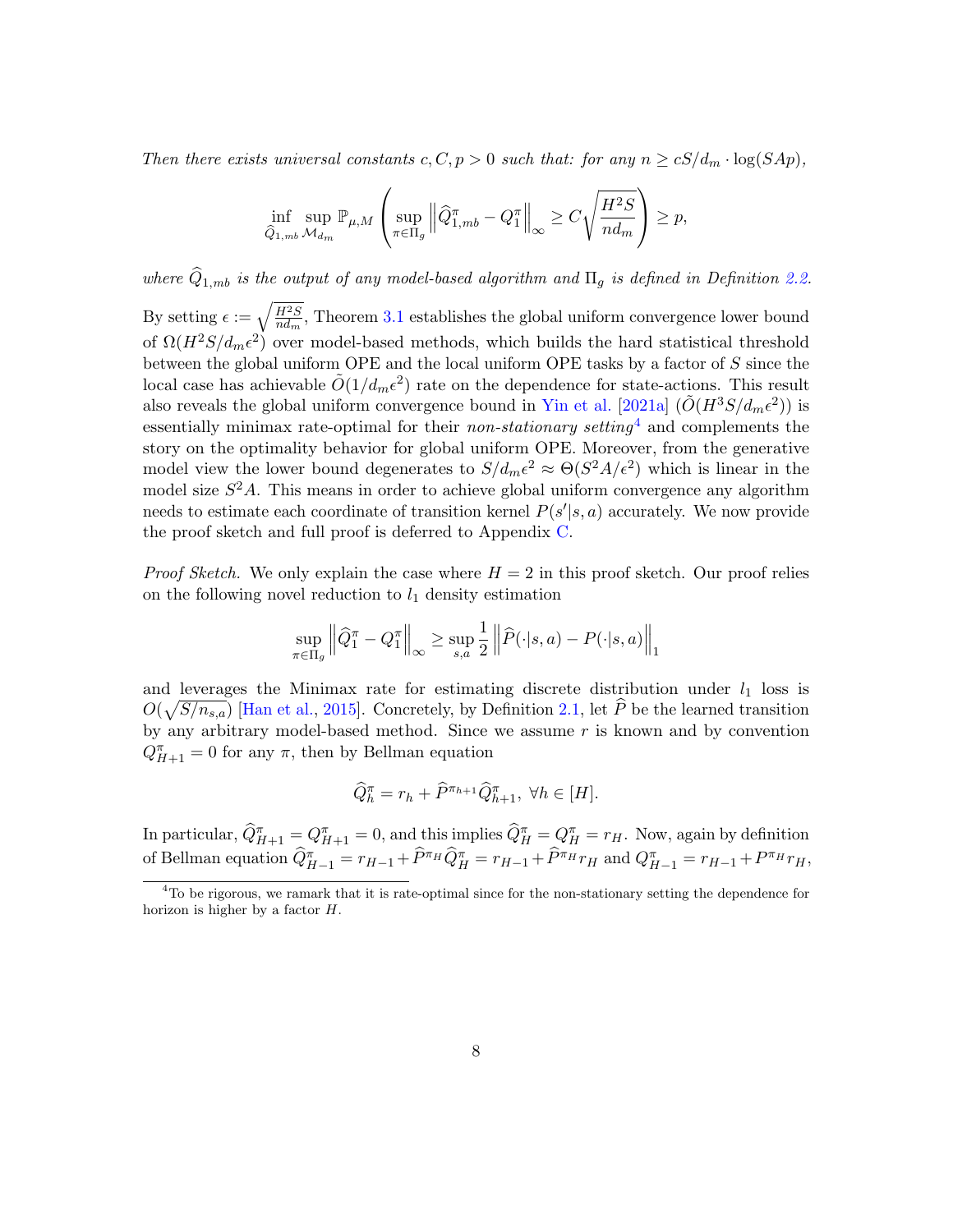therefore (recall  $H = 2$  and note  $r_H \in \mathbb{R}^{S \cdot A}, r_H^{\pi_H} \in \mathbb{R}^S$ )

$$
\sup_{\pi \in \Pi_g} \left\| \widehat{Q}_{H-1}^{\pi} - Q_{H-1}^{\pi} \right\|_{\infty} = \sup_{\pi \in \Pi_g} \left\| \left( \widehat{P}^{\pi_H} - P^{\pi_H} \right) r_H \right\|_{\infty}
$$

$$
= \sup_{\pi \in \Pi_g} \left\| \left( \widehat{P} - P \right) r_H^{\pi_H} \right\|_{\infty} \approx \sup_{r \in \{0,1\}^S} \left\| \left( \widehat{P} - P \right) r \right\|_{\infty}
$$

$$
\geq \sup_{s,a} \frac{1}{2} \left\| \widehat{P}(\cdot|s,a) - P(\cdot|s,a) \right\|_{1} \geq O(\sqrt{S/n_{s,a}});
$$

Lastly, using exponential tail bound to obtain  $O(\sqrt{S/n_{s,a}}) \gtrsim O(\sqrt{S/n_{d_m}})$  with high probability. See Appendix [C](#page-36-0) for how to prove the result for the general  $H$ .

## 4 Optimal local uniform OPE via model-based plug-in method

Global uniform OPE is intrinsically harder than the offline learning problem due to the additional state-space dependence and such a gap will amplify when  $S$  is (exponentially) large. This motivates us to switch to the local uniform convergence regime that enables optimal learning but also has sub-linear state-action size  $O(1/d_m)$  in the policy evaluation. [Yin et al.](#page-20-8) [\[2021a\]](#page-20-8) Theorem 3.7 first obtains the  $\tilde{O}(H^3/d_m\epsilon^2)$  local uniform convergence for  $\Pi_l$  (recall Definition [2.3\)](#page-5-2) and also obtains the same rate for the learning task. Unfortunately, their technique cannot further reduces the dependence of H for stationary transition case. In this section we show the model-based plug-in approach ensures optimal local uniform OPE and further implies optimal offline learning with episode complexity  $\tilde{O}(H^2/d_m\epsilon^2)$ . To this end, we design the new *singleton-absorbing MDP* to handle the challenge in the stationary transition setting, which uses the absorbing MDP with one single  $H$ -dimensional reference point and is our major technical contribution. The singleton-absorbing MDP technique avoids the exponential  $H$  cover used in [Cui and Yang](#page-16-6)  $[2020]$  and answers their conjecture that absorbing MDP is not well suitable for finite horizon stationary MDP.<sup>[5](#page-8-0)</sup>

### 4.1 Model-based Offline Plug-in Estimator

Recall  $n_{s,a} := \sum_{i=1}^n \sum_{h=1}^H \mathbf{1}[s_h^{(i)}]$  $\mathbf{a}_{h}^{(i)}$ ,  $a_{h}^{(i)} = s, a$ ] be the total counts that visit  $(s, a)$  pair, then the model-based offline plug-in estimator constructs estimator  $\widehat{P}$  as:

$$
\widehat{P}(s'|s,a) = \frac{\sum_{i=1}^{n} \sum_{h=1}^{H} \mathbf{1}[(s_{h+1}^{(i)}, a_h^{(i)}, s_h^{(i)}) = (s', s, a)]}{n_{s,a}},
$$

if  $n_{s,a} > 0$  and  $\widehat{P}(s'|s,a) = \frac{1}{S}$  if  $n_{s,a} = 0$ . As a consequence, the estimators  $\widehat{Q}_h^{\pi}, \widehat{V}_h^{\pi}$  are computed as:

$$
\widehat{Q}_{h}^{\pi} = r + \widehat{P}^{\pi_{h+1}} \widehat{Q}_{h+1}^{\pi} = r + \widehat{P} \widehat{V}_{h+1}^{\pi},
$$

<span id="page-8-0"></span><sup>5</sup>See their Section 7, first bullet point for a discussion.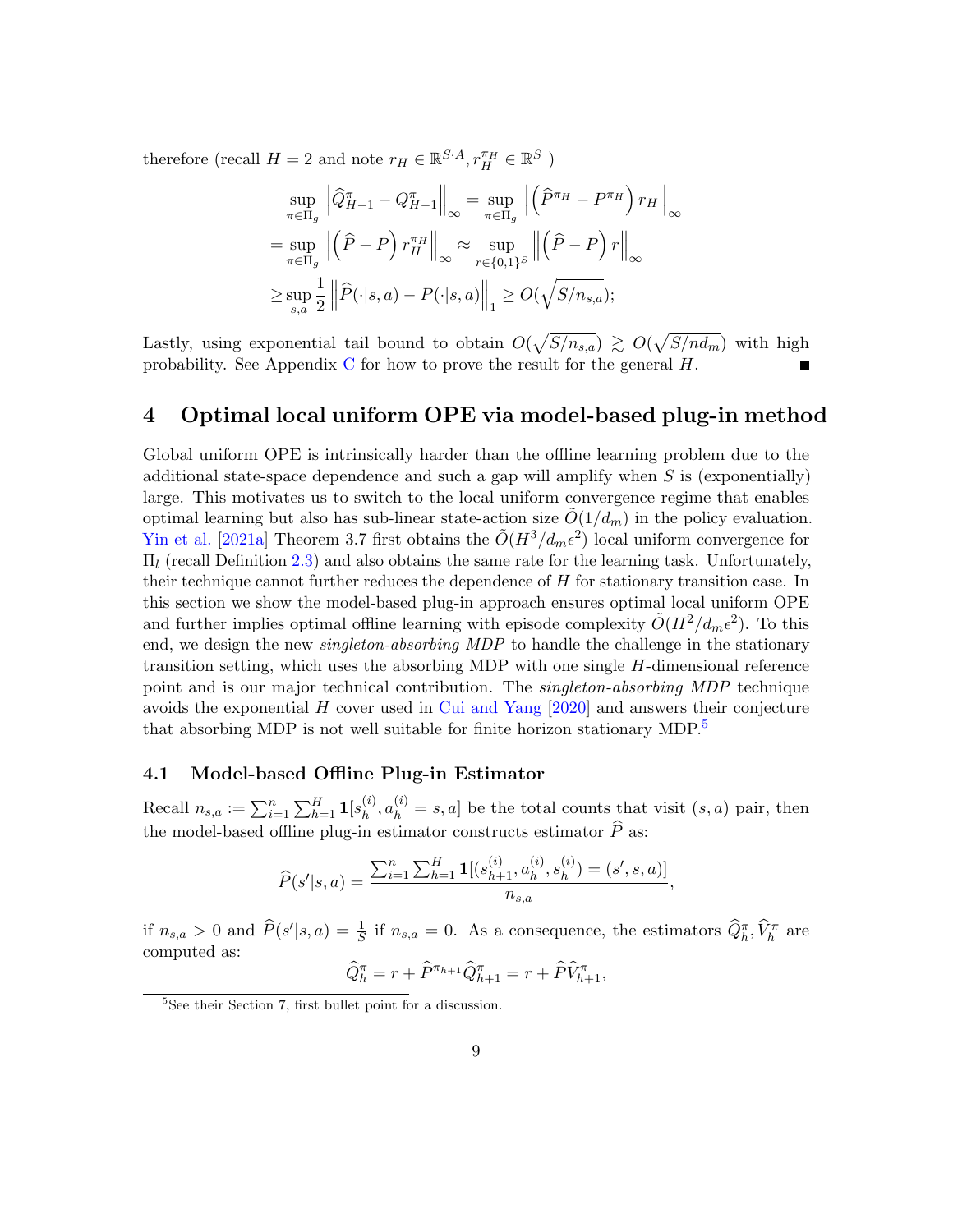with the initial distribution  $\hat{d}_1(s) = n_s/n$ . Under the above setting, we can define the empirical Bellman optimality equations (as well as the population version for completeness) as  $\forall s \in \mathcal{S}, h \in [H]$ :

$$
V_h^{\star}(s) = \max_{a} \left\{ r(s, a) + P(\cdot | s, a) V_{h+1}^{\star} \right\},\,
$$
  

$$
\widehat{V}_h^{\star}(s) = \max_{a} \left\{ r(s, a) + \widehat{P}(\cdot | s, a) \widehat{V}_{h+1}^{\star} \right\}.
$$

Now we can state our local uniform OPE result with this construction.

## 4.2 Main results for local uniform OPE and offline learning

Recall  $\hat{\pi}^* := \operatorname*{argmax}_{\pi} \hat{V}_1^{\pi}$  is the empirical optimal policy and the local policy class  $\Pi_l :=$  $\{\pi : \text{ s.t. } \left\|\widehat{V}_h^{\pi} - \widehat{V}_h^{\widehat{\pi}^*}\right\|$  $\left\| \hat{\pi}^* \right\|_{\infty} \leq \epsilon_{\text{opt}} , \forall h \in [H] \}.$ 

<span id="page-9-0"></span>**Theorem 4.1** (optimal local uniform OPE). Let  $\epsilon_{opt} \leq \sqrt{H/S}$  and denote  $\iota = \log(HSA/\delta)$ . For any  $\delta \in [0,1]$ , there exists universal constants c, C such that when  $n > cH \cdot \log(HSA/\delta)/d_m$ , with probability  $1 - \delta$ ,

$$
\sup_{\pi \in \Pi_l} \left\| \widehat{Q}_1^{\pi} - Q_1^{\pi} \right\|_{\infty} \le C \left[ \sqrt{\frac{H^2 \iota}{n d_m}} + \frac{H^{2.5} S^{0.5} \iota}{n d_m} \right].
$$

Theorem [4.1](#page-9-0) establishes the  $\tilde{O}(H^2/d_m\epsilon^2)$  complexity bound and directly implies the upper bound for  $\sup_{\pi \in \Pi_l} ||\hat{V}_1^{\pi} - V_1^{\pi}||_{\infty}$  with the same rate. This result improves the local uniform convergence rate  $O(H^3/d_m\epsilon^2)$  in [Yin et al.](#page-20-8) [\[2021a\]](#page-20-8) (Theorem 3.7) by a factor of H and is near-minimax optimal (up to the logarithmic factor). Such result is first achieved by our novel *singleton absorbing MDP* technique. We explain this technique in detail in the next section.

On the other hand, characterizing policy class through the distance in value (like  $\Pi_l$ ) is more flexible than characterizing the distance between policies themselves  $(e.g.$  via total variation). This is because: if two policies are "close", then their values are also similar; but the reverse may not be true since two very different policies could possibly generate similar values. Therefore the consideration of  $\Pi_l$  is generic and conceptually reflects the fundamental principle of RL: as long as two policies yield the same value, they are considered "equally good", no matter how different they are.<sup>[6](#page-9-2)</sup>

Most importantly, Theorem [4.1](#page-9-0) guarantees near-minimax optimal offline learning:

<span id="page-9-2"></span><span id="page-9-1"></span><sup>&</sup>lt;sup>6</sup>We recognize that in the specific settings (e.g. safe policy improvement) some of the policies that yield high values are not feasible. These considerations are beyond the scope of this paper.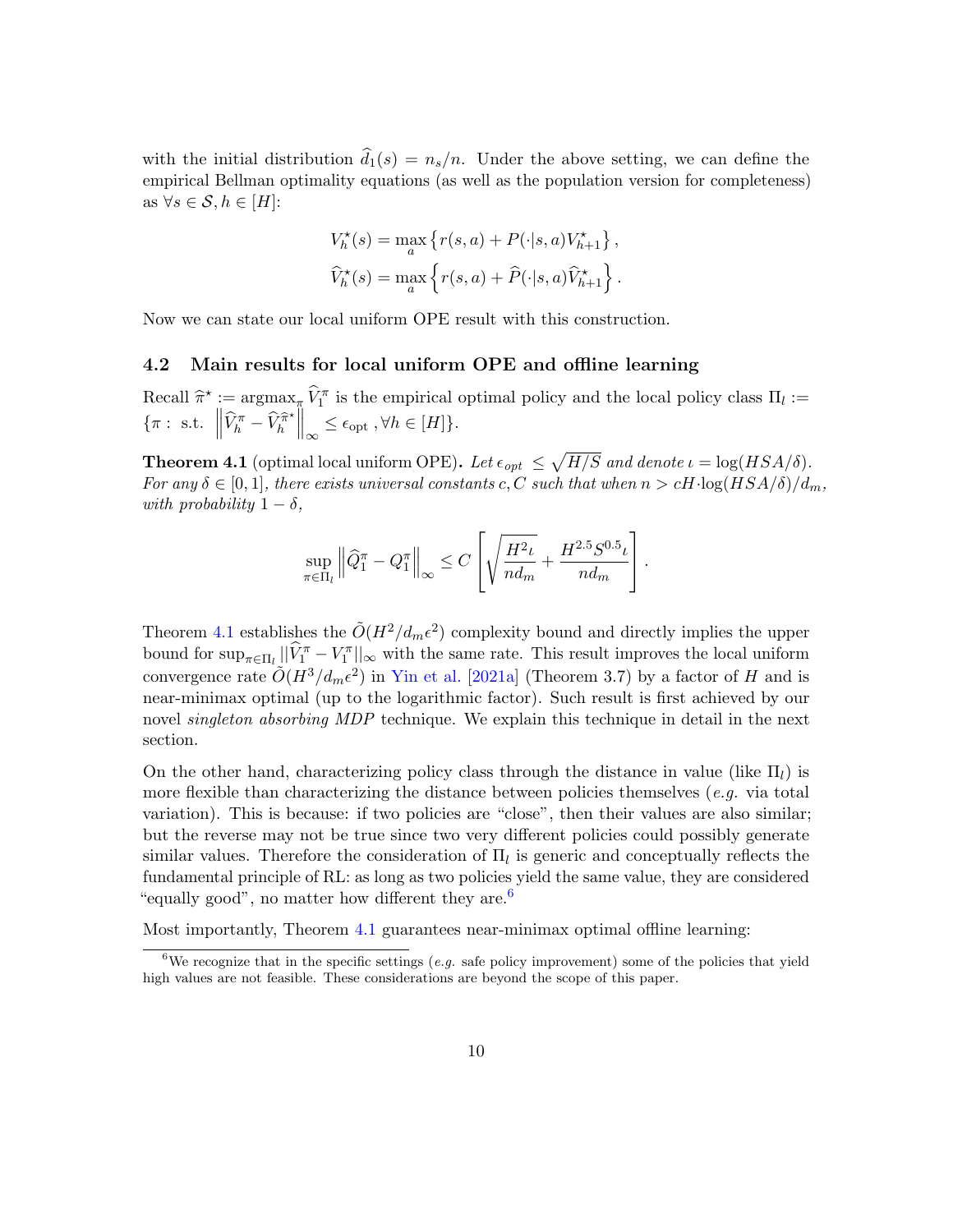Corollary 4.2 (optimal offline learning). If  $\epsilon_{opt} \leq \sqrt{H/S}$  and that  $\sup_t ||\hat{V}_t^{\hat{\pi}} - \hat{V}_t^{\hat{\pi}^*}||_{\infty} \leq$  $\epsilon_{opt}$ , when  $n > O(H \cdot \iota/d_m)$ , then with probability  $1 - \delta$ , element-wisely,

$$
V_1^{\star} - V_1^{\widehat{\pi}} \leq C\bigg[\sqrt{\frac{H^2\iota}{nd_m}} + \frac{H^{2.5}S^{0.5}\iota}{nd_m}\bigg]{\mathbf{1}} + \epsilon_{opt}\;{\mathbf{1}}.
$$

Corollary [4.2](#page-9-1) first establishes the minimax rate for offline learning for any policy  $\hat{\pi}$  with the measurable gap  $\epsilon_{\rm opt} \leq \sqrt{H/S}$ . This extends the standard concept of offline learning by allowing any empirical planning algorithm (e.g. VI/PI) to find an *inexact*  $\hat{\pi}$  as an  $\left(\tilde{\tilde{O}}\sqrt{H^2/nd_m} + \epsilon_{\text{opt}}\right)$ -optimal policy (instead of finding exact  $\hat{\pi}^*$ ). The use of *inexact*  $\hat{\pi}$ <br>could encourage only stapping (e.g. for VL/PI) therefore gave computational iterations could encourage early stopping (*e.g.* for VI/PI) therefore saves computational iterations. Besides, we leverage full data to construct empirical MDP for planning and, on the contrary, [Yin et al.](#page-20-7) [\[2021b\]](#page-20-7) uses data-splitting (split data into mini-batches and only apply each mini-batch at each specific iteration) to enable Variance Reduction technique, which could cause inefficient data use for the practical purpose. By the following lower bound result from [Yin et al.](#page-20-7) [\[2021b\]](#page-20-7), our Corollary [4.2](#page-9-1) is near minimax optimal.

**Theorem 4.3** (Theorem 4.2. [Yin et al.](#page-20-7) [\[2021b\]](#page-20-7)). Let  $\mathcal{M}_{d_m}$  be the same as Theorem [3.1.](#page-6-1) There exists universal constants  $c_1, c_2, c, p$  (with  $H, S, A \geq c_1$  and  $0 < \epsilon < c_2$ ) such that when  $n \leq cH^2/d_m\epsilon^2$ ,<sup>[7](#page-10-0)</sup>

$$
\inf_{V_1^{\pi_{alg}}} \sup_{(\mu,M)\in\mathcal{M}_{d_m}} \mathbb{P}_{\mu,M} \left( ||V_1^* - V_1^{\pi_{alg}}||_{\infty} \ge \epsilon \right) \ge p.
$$

For the rest of the section, we explain the proving ideas by introducing the *singleton*-absorbing MDP technique and the full proofs of Theorem [4.1,](#page-9-0) Corollary [4.2](#page-9-1) can be found in Appendix [B,](#page-24-0) [D.](#page-41-0)

### 4.3 Singleton absorbing MDP for finite horizon MDP

For the ease of illustration, we explain our idea via bounding  $||\hat{Q}_h^{\hat{\pi}^*} - Q_h^{\hat{\pi}^*}||$  $\hat{\mathbb{Z}}_h^{\star}$ ||<sub>∞</sub> (instead of  $\sup_{\pi \in \Pi_l} ||\hat{Q}_l^{\pi} - Q_l^{\pi}||_{\infty}$  and choose related quantity  $\hat{\pi}^{\star}$  (instead of  $\hat{\pi}$ ) and  $\hat{V}_h^{\star}$  (instead of  $\hat{V}_h^{\hat{\pi}}$ ) to discuss. Essentially, the key challenge in obtaining the optimal dependence in stationary setting is the need to decouple the dependence between  $P - \widehat{P}$  and  $\widehat{V}_h^*$  as we aggregate all data for constructing both  $\widehat{P}$  and  $\widehat{V}_h^*$ . This issue is not encountered in the non-stationary setting in general due to the flexibility to estimate different transition  $P_t$  at each time [\[Yin](#page-20-8)] [et al.,](#page-20-8) [2021a\]](#page-20-8) and  $\hat{P}_t$  and  $\hat{V}_{t+1}^{\star}$  preserve conditional independence. However, when confined to stationary case, their complex  $\tilde{O}(H^3/d_m\epsilon^2)$  becomes suboptimal. Moreover, the direct use of s-absorbing MDP in [Agarwal et al.](#page-16-5) [\[2020\]](#page-16-5) does not yield tight bounds for the finite horizon

<span id="page-10-0"></span><sup>&</sup>lt;sup>7</sup>The original Theorem uses  $v^*$  but we use  $V_1^*$  here. It does not matter since we can manually add a default state at the beginning of the MDP and obtain the result for our version.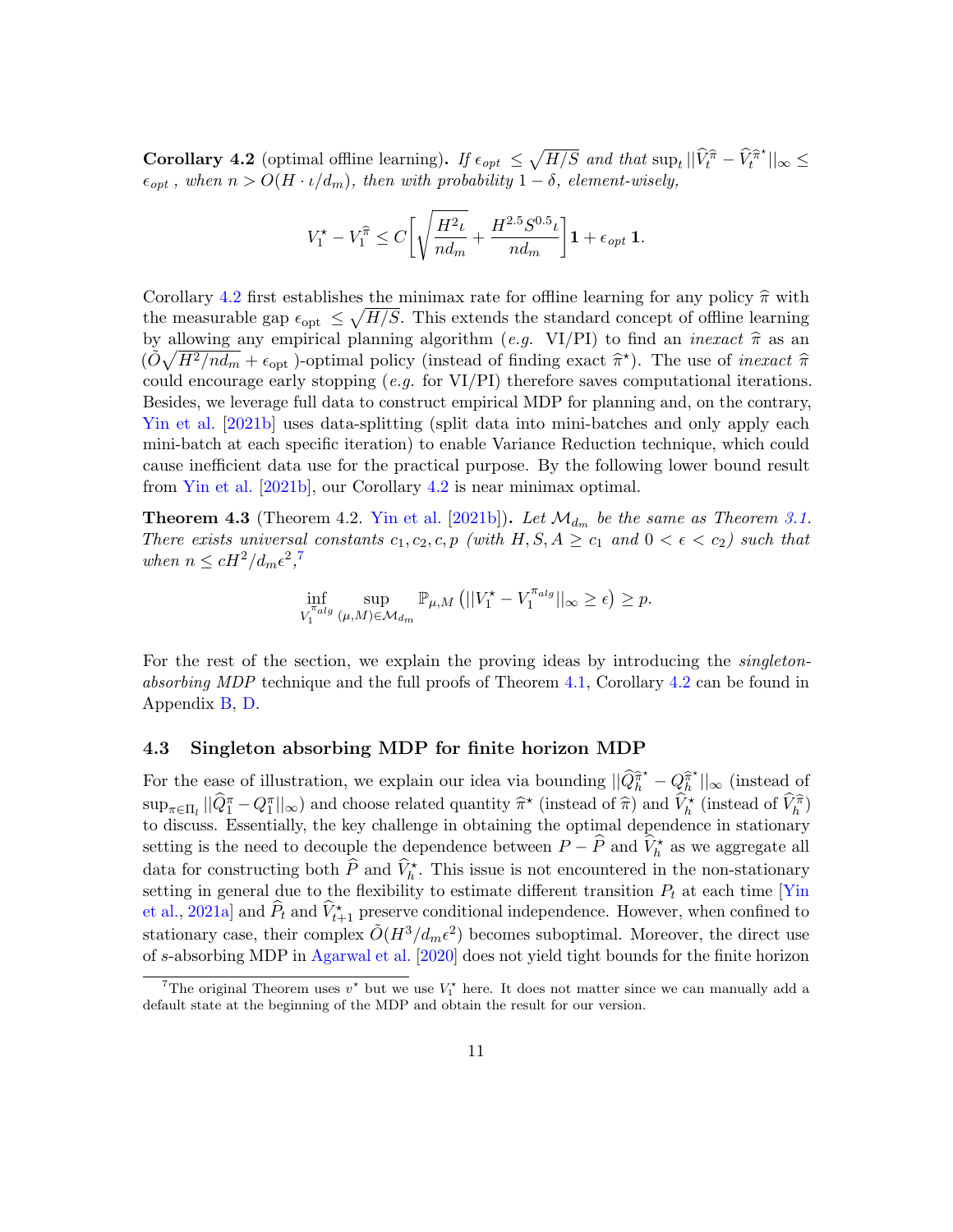stationary setting, as it requires s-absorbing MDPs with H-dimensional fine-grid cover to make sure  $\widehat{V}_h^*$  is close to one of the elements in the cover (which has size  $\approx H^H$  and it is not optimal  $\text{Cui}$  and Yang [\[2020\]](#page-16-6)). We overcome this hurdle by choosing only one delicate absorbing MDP to approximate  $\hat{V}_h^*$  which will not incur additional dependence on horizon H caused by the union bound. We begin with the general definition of absorbing MDP initialized in [Agarwal et al.](#page-16-5) [\[2020\]](#page-16-5) and then introduce the singleton absorbing MDP.

Standard s-absorbing MDP in the finite horizon setting. The general s-absorbing MDP is defined as follows: for a fixed state s and a sequence  ${u_t}_{t=1}^H$ , MDP  $M_{s,\lbrace u_t \rbrace_{t=1}^H}$  is identical to M for all states except s, and state s is absorbing in the sense  $P_{M_{s,\{u_t\}_{t=1}^H}}(s|s,a)$ 1 for all a, and the instantaneous reward at time t is  $r_t(s, a) = u_t$  for all  $a \in \mathcal{A}, t \in [H]$ . For convenience, we use the shorthand notation  $V_{\{s,u_t\}}^{\pi}$  to denote  $V_{s,M_{s,\{u_t\}_{t=1}^H}}^{\pi}$ and similarly for  $Q_t$ , r and transition P. Also,  $V^*_{\{s,u_t\}}(Q^*_{\{s,u_t\}})$  is the optimal value under  $M_{s,\{u_t\}_{t=1}^H}$ .

Before defining singleton absorbing MDP, we first present the following Lemma [4.4](#page-11-0) and Lemma [4.5](#page-11-1) which support the our design.

<span id="page-11-0"></span>Lemma 4.4.  $V_t^*(s) - V_{t+1}^*(s) \ge 0, \ \forall s \in \mathcal{S}, t \in [H].$ 

<span id="page-11-1"></span>**Lemma 4.5.** Fix a state s. If we choose  $u_t^* := V_t^*(s) - V_{t+1}^*(s)$ , then we have the following vector form equation

$$
V^\star_{h,\{s,u^\star_t\}}=V^\star_{h,M} \quad \forall h \in [H].
$$

Similarly, if we choose  $\hat{u}_t^* := \widehat{V}_t^*(s) - \widehat{V}_{t+1}^*(s)$ , then  $\widehat{V}_{h,\{s,\hat{u}_t^*\}}^* = \widehat{V}_{h,M}^*$ ,  $\forall h \in [H]$ .

The proofs are deferred to Appendix [B.](#page-24-0) Note by Lemma [4.4](#page-11-0) the assignment of  $u_t^{\star} := r_{t,\{s,u_t^{\star}\}}$ is well-defined. Lemma [4.5](#page-11-1) is crucial since, under the specification of  $u_t^*$ , the optimal value in  $M_{s,\{u_t^*\}_{t=1}^H}$  is identical to the optimal value in original M. Based on these, we can define the following:

<span id="page-11-2"></span>Definition 4.6 (Singleton-absorbing MDP). For each state s, the singleton-absorbing MDP is chosen to be  $M_{s,\{u_t^*\}_{t=1}^H}$ , where  $u_t^* := V_t^*(s) - V_{t+1}^*(s)$  for all  $t \in [H]$ .

Using Definition [4.6,](#page-11-2) for each  $(s, a)$  row the term  $(\widehat{P}_{s,a} - P_{s,a})\widehat{V}_h^{\star}$  can be substituted by  $(\widehat{P}_{s,a} - P_{s,a})\widehat{V}_{h,\{s,u_t^{\star}\}}^{\star}$ , where  $\widehat{P}_{s,a}$  and  $\widehat{V}_{h,\{s,u_t^{\star}\}}^{\star}$  are independent by construction and Bernstein concentration applies. Furthermore, by the selection of  $u_t^*$ , we can control the error of  $||\hat{V}_h^{\star} - \hat{V}_{h,\{s,u_t^{\star}\}}^{\star}||_{\infty}$  to have rate  $O(\sqrt{\frac{1}{n}}$  $\frac{1}{n}$ ) which forces the term  $(\widehat{P}_{s,a} - P_{s,a})(\widehat{V}_h^* - \widehat{V}_{h,\{s,u_t^*}\})$ to have higher order error. These are the critical building blocks for bounding  $||\hat{Q}_h^{\hat{\pi}^*} - \hat{Q}_h^{\hat{\pi}^*}||$  $Q_h^{\widehat\pi^\star}$  $\frac{\pi^{\star}}{h}$ || $\infty$ .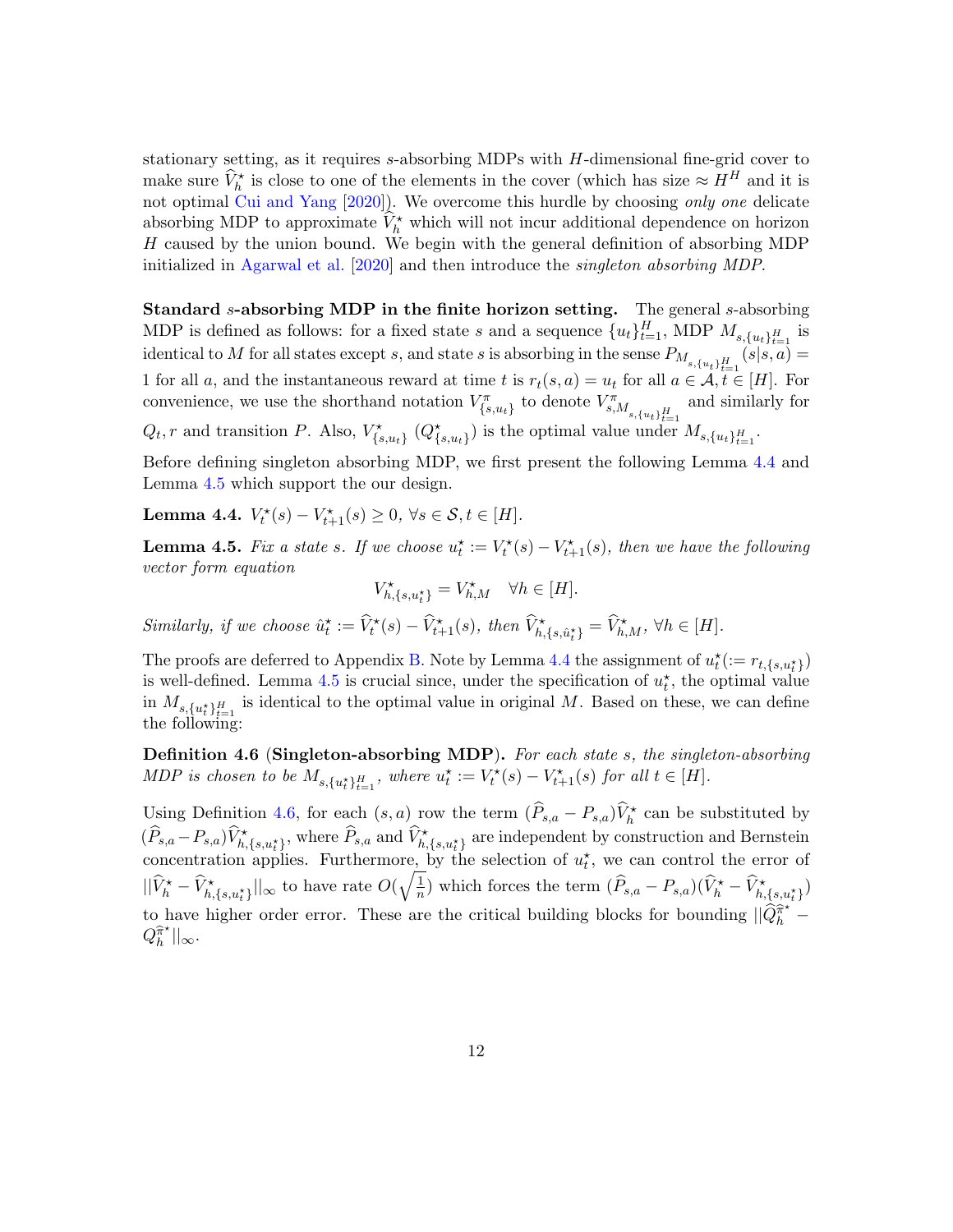Indeed, by Bellman equations we have the decomposition:

$$
\widehat{Q}_{h}^{\widehat{\pi}^{\star}} - Q_{h}^{\widehat{\pi}^{\star}} = \ldots = \sum_{t=h}^{H} \Gamma_{h+1:t}^{\widehat{\pi}^{\star}} \left( \widehat{P} - P \right) \widehat{V}_{t+1}^{\star},
$$

where  $\Gamma_{h+1:t}^{\pi} = \prod_{i=h+1}^{t} P^{\pi_i}$  is multi-step state-action transition and  $\Gamma_{h+1:h} := I$ . Then for each  $(s, a)$  row

$$
(\widehat{P}_{s,a} - P_{s,a})\widehat{V}_{h}^{\star}
$$
  
\n
$$
= (\widehat{P}_{s,a} - P_{s,a})(\widehat{V}_{h}^{\star} - \widehat{V}_{h,\{s,u_{t}^{\star}\}}^{\star}) + (\widehat{P}_{s,a} - P_{s,a})\widehat{V}_{h,\{s,u_{t}^{\star}\}}^{\star}
$$
  
\n
$$
\lesssim ||\widehat{P}_{s,a} - P_{s,a}||_{1}||\widehat{V}_{h}^{\star} - \widehat{V}_{h,\{s,u_{t}^{\star}\}}^{\star}||_{\infty} + \sqrt{\frac{\text{Var}_{s,a}(\widehat{V}_{h,\{s,u_{t}^{\star}\}}^{\star})}{n_{s,a}}}
$$
  
\n
$$
\lesssim \sqrt{\frac{S}{n_{s,a}}}\left\|\widehat{V}_{h}^{\star} - \widehat{V}_{h,\{s,u_{t}^{\star}\}}^{\star}\right\|_{\infty} + \sqrt{\frac{\text{Var}_{s,a}(\widehat{V}_{h}^{\star})}{n_{s,a}}}
$$
(2)

where  $(\star)$  is the place where the traditional technique uses the union bound over their exponential large  $\epsilon$ -net and we do not have it! Next, by Lemma [4.5](#page-11-1) and Lemma [B.2](#page-25-0) in Appendix

$$
\begin{aligned} ||\widehat{V}_h^\star - \widehat{V}_{h,\{s,u_t^\star\}}^\star||_{\infty} &= ||\widehat{V}_{h,\{s,\hat{u}_t^\star\}}^\star - \widehat{V}_{h,\{s,u_t^\star\}}^\star||_{\infty} \\ \leq & H \max_t |\widehat{u}_t^\star - u_t^\star| \leq 2H \max_t |\widehat{V}_t^\star - V_t^\star|, \end{aligned}
$$

by a crude bound (Lemma [J.10\)](#page-59-0),  $\max_t |\hat{V}_t^* - V_t^*| \lesssim H^2 \sqrt{\frac{S}{n_{s,a}}}$  which makes  $\sqrt{\frac{1}{n_{s,a}}} ||\hat{V}_h^* \widehat{V}^{\star}_{h,\{s,u^{\star}_{t}\}}||_{\infty}$  have order  $1/n_{s,a}$ . Finally, to reduce the horizon dependence we apply  $\sum_{t=h}^H \Gamma_{h+1:t}^{\pi} \sqrt{\text{Var}_{s,a} (V_{t+1}^{\pi})} \leq \sqrt{(H-h)^3}$  for any  $\pi$ . This (informally) bounds  $\widehat{Q}_h^{\widehat{\pi}^*} - Q_h^{\widehat{\pi}^*}$ h by s

$$
||\widehat{Q}_{h}^{\widehat{\pi}^{\star}} - Q_{h}^{\widehat{\pi}^{\star}}||_{\infty} \lesssim \sqrt{\frac{H^3}{n_{s,a}} + \frac{Poly(H,S)}{n_{s,a}}}.
$$

Lastly, use  $\min_{s,a} n_{s,a} \gtrsim H \cdot d_m$  to finish the proof.

**Remark 4.7.** We emphasize the appropriate selection of  $M_{s,\{u_t^{\star}\}_{t=1}^H}$   $(M_{s,\{u_t^{\star}\}_{t=1}^H})$  is the key for achieving optimality. It guarantees two things: 1.  $\widehat{V}^\star_{h,\{s,u^\star_t\}}$  approximates  $\widehat{V}^\star_h$  with sufficient accuracy (has rate  $\sqrt{1/n_{s,a}}$ ); 2. it avoids the fine-grid design with exponential union bound in the dominate term  $\left(\sqrt{\frac{\text{Var}_{s,a}(\hat{V}_h^*)\log(|U_{s,a}|/\delta)}{N}}\right)$  $\frac{\log(|U_{s,a}|/0)}{N}$  with  $|U_{s,a}|$  to be at least  $H^H$  [Cui](#page-16-6) [and Yang](#page-16-6) [\[2020\]](#page-16-6).)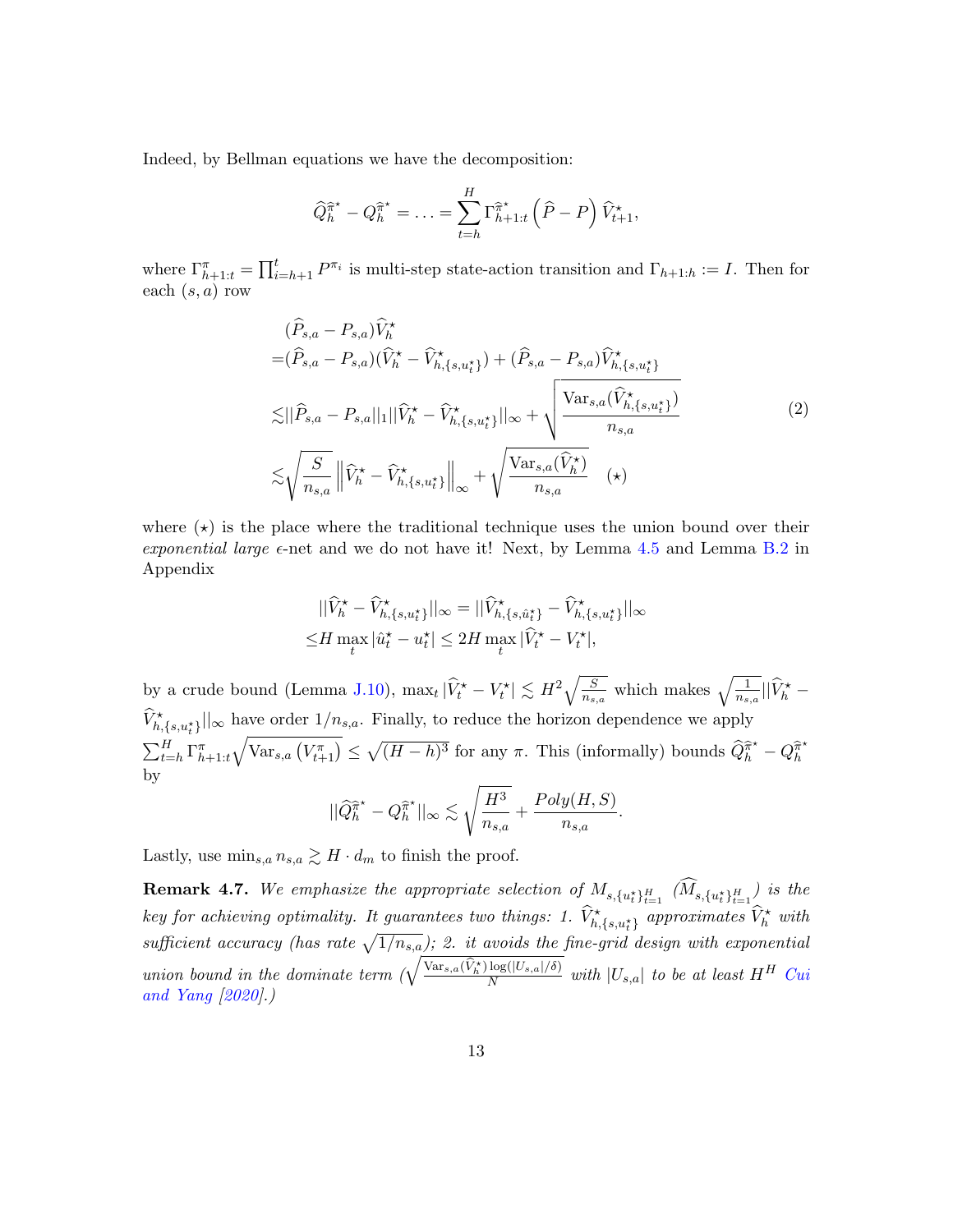## <span id="page-13-4"></span>5 New settings: offline Task-agnostic and offline Rewardfree learning

From Corollary [4.2,](#page-9-1) our model-based offline learning algorithm has two steps: 1. constructing offline empirical MDP  $\widehat{M}$  using the offline dataset  $\mathcal{D} = \{ (s_t^{(i)} \mid$  $_{t}^{\left( i\right) },a_{t}^{\left( i\right) }$  $_{t}^{\left( i\right) },r(s_{t}^{\left( i\right) }% )\rightarrow\left( s_{t}^{\left( i\right) },\sigma_{t}^{\left( i\right) }\right) ,$  $_{t}^{\left( i\right) },a_{t}^{\left( i\right) }$  $t^{(i)}_t),s_{t+1}^{(i)})\}_{i\in[n]}^{t\in[H]}$  $\sum_{i\in[n]}^{t\in[H]}$ 2. performing any accurate black-box *planning* algorithm and returning  $\hat{\pi}^*($  or  $\hat{\pi}^*$  as the final output. However, the only effective data (data that contains stochasticity) is  $\mathcal{D}' \ = \ \{ (s_t^{(i)}$  $_{t}^{\left( i\right) },a_{t}^{\left( i\right) }$  $\binom{i}{t}$   $\big\}$   $\{ \in [H]$ <br> $\big\}$   $\big\{ \in [n]$  $i \in [n]$ . This indicates we are essentially using the state-action space exploration data  $\mathcal{D}'$  to solve the task-specific problem with reward r. With this perspective in mind, it is natural to ask: given only the offline exploration data  $\mathcal{D}'$ , can we efficiently learn a set of potentially conflicting  $K$  tasks  $(K$  rewards) simultaneously? Even more, can we efficiently learn all tasks simultaneously? This brings up the following definitions.

<span id="page-13-2"></span>**Definition 5.1** (Offline Task-agnostic Learning). Given a offline exploration datatset  $\mathcal{D}'=\{(s_t^{(i)}% ,s_t^{(i)}\}_{t=1}^{K}\mid s_t^{(i)}\mid t\in\mathcal{D}_{\mathcal{D}_{\mathrm{max}}^{(i)}}\}$  $_{t}^{\left( i\right) },a_{t}^{\left( i\right) }$  $\left\{ \begin{matrix} (i) \ t \end{matrix} \right\} \}_{i \in [n]}^{t \in [H]}$  $\prod_{i\in [n]}^{t\in [H]}$  by  $\mu$  with n episodes. Given K tasks with reward  $\{r_k\}_{k=1}^K$  and the corresponding K MDPs  $M_k = (S, \mathcal{A}, P, r_k, H, d_1)$ . Can we use  $\mathcal{D}'$  to output  $\hat{\pi}_1, \ldots, \hat{\pi}_K$  such that  $\mathbb{P}\left[\forall r_k, k \in [K], \left\|V_{1,M_k}^* - V_{1,M_k}^{\hat{\pi}_k}\right\|_{\infty} \leq \epsilon\right] \geq 1 - \delta$ ?

<span id="page-13-3"></span>**Definition 5.2** (Offline Reward-free Learning). Given a offline exploration datatset  $\mathcal{D}'$  =  $\{(s_t^{(i)}\)}$  $_{t}^{\left( i\right) },a_{t}^{\left( i\right) }$  $\binom{i}{t}\big\}^t_i \in [H]$  $\sum_{i\in[n]}^{t\in[n]}$  by  $\mu$  with n episodes. For any reward r and the corresponding MDP  $M=$  $(S, \mathcal{A}, P, r, H, d_1)$ . Can we use  $\mathcal{D}'$  to output  $\hat{\pi}$  such that  $\mathbb{P}\left[\forall r, \left\|V_{1,M}^{\star} - V_{1,M}^{\hat{\pi}}\right\|_{\infty} \leq \epsilon\right] \geq 1 - \delta$ ?

Definition [5.1](#page-13-2) and Definition [5.2](#page-13-3) are the offline counterparts of [Zhang et al.](#page-21-1) [\[2020b\]](#page-21-1) and [Jin](#page-17-5) [et al.](#page-17-5) [\[2020a\]](#page-17-5) in online RL. Those settings are of practical interests in the offline regime as well since in practice reward functions are often iteratively engineered to encourage desired behavior via trial and error and using one shot of offline exploration data  $\mathcal{D}'$  to tackle problems with different reward functions (different tasks) could help improve sample efficiency significantly.

Our singleton absorbing MDP technique adapts to those settings and we have the following two theorems. The proofs of Theorem [5.3,](#page-13-0) [5.4](#page-13-1) can be found in Appendix [E,](#page-42-0) [F.](#page-44-0)

<span id="page-13-0"></span>**Theorem 5.3** (optimal offline task-agnostic learning). Given  $\mathcal{D}' = \{(s_t^{(i)}\)}$  $_{t}^{\left( i\right) },a_{t}^{\left( i\right) }$  $t^{(i)}\big)\}_{i\in[n]}^{t\in[H]}$  $\prod_{i\in[n]}^{t\in[H]}$  by  $\mu$ . Given K tasks with reward  $\{r_k\}_{k=1}^K$  and the corresponding K MDPs  $M_k = (S, \mathcal{A}, P, r_k, H, d_1)$ . Denote  $\iota = \log(HSA/\delta)$ . Let  $\widehat{\pi}_k^* := \operatorname{argmax}_{\pi} \widehat{V}_{1,M_k}^{\pi} \ \forall k \in [K]$ , when  $n > O(H \cdot [\iota + \delta])$  $\log(K)]/d_m$ ), then with probability  $1-\delta$ ,  $\Big\|$  $V_{1,M_k}^{\star}-V_{1,M_k}^{\widehat{\pi}^{\star}_k}$  $\Big\|_\infty \leq O\left[\sqrt{\frac{H^2(\iota+\log(K))}{nd_m}}\right]$  $\frac{+\log(K))}{n d_m} + \frac{H^{2.5}S^{0.5}(\iota + \log(K))}{n d_m}$  $n d_m$  $\Big\}$  ∀ $k \in$  $[K]$ .

<span id="page-13-1"></span>**Theorem 5.4** (optimal offline reward-free learning). Given  $\mathcal{D}' = \{(s_t^{(i)}), \dots, s_t^{(i)}\}$  $_{t}^{\left( i\right) },a_{t}^{\left( i\right) }$  $\binom{i}{t}$   $\big\} \big\}^{t \in [H]}_{i \in [n]}$  $\prod_{i\in[n]}^{i\in[n]}$  by  $\mu$ . For any reward r denote the corresponding MDP  $M = (S, \mathcal{A}, P, r, H, d_1)$ . Denote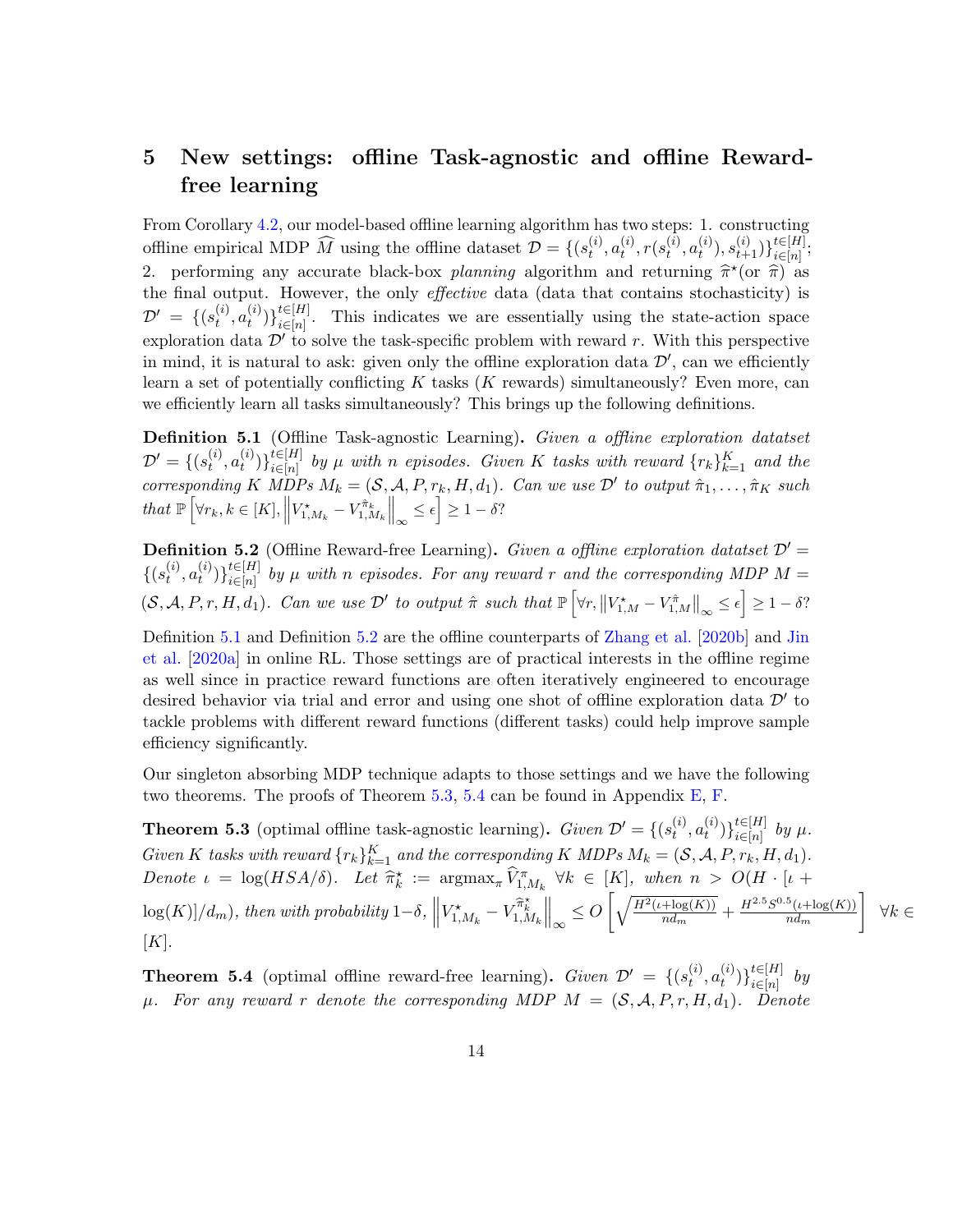$\iota = \log(HSA/\delta)$ . Let  $\widehat{\pi}_M^{\star} := \arg \max_{\pi} \widehat{V}_{1,M}^{\pi} \forall r$ , when  $n > O(HS \cdot \iota/d_m)$ , then with probability  $1 - \delta$ ,  $\parallel$  $V_{1,M}^{\star}-V_{1,M}^{\widehat{\pi}^{\star}_{M}}\Big\|_{\infty}\leq O\left[\sqrt{\frac{H^{2}S\cdot\iota}{nd_{m}}} \right]$  $\frac{H^2S\cdot\iota}{nd_m} + \frac{H^2S\cdot\iota}{nd_m}$  $\left\{\frac{H^2S\cdot\iota}{nd_m}\right\}$ ,  $\forall r, M$ .

By a direct translation of both theorems, we have sample complexity of order  $O(H^2 \log(K)/d_m \epsilon^2)$ and  $\widetilde{O}(H^2S/d_m\epsilon^2)$ . All the parameters have the optimal rates, see the lower bounds in [Zhang et al.](#page-21-1) [\[2020b\]](#page-21-1) and [Jin et al.](#page-17-5) [\[2020a\]](#page-17-5).<sup>[8](#page-14-0)</sup> The higher order dependence in Theorem [5.4](#page-13-1) is also tight comparing to Theorem [5.3.](#page-13-0) Such statistically optimal results reveal the modelbased methods generalize well to those seemingly challenging problems in the offline regime. Changing to these harder problems would not affect the optimal statistical efficiency of the model-based approach.

## <span id="page-14-3"></span>6 Further discussion: Extension to linear MDP with anchor representations

The principle of our Singleton absorbing MDP technique (with model-based construction) in decoupling the dependence between  $\widehat{P}_{s,a}$  and  $\widehat{V}^*$  is not confined to tabular MDPs and therefore it is natural to generalize such idea for the episodic stationary transition setting for other problems. As an example, we further present a sharp result for the setting of finite horizon linear MDP with anchor points. We narrate by assuming a generative oracle (that allows sampling from  $s' \sim P(\cdot|s, a)$  for the ease of exposition.

<span id="page-14-1"></span>Definition 6.1 (Linear MDP with anchor points [\[Yang and Wang,](#page-20-10) [2019,](#page-20-10) [Cui and Yang,](#page-16-6)  $2020$ ). Let S be the exponential large space and A be the infinite (or even continuous) spaces. Assume there is feature map  $\phi : \mathcal{S} \times \mathcal{A} \to \mathbb{R}^K$  (where  $K \ll |\mathcal{S}|$ ), i.e.  $\phi(s, a) =$  $[\phi_1(s, a), \ldots, \phi_K(s, a)]$ . Transition P admits a linear representation:

$$
P(s'|s, a) = \sum_{k \in [K]} \phi_k(s, a)\psi_k(s')
$$

where  $\psi_1(\cdot), \ldots, \psi_K(\cdot)$  are unknowns. We further assume there exists a set of anchor state-action pairs K such that any  $(s, a)$  can be represented as a convex combination of the anchors  $\{(s_k, a_k)|k \in \mathcal{K}\}$ :

$$
\exists \left\{\lambda_k^{s,a}\right\} : \phi(s,a) = \sum_{k \in \mathcal{K}} \lambda_k^{s,a} \phi\left(s_k, a_k\right), \sum_{k \in \mathcal{K}} \lambda_k^{s,a} = 1, \lambda_k \ge 0, \forall k \in \mathcal{K}, (s,a) \in (\mathcal{S}, \mathcal{A}).
$$

Under the definition, denote  $N$  be the number of samples at each anchor pairs. Then we have the following (see Appendix [H](#page-48-0) for the proof):

<span id="page-14-2"></span>**Theorem 6.2** (Optimal sample complexity). Under Definition [6.1,](#page-14-1) let  $\hat{\pi}^* = \arg \max_{\pi} \hat{V}_{1}^{\pi}$ .<br>Then if  $N > H^{2}(\text{Slas}(KH/\mathcal{S}))$  are knownith underlitted.  $\hat{\mathcal{S}} \parallel \text{O}^* = \hat{\mathcal{O}}(\sqrt{H^{3}/N})$ . Then if  $N \ge cH^2|\mathcal{S}| \log(KH/\delta)$ , we have with probability  $1-\delta$ ,  $||Q_1^* - Q_1^{\hat{\pi}^*}$  $\widehat{\tilde{p}}^{\star}||_{\infty} \leq \widetilde{O}(\sqrt{H^3/N}).$ 

<span id="page-14-0"></span> $8$ We add a discussion in Appendix [G](#page-47-0) to explain more clearly why our rates are optimal for these problems.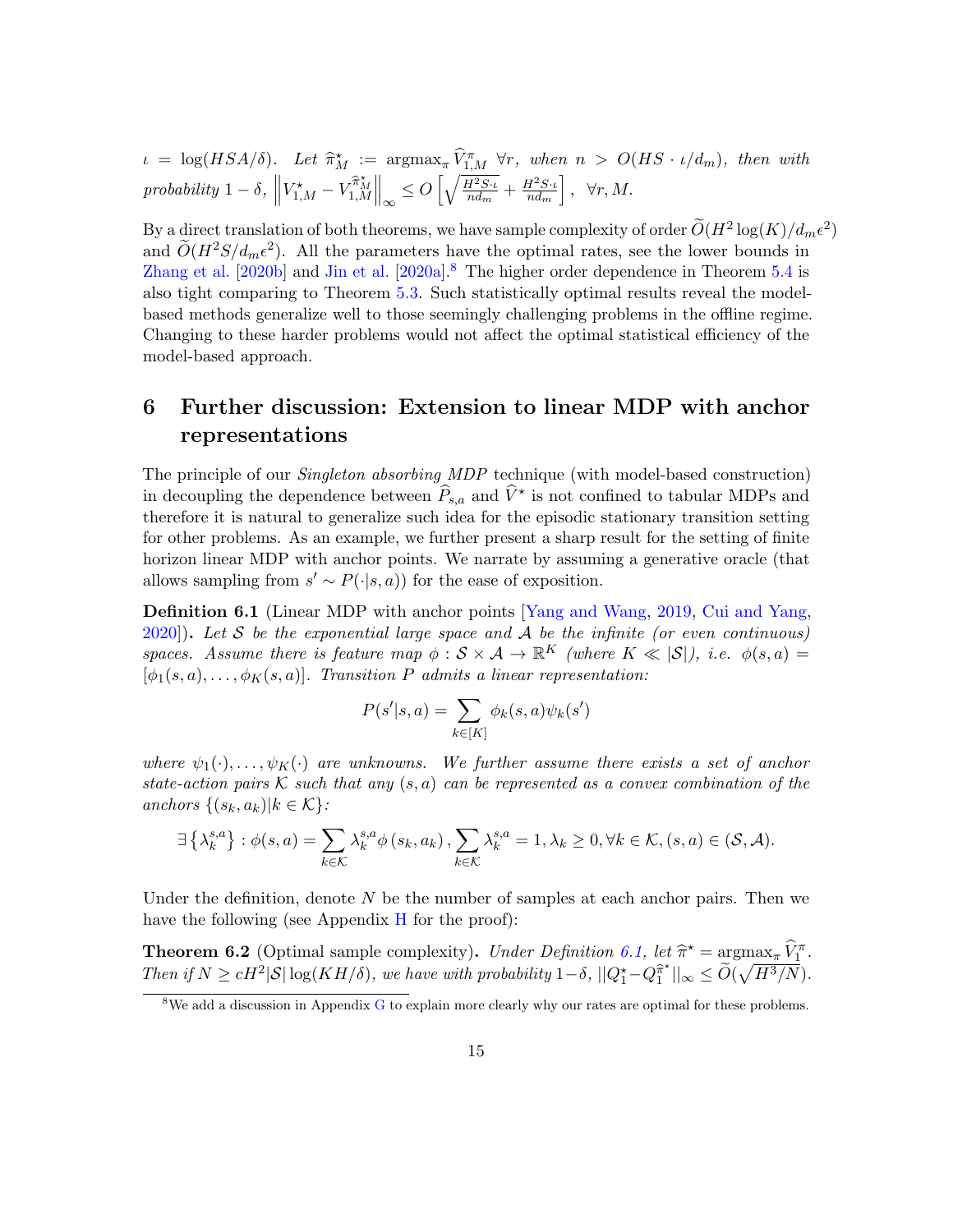Comparing to Theorem 4 of [Cui and Yang](#page-16-6) [\[2020\]](#page-16-6), Theorem [6.2](#page-14-2) removes the additional dependence min $\{|S|, K, H\}$ . In term of the total sample complexity, Theorem [6.2](#page-14-2) gives  $\tilde{O}(KH^3/\epsilon^2)$  while [Cui and Yang](#page-16-6) [\[2020\]](#page-16-6) has  $\tilde{O}(KH^4/\epsilon^2)$  (see their Section 7, first bullet point). Our result again reveals the model-based method is statistically optimal for the current setting.

**Remark 6.3.** The rate  $\tilde{O}(KH^3/\epsilon^2)$  with anchor point assumption has the linear dependence **Remark 6.3.** The rate  $O(K H^{\sigma}/\epsilon^2)$  with anchor point assumption has the linear dependence<br>on K and for the standard linear bandit [Lattimore and Szepesvári, [2020\]](#page-18-12)  $\Omega(\sqrt{d^2T})$  or the on K and for the standard tinear bandit [Lattimore and Szepesvari, [2020\]](#page-21-2)  $\Omega(\sqrt{d^2H^2T})$  or the linear (mixture) MDP [\[Jin et al.,](#page-17-8) [2020b,](#page-17-8) [Zhou et al.,](#page-21-2) 2020]  $\Omega(\sqrt{d^2H^2T})$  the lower bound dependence on the feature dimension d is quadratic. We believe one reason for this to happen is that anchor representations assumption is somewhat strong as it abstracts the whole state action space by only finite points (via convex combination).

## 7 Conclusion and Future Works

This work studies the uniform convergence problems for offline policy evaluation (OPE) and provides complete answers for their optimality behaviors. We achieve the optimal sample complexity for stationary-transition case using a novel adaptation of the absorbing MDP trick, which is more generally applicable to the new offline task-agnostic and reward-free settings combining with the model-based approach and we hope it can be applied to a broader range of future problems. We end the section by two future directions.

On the higher order error term. Our main result (Theorem [4.1\)](#page-9-0) has an additional  $\sqrt{HS}$  dependence in the higher order error term and we cannot further remove it based on our current technique. Nevertheless, this is already among the best higher order results to our knowledge. In fact, most state-of-the-art works (e.g. [Azar et al.](#page-16-4) [\[2017\]](#page-16-4), [Dann et al.](#page-16-8) [\[2019\]](#page-16-8), [Zhang et al.](#page-21-3) [\[2020d\]](#page-21-3)) have additional S dependence in the higher order and [Jin](#page-17-9) [2019], Znang [et al.](#page-17-9) [2020d]) have additional S dependence in the higher order and Jin<br>et al. [\[2018\]](#page-17-9) has only extra  $\sqrt{S}$  in the higher order term but it also has additional  $\sqrt{A}$ (see Table 1 of [Zhang et al.](#page-21-3) [\[2020d\]](#page-21-3) for a clear reference). How to obtain optimality not only for the main term but also for the higher order error terms remains elusive for the community.

Uniform OPE and beyond. The current study of uniform OPE derives results with expression using parameter dependence and deriving instance-dependent uniform convergence result will draw a clearer picture on the individual behaviors for each policy. Besides, this work concentrates on Tabular MDPs and generalizing uniform convergence to more practical settings like linear MDPs, game environments and multi-agent settings are promising future directions. Specifically, general complexity measure (mirroring VC-dimensions and Rademacher complexities for statistical learning problems) that precisely captures local and global uniform convergence would be of great interest.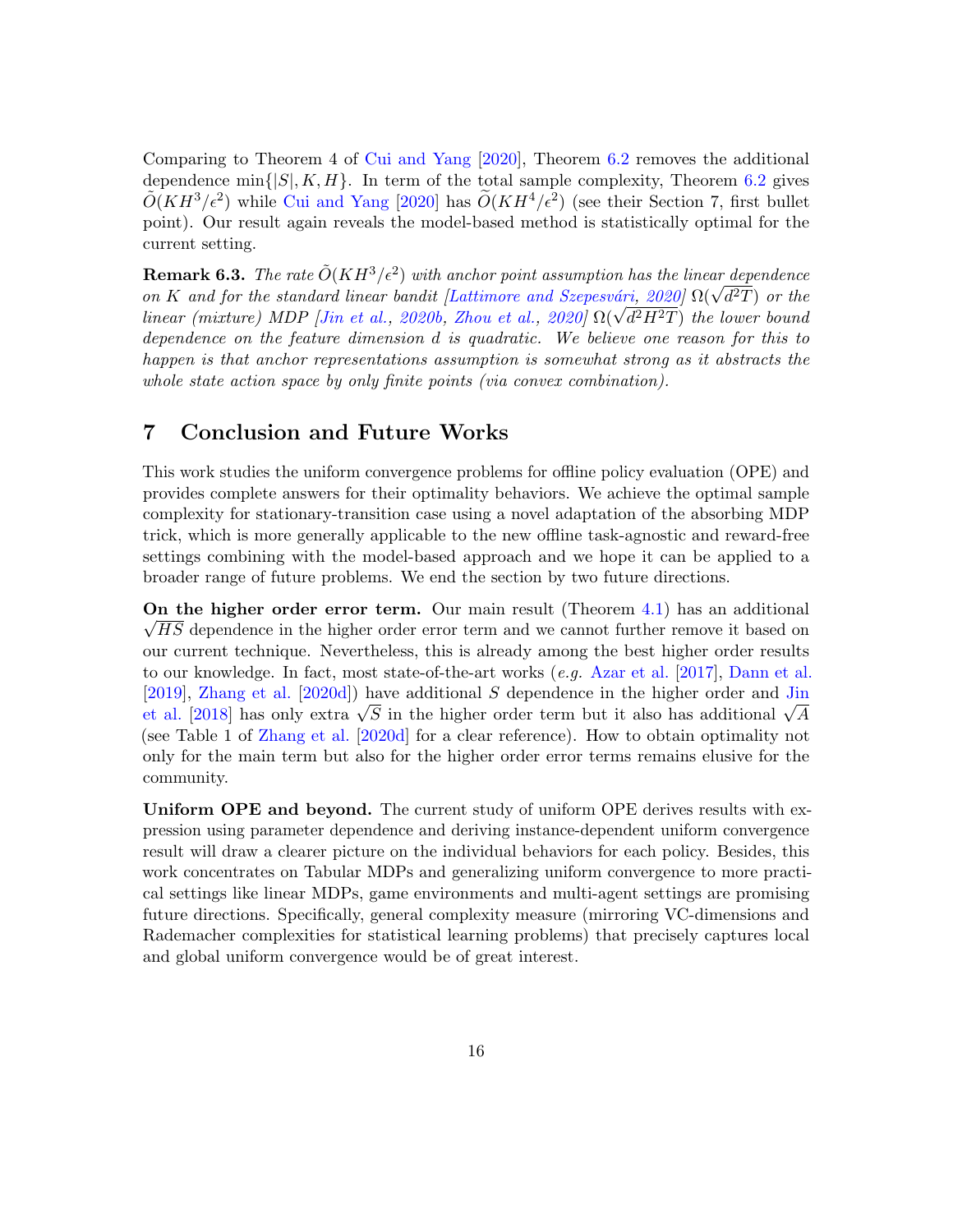### Acknowledgment

The research is partially supported by NSF Awards #2007117 and #1934641. MY would like to thank Simon S. Du, Zihan Zhang for explaining a question in [Zhang et al.](#page-21-0) [\[2020c\]](#page-21-0); and Tongzheng Ren for the helpful discussions.

## References

- <span id="page-16-9"></span>Alekh Agarwal, Nan Jiang, and Sham M Kakade. Reinforcement learning: Theory and algorithms. CS Dept., UW Seattle, Seattle, WA, USA, Tech. Rep, 2019.
- <span id="page-16-5"></span>Alekh Agarwal, Sham Kakade, and Lin F Yang. Model-based reinforcement learning with a generative model is minimax optimal. In Conference on Learning Theory, pages 67–83, 2020.
- <span id="page-16-2"></span>Andras Antos, Remi Munos, and Csaba Szepesvari. Fitted q-iteration in continuous action-space mdps. In Advances in Neural Information Processing Systems, pages 9–16, 2008a.
- <span id="page-16-3"></span>András Antos, Csaba Szepesvári, and Rémi Munos. Learning near-optimal policies with bellman-residual minimization based fitted policy iteration and a single sample path. Machine Learning, 71(1):89–129, 2008b.
- <span id="page-16-7"></span>Alex Ayoub, Zeyu Jia, Csaba Szepesvari, Mengdi Wang, and Lin Yang. Model-based reinforcement learning with value-targeted regression. In International Conference on Machine Learning, pages 463–474. PMLR, 2020.
- <span id="page-16-4"></span>Mohammad Gheshlaghi Azar, Ian Osband, and Rémi Munos. Minimax regret bounds for reinforcement learning. In Proceedings of the 34th International Conference on Machine Learning-Volume 70, pages 263–272. JMLR. org, 2017.
- <span id="page-16-1"></span>Jinglin Chen and Nan Jiang. Information-theoretic considerations in batch reinforcement learning. In International Conference on Machine Learning, pages 1042–1051, 2019.
- <span id="page-16-10"></span>Herman Chernoff et al. A measure of asymptotic efficiency for tests of a hypothesis based on the sum of observations. The Annals of Mathematical Statistics, 23(4):493–507, 1952.
- <span id="page-16-0"></span>Felipe Codevilla, Antonio M Lopez, Vladlen Koltun, and Alexey Dosovitskiy. On offline evaluation of vision-based driving models. In *Proceedings of the European Conference on* Computer Vision (ECCV), pages 236–251, 2018.
- <span id="page-16-6"></span>Qiwen Cui and Lin F Yang. Is plug-in solver sample-efficient for feature-based reinforcement learning? In Advances in neural information processing systems, 2020.

<span id="page-16-8"></span>Christoph Dann, Lihong Li, Wei Wei, and Emma Brunskill. Policy certificates: Towards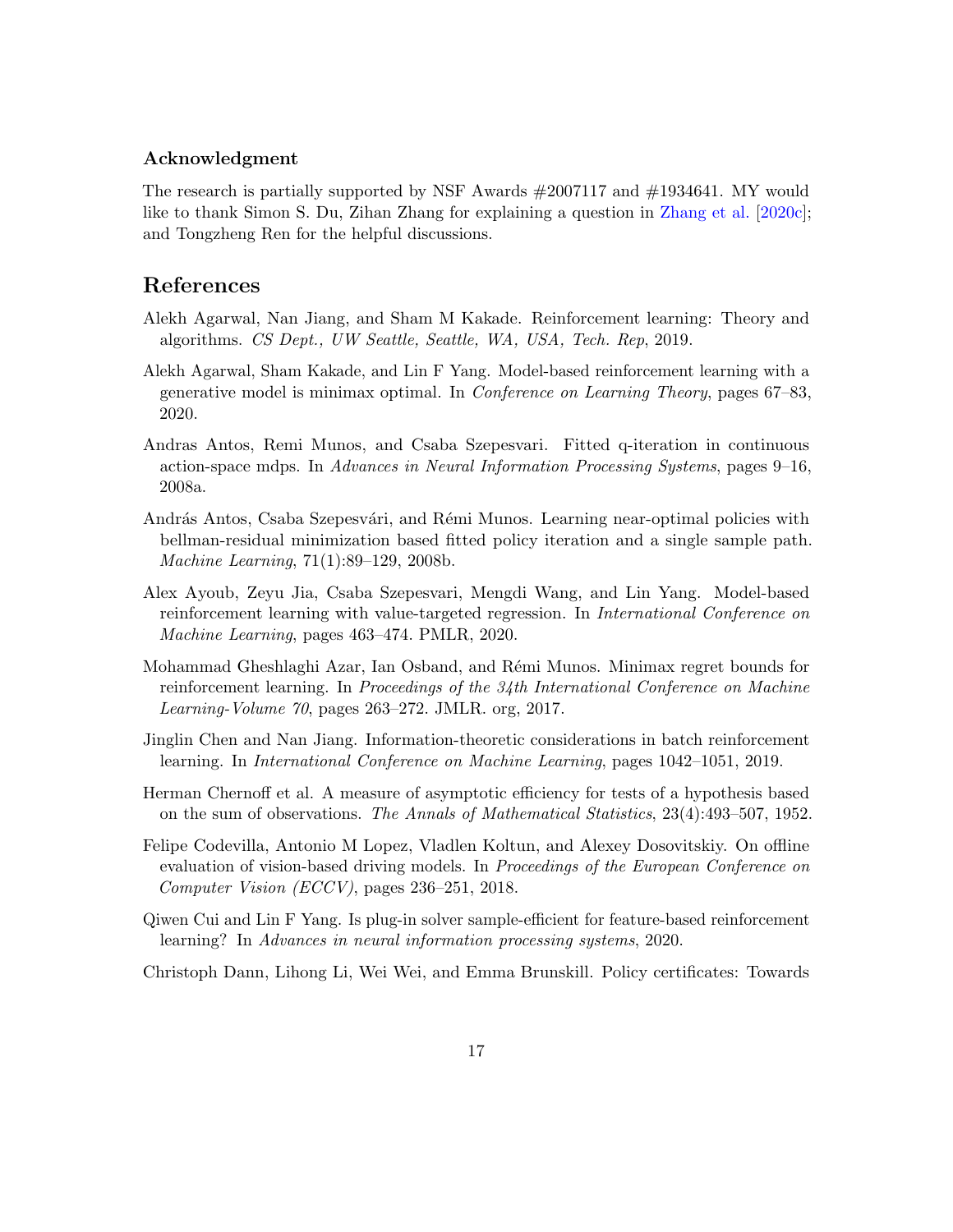accountable reinforcement learning. In International Conference on Machine Learning, pages 1507–1516. PMLR, 2019.

- <span id="page-17-10"></span>Dongsheng Ding, Xiaohan Wei, Zhuoran Yang, Zhaoran Wang, and Mihailo Jovanovic. Provably efficient safe exploration via primal-dual policy optimization. In International Conference on Artificial Intelligence and Statistics, pages 3304–3312. PMLR, 2021.
- <span id="page-17-1"></span>Yaqi Duan, Zeyu Jia, and Mengdi Wang. Minimax-optimal off-policy evaluation with linear function approximation. In International Conference on Machine Learning, pages 8334–8342, 2020.
- <span id="page-17-4"></span>Yonathan Efroni, Nadav Merlis, Mohammad Ghavamzadeh, and Shie Mannor. Tight regret bounds for model-based reinforcement learning with greedy policies. In Advances in Neural Information Processing Systems, 2019.
- <span id="page-17-7"></span>Yanjun Han, Jiantao Jiao, and Tsachy Weissman. Minimax estimation of discrete distributions under  $l_1$  loss. IEEE Transactions on Information Theory, 61(11):6343–6354, 2015.
- <span id="page-17-2"></span>Botao Hao, Yaqi Duan, Tor Lattimore, Csaba Szepesvári, and Mengdi Wang. Sparse feature selection makes batch reinforcement learning more sample efficient. arXiv preprint arXiv:2011.04019, 2020.
- <span id="page-17-3"></span>Yichun Hu, Nathan Kallus, and Masatoshi Uehara. Fast rates for the regret of offline reinforcement learning.  $a rXiv$  preprint  $a rXiv:2102.00479, 2021$ .
- <span id="page-17-6"></span>Thomas Jaksch, Ronald Ortner, and Peter Auer. Near-optimal regret bounds for reinforcement learning. Journal of Machine Learning Research, 11(4), 2010.
- <span id="page-17-11"></span>Nan Jiang. Notes on tabular methods. 2018.
- <span id="page-17-0"></span>Nan Jiang and Lihong Li. Doubly robust off-policy value evaluation for reinforcement learning. In Proceedings of the 33rd International Conference on International Conference on Machine Learning-Volume 48, pages 652–661. JMLR. org, 2016.
- <span id="page-17-9"></span>Chi Jin, Zeyuan Allen-Zhu, Sebastien Bubeck, and Michael I Jordan. Is q-learning provably efficient? In Advances in Neural Information Processing Systems, pages 4863–4873, 2018.
- <span id="page-17-5"></span>Chi Jin, Akshay Krishnamurthy, Max Simchowitz, and Tiancheng Yu. Reward-free exploration for reinforcement learning. In International Conference on Machine Learning, pages 4870–4879. PMLR, 2020a.
- <span id="page-17-8"></span>Chi Jin, Zhuoran Yang, Zhaoran Wang, and Michael I Jordan. Provably efficient reinforcement learning with linear function approximation. In *Conference on Learning Theory*, pages 2137–2143. PMLR, 2020b.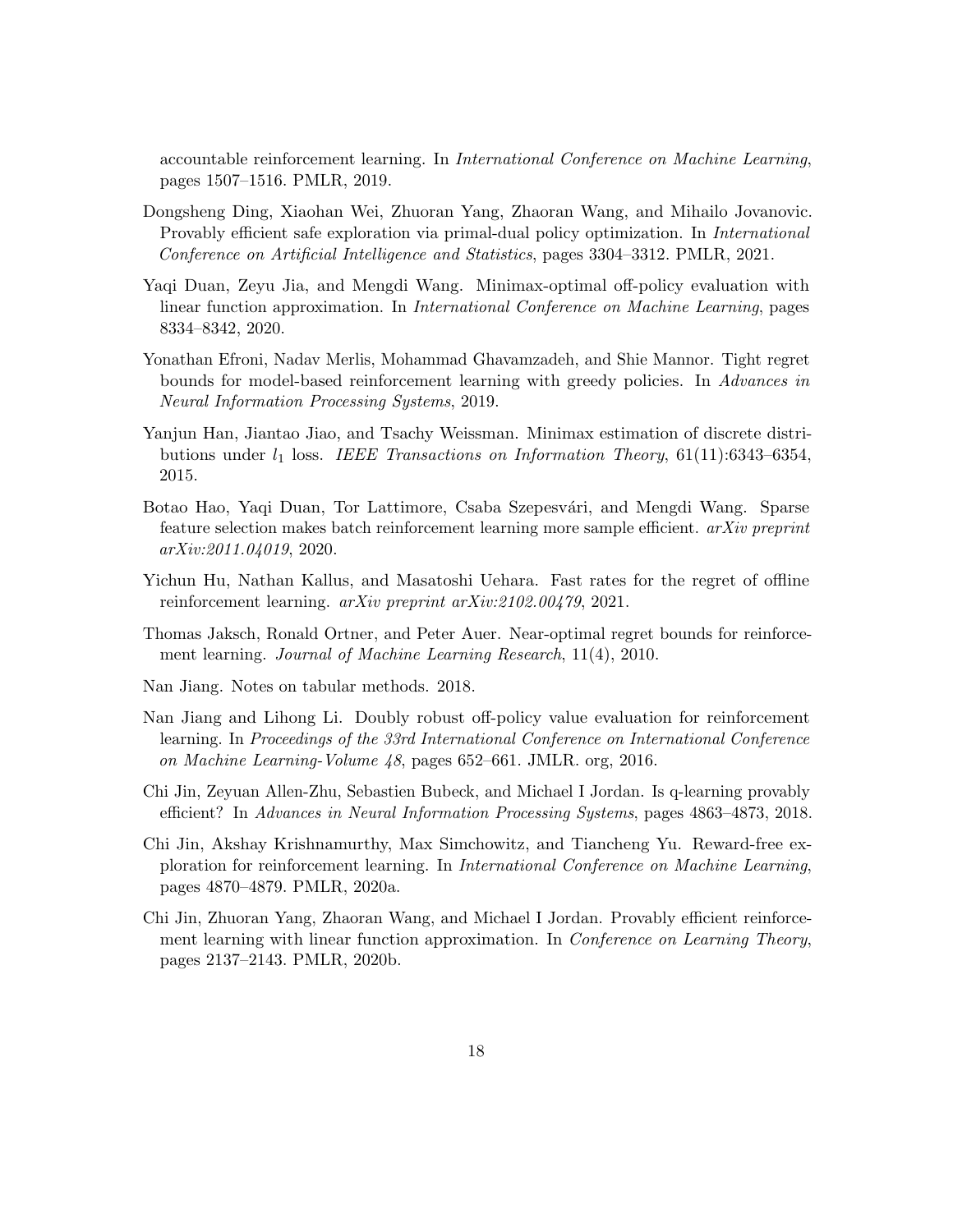- <span id="page-18-7"></span>Ying Jin, Zhuoran Yang, and Zhaoran Wang. Is pessimism provably efficient for offline rl? arXiv preprint arXiv:2012.15085, 2020c.
- <span id="page-18-4"></span>Nathan Kallus and Masatoshi Uehara. Intrinsically efficient, stable, and bounded off-policy evaluation for reinforcement learning. In Advances in Neural Information Processing Systems, pages 3325–3334, 2019.
- <span id="page-18-3"></span>Nathan Kallus and Masatoshi Uehara. Double reinforcement learning for efficient offpolicy evaluation in markov decision processes. In International Conference on Machine Learning, pages 1922–1931, 2020.
- <span id="page-18-9"></span>Emilie Kaufmann, Pierre Ménard, Omar Darwiche Domingues, Anders Jonsson, Edouard Leurent, and Michal Valko. Adaptive reward-free exploration. *arXiv preprint* arXiv:2006.06294, 2020.
- <span id="page-18-10"></span>Rahul Kidambi, Aravind Rajeswaran, Praneeth Netrapalli, and Thorsten Joachims. Morel: Model-based offline reinforcement learning. arXiv preprint arXiv:2005.05951, 2020.
- <span id="page-18-0"></span>Sascha Lange, Thomas Gabel, and Martin Riedmiller. Batch reinforcement learning. In Reinforcement learning, pages 45–73. Springer, 2012.
- <span id="page-18-12"></span>Tor Lattimore and Csaba Szepesvári. Bandit algorithms. Cambridge University Press, 2020.
- <span id="page-18-5"></span>Hoang Le, Cameron Voloshin, and Yisong Yue. Batch policy learning under constraints. In International Conference on Machine Learning, pages 3703–3712, 2019.
- <span id="page-18-1"></span>Sergey Levine, Aviral Kumar, George Tucker, and Justin Fu. Offline reinforcement learning: Tutorial, review, and perspectives on open problems. arXiv preprint arXiv:2005.01643, 2020.
- <span id="page-18-8"></span>Gen Li, Yuting Wei, Yuejie Chi, Yuantao Gu, and Yuxin Chen. Breaking the sample size barrier in model-based reinforcement learning with a generative model. Advances in Neural Information Processing Systems, 33, 2020.
- <span id="page-18-2"></span>Qiang Liu, Lihong Li, Ziyang Tang, and Dengyong Zhou. Breaking the curse of horizon: Infinite-horizon off-policy estimation. In Advances in Neural Information Processing Systems, pages 5361–5371, 2018.
- <span id="page-18-13"></span>Qinghua Liu, Tiancheng Yu, Yu Bai, and Chi Jin. A sharp analysis of model-based reinforcement learning with self-play.  $arXiv$  preprint  $arXiv:2010.01604$ , 2020a.
- <span id="page-18-11"></span>Yao Liu, Adith Swaminathan, Alekh Agarwal, and Emma Brunskill. Off-policy policy gradient with state distribution correction. In Uncertainty in Artificial Intelligence, 2019.
- <span id="page-18-6"></span>Yao Liu, Adith Swaminathan, Alekh Agarwal, and Emma Brunskill. Provably good batch reinforcement learning without great exploration. arXiv preprint arXiv:2007.08202, 2020b.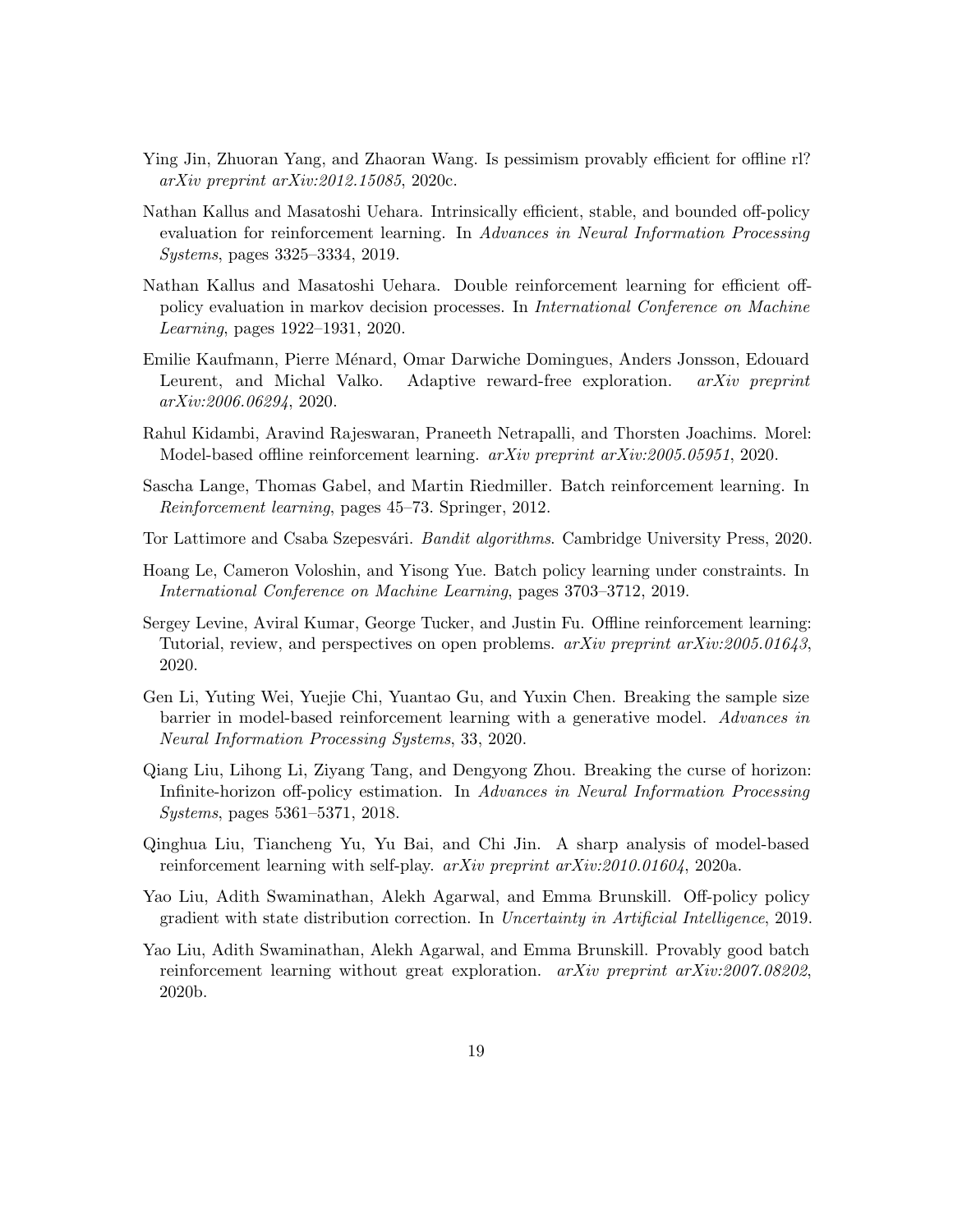- <span id="page-19-0"></span>Ying Liu, Brent Logan, Ning Liu, Zhiyuan Xu, Jian Tang, and Yangzhi Wang. Deep reinforcement learning for dynamic treatment regimes on medical registry data. In 2017 IEEE International Conference on Healthcare Informatics (ICHI), pages 380–385. IEEE, 2017.
- <span id="page-19-11"></span>Shie Mannor and John N Tsitsiklis. The sample complexity of exploration in the multi-armed bandit problem. Journal of Machine Learning Research, 5(Jun):623–648, 2004.
- <span id="page-19-9"></span>Pierre Menard, Omar Darwiche Domingues, Anders Jonsson, Emilie Kaufmann, Edouard Leurent, and Michal Valko. Fast active learning for pure exploration in reinforcement learning. arXiv preprint arXiv:2007.13442, 2020.
- <span id="page-19-6"></span>Rémi Munos. Error bounds for approximate policy iteration. In *International Conference* on Machine Learning, pages 560–567, 2003.
- <span id="page-19-2"></span>Ofir Nachum, Yinlam Chow, Bo Dai, and Lihong Li. Dualdice: Behavior-agnostic estimation of discounted stationary distribution corrections.  $arXiv$  preprint  $arXiv:1906.04733$ , 2019.
- <span id="page-19-3"></span>Paria Rashidinejad, Banghua Zhu, Cong Ma, Jiantao Jiao, and Stuart Russell. Bridging offline reinforcement learning and imitation learning: A tale of pessimism.  $arXiv$  preprint arXiv:2103.12021, 2021.
- <span id="page-19-8"></span>Tongzheng Ren, Jialian Li, Bo Dai, Simon S Du, and Sujay Sanghavi. Nearly horizon-free offline reinforcement learning. arXiv preprint arXiv:2103.14077, 2021.
- <span id="page-19-5"></span>Shai Shalev-Shwartz, Ohad Shamir, Nathan Srebro, and Karthik Sridharan. Learnability, stability and uniform convergence. The Journal of Machine Learning Research, 11: 2635–2670, 2010.
- <span id="page-19-12"></span>Karthik Sridharan. A gentle introduction to concentration inequalities. Dept. Comput. Sci., Cornell Univ., Tech. Rep, 2002.
- <span id="page-19-10"></span>Richard S Sutton and Andrew G Barto. Reinforcement learning: An introduction. MIT press, 2018.
- <span id="page-19-7"></span>Csaba Szepesvári and Rémi Munos. Finite time bounds for sampling based fitted value iteration. In Proceedings of the 22nd international conference on Machine learning, pages 880–887, 2005.
- <span id="page-19-13"></span>Joel Tropp et al. Freedman's inequality for matrix martingales. *Electronic Communications* in Probability, 16:262–270, 2011.
- <span id="page-19-1"></span>Masatoshi Uehara and Nan Jiang. Minimax weight and q-function learning for off-policy evaluation. *arXiv preprint arXiv:1910.12809*, 2019.
- <span id="page-19-4"></span>Vladimir Vapnik. The nature of statistical learning theory. Springer science & business media, 2013.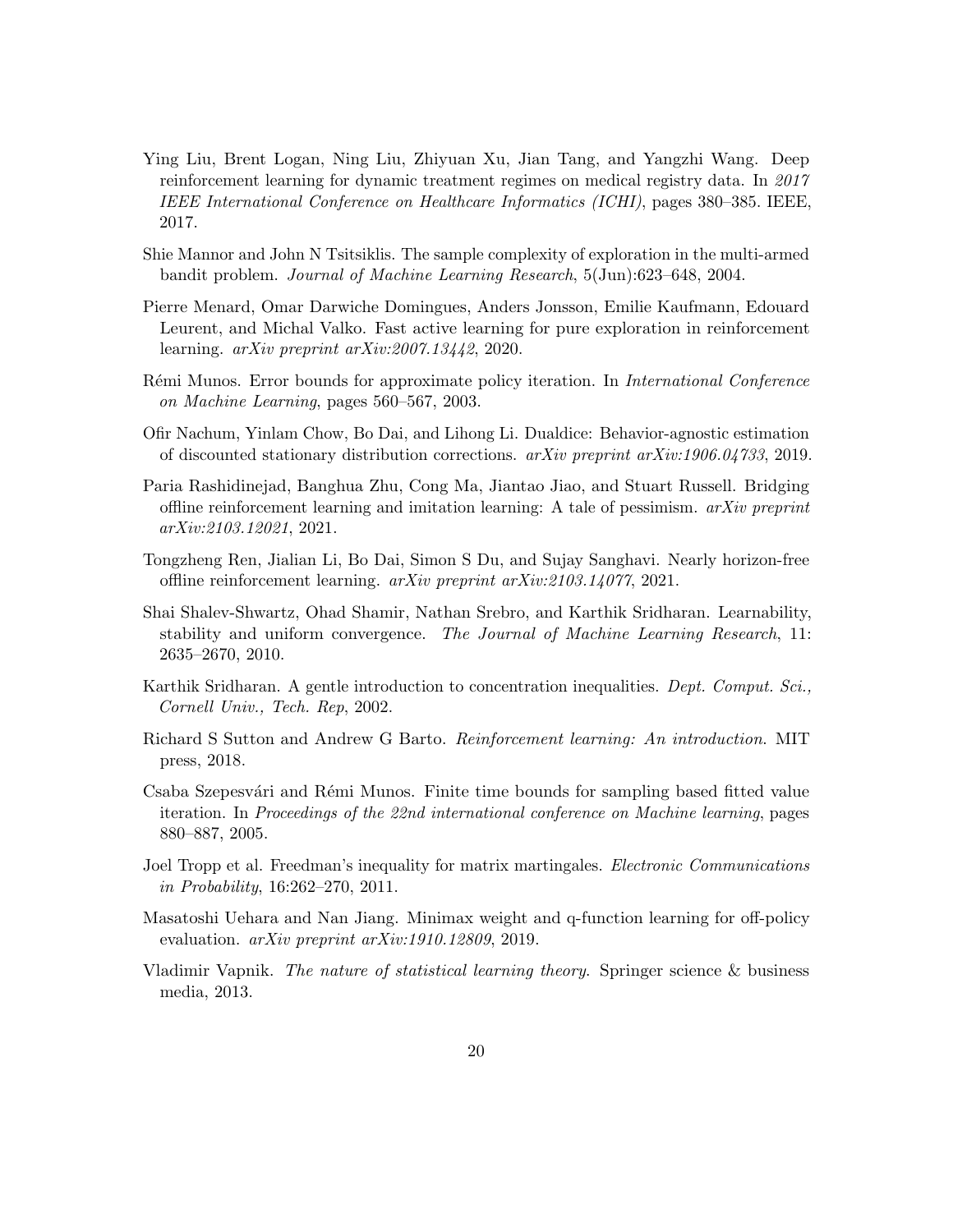- <span id="page-20-12"></span>Ruosong Wang, Simon S Du, Lin F Yang, and Ruslan Salakhutdinov. On reward-free reinforcement learning with linear function approximation.  $arXiv$  preprint  $arXiv:2006.11274$ , 2020a.
- <span id="page-20-2"></span>Ruosong Wang, Dean P Foster, and Sham M Kakade. What are the statistical limits of offline rl with linear function approximation?  $arXiv$  preprint  $arXiv:2010.11895$ , 2020b.
- <span id="page-20-4"></span>Tengyang Xie and Nan Jiang. Batch value-function approximation with only realizability. arXiv preprint arXiv:2008.04990, 2020a.
- <span id="page-20-5"></span>Tengyang Xie and Nan Jiang. Q\* approximation schemes for batch reinforcement learning: A theoretical comparison. In Uncertainty in Artificial Intelligence, pages 550–559, 2020b.
- <span id="page-20-0"></span>Tengyang Xie, Yifei Ma, and Yu-Xiang Wang. Towards optimal off-policy evaluation for reinforcement learning with marginalized importance sampling. In Advances in Neural Information Processing Systems, pages 9668–9678, 2019.
- <span id="page-20-10"></span>Lin Yang and Mengdi Wang. Sample-optimal parametric q-learning using linearly additive features. In International Conference on Machine Learning, pages 6995–7004. PMLR, 2019.
- <span id="page-20-1"></span>Ming Yin and Yu-Xiang Wang. Asymptotically efficient off-policy evaluation for tabular reinforcement learning. In International Conference on Artificial Intelligence and Statistics, pages 3948–3958. PMLR, 2020.
- <span id="page-20-8"></span>Ming Yin, Yu Bai, and Yu-Xiang Wang. Near-optimal provable uniform convergence in offline policy evaluation for reinforcement learning. In International Conference on Artificial Intelligence and Statistics, pages 1567–1575. PMLR, 2021a.
- <span id="page-20-7"></span>Ming Yin, Yu Bai, and Yu-Xiang Wang. Near-optimal offline reinforcement learning via double variance reduction. arXiv preprint arXiv:2102.01748, 2021b.
- <span id="page-20-11"></span>Tianhe Yu, Garrett Thomas, Lantao Yu, Stefano Ermon, James Zou, Sergey Levine, Chelsea Finn, and Tengyu Ma. Mopo: Model-based offline policy optimization. arXiv preprint arXiv:2005.13239, 2020.
- <span id="page-20-6"></span>Andrea Zanette. Exponential lower bounds for batch reinforcement learning: Batch rl can be exponentially harder than online rl. arXiv preprint arXiv:2012.08005, 2020.
- <span id="page-20-9"></span>Kaiqing Zhang, Sham M Kakade, Tamer Başar, and Lin F Yang. Model-based multi-agent rl in zero-sum markov games with near-optimal sample complexity. arXiv preprint arXiv:2007.07461, 2020a.
- <span id="page-20-3"></span>Shangtong Zhang, Yi Wan, Richard S Sutton, and Shimon Whiteson. Average-reward offpolicy policy evaluation with function approximation.  $arXiv$  preprint  $arXiv:2101.02808$ , 2021.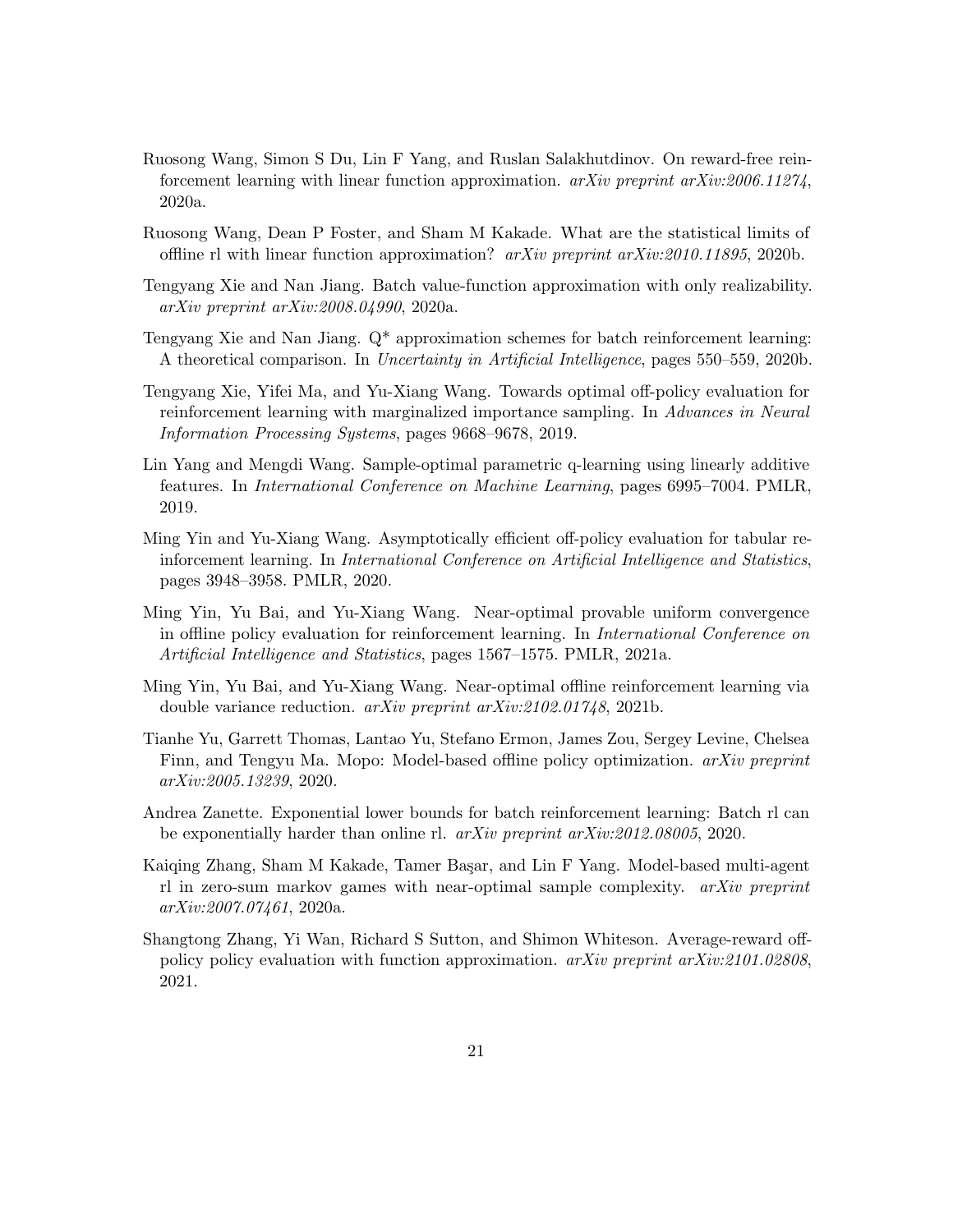- <span id="page-21-1"></span>Xuezhou Zhang, Adish Singla, et al. Task-agnostic exploration in reinforcement learning. Advances in Neural Information Processing Systems, 2020b.
- <span id="page-21-0"></span>Zihan Zhang, Simon S Du, and Xiangyang Ji. Nearly minimax optimal reward-free reinforcement learning. arXiv preprint arXiv:2010.05901, 2020c.
- <span id="page-21-3"></span>Zihan Zhang, Xiangyang Ji, and Simon S Du. Is reinforcement learning more difficult than bandits? a near-optimal algorithm escaping the curse of horizon.  $arXiv$  preprint arXiv:2009.13503, 2020d.
- <span id="page-21-2"></span>Dongruo Zhou, Quanquan Gu, and Csaba Szepesvari. Nearly minimax optimal reinforcement learning for linear mixture markov decision processes.  $arXiv$  preprint  $arXiv:2012.08507$ , 2020.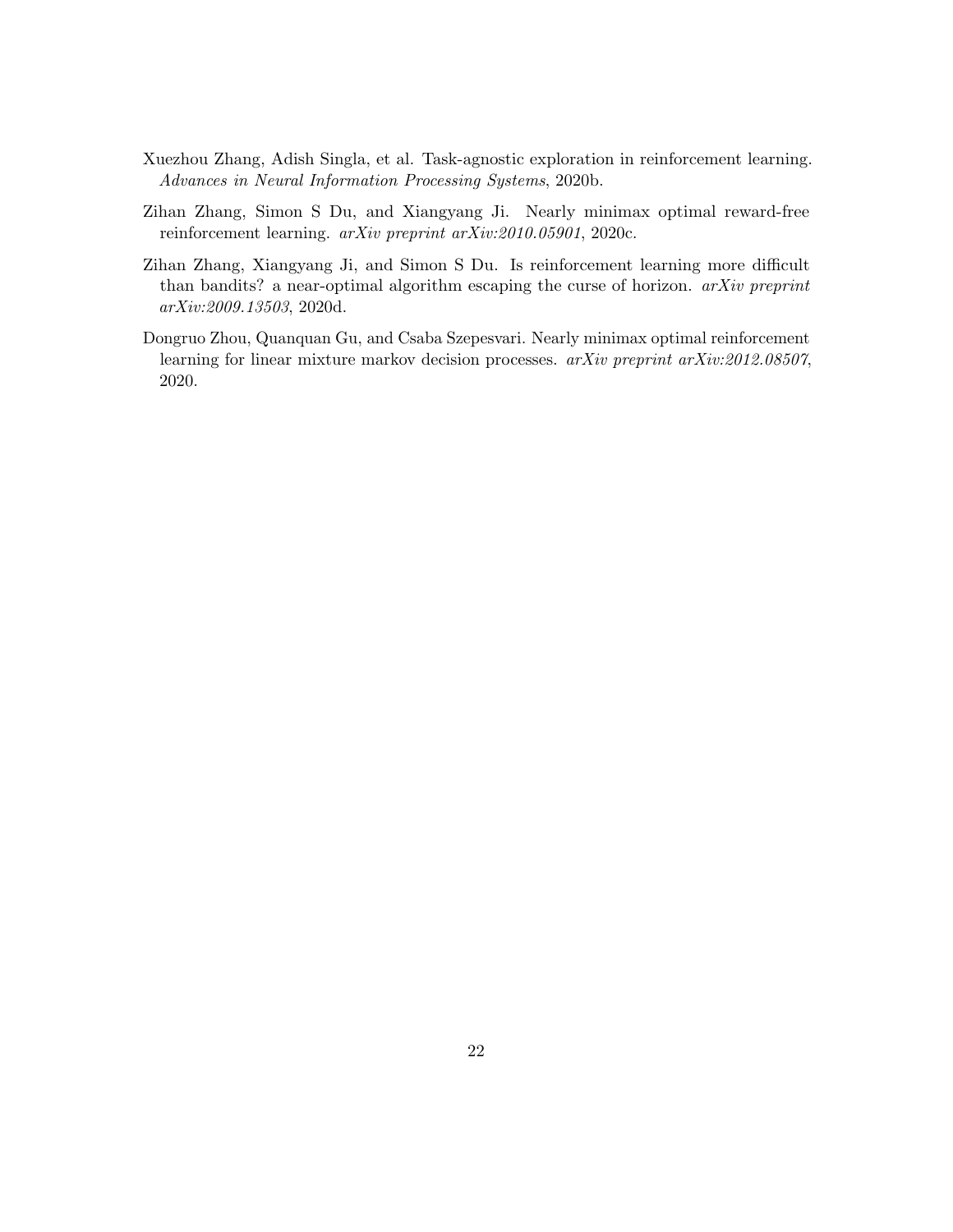# Appendix

<span id="page-22-1"></span>

 $[0, H]$  $[0, H]$  $(\hat{V}_1^*, \hat{V}_2^*)$  $(\hat{V}_{1,u_1}^*, \hat{V}_{2,u_2}^*)$ 

(a) Covering-based Absorbing: 1-D case

<span id="page-22-4"></span><span id="page-22-3"></span>(b) Covering-based Absorbing: 2-D case



<span id="page-22-2"></span><span id="page-22-0"></span>

Figure 2: Visualization of singleton absorbing MDP technique

We provide a visualization (Figure [2\)](#page-22-0) for understanding the *singleton absorbing MDP* technique at the beginning of Appendix.  $2(a)$ ,  $2(c)$  demonstrate the infinite horizon case and  $2(b)$ ,  $2(d)$  demonstrate the finite horizon case. In particular, it should be a *H*-dimensional hypercube  $[0, H]^H$  (that contains  $\widehat{V}_1^*, \ldots, \widehat{V}_h^*$ ) instead of only the square  $[0, H] \times [0, H]$   $(\widehat{V}_1^*, \widehat{V}_2^*)$ . This is only for the ease of visualization.

The standard absorbing MDP technique [Agarwal et al.](#page-16-5) [\[2020\]](#page-16-5), [Cui and Yang](#page-16-6) [\[2020\]](#page-16-6) leverages a set of absorbing MDPs to cover the range of value functions (following the standard covering principle) to make sure  $\hat{V}^*$  is close to one of the element (absorbing MDP) in the set (Figure  $2(a)$ ,  $2(b)$ ). The size of the covering set (*i.e.* the covering number) grows exponentially in  $H_2(b)$  $H_2(b)$  in the finite horizon setting and this is due to the fact that there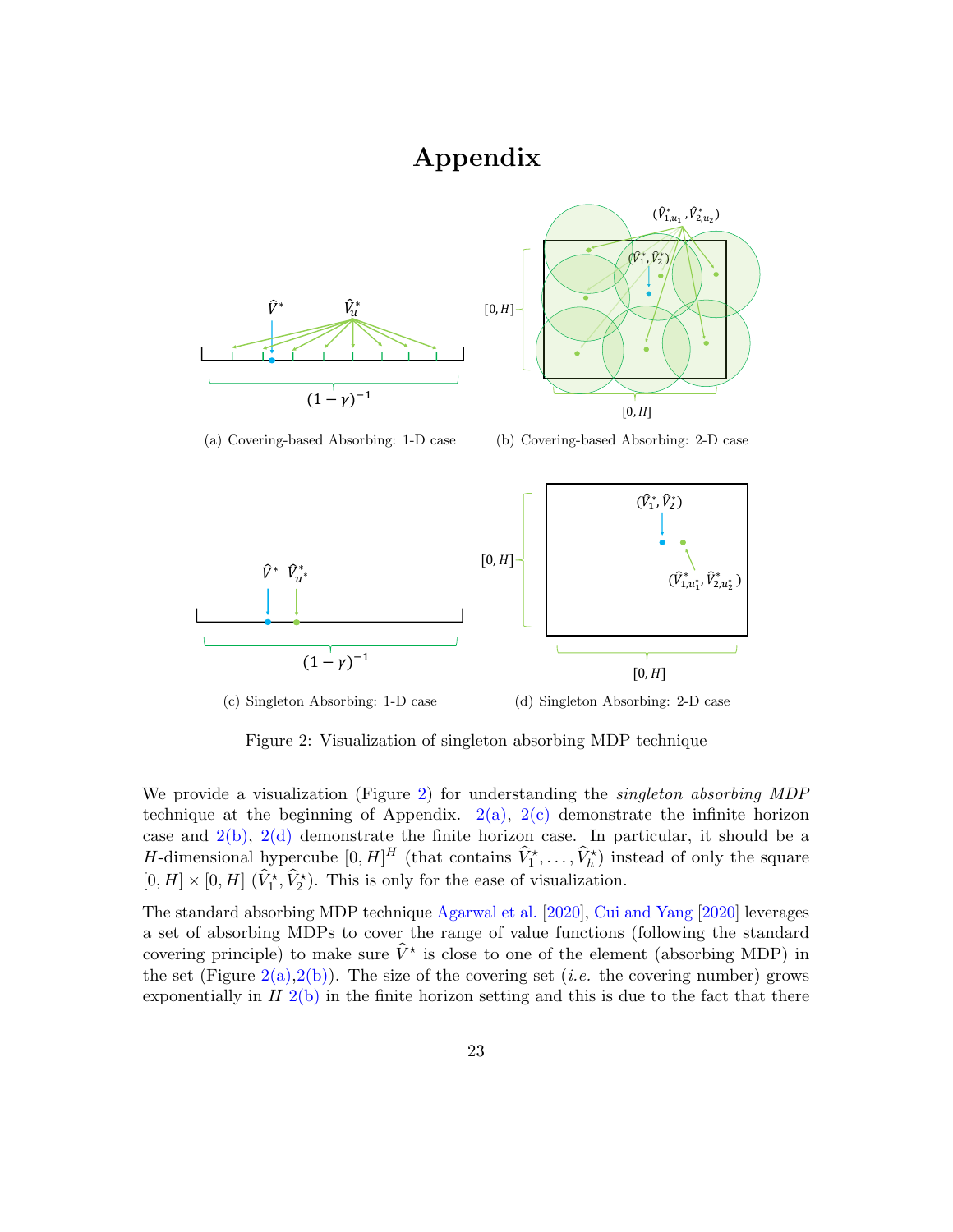are  $\hat{V}_1^*, \hat{V}_2^*, \ldots, \hat{V}_H^*$  quantities to cover. This results in the metric entropy (the log of the covering number) to blow up by a factor of  $H$  and incurs suboptimality. On the other hand, by the nifty chosen singleton absorbing MDP  $\hat{V}^{\star}_{h,u^{\star}}$  (Figure [2\(c\),](#page-22-2)[2\(d\)\)](#page-22-4), we completely get rid of the covering issue (covering the  $H$ -dimensional space requires exponential in  $H$  size), maintain the independence and control the error propagation  $\left( \left\| \widehat{V}^{\star} - \widehat{V}_{u^{\star}}^{\star} \right\|_{\infty}$  is sufficiently small). See Section [B](#page-24-0) for all the technical details.

## <span id="page-23-0"></span>A Discussion on Related works

Offline reinforcement learning. Information-theoretical considerations for offline RL are first proposed for infinite horizon discounted setting via Fitted Q-Iteration (FQI) type function approximation algorithms [\[Chen and Jiang,](#page-16-1) [2019,](#page-16-1) [Le et al.,](#page-18-5) [2019,](#page-18-5) [Xie and Jiang,](#page-20-4) [2020a](#page-20-4)[,b\]](#page-20-5) which can be traced back to [\[Munos,](#page-19-6) [2003,](#page-19-6) Szepesvári and Munos, [2005,](#page-19-7) [Antos et al.,](#page-16-2) [2008a,](#page-16-2)[b\]](#page-16-3). Later, [Xie and Jiang](#page-20-4) [\[2020a\]](#page-20-4) considers the offline RL under only the realizability assumption and [Liu et al.](#page-18-6) [\[2020b\]](#page-18-6) considers the offline RL without good exploration. Those are all challenging problems but with they only provide suboptimal polynomial complexity in terms of  $(1 - \gamma)^{-1}$ .

For the finite horizon case, [Yin et al.](#page-20-8) [\[2021a\]](#page-20-8) first achieves  $\tilde{O}(H^3/d_m\epsilon^2)$  complexity under non-stationary transition but their results cannot be further improved in the stationary setting. Concurrent to our work, a recently released work [Yin et al.](#page-20-7) [\[2021b\]](#page-20-7) designs the offline variance reduction algorithm for achieving the optimal  $\tilde{O}(H^2/d_m\epsilon^2)$  rate. Their result is for a specific algorithm that uses data splitting while our results work for any algorithms that returns a nearly empirically optimal policy via a uniform convergence guarantee. Our results on the offline task-agnostic and the reward-free settings are entirely new. Another concurrent work [Ren et al.](#page-19-8) [\[2021\]](#page-19-8) considers the horizon-free setting but does not provide uniform convergence guarantee. Even more recently, [Rashidinejad et al.](#page-19-3) [\[2021\]](#page-19-3) considers the single concentrability coefficient  $C^* := \max_{s,a} \frac{d^{\pi^*}(s,a)}{d^{\mu}(s,a)}$  $\frac{d^{n}(s,a)}{d^{n}(s,a)}$  and obtains the sample complexity  $\tilde{O}[(1-\gamma)^{-5}SC^{\star}/\epsilon^2]$ .

In the linear MDP case, [Jin et al.](#page-18-7) [\[2020c\]](#page-18-7) studies the pessimism-based algorithms for offline policy optimization under the weak compliance assumption and [Wang et al.](#page-20-2) [\[2020b\]](#page-20-2), [Zanette](#page-20-6) [\[2020\]](#page-20-6) provide some negative results (exponential lower bound) for offline RL with linear MDP structure.

Model-based approaches with minimaxity. It is known model-based methods are minimax-optimal for online RL with regret  $\tilde{O}(\sqrt{HSAT})$  (e.g. [Azar et al.](#page-16-4) [\[2017\]](#page-16-4), [Efroni](#page-17-4) [et al.](#page-17-4) [\[2019\]](#page-17-4)). For linear MDP, In the generative model setting, [Agarwal et al.](#page-16-5) [\[2020\]](#page-16-5) shows model-based approach is still minimax optimal  $\tilde{O}((1-\gamma)^{-3}SA/\epsilon^2)$  by using a s-absorbing MDP construction and this model-based technique is later reused for other more general settings (e.g. Markov games [\[Zhang et al.,](#page-20-9) [2020a\]](#page-20-9) and linear MDPs [\[Cui and Yang,](#page-16-6) [2020\]](#page-16-6))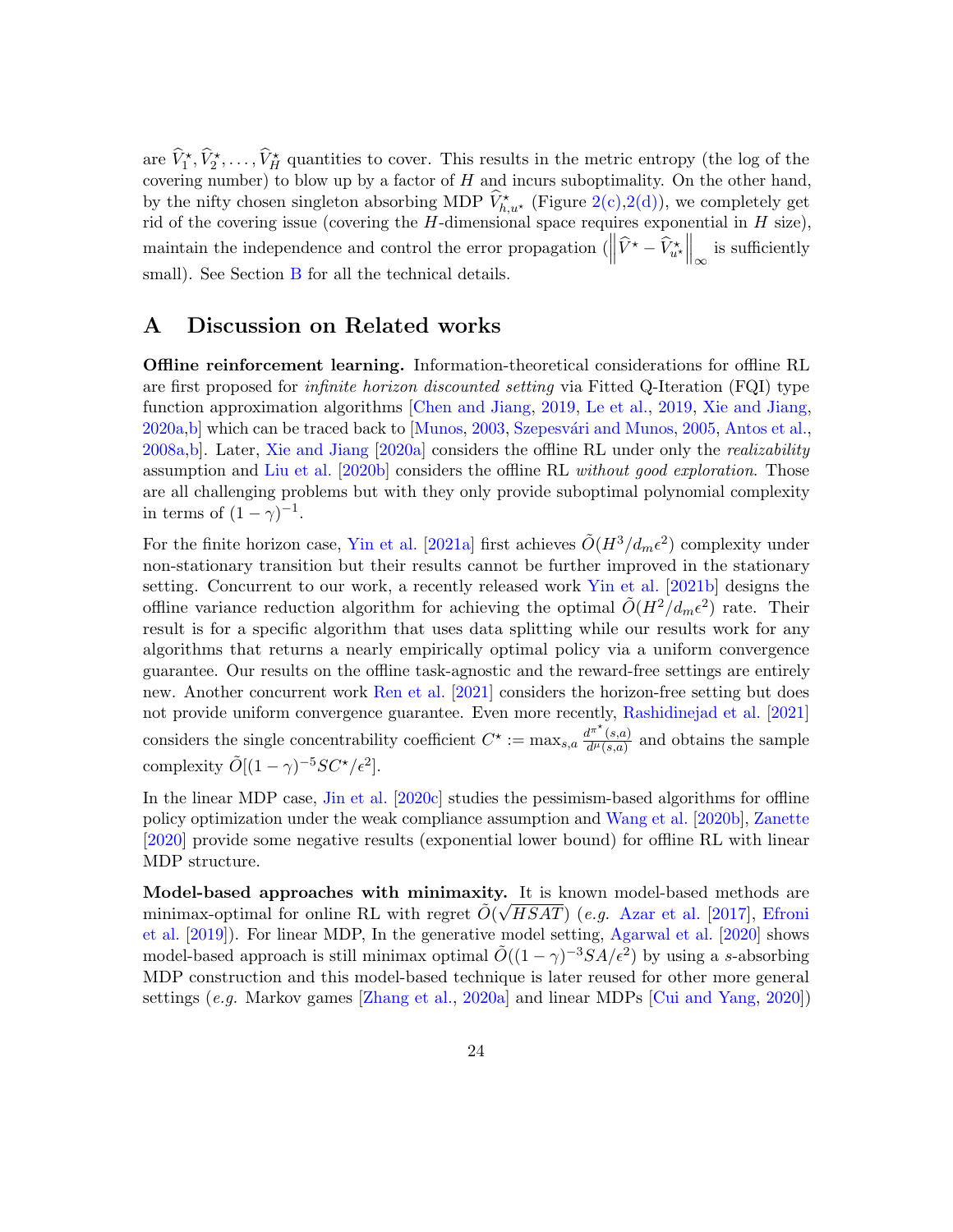and also for improving the sample size barrier [\[Li et al.,](#page-18-8) [2020\]](#page-18-8). In offline RL, [Yu et al.](#page-20-11) [\[2020\]](#page-20-11), [Kidambi et al.](#page-18-10) [\[2020\]](#page-18-10) use model-based approaches for continuous policy optimization and [Yin et al.](#page-20-8) [\[2021a\]](#page-20-8) uses the model-based methods to achieve  $\tilde{O}(H^3/d_m\epsilon^2)$  complexity.

Task-agnostic and Reward-free problems. The reward-free problem is initiated in the online RL [\[Jin et al.,](#page-17-5) [2020a\]](#page-17-5) where the agent needs to efficiently explore an MDP environment without using any reward information. It requires high probability guarantee for learning optimal policy for any reward function, which is strictly stronger than the standard learning task that one only needs to learn to optimal policy for a fixed reward. Later, [Kaufmann](#page-18-9) [et al.](#page-18-9) [\[2020\]](#page-19-9), [Menard et al.](#page-19-9) [2020] establish the  $O(H^3S^2A/\epsilon^2)$  complexity and [Zhang et al.](#page-21-0) [\[2020c\]](#page-21-0) further tightens the dependence to  $O(H^2S^2A/\epsilon^2)$ .<sup>[9](#page-24-1)</sup> Recently, [Zhang et al.](#page-21-1) [\[2020b\]](#page-21-1) proposes the task-agnostic setting where one needs to use exploration data to simultaneously learn K tasks and provides a upper bound with complexity  $\tilde{O}(H^5SA \log(K)/\epsilon^2)$ . For linear MDP setting, [Wang et al.](#page-20-12) [\[2020a\]](#page-20-12) achieves the sample complexity  $\tilde{O}(d^3H^6/\epsilon^2)$  and [Liu et al.](#page-18-13) [\[2020a\]](#page-18-13) considers such problem in the online two-player Markov game. However, although these settings remain critical in the offline regime, no statistical result has been formally derived so far.

## <span id="page-24-0"></span>B Proof of optimal local uniform convergence

## B.1 Model-based Offline Plug-in Estimator

Recall the model-based estimator uses empirical estimator  $\hat{P}$  for estimating P and the estimator is calculated accordingly:

$$
\widehat{Q}_{h}^{\pi} = r + \widehat{P}^{\pi_{h+1}} Q_{h+1}^{\pi} = r + \widehat{P} V_{H+1}^{\pi},
$$

where  $\widehat{P}(s'|s, a)$  can be expressed as:

$$
\widehat{P}(s'|s,a) = \frac{\sum_{i=1}^{n} \sum_{h=1}^{H} \mathbf{1}[(s_{h+1}^{(i)}, a_h^{(i)}, s_h^{(i)}) = (s', s, a)]}{n_{s,a}}, \quad n_{s,a} = \sum_{h=1}^{H} \sum_{i=1}^{n} \mathbf{1}[(s_h^{(i)}, a_h^{(i)}) = (s, a)].
$$

and  $\widehat{P}(s'|s,a) = \frac{1}{\overline{S}}$ , if  $n_{s,a} = 0$ . The initial distribution is also constructed as  $\widehat{d}_1^{\pi}(s) =$  $n_s/n$ .

First of all, we have by definition the Bellman optimality equation

<span id="page-24-1"></span><sup>&</sup>lt;sup>9</sup>We translate [\[Zhang et al.,](#page-21-0) [2020c\]](#page-21-0) their dimension-free result to  $O(H^2S^2A/\epsilon^2)$  under the standard assumption  $r \in [0, 1]$ .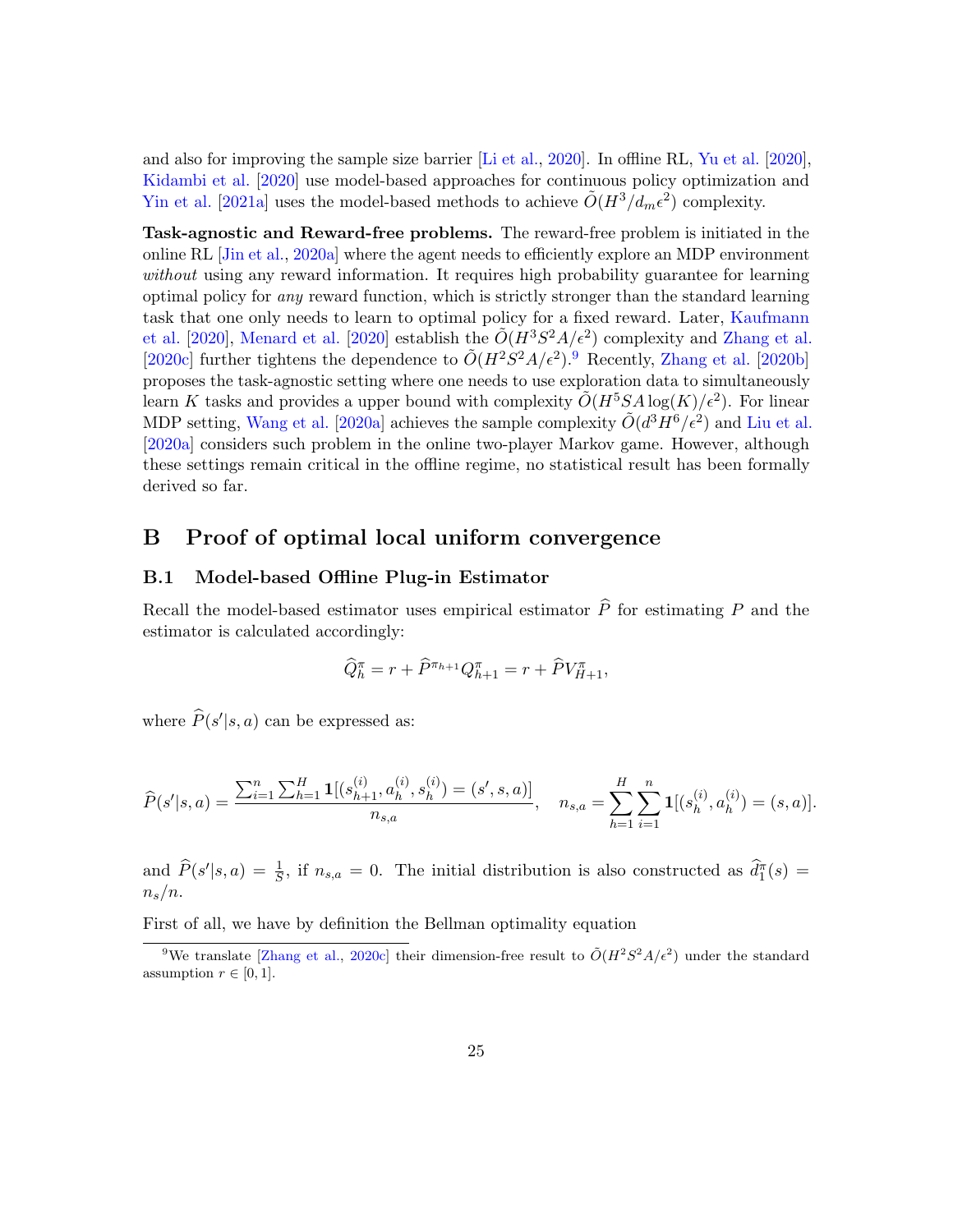$$
V_t^{\star}(s) = \max_{a} \left\{ r(s, a) + \sum_{s'} P(s'|s, a) V_{t+1}^{\star}(s') \right\}, \quad \forall s \in \mathcal{S}.
$$
 (3)

and similarly the empirical version

$$
\widehat{V}_t^{\star}(s) = \max_{a} \left\{ r(s, a) + \sum_{s'} \widehat{P}(s'|s, a) \widehat{V}_{t+1}^{\star}(s') \right\}, \quad \forall s \in \mathcal{S}.
$$

The key difficulty in obtaining the optimal dependence in stationary setting is decoupling the dependence of  $P - \widehat{P}$  and  $\widehat{V}^*$ . This issue is not encountered in the non-stationary setting due to the possibility to estimate different transition at each time [\[Yin et al.,](#page-20-8) [2021a\]](#page-20-8), but it cannot further reduce the sample complexity on  $H$ . Moreover, the direct use of s-absorbing MDP in [Agarwal et al.](#page-16-5) [\[2020\]](#page-16-5) is not sharp for finite horizon stationary setting, as it requires s-absorbing MDPs with H-dimensional cover (which has size  $\approx e^H$  and it is not optimal). We design the *singleton-absorbing MDP* to get rid of the issue.

#### B.2 General absorbing MDP

The general absorbing MDP is defined as follows: for a fixed state s and a sequence  $\{u_t\}_{t=1}^H$ , MDP  $M_{s,\lbrace u_t \rbrace_{t=1}^H}$  is identical to M for all states except s, and state s is absorbing in the sense  $P_{M_{s,\{u_t\}_{t=1}^H}}(s|s,a) = 1$  for all a, and the instantaneous reward at time t is  $r_t(s,a) = u_t$ for all  $a \in \mathcal{A}$ . Also, we use the shorthand notation  $V_{\{s,u_t\}}^{\pi}$  for  $V_{s,M_{s,\{u_t\}_{t=1}^H}}^{\pi}$ and similarly for  $Q_{\{s,u_t\}}$  and transition  $P_{\{s,u_t\}}$ . Then the following properties hold:

### <span id="page-25-1"></span>Lemma B.1.

$$
V_{h,\{s,u_t\}}^{\star}(s) = \sum_{t=h}^{H} u_t.
$$

*Proof.* We prove by backward induction. For  $h = H$ , under  $M_{s, \{u_t\}_{t=1}^H}$  state s is absorbing (and by convention  $V_{H+1,\{s,u_t\}}^{\star} = 0$ ) therefore

$$
V_{H,\{s,u_t\}}^{\star}(s) = \max_{a} \left\{ r_{H,\{s,u_t\}}(s,a) + \sum_{s'} P_{\{s,u_t\}}(s'|s,a) V_{H+1,\{s,u_t\}}^{\star}(s') \right\} = \max_{a} \left\{ r_{H,\{s,u_t\}}(s,a) \right\} = u_H
$$

Г

<span id="page-25-0"></span>for general h, note  $\sum_{s'} P_{\{s,u_t\}}(s'|s,a)V^{\star}_{h+1,\{s,u_t\}}(s') = 1 \cdot V^{\star}_{h+1,\{s,u_t\}}(s)$ , therefore using induction property  $V^{\star}_{h+1,\{s,u_t\}}(s) = \sum_{t=h+1}^{H} u_t$  we can similarly obtain  $V^{\star}_{h,\{s,u_t\}}(s) = \sum_{t=h}^{H} u_t$ .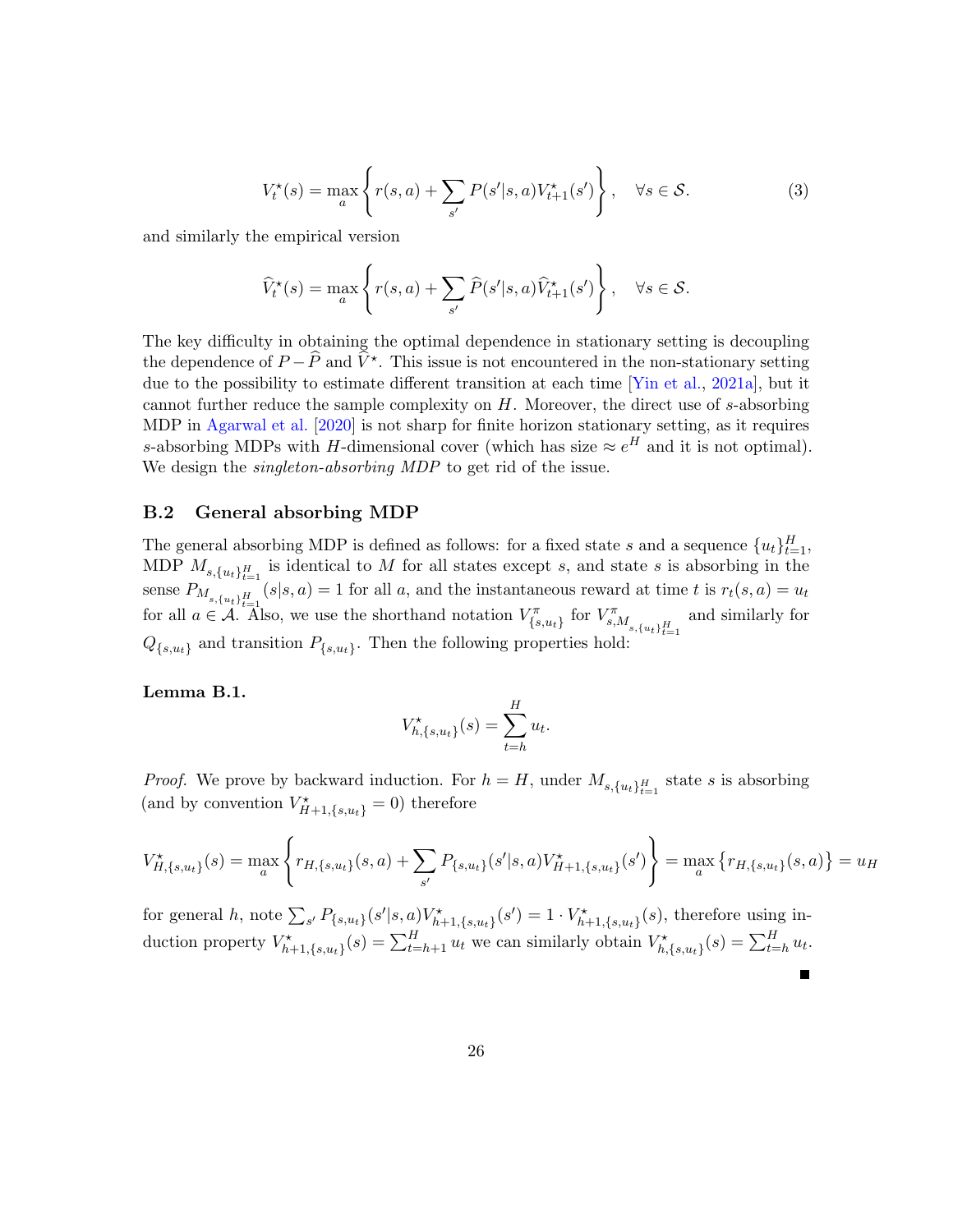**Lemma B.2.** Fix state s. For two different sequences  $\{u_t\}_{t=1}^H$  and  $\{u_t'\}_{t=1}^H$ , we have

$$
\max_{h} \left\| Q_{h,\{s,u_t\}}^\star - Q_{h,\{s,u_t'\}}^\star \right\|_{\infty} \leq H \cdot \max_{t \in [H]} |u_t - u_t'|.
$$

*Proof.* Let  $\pi^*_{\{s,u_t\}}$  be the optimal policy in  $M_{\{s,u_t\}}$ . Then (by convention  $\prod_{a=h+1}^h P^{\pi_a} = I$ )

$$
Q_{h,\{s,u_t\}}^{\star} - Q_{h,\{s,u_t\}}^{\star} = Q_{h,\{s,u_t\}}^{\star} - \max_{\pi} \sum_{i=h}^{H} \left( \prod_{a=h+1}^{i} P_{\{s,u_t'\}}^{\pi_a} \right) r_{i,\{s,u_t'\}}
$$
  
\n
$$
\leq Q_{h,\{s,u_t\}}^{\star} - \sum_{i=h}^{H} \left( \prod_{a=h+1}^{i} P_{\{s,u_t'\}}^{\pi_{a,\{s,u_t\}}^{\star}} \right) r_{i,\{s,u_t'\}} = \sum_{i=h}^{H} \left( \prod_{a=h+1}^{i} P_{\{s,u_t'\}}^{\pi_{a,\{s,u_t\}}^{\star}} \right) \left( r_{i,\{s,u_t\}} - r_{i,\{s,u_t'\}} \right)
$$
  
\n
$$
\leq \sum_{i=h}^{H} \max_{s,a} \left\| \left( \prod_{a=h+1}^{i} P_{\{s,u_t'\}}^{\pi_{a,\{s,u_t\}}^{\star}} \right)^{i-h} (\cdot|s,a) \right\|_1 \cdot \left\| r_{i,\{s,u_t\}} - r_{i,\{s,u_t'\}} \right\|_{\infty} \cdot \mathbf{1} = (H-h+1) \cdot \max_{t} |u_t - u_t'| \cdot \mathbf{1}
$$

where the first equal sign uses the definition of  $Q^*$ , the second equal sign uses  $P_{\{s,u_t\}}$ only depends  $s$  but not the specification of  $u_t$ 's and the last equal sign comes from  $r_{i,\{s,u_t\}}(s,a) = u_i$  for any  $a \in \mathcal{A}$  and  $r_{i,\{s,u_t\}}(\tilde{s},a) = r_{i,\{s,u'_t\}}(\tilde{s},a)$  for any  $\tilde{s} \neq s$ . Lastly by symmetry we finish the proof. Г

#### B.3 Singleton-absorbing MDP

The direct of transfer of absorbing technique created in [Agarwal et al.](#page-16-5) [\[2020\]](#page-16-5) will require each  $u_t$  to fill in the range of  $[0, H]$  using evenly spaced elements. For finite horizon MDP there are H layers, therefore the total number of H-tuples  $(u_1, \ldots, u_H)$  has order  $|U_s| = Poly(H)^H$ , therefore when apply the union bound, it will incur the additional H factor. We get rid of this issue by choosing one single point in H-dimensional space  $[0, H]^H$ . We first give the following two lemmas.

<span id="page-26-0"></span>**Lemma B.3.**  $V_t^*(s) - V_{t+1}^*(s) \ge 0$ , for all state  $s \in S$  and all  $t \in [H]$ .

*Proof.* Let the optimal policy for  $V_{t+1}^{\star}$  be  $\pi_{t+1:H}^{\star}$ , *i.e.*  $V_{t+1}^{\star} = V_{t+1}^{\pi_{t+1:H}^{\star}}$ , then artificially construct a policy  $\pi_{t:H}$  such that  $\pi_{t:H-1} = \pi_{t+1:H}^*$  and  $\pi_H$  is arbitrary, then by the definition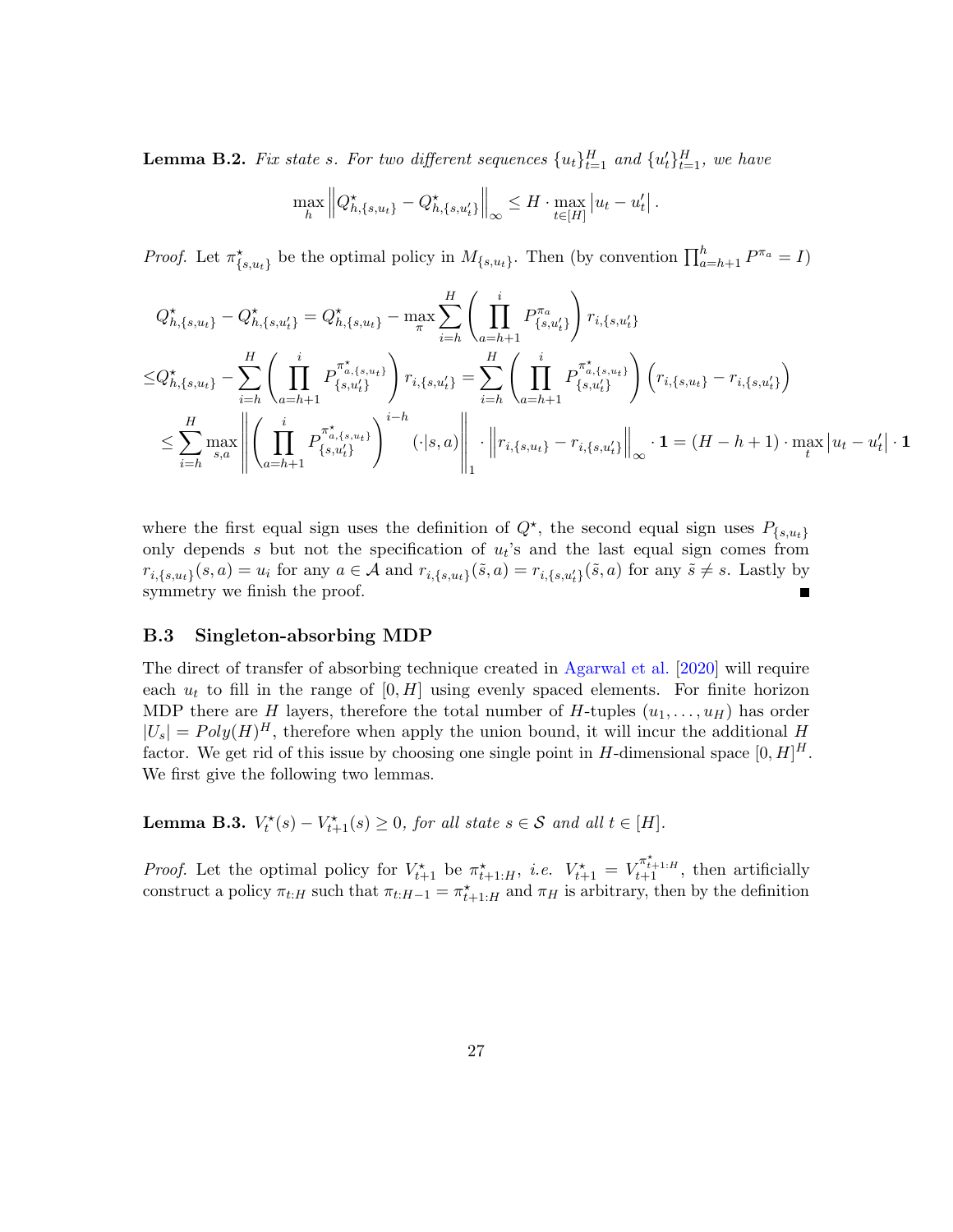of optimal value

$$
V_t^{\star}(s) \ge V_t^{\pi_{t:H}}(s) = \mathbb{E}^{\pi_{t:H}} \left[ \sum_{i=t}^{H} r(s_i, a_i) \middle| s_t = s \right]
$$
  
=  $\mathbb{E}^{\pi_{t:H-1}} \left[ \sum_{i=t}^{H-1} r(s_i, a_i) \middle| s_t = s \right] + \mathbb{E}^{\pi_{t:H}} \left[ r(s_H, a_H) \middle| s_t = s \right]$   
=  $\mathbb{E}^{\pi_{t+1:H}^{\star}} \left[ \sum_{i=t+1}^{H} r(s_i, a_i) \middle| s_{t+1} = s \right] + \mathbb{E}^{\pi_{t:H}} \left[ r(s_H, a_H) \middle| s_t = s \right]$   
 $\ge \mathbb{E}^{\pi_{t+1:H}^{\star}} \left[ \sum_{i=t+1}^{H} r(s_i, a_i) \middle| s_{t+1} = s \right] + 0 = V_{t+1}^{\star}(s),$ 

where the third equal sign uses exactly that  $P$  is a STATIONARY transition and definition  $\pi_{t:H-1} = \pi_{t+1:H}^{\star}$ . The last inequality uses assumption that reward is always non-negative.

Remark B.4. Lemma [B.3](#page-26-0) leverages P is stationary and above may not be true in the non-stationary setting. This enables us to establish the following lemma, which is the key for singleton-absorbing MDP.

<span id="page-27-0"></span>**Lemma B.5.** Fix a state s. If we choose  $u_t^* := V_t^*(s) - V_{t+1}^*(s) \ \forall t \in [H]$ , then we have the following vector form equation

$$
V_{h,\{s,u_t^{\star}\}}^{\star} = V_{h,M}^{\star} \quad \forall h \in [H].
$$

Similarly, if we choose  $\widehat{u}_t^* := \widehat{V}_t^*(s) - \widehat{V}_{t+1}^*(s)$ , then  $\widehat{V}_{h,\{s,\hat{u}_t^*\}}^* = \widehat{V}_{h,M}^*$ ,  $\forall h \in [H]$ .

*Proof.* We focus on the first claim. Note by Lemma [B.3](#page-26-0) the assignment of  $u_t^{\star} := r_{t,\{s,u_t^{\star}\}}$  is well-defined. Next recall  $V_{h,M}^{\star}$  is the optimal value under true MDP M and  $V_{h,\{s,u\}}^{\star}$  is the optimal value under the assimilating MDP  $M_{s,\{u_t^*\}_{t=1}^H}$ . We prove by backward induction.

For  $h = H$ , note by convention  $V_{H+1}^* = 0$ , therefore  $u_H^* = V_H^*(s) - V_{H+1}^*(s) = V_H^*(s) - 0 =$  $V_H^{\star}(s)$  and Bellman optimality equation becomes

$$
V_H^{\star}(\tilde{s}) = \max_{a} \{r(\tilde{s}, a)\}, \quad \forall \tilde{s} \in \mathcal{S}.
$$

Under  $M_{s,\{u_t^*\}_{t=1}^H}$ , for state s by Lemma [B.1](#page-25-1) we have  $V_{H,\{s,u_t^*\}}^{\star}(s) = u_H^{\star} = V_H^{\star}(s)$ , for other states  $\tilde{s} \neq s$ , reward in  $M_{s,\{u^*_t\}_{t=1}^H} = M$  so we also have  $V^*_{H,\{s,u^*_t\}}(\tilde{s}) = V^*_{H}(\tilde{s})$  for all  $\tilde{s} \neq s$ .

Now for general  $h$ , for state s by Lemma [B.1](#page-25-1)

$$
V_{h,\{s,u_t^{\star}\}}^{\star}(s) = \sum_{t=h}^{H} u_t^{\star} = \sum_{t=h}^{H} (V_t^{\star}(s) - V_{t+1}^{\star}(s)) = V_h^{\star}(s),
$$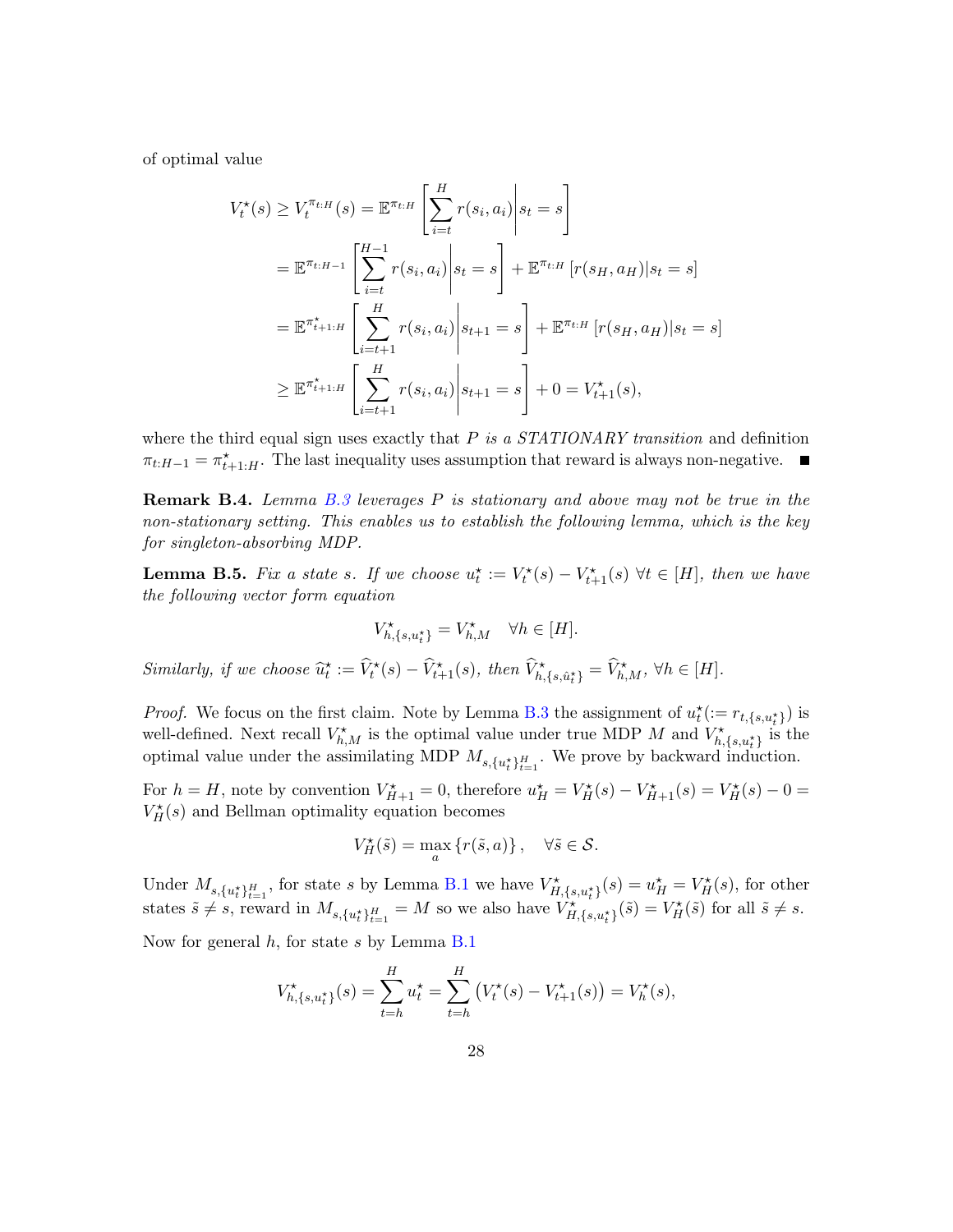for state  $\tilde{s} \neq s$ , by Bellman optimality equation

$$
V_{h,\{s,u_t^{\star}\}}^{\star}(\tilde{s}) = \max_{a} \left\{ r_{\{s,u_t^{\star}\}}(\tilde{s},a) + \sum_{s'} P_{\{s,u_t^{\star}\}}(s'|\tilde{s},a) V_{h+1,\{s,u_t^{\star}\}}^{\star}(s') \right\}
$$
  

$$
= \max_{a} \left\{ r(\tilde{s},a) + \sum_{s'} P(s'|\tilde{s},a) V_{h+1,\{s,u_t^{\star}\}}^{\star}(s') \right\}
$$
  

$$
= \max_{a} \left\{ r(\tilde{s},a) + \sum_{s'} P(s'|\tilde{s},a) V_{h+1}^{\star}(s') \right\} = V_h^{\star}(\tilde{s}),
$$

where the second equal sign uses when  $\tilde{s} \neq s$ ,  $M_{s,\{u_t^*\}_{t=1}^H}$  is identical to M and the third equal sign uses induction assumption that element-wisely  $V^*_{h+1,\{s,u^*_t\}} = V^*_{h+1}$ . Similar result can be derived for  $\hat{u}^*$  version and this completes the proof.

 $\blacksquare$ 

The singleton MDP we used is exactly  $M_{s,\{u_t^*\}_{t=1}^H}$  (or  $M_{s,\{u_t^*\}_{t=1}^H}$ ).

## <span id="page-28-0"></span>B.4 Proof for local uniform convergence

Recall the local policy class

$$
\Pi_l := \left\{ \pi : \text{ s.t. } \left\| \widehat{V}_h^{\pi} - \widehat{V}_h^{\widehat{\pi}^*} \right\|_{\infty} \leq \epsilon_{\text{opt}} , \forall h \in [H] \right\}.
$$

For ease of exposition, we denote  $N := \min_{s,a} n_{s,a}$ . Note N itself is a random variable, therefore for the rest of proof we first conditional on  $N$ . Later we shall remove the conditional on N (see Section [B.7\)](#page-35-0).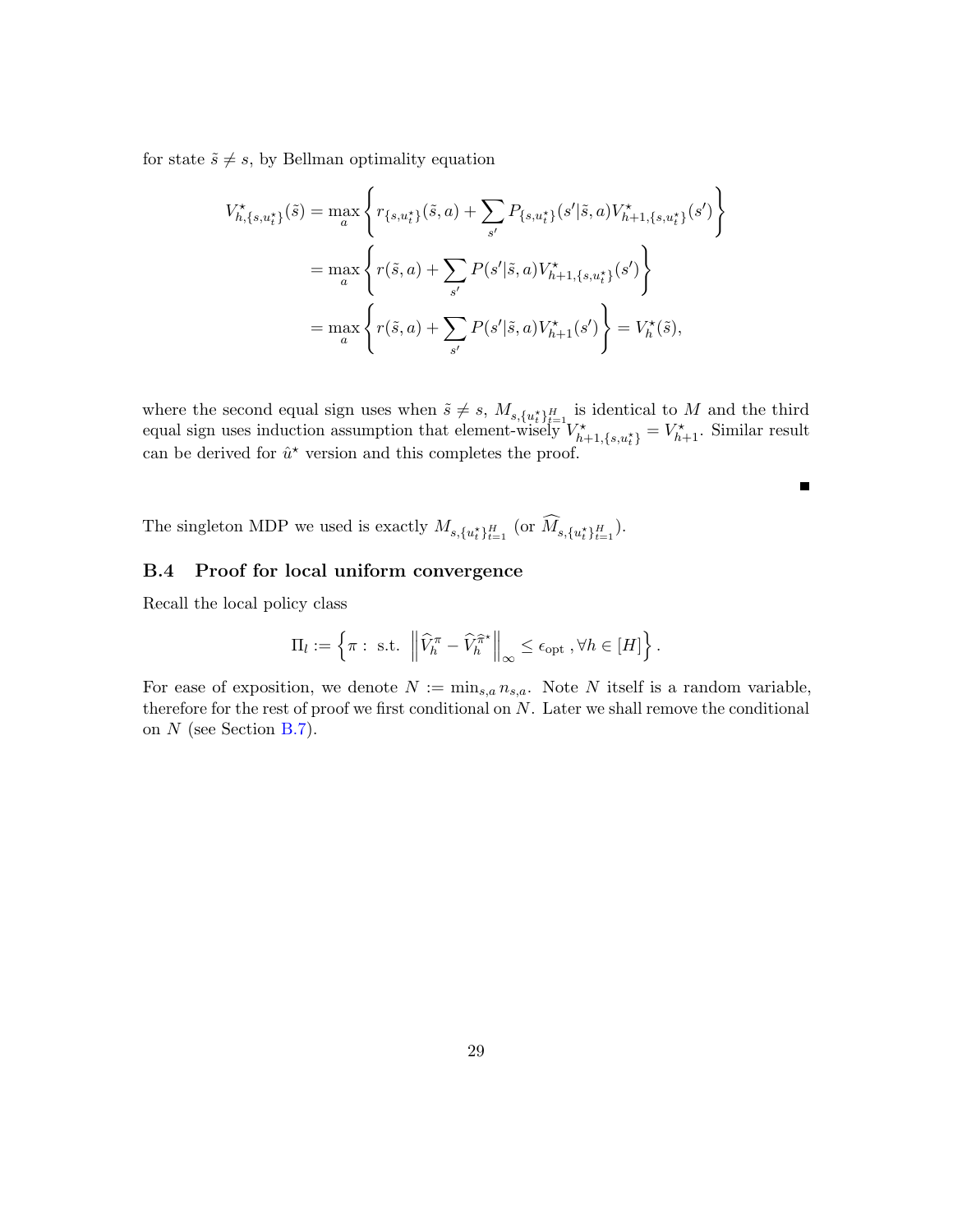For any  $\hat{\pi} \in \Pi_l$ , by (empirical) Bellman equation we have element-wisely:

$$
\begin{split}\n\widehat{Q}_{h}^{\widehat{\pi}} - Q_{h}^{\widehat{\pi}} &= r_{h} + \widehat{P}^{\widehat{\pi}_{h+1}} \widehat{Q}_{h+1}^{\widehat{\pi}} - r_{h} - P^{\widehat{\pi}_{h+1}} Q_{h+1}^{\widehat{\pi}} \\
&= \left( \widehat{P}^{\widehat{\pi}_{h+1}} - P^{\widehat{\pi}_{h+1}} \right) \widehat{Q}_{h+1}^{\widehat{\pi}} + P^{\widehat{\pi}_{h+1}} \left( \widehat{Q}_{h+1}^{\widehat{\pi}} - Q_{h+1}^{\widehat{\pi}} \right) \\
&= \left( \widehat{P} - P \right) \widehat{V}_{h+1}^{\widehat{\pi}} + P^{\widehat{\pi}_{h+1}} \left( \widehat{Q}_{h+1}^{\widehat{\pi}} - Q_{h+1}^{\widehat{\pi}} \right) \\
&= \ldots = \sum_{t=h}^{H} \Gamma_{h+1:t}^{\widehat{\pi}} \left( \widehat{P} - P \right) \widehat{V}_{t+1}^{\widehat{\pi}} \\
&\leq \sum_{t=h}^{H} \Gamma_{h+1:t}^{\widehat{\pi}} \left| \left( \widehat{P} - P \right) \widehat{V}_{t+1}^{\widehat{\pi}} \right| + \sum_{t=h}^{H} \Gamma_{h+1:t}^{\widehat{\pi}} \left| \left( \widehat{P} - P \right) \left( \widehat{V}_{t+1}^{\widehat{\pi}} - \widehat{V}_{t+1}^{\widehat{\pi}} \right) \right| \\
&\xrightarrow{\text{(*)}} \n\end{split}
$$

where  $\Gamma_{h+1:t}^{\pi} = \prod_{i=h+1}^{t} P^{\pi_i}$  is multi-step state-action transition and  $\Gamma_{h+1:h} := I$ .

## **B.5** Analyzing  $(\star \star)$

Term  $(\star\star)$  can be readily bounded using the following lemma.

<span id="page-29-1"></span>**Lemma B.6.** Fix  $N > 0$ , we have with probability  $1 - \delta$ , for all  $t = 1, ..., H - 1$ 

$$
\sum_{t=h}^{H} \Gamma_{h+1:t}^{\hat{\pi}} \left| (\widehat{P} - P)(\widehat{V}_{h+1}^{\hat{\pi}^{\star}} - \widehat{V}_{h+1}^{\hat{\pi}}) \right| \leq C \epsilon_{\text{opt}} \cdot \sqrt{\frac{H^2 S \log(SA/\delta)}{N}} \cdot \mathbf{1}
$$

where C absorb the higher order term and absolute constants.

*Proof.* First, by vector induced matrix norm<sup>[10](#page-29-0)</sup> we have

$$
\left\| \sum_{t=h}^{H} \Gamma_{h+1:t}^{\hat{\pi}} \cdot \left| (\hat{P} - P)(\hat{V}_{t+1}^{\hat{\pi}^*} - \hat{V}_{t+1}^{\hat{\pi}}) \right| \right\|_{\infty} \leq H \cdot \sup_{t} \left\| \Gamma_{h+1:t}^{\hat{\pi}} \right\|_{\infty} \left\| |(\hat{P} - P)(\hat{V}_{t+1}^{\hat{\pi}^*} - \hat{V}_{t+1}^{\hat{\pi}}) | \right\|_{\infty}
$$
  

$$
\leq H \cdot \sup_{t} \left\| |(\hat{P} - P)(\hat{V}_{t+1}^{\hat{\pi}^*} - \hat{V}_{t+1}^{\hat{\pi}}) | \right\|_{\infty}
$$
  

$$
= H \cdot \sup_{t,s,a} \left| (\hat{P} - P)(\cdot|s,a)(\hat{V}_{t+1}^{\hat{\pi}^*} - \hat{V}_{t+1}^{\hat{\pi}}) \right|
$$
  

$$
\leq H \cdot \sup_{t,s,a} \left\| (\hat{P} - P)(\cdot|s,a) \|_{1} \cdot \left\| \hat{V}_{t+1}^{\hat{\pi}^*} - \hat{V}_{t+1}^{\hat{\pi}} \right\|_{\infty} \cdot \mathbf{1}
$$

<span id="page-29-0"></span><sup>10</sup>For A a matrix and x a vector we have  $||Ax||_{\infty} \leq ||A||_{\infty} ||x||_{\infty}$ .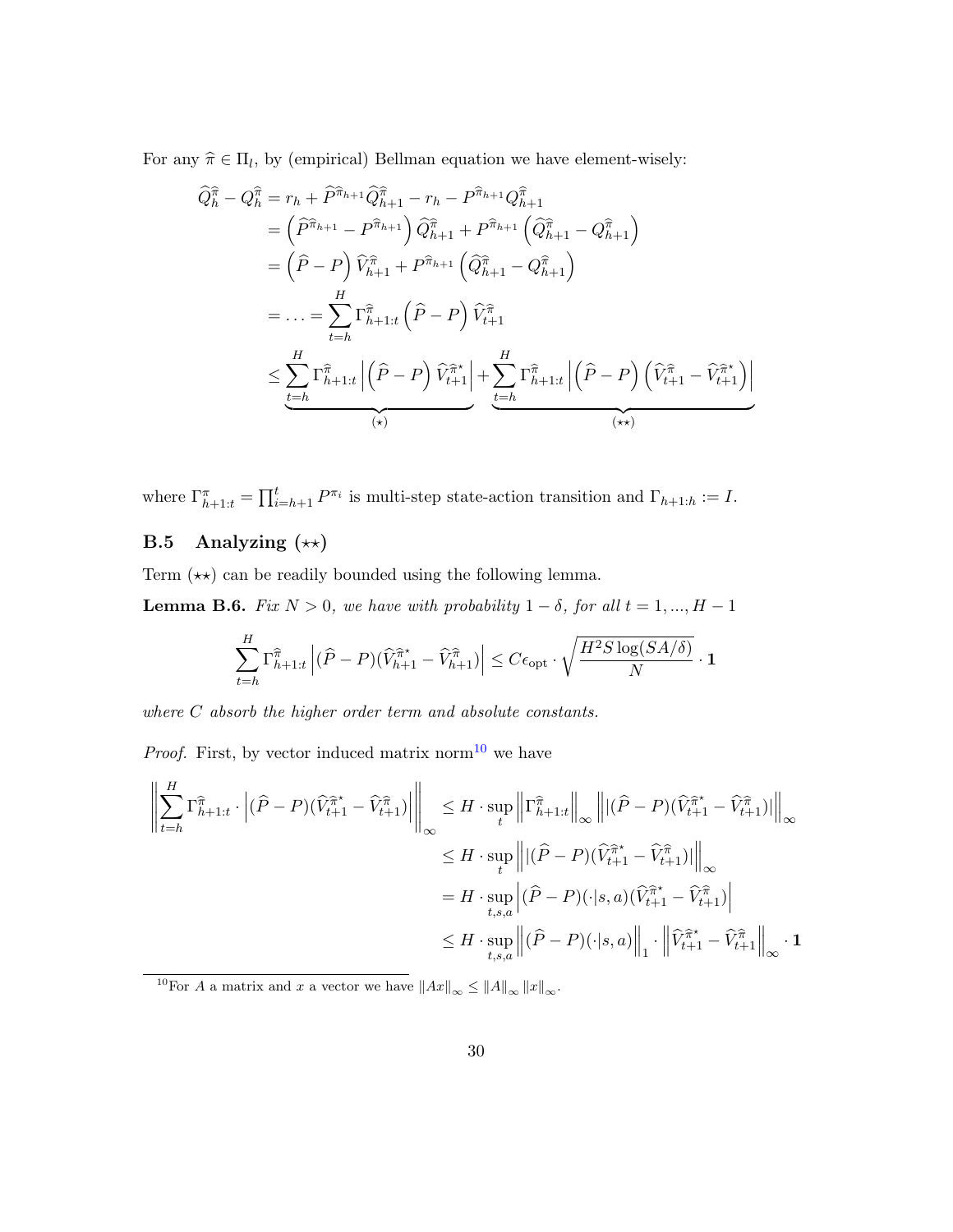where the second inequality uses multi-step transition  $\Gamma^{\pi}_{t+1:h-1}$  is row-stochastic. Note given N, therefore by Lemma [J.9](#page-58-0) and a union bound we have with probability  $1 - \delta$ ,

$$
\sup_{s,a} \left\| (\widehat{P} - P)(\cdot | s, a) \right\|_1 \le C(\sqrt{\frac{S \log(SA/\delta)}{N}}),
$$

(where C absorb the higher order term and absolute constants) and using definition of  $\Pi_l$ we have  $\sup_t \left\| \widehat{V}_t^{\widehat{\pi}^*} - \widehat{V}_t^{\widehat{\pi}} \right\|_{\infty} \le \epsilon_{\text{opt}}$ . This indicates

$$
\sup_{t,s,a}\left\|(\widehat{P}-P)(\cdot|s,a)\right\|_1\cdot\left\|\widehat{V}^{\widehat{\pi}^\star}_{t+1}-\widehat{V}^{\widehat{\pi}}_{t+1}\right\|_{\infty}\cdot\mathbf{1}\leq C(\epsilon_{\mathrm{opt}}\sqrt{\frac{S\log(SA/\delta)}{N}}\cdot\mathbf{1}),
$$

where  $\mathbf{1} \in \mathbb{R}^S$  is all-one vector. Then multiple by H to get the stated result.

## B.6 Analyzing  $(\star)$

**Concentration on**  $(\hat{P} - P) \hat{V}_h^*$ <sup>[11](#page-30-0)</sup> Since  $\hat{P}$  aggregates all data from different step so that  $\widehat{P}$  and  $\widehat{V}_h^*$  are on longer independent, Bernstein inequality cannot be directly applied. We use the singleton-absorbing MDP  $M_{s,\{u_t^*\}_{t=1}^H}$  to handle the case (recall  $u_t^* := V_t^*(s) - V_{t+1}^*(s)$ )  $\forall t \in [H]$ ). Again, let us fix a state s and  $a \in \mathcal{A}$  be any action. Also, we use  $P_{s,a}$  to denote row vector to avoid long expression. Then we have:

<span id="page-30-1"></span>
$$
\begin{split}\n&\left(\widehat{P}_{s,a}-P_{s,a}\right)\widehat{V}_{h}^{\star}=\left(\widehat{P}_{s,a}-P_{s,a}\right)\left(\widehat{V}_{h}^{\star}-\widehat{V}_{h,\{s,u_{t}^{*}\}}^{\star}+\widehat{V}_{h,\{s,u_{t}^{*}\}}^{\star}\right) \\
&=\left(\widehat{P}_{s,a}-P_{s,a}\right)\left(\widehat{V}_{h}^{\star}-\widehat{V}_{h,\{s,u_{t}^{*}\}}^{\star}\right)+\left(\widehat{P}_{s,a}-P_{s,a}\right)\widehat{V}_{h,\{s,u_{t}^{*}\}}^{\star} \\
&\leq\left\|\widehat{P}_{s,a}-P_{s,a}\right\|_{1}\left\|\widehat{V}_{h}^{\star}-\widehat{V}_{h,\{s,u_{t}^{*}\}}^{\star}\right\|_{\infty}+\sqrt{\frac{2\log(4/\delta)}{N}}\sqrt{\text{Var}_{s,a}(\widehat{V}_{h,\{s,u_{t}^{*}\}}^{\star})}+\frac{2H\log(1/\delta)}{3N} \\
&\leq\left\|\widehat{P}_{s,a}-P_{s,a}\right\|_{1}\left\|\widehat{V}_{h}^{\star}-\widehat{V}_{h,\{s,u_{t}^{*}\}}^{\star}\right\|_{\infty}+\sqrt{\frac{2\log(4/\delta)}{N}}\left(\sqrt{\text{Var}_{s,a}(\widehat{V}_{h}^{\star})}+\sqrt{\text{Var}_{s,a}(\widehat{V}_{h,\{s,u_{t}^{*}\}}^{\star}-\widehat{V}_{h}^{\star})}\right)+\frac{2H\log(1/\delta)}{3N} \\
&\leq\left\|\widehat{P}_{s,a}-P_{s,a}\right\|_{1}\left\|\widehat{V}_{h}^{\star}-\widehat{V}_{h,\{s,u_{t}^{*}\}}^{\star}\right\|_{\infty}+\sqrt{\frac{2\log(4/\delta)}{N}}\left(\sqrt{\text{Var}_{s,a}(\widehat{V}_{h}^{\star})}+\sqrt{\left\|\widehat{V}_{h,\{s,u_{t}^{*}\}}^{\star}-\widehat{V}_{h}^{\star}\}\right\|_{\infty}^{2}\right)+\frac{2H\log(1/\delta)}{3N} \\
&=\left(\left\|\widehat{P}_{s,a}-P_{s,a}\right\|_{1}+\sqrt{\frac{2\log(4/\delta)}{N}}\right)\left\|\widehat{V}_{
$$

П

<span id="page-30-0"></span><sup>&</sup>lt;sup>11</sup>Here we use  $\hat{V}_h^*$  instead of  $\hat{V}_t^*$  since we later have  $\hat{V}_h^*$ ,  $\{s, u_t^*\}$ . We avoid the same t twice in the expression to prevent confusion.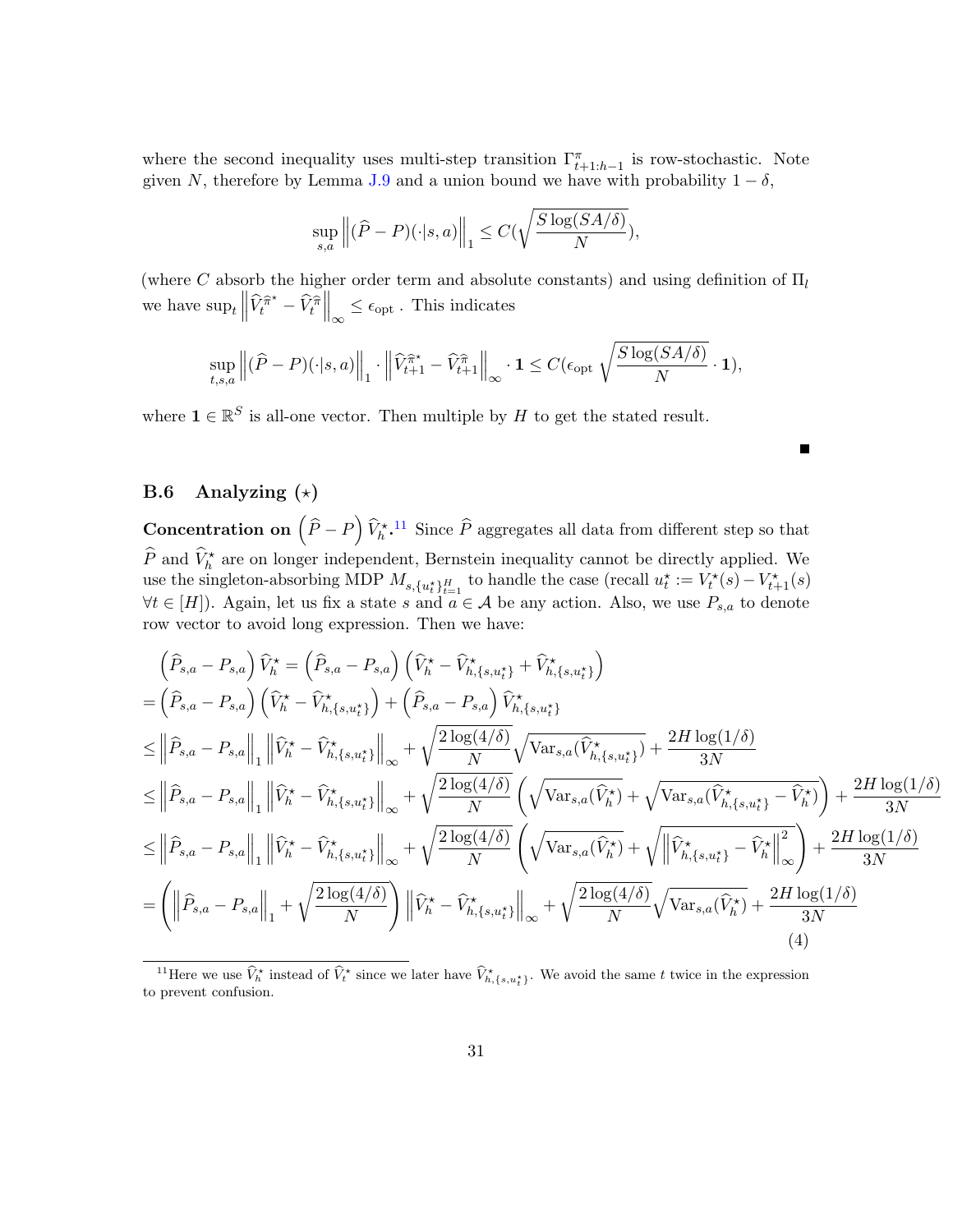where the first inequality uses Bernstein inequality (Lemma [J.3\)](#page-56-0), the second inequality uses  $\sqrt{\text{Var}(\cdot)}$  is norm (norm triangle inequality). Now we treat  $\left\|\widehat{P}_{s,a} - P_{s,a}\right\|_1$  and  $\left\|\widehat{V}_h^{\star} - \widehat{V}_{h,\{s,u_t^{\star}\}}^{\star}\right\|_{\infty}$  separately.

For  $\left\|\widehat{P}_{s,a} - P_{s,a}\right\|_1$ . Indeed, by Lemma [J.9](#page-58-0) again  $\left\|\widehat{P}_{s,a} - P_{s,a}\right\|_1 \le \tilde{O}(\sqrt{\frac{S\log(S/\delta)}{N}})$  $\frac{S(S/O)}{N}$  and by a union bound we obtain w.p.,  $1 - \delta$ 

<span id="page-31-0"></span>
$$
\sup_{s,a} \left\| \widehat{P}_{s,a} - P_{s,a} \right\|_1 \le C \sqrt{\frac{S \log(SA/\delta)}{N}}.
$$
\n
$$
(5)
$$

where C absorbs the higher order term and constants.

For 
$$
\left\| \widehat{V}_h^{\star} - \widehat{V}_{h,\{s,u_t^{\star}\}}^{\star} \right\|_{\infty}
$$
. Note if we set  $\widehat{u}_t^{\star} = \widehat{V}_t^{\star}(s) - \widehat{V}_{t+1}^{\star}(s)$ , then by Lemma B.5

$$
\widehat{V}^\star_h = \widehat{V}^\star_{h,\{s,\hat{u}^\star_t\}}
$$

Next since  $\widehat{V}^{\star}_{h,\{s,\hat{u}^{\star}_{t}\}}(\tilde{s}) = \max_{a} \widehat{Q}^{\star}_{h,\{s,\hat{u}^{\star}_{t}\}}(\tilde{s},a) \ \forall \tilde{s} \in \mathcal{S},$  by generic inequality  $|\max f - \hat{Q}|\$  $\max g|\leq \max|f-g|,$  we have  $|\widehat{V}^\star_{h,\{s,\hat{u}^\star_t\}}(\tilde{s})-\widehat{V}^\star_{h,\{s,u^\star_t\}}(\tilde{s})|\leq \max_{a}|\widehat{Q}^\star_{h,\{s,\hat{u}^\star_t\}}(\tilde{s},a)-\widehat{Q}^\star_{h,\{s,u^\star_t\}}(\tilde{s},a)|,$ taking  $\max_{\tilde{s}}$  on both sides, we obtain exactly

$$
\left\|\widehat{V}_{h,\{s,\hat{u}_t^{\star}\}}^{\star}-\widehat{V}_{h,\{s,u_t^{\star}\}}^{\star}\right\|_{\infty} \leq \left\|\widehat{Q}_{h,\{s,\hat{u}_t^{\star}\}}^{\star}-\widehat{Q}_{h,\{s,u_t^{\star}\}}^{\star}\right\|_{\infty}
$$

then by Lemma [B.2,](#page-25-0)

<span id="page-31-1"></span>
$$
\left\| \widehat{V}_h^{\star} - \widehat{V}_{h,\{s,u_t^{\star}\}}^{\star} \right\|_{\infty} \le \left\| \widehat{Q}_{h,\{s,\hat{u}_t^{\star}\}}^{\star} - \widehat{Q}_{h,\{s,u_t^{\star}\}}^{\star} \right\|_{\infty} \le H \max_{t} |\widehat{u}_t^{\star} - u_t^{\star}|,
$$
(6)

Recall

$$
\hat{u}_t^\star - u_t^\star = \widehat{V}_t^\star(s) - \widehat{V}_{t+1}^\star(s) - \left(V_t^\star(s) - V_{t+1}^\star(s)\right).
$$

Now we denote

$$
\Delta_s := \max_t |\hat{u}_t^\star - u_t^\star| = \max_t \left| \widehat{V}_t^\star(s) - \widehat{V}_{t+1}^\star(s) - (V_t^\star(s) - V_{t+1}^\star(s)) \right|,
$$

then  $\Delta_s$  itself is a scalar and a random variable.

To sum up, by  $(4)$ ,  $(5)$  and  $(6)$  and a union bound we have

<span id="page-31-2"></span>**Lemma B.7.** Fix  $N > 0$ . With probability  $1 - \delta$ , element-wisely, for all  $h \in [H]$ ,

$$
\left|\left(\widehat{P} - P\right)\widehat{V}_h^\star\right| \le C\sqrt{\frac{S\log(HSA/\delta)}{N}}\cdot H\max_s\Delta_s\cdot \mathbf{1} + \sqrt{\frac{2\log(4HSA/\delta)}{N}}\sqrt{\text{Var}_P(\widehat{V}_h^\star)} + \frac{2H\log(HSA/\delta)}{3N}\cdot \mathbf{1}
$$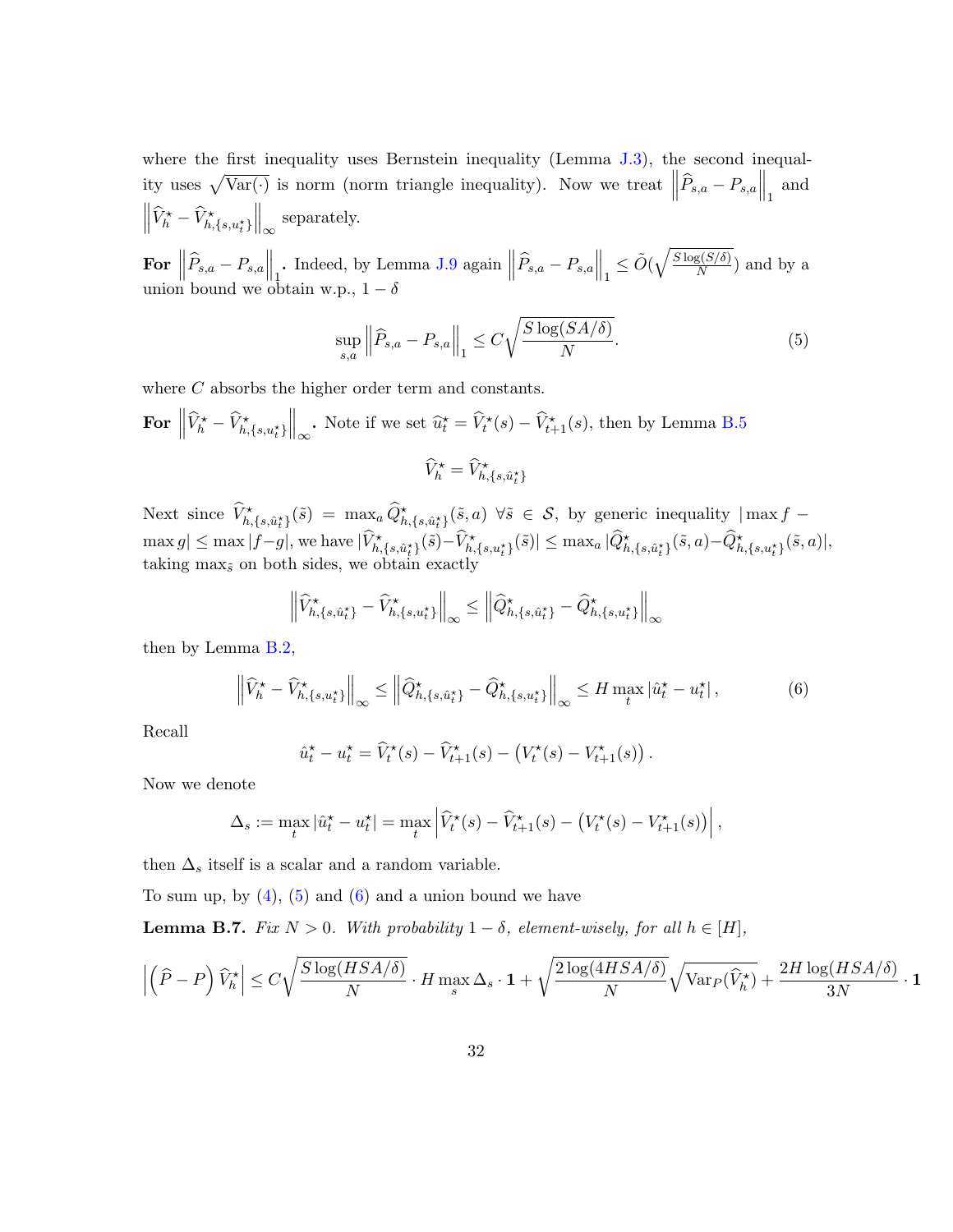Now plug Lemma [B.7](#page-31-2) back into  $(\star)$  and combine Lemma [B.6,](#page-29-1) we receive:

$$
\begin{aligned} &\left|\widehat{Q}_{h}^{\widehat{\pi}}-Q_{h}^{\widehat{\pi}}\right|\\ \leq&\sum_{t=h}^{H}\Gamma_{h+1:t}^{\widehat{\pi}}\left(C\sqrt{\frac{S\log(HSA/\delta)}{N}}\cdot H\max\limits_{s} \Delta_{s}\cdot\mathbf{1}+\sqrt{\frac{2\log(4HSA/\delta)}{N}}\sqrt{\text{Var}_{P}(\widehat{V}_{t+1}^{\star})}+\frac{2H\log(HSA/\delta)}{3N}\cdot\mathbf{1}\right)\\ +&C\epsilon_{\text{opt}}\cdot\sqrt{\frac{H^{2}S\log(SA/\delta)}{N}}\cdot\mathbf{1}\\ \leq&\sum_{t=h}^{H}\Gamma_{h+1:t}^{\widehat{\pi}}\sqrt{\frac{2\log(4HSA/\delta)}{N}}\sqrt{\text{Var}_{P}(\widehat{V}_{t+1}^{\star})}+CH^{2}\sqrt{\frac{S\log(HSA/\delta)}{N}}\cdot\max\limits_{s}\Delta_{s}\cdot\mathbf{1}+\frac{2H^{2}\log(HSA/\delta)}{3N}\cdot\mathbf{1}\\ +&C\epsilon_{\text{opt}}\cdot\sqrt{\frac{H^{2}S\log(SA/\delta)}{N}}\cdot\mathbf{1}\end{aligned}.
$$

Next note

<span id="page-32-0"></span>
$$
\sqrt{\text{Var}_{P}(\widehat{V}_{h}^{\star})} := \sqrt{\text{Var}_{P}\left(\widehat{V}_{h}^{\widehat{\pi}^{\star}}\right)} = \sqrt{\text{Var}_{P}\left(\widehat{V}_{h}^{\widehat{\pi}^{\star}} - \widehat{V}_{h}^{\widehat{\pi}} + \widehat{V}_{h}^{\widehat{\pi}}\right)}
$$
\n
$$
\leq \sqrt{\text{Var}_{P}\left(\widehat{V}_{h}^{\widehat{\pi}}\right)} + \sqrt{\text{Var}_{P}\left(\widehat{V}_{h}^{\widehat{\pi}^{\star}} - \widehat{V}_{h}^{\widehat{\pi}}\right)} \leq \sqrt{\text{Var}_{P}\left(\widehat{V}_{h}^{\widehat{\pi}}\right)} + \left\|\widehat{V}_{h}^{\widehat{\pi}^{\star}} - \widehat{V}_{h}^{\widehat{\pi}}\right\|_{\infty}}
$$
\n
$$
\leq \sqrt{\text{Var}_{P}\left(\widehat{V}_{h}^{\widehat{\pi}}\right)} + \epsilon_{\text{opt}} \cdot \mathbf{1} \leq \sqrt{\text{Var}_{P}\left(V_{h}^{\widehat{\pi}}\right)} + \sqrt{\text{Var}_{P}\left(\widehat{V}_{h}^{\widehat{\pi}} - V_{h}^{\widehat{\pi}}\right)} + \epsilon_{\text{opt}} \cdot \mathbf{1}
$$
\n
$$
\leq \sqrt{\text{Var}_{P}\left(V_{h}^{\widehat{\pi}}\right)} + \left\|\widehat{V}_{h}^{\widehat{\pi}} - V_{h}^{\widehat{\pi}}\right\|_{\infty} + \epsilon_{\text{opt}} \cdot \mathbf{1} \leq \sqrt{\text{Var}_{P}\left(V_{h}^{\widehat{\pi}}\right)} + \left\|\widehat{Q}_{h}^{\widehat{\pi}} - Q_{h}^{\widehat{\pi}}\right\|_{\infty} + \epsilon_{\text{opt}} \cdot \mathbf{1}
$$
\n(7)

Plug [\(7\)](#page-32-0) back to above we obtain  $\forall h \in [H]$ ,

<span id="page-32-1"></span>
$$
\left| \hat{Q}_{h}^{\hat{\pi}} - Q_{h}^{\hat{\pi}} \right| \leq \sqrt{\frac{2 \log(4HSA/\delta)}{N}} \sum_{t=h}^{H} \Gamma_{h+1:t}^{\hat{\pi}} \left( \sqrt{\text{Var}_{P} \left( V_{t+1}^{\hat{\pi}} \right)} + \left\| \hat{Q}_{t+1}^{\hat{\pi}} - Q_{t+1}^{\hat{\pi}} \right\|_{\infty} + \epsilon_{\text{opt}} \cdot \mathbf{1} \right)
$$
  
+ 
$$
CH^{2} \sqrt{\frac{S \log(HSA/\delta)}{N}} \cdot \max_{s} \Delta_{s} \cdot \mathbf{1} + \frac{2H^{2} \log(HSA/\delta)}{3N} \cdot \mathbf{1} + C \epsilon_{\text{opt}} \cdot \sqrt{\frac{H^{2} S \log(SA/\delta)}{N}} \cdot \mathbf{1}
$$
  

$$
\leq \sqrt{\frac{2 \log(4HSA/\delta)}{N}} \sum_{t=h}^{H} \Gamma_{h+1:t}^{\hat{\pi}} \sqrt{\text{Var}_{P} \left( V_{t+1}^{\hat{\pi}} \right)} + \sqrt{\frac{2 \log(4HSA/\delta)}{N}} \sum_{t=h}^{H} \left\| \hat{Q}_{t+1}^{\hat{\pi}} - Q_{t+1}^{\hat{\pi}} \right\|_{\infty}
$$
  
+ 
$$
CH^{2} \sqrt{\frac{S \log(HSA/\delta)}{N}} \cdot \max_{s} \Delta_{s} \cdot \mathbf{1} + \frac{2H^{2} \log(HSA/\delta)}{3N} \cdot \mathbf{1} + C_{1} \epsilon_{\text{opt}} \cdot \sqrt{\frac{H^{2} S \log(SA/\delta)}{N}} \cdot \mathbf{1}
$$
(8)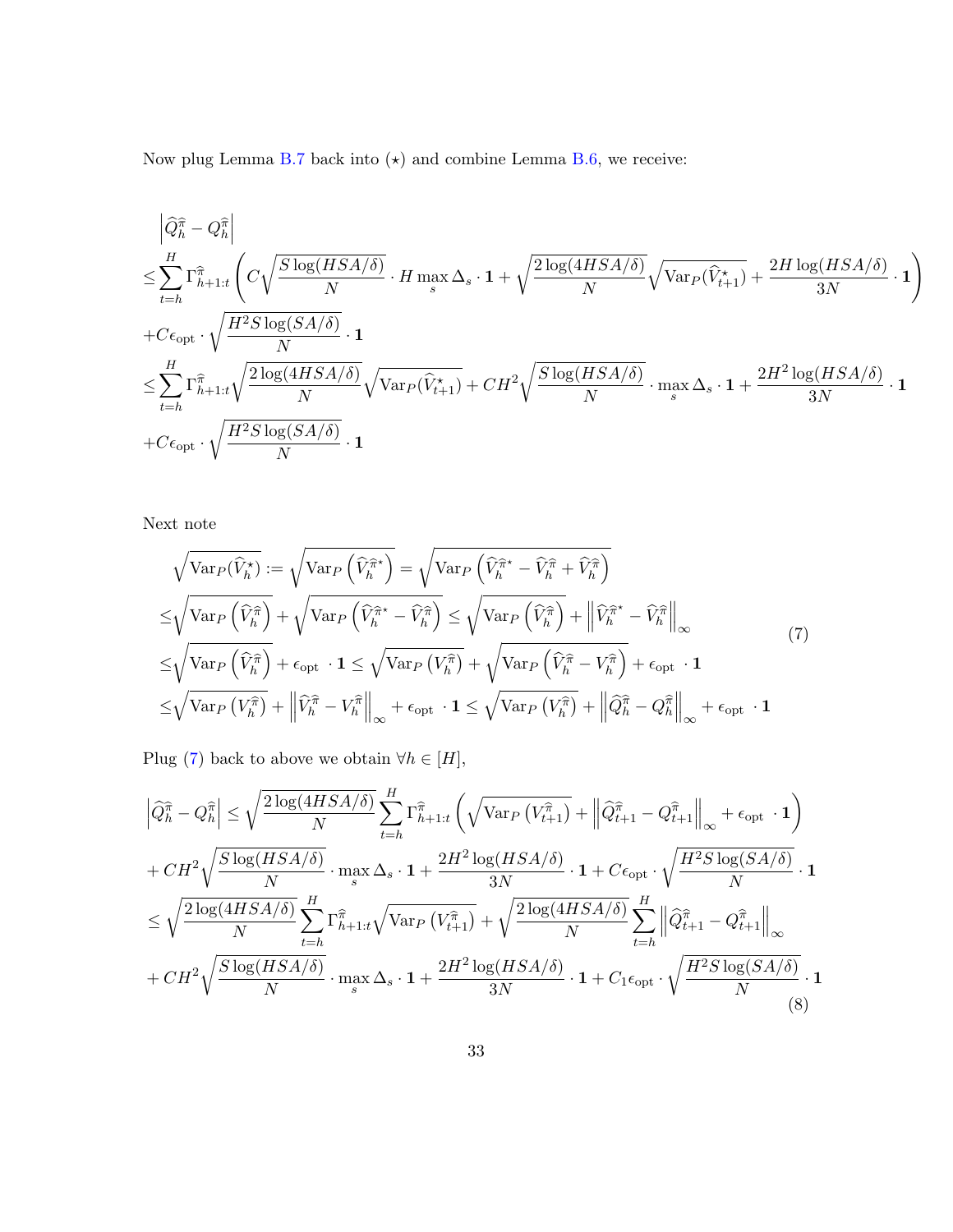Apply Lemma [J.5](#page-56-1) and the coarse uniform bound (Lemma [J.10\)](#page-59-0) we obtain the following lemma:

<span id="page-33-0"></span>**Lemma B.8.** Given  $N > 0$  and  $\epsilon_{opt} \leq \sqrt{H/S}$ . With probability  $1 - \delta$ , for all  $h \in [H]$ ,

$$
\left\|\widehat{Q}_{h}^{\widehat{\pi}} - Q_{h}^{\widehat{\pi}}\right\|_{\infty} \leq \sqrt{\frac{C_0 H^3 \log(4HSA/\delta)}{N}} + \sqrt{\frac{2\log(4HSA/\delta)}{N}} \sum_{t=h}^{H} \left\|\widehat{Q}_{t+1}^{\widehat{\pi}} - Q_{t+1}^{\widehat{\pi}}\right\|_{\infty} + C'H^4 \frac{S\log(HSA/\delta)}{N}
$$

Proof. Since

<span id="page-33-2"></span>
$$
\Delta_s := \max_t |\hat{u}_t^\star - u_t^\star| = \max_t \left| \widehat{V}_t^\star(s) - \widehat{V}_{t+1}^\star(s) - (V_t^\star(s) - V_{t+1}^\star(s)) \right|
$$
  
\n
$$
\leq 2 \cdot \max_t \left| \widehat{V}_t^\star(s) - V_t^\star(s) \right|
$$
  
\n
$$
= 2 \cdot \max_t \left| \max_{\pi} \widehat{V}_t^\pi(s) - \max_{\pi} V_t^\pi(s) \right|
$$
  
\n
$$
\leq 2 \cdot \max_{\pi \in \Pi_g, t \in [H]} \left\| \widehat{V}_t^\pi - V_t^\pi \right\|_{\infty} \leq C \cdot H^2 \sqrt{\frac{S \log(HSA/\delta)}{N}}
$$
 (9)

where the last inequality uses Lemma [J.10.](#page-59-0) Then apply union bound w.p.  $1 - \delta/2$ , we obtain  $\max_{s} \Delta_s \leq C \cdot H^2 \sqrt{\frac{S \log(HSA/\delta)}{N}}$  $\frac{HSA(\delta)}{N}$ . Note [\(8\)](#page-32-1) holds with probability  $1 - \delta/2$ , therefore plug above into [\(8\)](#page-32-1) we obtain w.p.  $1 - \delta$ ,

$$
\left| \widehat{Q}_{h}^{\widehat{\pi}} - Q_{h}^{\widehat{\pi}} \right| \leq \sqrt{\frac{2 \log(4HSA/\delta)}{N}} \sum_{t=h}^{H} \Gamma_{h+1:t}^{\widehat{\pi}} \sqrt{\text{Var}_{P} \left( V_{t+1}^{\widehat{\pi}} \right)} + \sqrt{\frac{2 \log(4HSA/\delta)}{N}} \sum_{t=h}^{H} \left\| \widehat{Q}_{t+1}^{\widehat{\pi}} - Q_{t+1}^{\widehat{\pi}} \right\|_{\infty} + C'H^4 \frac{S \log(HSA/\delta)}{N} \cdot 1 + C_1 \epsilon_{\text{opt}} \cdot \sqrt{\frac{H^2S \log(SA/\delta)}{N}} \cdot 1
$$
  

$$
\leq \left[ \sqrt{\frac{C_0 H^3 \log(4HSA/\delta)}{N}} + \sqrt{\frac{2 \log(4HSA/\delta)}{N}} \sum_{t=h}^{H} \left\| \widehat{Q}_{t+1}^{\widehat{\pi}} - Q_{t+1}^{\widehat{\pi}} \right\|_{\infty} + C'H^4 \frac{S \log(HSA/\delta)}{N} \right] \cdot 1,
$$

where the last inequality uses Lemma [J.5](#page-56-1) and  $\epsilon_{opt} \leq \sqrt{H/S}$  and renames  $C' = C' + C_1$ . Take  $\lVert \cdot \rVert_{\infty}$  then obtain the result.

<span id="page-33-1"></span>**Lemma B.9.** Given  $N > 0$ . Define  $C'' := 2 \cdot \max(\sqrt{C_0}, C')$  where  $C'$  is the universal constant in Lemma [B.8.](#page-33-0) When  $N \geq 8H^2 \log(4HSA/\delta)$ , then with probability  $1-\delta$ ,  $\forall h \in [H]$ ,

$$
\left\| \widehat{Q}_{h}^{\widehat{\pi}} - Q_{h}^{\widehat{\pi}} \right\|_{\infty} \leq C'' \sqrt{\frac{H^3 \log(4HSA/\delta)}{N}} + C'' \frac{H^4 S \log(HSA/\delta)}{N}.
$$
  

$$
\left\| \widehat{Q}_{h}^{\pi^{\star}} - Q_{h}^{\pi^{\star}} \right\|_{\infty} \leq C'' \sqrt{\frac{H^3 \log(4HSA/\delta)}{N}} + C'' \frac{H^4 S \log(HSA/\delta)}{N}.
$$
  
(10)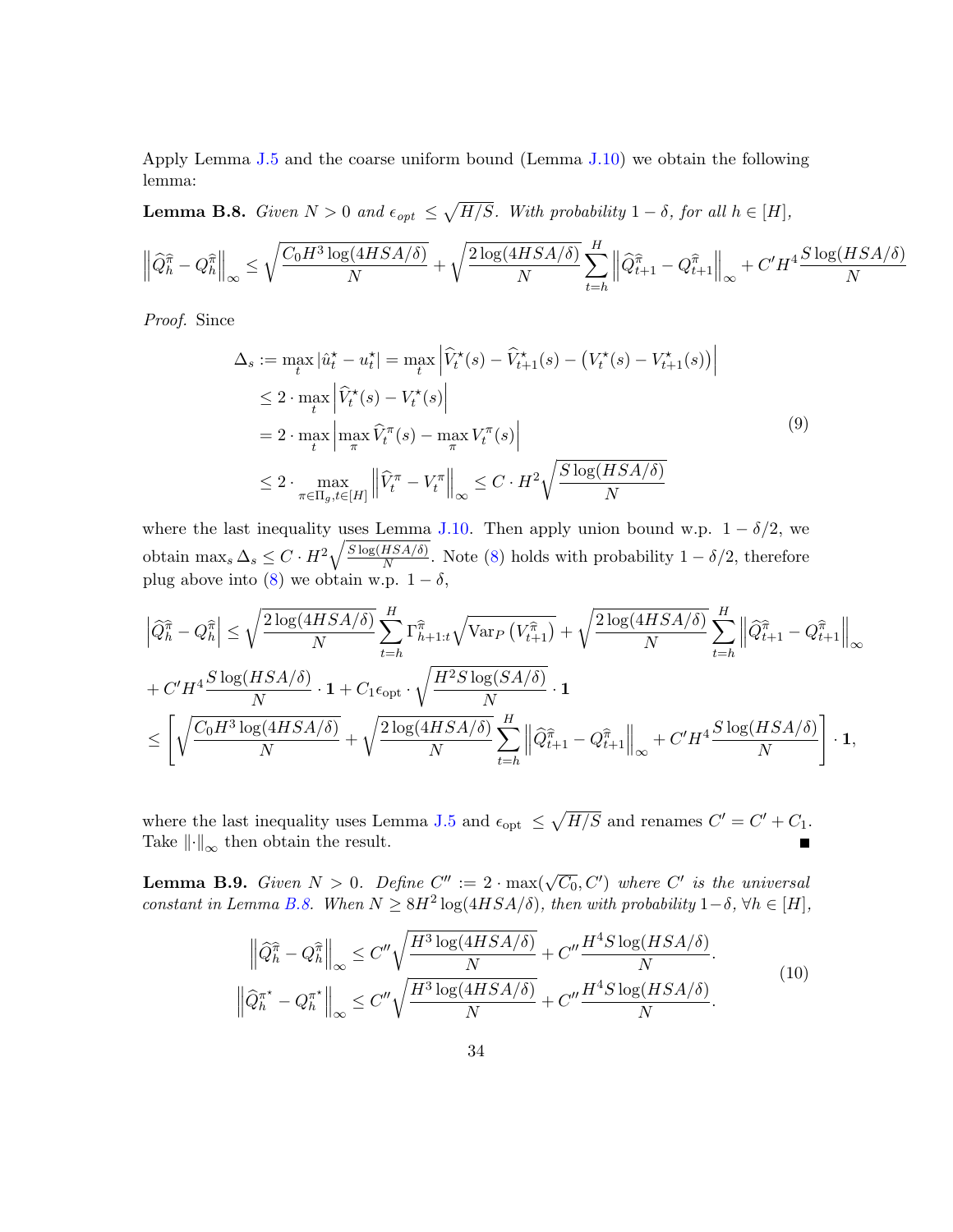*Proof.* We prove by backward induction. For  $h = H$ , by Lemma [B.8](#page-33-0)

$$
\left\|\widehat{Q}_{H}^{\widehat{\pi}} - Q_{H}^{\widehat{\pi}}\right\|_{\infty} \leq \sqrt{\frac{C_{0}H^{3}\log(4HSA/\delta)}{N}} + \sqrt{\frac{2\log(4HSA/\delta)}{N}} \left\|\widehat{Q}_{H+1}^{\widehat{\pi}} - Q_{H+1}^{\widehat{\pi}}\right\|_{\infty} + C'H^{4}\frac{S\log(HSA/\delta)}{N}
$$

$$
= \sqrt{\frac{C_{0}H^{3}\log(4HSA/\delta)}{N}} + 0 + C'H^{4}\frac{S\log(HSA/\delta)}{N}
$$

$$
\leq C''\sqrt{\frac{H^{3}\log(4HSA/\delta)}{N}} + C''H^{4}\frac{S\log(HSA/\delta)}{N},
$$

for general h, by condition we have  $H\sqrt{\frac{2\log(4HSA/\delta)}{N}} \leq 1/2$ , therefore by Lemma [B.8](#page-33-0)

$$
\begin{split} &\left\|\widehat{Q}_{h}^{\widehat{\pi}}-Q_{h}^{\widehat{\pi}}\right\|_{\infty}\leq \sqrt{\frac{C_{0}H^{3}\log(4HSA/\delta)}{N}}+\sqrt{\frac{2\log(4HSA/\delta)}{N}}\sum_{t=h}^{H}\left\|\widehat{Q}_{t+1}^{\widehat{\pi}}-Q_{t+1}^{\widehat{\pi}}\right\|_{\infty}+C'H^{4}\frac{S\log(HSA/\delta)}{N}\\ &\leq \sqrt{\frac{C_{0}H^{3}\log(4HSA/\delta)}{N}}+H\sqrt{\frac{2\log(4HSA/\delta)}{N}}\max_{t+1}\left\|\widehat{Q}_{t+1}^{\widehat{\pi}}-Q_{t+1}^{\widehat{\pi}}\right\|_{\infty}+C'H^{4}\frac{S\log(HSA/\delta)}{N}\\ &\leq \sqrt{\frac{C_{0}H^{3}\log(4HSA/\delta)}{N}}+C'H^{4}\frac{S\log(HSA/\delta)}{N}\\ &+\frac{1}{2}\left(C''\sqrt{\frac{H^{3}\log(4HSA/\delta)}{N}}+C''\frac{H^{4}S\log(HSA/\delta)}{N}\right)\\ &\leq C''\sqrt{\frac{H^{3}\log(4HSA/\delta)}{N}}+C''\frac{H^{4}S\log(HSA/\delta)}{N} \end{split}
$$

The proof of the second claim is even easier since  $\pi^*$  is no longer a random policy and it is really just a non-uniform point-wise OPE. There are multiple ways to prove it and we leave it as an exercise to avoid redundancy: 1. Follow the same proving pipeline as  $\left\|\widehat{Q}_{h}^{\widehat{\pi}}-Q_{h}^{\widehat{\pi}}\right\|_{\infty}$  used; 2. Mimic the procedure of point-wise OPE result in Lemma 3.4. in [Yin](#page-20-8) [et al.](#page-20-8) [\[2021a\]](#page-20-8). ■

**Remark B.10.** Note the higher order term has dependence  $H^4S$ , which is somewhat unsatisfactory. We use the recursion-back trick to further reduce it to  $H^{3.5}S^{0.5}$ .

<span id="page-34-1"></span>**Lemma B.11.** Given  $N > 0$ . There exists universal constants  $C_1, C_2$  such that when  $N \geq C_1 H^2 \log(HSA/\delta)$ , then with probability  $1 - \delta$ ,  $\forall h \in [H]$ ,

<span id="page-34-0"></span>
$$
\left\| \widehat{Q}_{h}^{\widehat{\pi}} - Q_{h}^{\widehat{\pi}} \right\|_{\infty} \le C_{2} \sqrt{\frac{H^{3} \log(HSA/\delta)}{N}} + C_{2} \frac{H^{3} \sqrt{HS} \log(HSA/\delta)}{N}.
$$
 (11)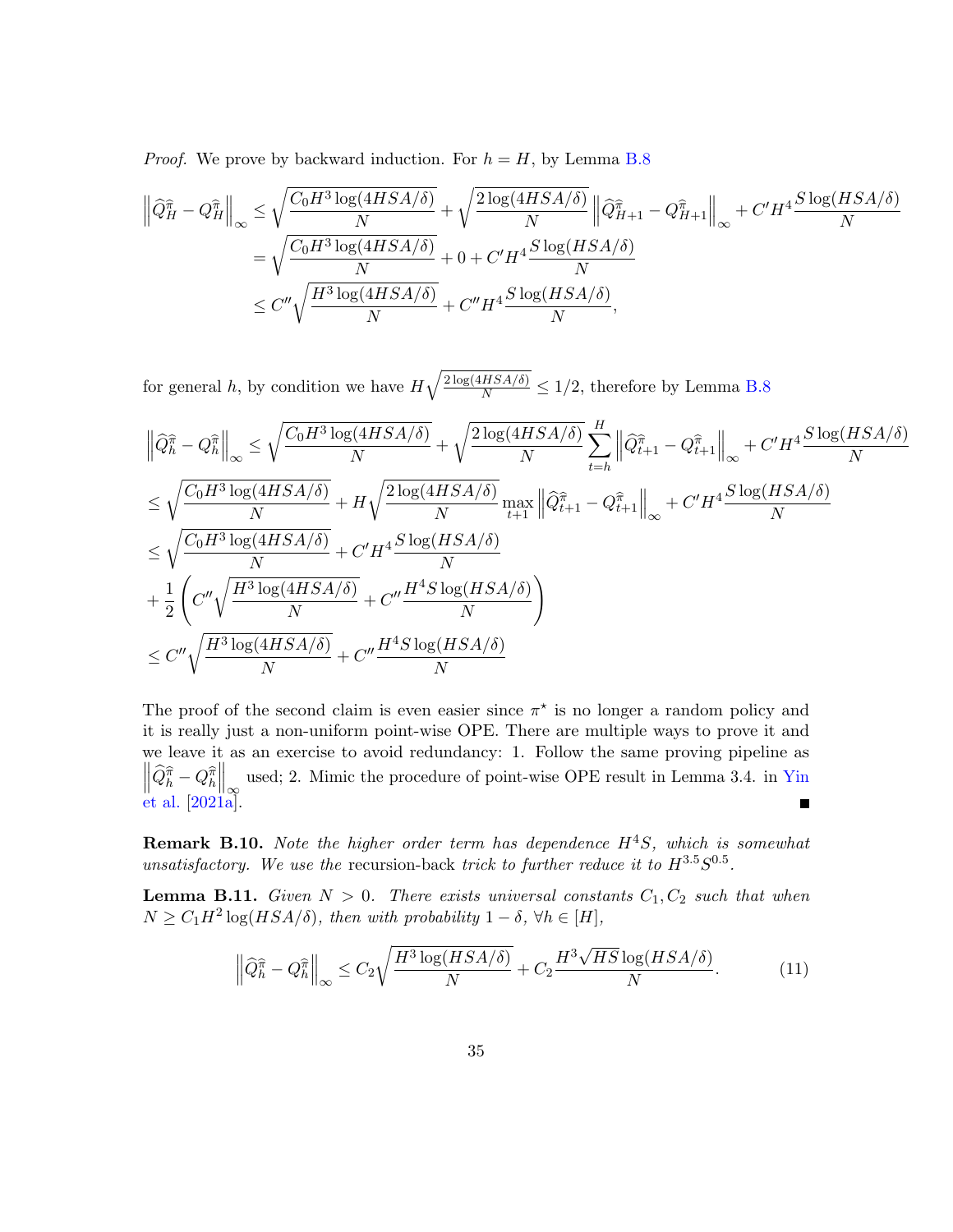and

$$
\left\|\widehat{Q}_{h}^{\pi^\star} - Q_h^{\pi^\star}\right\|_\infty \leq C_2 \sqrt{\frac{H^3\log(HSA/\delta)}{N}} + C_2 \frac{H^3\sqrt{HS}\log(HSA/\delta)}{N}.
$$

Proof. Note

<span id="page-35-1"></span>
$$
\begin{split} \widehat{V}_t^{\star}(s) - V_t^{\star}(s) &:= \widehat{V}_t^{\widehat{\pi}^{\star}}(s) - V_t^{\pi^{\star}}(s) \\ &= \widehat{V}_t^{\widehat{\pi}^{\star}}(s) - V_t^{\widehat{\pi}^{\star}}(s) + V_t^{\widehat{\pi}^{\star}}(s) - V_t^{\pi^{\star}}(s) \\ &\le \widehat{V}_t^{\widehat{\pi}^{\star}}(s) - V_t^{\widehat{\pi}^{\star}}(s) \le \left| \widehat{V}_t^{\widehat{\pi}^{\star}}(s) - V_t^{\widehat{\pi}^{\star}}(s) \right| \end{split} \tag{12}
$$

П

and similarly  $V_t^*(s) - \widehat{V}_t^*(s) \leq \left| \widehat{V}_t^{\pi^*}(s) - V_t^{\pi^*}(s) \right|$ , therefore by Lemma [B.9](#page-33-1) (and use  $||\widehat{V}_t^{\pi} |V_t^{\pi}|_{\infty} \leq ||\widehat{Q}_t^{\pi} - Q_t^{\pi}||_{\infty}),$  with probability  $1 - \delta$ ,

$$
\Delta_s \le 2 \cdot \sup_t \left\| V_t^\star - \widehat{V}_t^\star \right\| \le 2 \max_{\widehat{\pi}^\star, \pi^\star} \sup_t \left\| \widehat{V}_t^\pi - V_t^\pi \right\|_\infty \le C_2 \sqrt{\frac{H^3 \log(HSA/\delta)}{N}} + C_2 \frac{H^4 S \log(HSA/\delta)}{N},
$$

where the second inequality uses [\(12\)](#page-35-1). This replaces the crude bound of  $O(\sqrt{H^4S \log(HSA/\delta)/N})$ for max<sub>s</sub>  $\Delta_s$  (recall [\(9\)](#page-33-2)) by  $O(\sqrt{H^3 \log(HSA/\delta)/N})$ .

Plug this back to [\(8\)](#page-32-1) and repeat the similar analysis we end up with [\(11\)](#page-34-0). The second result is similarly proved.

### <span id="page-35-0"></span>B.7 Proof of Theorem [4.1](#page-9-0)

*Proof of Theorem [4.1.](#page-9-0)* Note  $n_{s,a} = \sum_{i=1}^{n} \sum_{t=1}^{H} \mathbf{1}[s_t^{(i)} = s, a_t^{(i)} = a]$ , which implies

$$
\mathbb{E}[n_{s,a}] = \mathbb{E}\left[\sum_{i=1}^n \sum_{t=1}^H \mathbf{1}[s_t^{(i)} = s, a_t^{(i)} = a]\right] = n \cdot \sum_{t=1}^H d_t^{\mu}(s, a).
$$

Or equivalently,  $n_{s,a}$  follows Binomial $(n, \sum_{t=1}^{H} d_t^{\mu})$  $t(t, a)$ . Then apply the first result of Lemma [J.1](#page-56-2) by taking  $\theta = 1/2$ , we have when  $n > 1/d_m \cdot \log(HSA/\delta)^{12}$  $n > 1/d_m \cdot \log(HSA/\delta)^{12}$  $n > 1/d_m \cdot \log(HSA/\delta)^{12}$ , then with probability  $1 - \delta$ ,

$$
n_{s,a} \ge \frac{1}{2}n \cdot \sum_{t=1}^{H} d_t^{\mu}(s,a), \quad \forall s \in \mathcal{S}, a \in \mathcal{A}.
$$

<span id="page-35-2"></span><sup>&</sup>lt;sup>12</sup>The exact sufficient condition for applying Lemma [J.1](#page-56-2) is  $n > 1/\sum_{t=1}^{H} d_t(s, a) \cdot \log(HSA/\delta)$  for all s, a. However, since  $\sum_{t=1}^{H} d_t(s, a) \geq H d_m \geq d_m$ , our condition  $n > 1/d_m \cdot \log(HSA/\delta)$  used here is a much stronger version thus Lemma [J.1](#page-56-2) apply.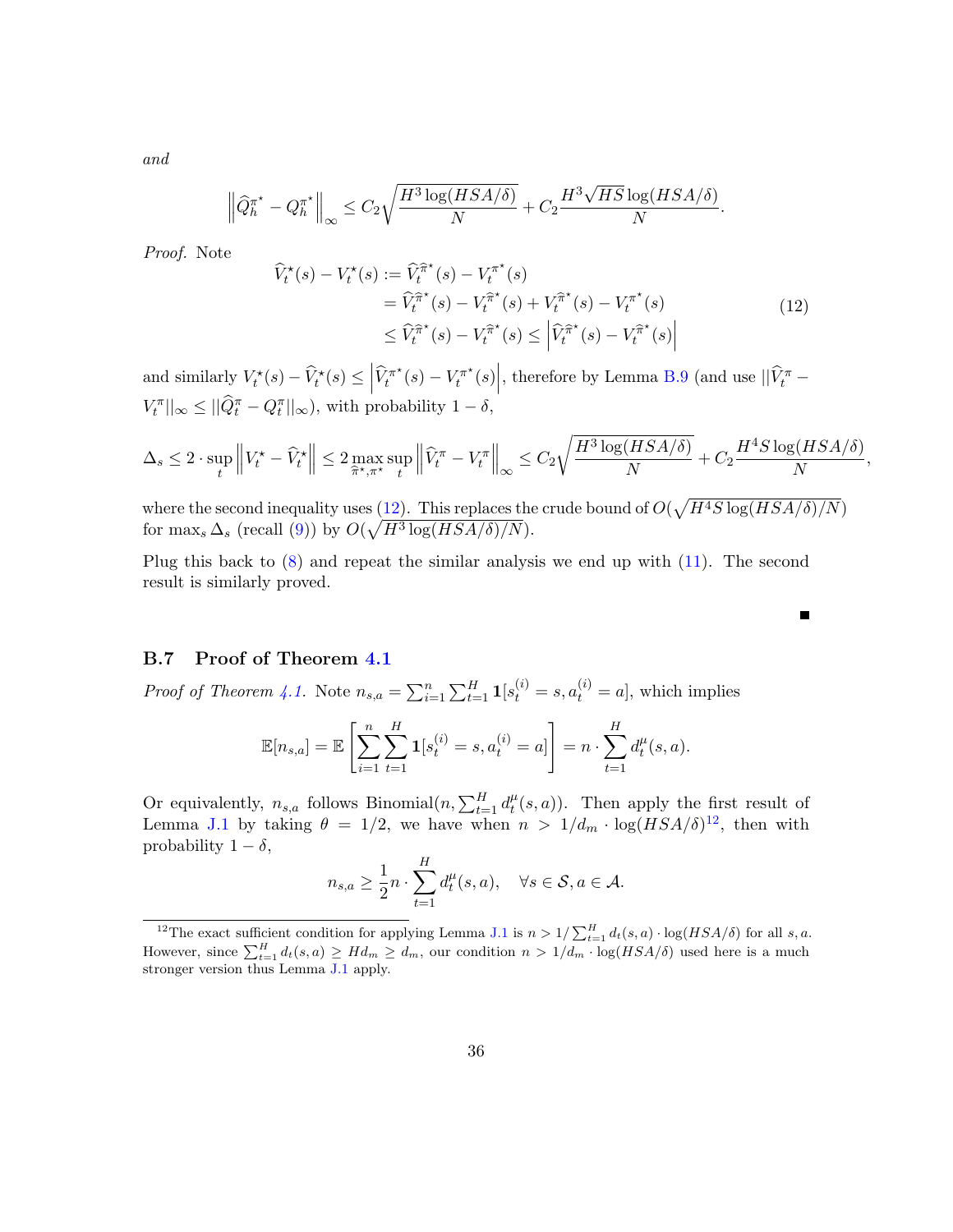This further implies w.p.  $1 - \delta$ ,  $n_{s,a} \geq \frac{1}{2}$  $\frac{1}{2}n \cdot \sum_{t=1}^H d_t^{\mu}$  $t^{\mu}(s, a) = \frac{1}{2}n \cdot H \cdot d^{\mu}(s, a) \geq \frac{1}{2}$  $\frac{1}{2}nH\cdot d_m$ and further ensures

$$
N := \min_{s,a} n_{s,a} \ge \frac{1}{2} nH \cdot d_m.
$$

Finally, apply above to Lemma  $B.11$ , we can get over with the condition on N and obtain the stated result.  $\blacksquare$ 

## <span id="page-36-0"></span>C Proof of minimax lower bound for model-based global uniform OPE

*Proof of Theorem [3.1.](#page-6-1)* In particular, we first focus on the case where  $H = 2$  and extend the result of  $H = 2$  to the general  $H \geq 3$  at the end.

First of all, by Definition [2.1](#page-4-0) let  $\hat{P}$  be the learned transition by certain model-based method. Since we assume  $r_h$  is known and by convention  $Q_{H+1}^{\pi} = 0$  for any  $\pi$ , then by Bellman equation

$$
\widehat{Q}_{h}^{\pi} = r_{h} + \widehat{P}^{\pi_{h+1}} \widehat{Q}_{h+1}^{\pi}, \ \forall h \in [H].
$$

In particular,  $\widehat{Q}_{H+1}^{\pi} = Q_{H+1}^{\pi} = 0$ , and this implies

$$
\widehat{Q}_{H}^{\pi} = r_{H} + \widehat{P}^{\pi_{H+1}} \widehat{Q}_{H+1}^{\pi} = r_{H}; \quad Q_{H}^{\pi} = r_{H} + P^{\pi_{H+1}} Q_{H+1}^{\pi} = r_{H} + 0 = r_{H}
$$

Now, again by definition of Bellman equation

$$
\widehat{Q}_{H-1}^{\pi} = r_{H-1} + \widehat{P}^{\pi_H} \widehat{Q}_H^{\pi} = r_{H-1} + \widehat{P}^{\pi_H} r_H
$$
  

$$
Q_{H-1}^{\pi} = r_{H-1} + P^{\pi_H} Q_H^{\pi} = r_{H-1} + P^{\pi_H} r_H
$$

Therefore

$$
\sup_{\pi \in \Pi_g} \left\| \widehat{Q}_{H-1}^{\pi} - Q_{H-1}^{\pi} \right\|_{\infty} = \sup_{\pi \in \Pi_g} \left\| \left( \widehat{P}^{\pi_H} - P^{\pi_H} \right) r_H \right\|_{\infty}
$$
  
\n
$$
= \sup_{\pi \in \Pi_g} \left\| \left( \widehat{P} - P \right) r_H^{\pi_H} \right\|_{\infty} = \sup_{\pi \in \Pi_g} \sup_{s,a} \left| \left( \widehat{P}(\cdot|s,a) - P(\cdot|s,a) \right) r_H^{\pi_H} \right|
$$
  
\n
$$
= \sup_{s,a} \sup_{\pi \in \Pi_g} \left| \left( \widehat{P}(\cdot|s,a) - P(\cdot|s,a) \right) r_H^{\pi_H} \right|,
$$

where  $P^{\pi_H} \in \mathbb{R}^{S.A \times S.A}$ ,  $r_H \in \mathbb{R}^{S.A}$ ,  $P \in \mathbb{R}^{S.A \times S}$  and  $r_H^{\pi_H} \in \mathbb{R}^{S}$ . Note  $A \geq 2$ , so we can choose an instance of  $r_H$  as (there are at least two actions since  $A \geq 2$ )

$$
(r_H(s, a_1), r_H(s, a_2), \ldots) := (1, 0, \ldots) \qquad \forall s \in \mathcal{S}.
$$

Above implies: if  $\pi_H(s) = a_1$ , then  $r_H^{\pi_H}(s) = 1$ ; if  $\pi_H(s) = a_2$ , then  $r_H^{\pi_H}(s) = 0$ ; ...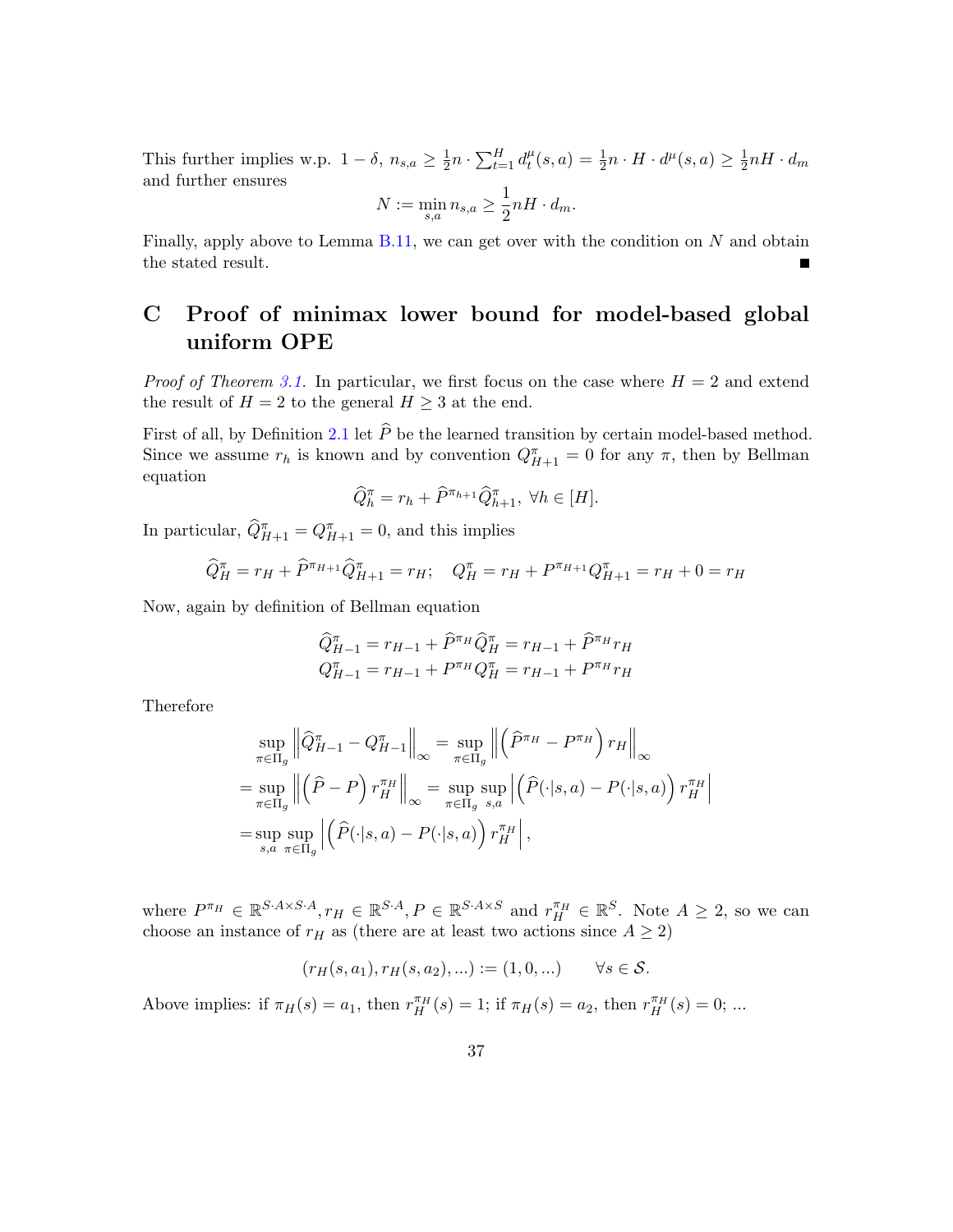Hence, if  $\Pi_g$  is the global deterministic policy class, then  $r_H^{\pi_H}$  can traverse all the Sdimensional vectors with either 0 or 1 in each coordinate, which is exactly

$$
\left\{r_H^{\pi_H}\in\mathbb{R}^S:\pi_H\in\Pi_g\right\}\supset\{0,1\}^S.
$$

Now let us first consider fixed  $s, a$ . Then with this choice of  $r$ , above implies

$$
\sup_{\pi \in \Pi_g} \left| \left( \widehat{P}(\cdot | s, a) - P(\cdot | s, a) \right) r_H^{\pi_H} \right| \ge \sup_{r \in \{0, 1\}^S} \left| \left( \widehat{P}(\cdot | s, a) - P(\cdot | s, a) \right) \cdot r \right|
$$
  
= 
$$
\sup_{r \in \{0, 1\}^S} \left| \sum_{i: r_i = 1} \left( \widehat{P}(s_i | s, a) - P(s_i | s, a) \right) \right|
$$

Let  $I_+ := \{i \in [S] : s.t. \ P(s_i|s, a) - P(s_i|s, a) > 0\}$  be the set of indices where  $P(s_i|s, a) P(s_i|s, a)$  are positive and  $I_- := \{i \in [S] : s.t. \ P(s_i|s, a) - P(s_i|s, a) < 0\}$  be the set of indices where  $P(s_i|s, a) - P(s_i|s, a)$  are negative, then we further have

$$
\sup_{r \in \{0,1\}^S} \left| \sum_{i:r_i=1} \left( \hat{P}(s_i|s,a) - P(s_i|s,a) \right) \right|
$$
\n
$$
\geq \max \left\{ \left| \sum_{i \in I+} [\hat{P}(s_i|s,a) - P(s_i|s,a)] \right|, \left| \sum_{i \in I-} [\hat{P}(s_i|s,a) - P(s_i|s,a)] \right| \right\}
$$
\n
$$
= \max \left\{ \sum_{i \in I+} |\hat{P}(s_i|s,a) - P(s_i|s,a)|, \sum_{i \in I-} |\hat{P}(s_i|s,a) - P(s_i|s,a)| \right\}
$$

On the other hand, we have

$$
\sum_{i \in I+} \left| \widehat{P}(s_i|s, a) - P(s_i|s, a) \right| + \sum_{i \in I-} \left| \widehat{P}(s_i|s, a) - P(s_i|s, a) \right| = \left\| \widehat{P}(\cdot|s, a) - P(\cdot|s, a) \right\|_1
$$

since  $P(s_i|s, a) - P(s_i|s, a) = 0$  contributes nothing to the  $l_1$  norm. Combine all the steps together, we obtain

<span id="page-37-0"></span>
$$
\sup_{\pi \in \Pi_g} \left\| \widehat{Q}_{H-1}^{\pi} - Q_{H-1}^{\pi} \right\|_{\infty} \ge \sup_{s,a} \frac{1}{2} \left\| \widehat{P}(\cdot|s,a) - P(\cdot|s,a) \right\|_{1} \ge c \cdot \sup_{s,a} \sqrt{\frac{S}{n_{s,a}}} \ge c' \sqrt{\frac{S}{nd_m}} \tag{13}
$$

holds with constant probability p. Here  $n_{s,a} = \sum_{h=1}^{H} \sum_{i=1}^{n} \mathbf{1}[s_h^{(i)} = s, a_h^{(i)} = a]$  is the number of data pieces visited  $(s, a)$  in n episodes. Now we explain how to obtain  $\mathbb D$  and  $\mathbb Q$ . In particular, we first explain  $\mathcal{D}$ .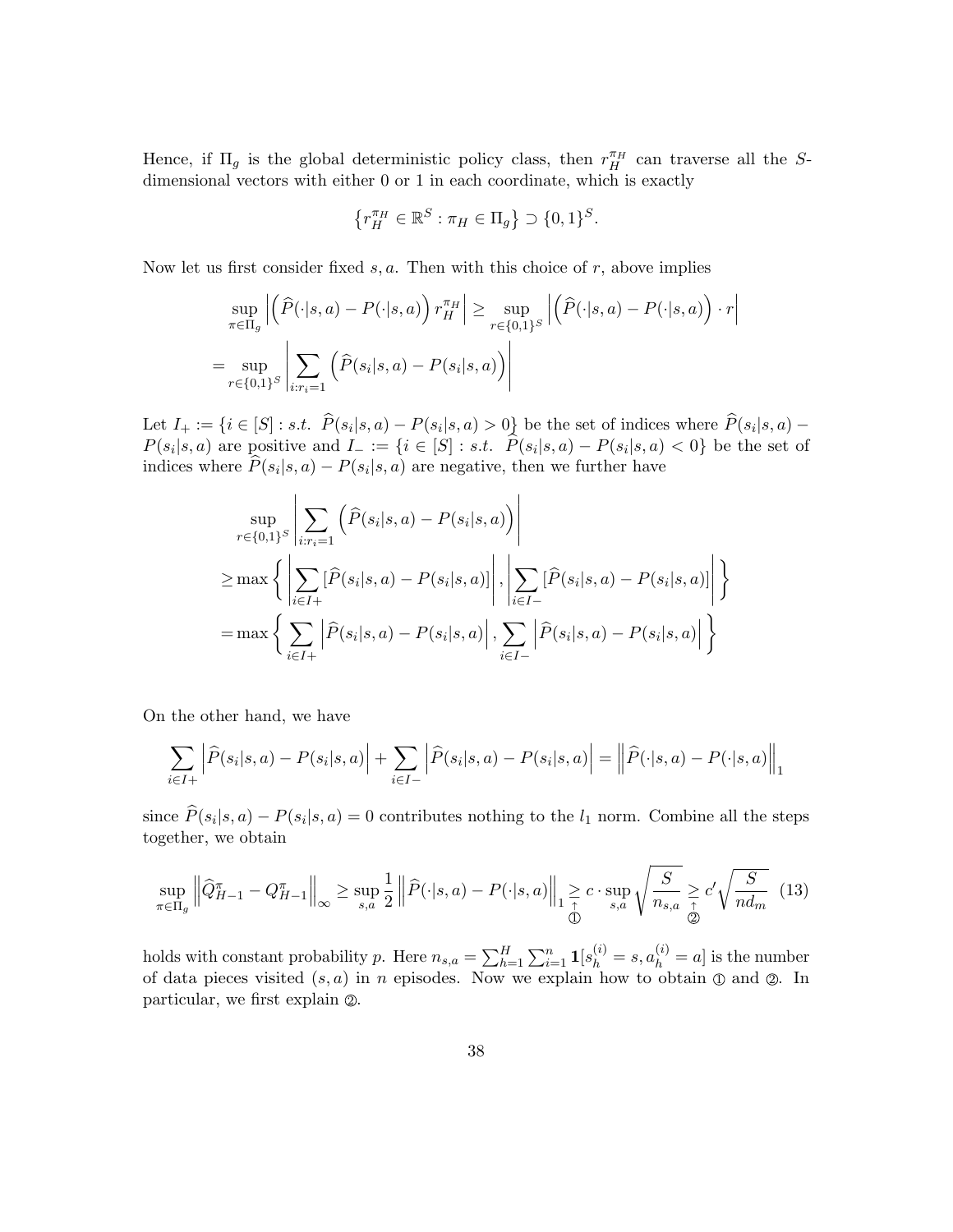**Explain 2.** Recall we consider the case  $H = 2$ . Then

$$
\mathbb{E}[n_{s,a}] = \mathbb{E}\left[\sum_{h=1}^{H} \sum_{i=1}^{n} \mathbf{1}[s_h^{(i)} = s, a_h^{(i)} = a]\right] = n \sum_{i=1}^{2} \mathbb{E}\left[\mathbf{1}[s_h^{(1)} = s, a_h^{(1)} = a]\right] = n \sum_{h=1}^{2} d_h^{\mu}(s, a)
$$

*i.e.*  $n_{s,a}$  is a Binomial random variable with parameter n and  $\sum_{h=1}^{2} d_h^{\mu}$  $_{h}^{\mu}(s,a)$ . Then by Lemma [J.1,](#page-56-2) choose  $\theta = \frac{1}{2}$  $\frac{1}{2}$ , apply the second result, we obtain when  $n > (1/2d_m) \cdot \log(SA/\delta)^{13}$  $n > (1/2d_m) \cdot \log(SA/\delta)^{13}$  $n > (1/2d_m) \cdot \log(SA/\delta)^{13}$ , with probability  $1 - \delta$ 

$$
n_{s,a} \le \frac{3}{2}n \cdot \sum_{h=1}^{2} d_h^{\mu}(s,a), \quad \forall s, a
$$

Next, similar to the lower bound proof (Theorem G.2.) of [Yin et al.](#page-20-8) [\[2021a\]](#page-20-8), we can choose  $\mu$  and M (near uniform but not exact uniform) such that  $d_h^{\mu}$  $_{h}^{\mu}(s, a) \leq C \cdot d_m$ , which further implies  $n_{s,a} \leq C \cdot n \cdot d_m$ ,  $\forall s,a$ . Summarize above we end up with the following Lemma:

<span id="page-38-1"></span>**Lemma C.1.** Suppose  $n \geq (1/2d_m) \cdot \log(SA/\delta)$ , then

$$
\sup_{\mu,M} \mathbb{P}\left[\sqrt{\frac{1}{n_{s,a}}} \ge C \cdot \sqrt{\frac{1}{n \cdot d_m}}, \ \forall s,a\right] \ge 1-\delta
$$

**Explain**  $\mathbb{D}$ . To make the explanation rigorous, we first fix a pair  $(s, a)$  and conditional on  $n_{s,a}$ . Then by a direct translation of Lemma [J.7,](#page-57-0) we have

$$
\inf_{\widehat{P}} \sup_{P(\cdot|s,a)\in\mathcal{M}_S} \mathbb{P}\left[\|\widehat{P}(\cdot|s,a)-P(\cdot|s,a)\|_1 \ge \frac{1}{8}\sqrt{\frac{eS}{2n_{s,a}}} - o(\cdot)\middle| n_{s,a} \ge \frac{e}{32}S\right] \ge p,
$$

where  $o(\cdot)$  is some exponentially small term in  $S, n$ . Now we consider everything under the condition  $n \geq \frac{e}{32} \cdot S/d_m \log(SA/\delta)$ . Next again take  $\theta = 1/2$ , then by the first result of Lemma [J.1,](#page-56-2) with probability  $1 - \delta$ ,

$$
n_{s,a} \ge \frac{1}{2}n \cdot \sum_{h=1}^{2} d_h^{\mu}(s,a) \ge n \cdot d_m \ge \frac{e}{32} S \log(SA/\delta).
$$

<span id="page-38-0"></span><sup>13</sup>By Lemma [J.1,](#page-56-2) the inequality holds as long as  $n \geq 1/\sum_{h=1}^2 d_h^{\mu}(s, a) \log(SA/\delta)$ , here  $n > (1/2d_m)$ .  $log(SA/\delta)$  is a stronger sufficient condition.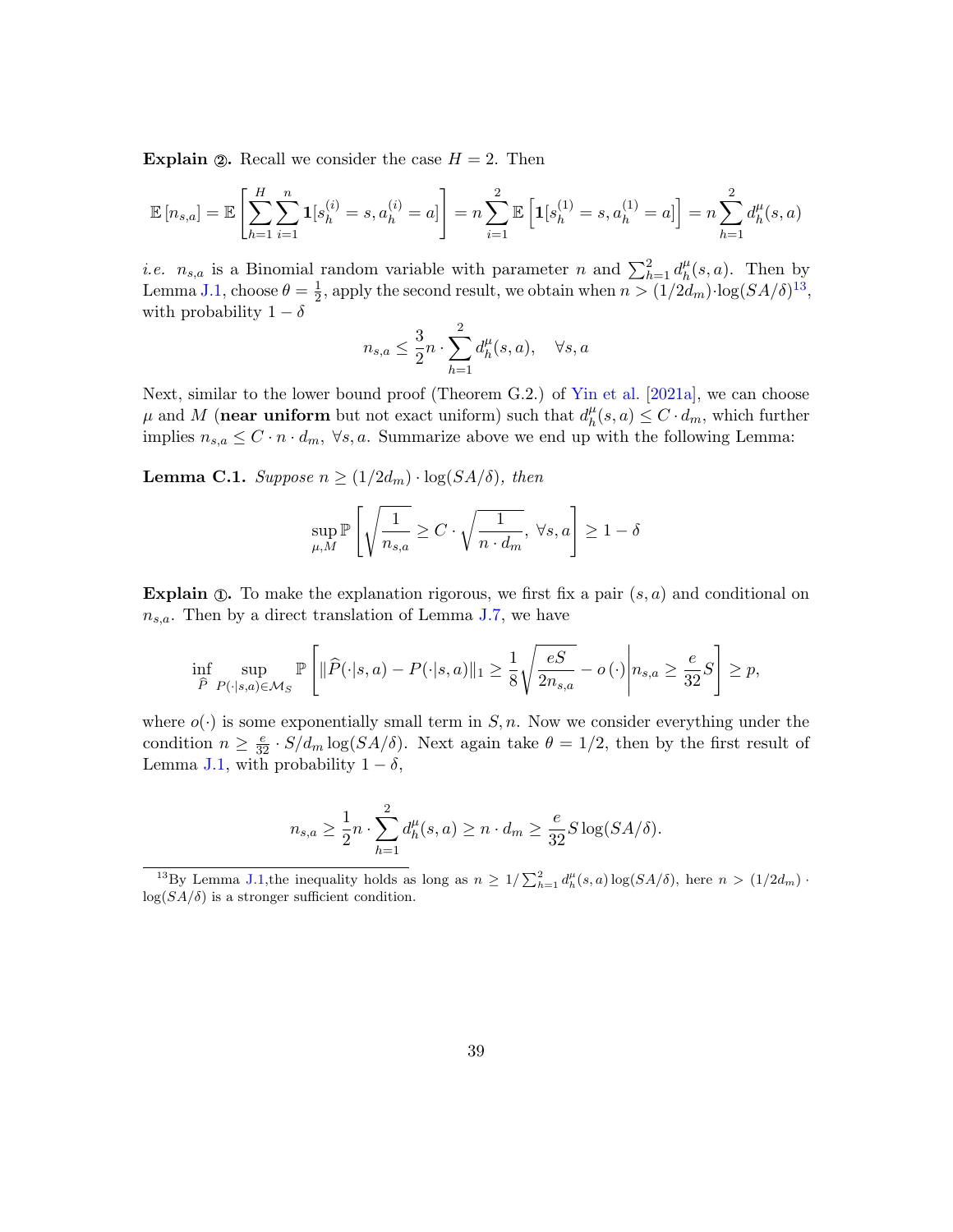where the last inequality uses the condition  $n \ge \frac{e}{32} \cdot S/d_m \log(SA/\delta)$ . Therefore this implies

$$
\inf_{\widehat{P}} \sup_{P(\cdot|s,a)\in\mathcal{M}_{S}} \mathbb{P}\left[\|\widehat{P}(\cdot|s,a) - P(\cdot|s,a)\|_{1} \geq \frac{1}{8} \sqrt{\frac{eS}{2n_{s,a}}} - o(\cdot)\right]
$$
\n
$$
= \inf_{\widehat{P}} \sup_{P(\cdot|s,a)\in\mathcal{M}_{S}} \left(\mathbb{P}\left[\|\widehat{P}(\cdot|s,a) - P(\cdot|s,a)\|_{1} \geq \frac{1}{8} \sqrt{\frac{eS}{2n_{s,a}}} - o(\cdot)\middle| n_{s,a} \geq \frac{e}{32}S\right] \cdot \mathbb{P}\left[n_{s,a} \geq \frac{e}{32}S\right]
$$
\n
$$
+ \mathbb{P}\left[\|\widehat{P}(\cdot|s,a) - P(\cdot|s,a)\|_{1} \geq \frac{1}{8} \sqrt{\frac{eS}{2n_{s,a}}} - o(\cdot)\middle| n_{s,a} \leq \frac{e}{32}S\right] \cdot \mathbb{P}\left[n_{s,a} \leq \frac{e}{32}S\right]\right)
$$
\n
$$
\geq \inf_{\widehat{P}} \sup_{P(\cdot|s,a)\in\mathcal{M}_{S}} \mathbb{P}\left[\|\widehat{P}(\cdot|s,a) - P(\cdot|s,a)\|_{1} \geq \frac{1}{8} \sqrt{\frac{eS}{2n_{s,a}}} - o(\cdot)\middle| n_{s,a} \geq \frac{e}{32}S\right] \cdot \mathbb{P}\left[n_{s,a} \geq \frac{e}{32}S\right]
$$
\n
$$
\geq p \cdot (1 - \delta),
$$

<span id="page-39-0"></span>To sum up, we have the following lemma:

**Lemma C.2.** Let  $n \geq \frac{e}{32}S/d_m \cdot \log(SA/\delta)$ , then there exists a  $0 < p < 1$ ,

$$
\inf_{\widehat{P}} \sup_{P(\cdot|s,a)\in\mathcal{M}_S} \mathbb{P}\left[\|\widehat{P}(\cdot|s,a) - P(\cdot|s,a)\|_1 \ge \frac{1}{8}\sqrt{\frac{eS}{2n_{s,a}}} - o(\cdot)\right] \ge p \cdot (1-\delta).
$$

Now we finish the proof for the case where  $H = 2$ . First note by [\(13\)](#page-37-0),

$$
\sup_{\pi \in \Pi_g} \left\| \widehat{Q}_{H-1}^{\pi} - Q_{H-1}^{\pi} \right\|_{\infty} \ge \sup_{s,a} \frac{1}{2} \left\| \widehat{P}(\cdot|s,a) - P(\cdot|s,a) \right\|_{1}
$$

with probability 1, therefore by  $(13)$ , Lemma [C.1,](#page-38-1) Lemma [C.2](#page-39-0) we have

$$
\inf_{\widehat{P}} \sup_{P \in \mathcal{M}_S} \mathbb{P}\left[\sup_{\pi \in \Pi_g} \left\|\widehat{Q}_{H-1}^{\pi} - Q_{H-1}^{\pi}\right\|_{\infty} \ge C \cdot \sqrt{\frac{S}{nd_m}}\right] \ge p(1-\delta) - \delta
$$

when  $n \geq c \cdot S/d_m \log(SA/\delta)$  for some  $c \geq \frac{e}{32}$ . Above holds for any  $\delta$ .

It is easy to check  $\frac{3}{2}$  $\frac{p}{1+p} \leq 1$ , therefore, in particular we set  $\delta = \frac{3}{2}$ 2 p  $\frac{p}{1+p}$ , direct calculation shows

$$
p(1-\delta)-\delta=\frac{p}{2},
$$

which completes the proof for  $H = 2$ .

Extend to the general  $H \geq 3$ .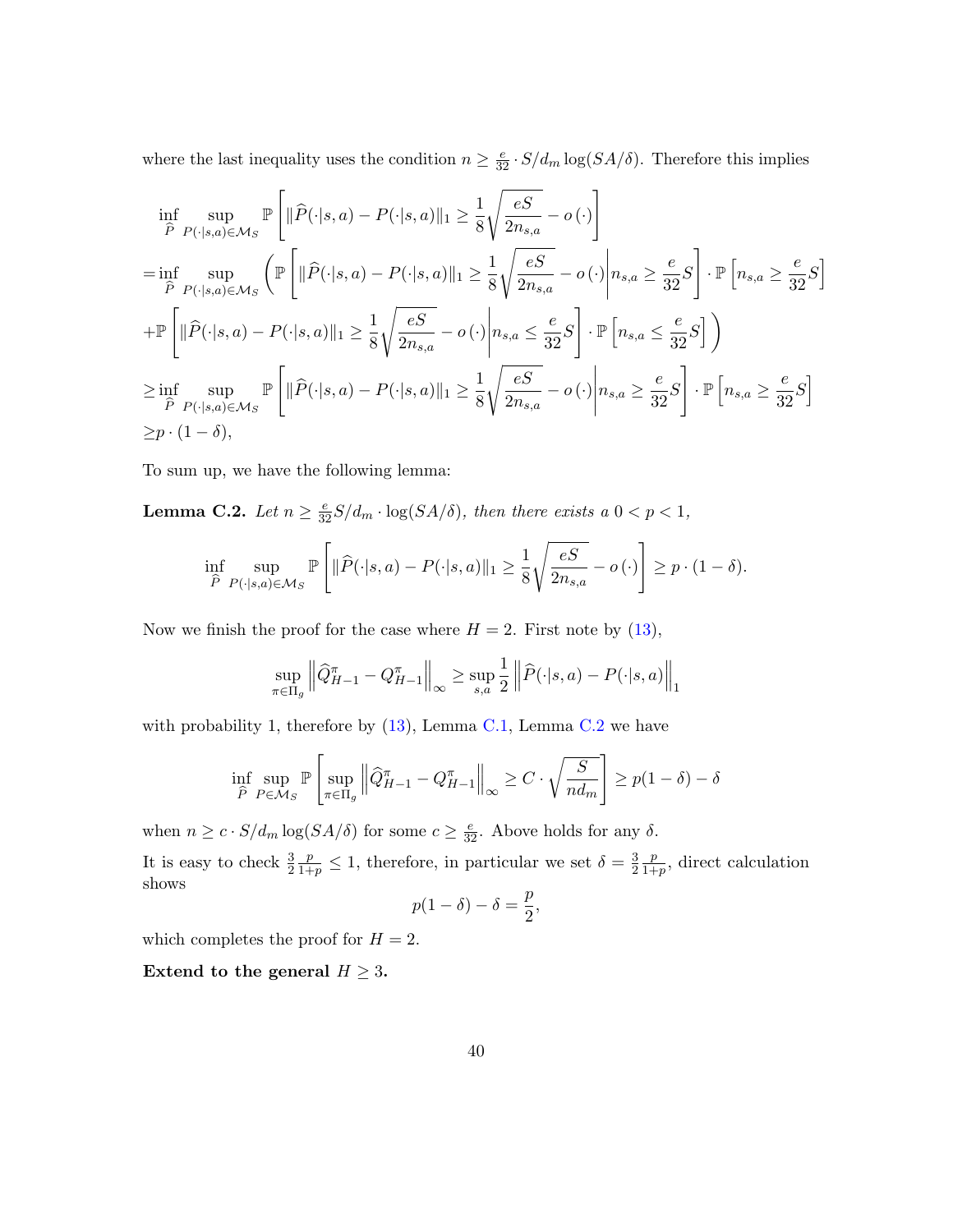Step 1. Similar to the decomposition in section [B.4,](#page-28-0) we also have:

$$
\hat{Q}_t^{\pi} - Q_t^{\pi} = \sum_{h=t}^{H} \hat{\Gamma}_{t+1:h}^{\pi} (\hat{P} - P) V_{h+1}^{\pi}
$$

Step 2. Now choosing rewards recursively from back (with  $||r_H||_{\infty} = c$  sufficiently small) such that  $1 \ge r_h \ge (||r_{h+1}||_{\infty} + ... + ||r_H||_{\infty})$  element-wisely  $\forall h$ , and  $\max_{s,a} r_h(s,a)$  $3 \min_{s,a} r_h(s,a)$ . We denote  $r_{h,max} := \max_{s,a} r_h(s,a)$  and  $r_{h,min} := \min_{s,a} r_h(s,a)$ . This choice guarantees:

$$
r_{h,min} := \min_{s,a} r_h(s,a) > ||P^{\pi_{h+1}}r_{h+1} + ... + P^{\pi_{h+1:H}}r_H||_{\infty}
$$

since  $P^{\pi_h}$  is row-stochastic.

**Step 3.** Next note  $V_h^{\pi} = r_h + P^{\pi_{h+1}}r_{h+1} + ... + P^{\pi_{h+1:H}}r_H$ , so set  $(r_h(s, a_1), r_h(s, a_2), ...)$  :=  $(\max_{s,a} r_h(s,a), \min_{s,a} r_h(s,a), \ldots)$ , then choose  $\pi_h$  similar to the  $H = 2$  case and use **Step** 1 and Step 2 we have

$$
\begin{aligned} |(\hat{P}_{s,a} - P_{s,a})V_h^{\pi}| \geq & \frac{1}{2} ||\hat{P}_{s,a} - P_{s,a}||_1 \cdot (r_{h,max} - r_{h,min} - (P^{\pi_{h+1}}r_{h+1} + \dots + P^{\pi_{h+1:H}}r_H)) \\ \geq & \frac{1}{2} ||\hat{P}_{s,a} - P_{s,a}||_1 \cdot r_{h,min} \geq \frac{1}{2} ||\hat{P}_{s,a} - P_{s,a}||_1 \cdot c \end{aligned}
$$

where the reasoning of the first inequality is similar to the case of  $H = 2$ . Next use  $\hat{\Gamma}_{t+1:h}^{\pi}$ is row-stochastic then from Step 1 and take the sum we have

$$
||\hat{Q}_1^{\pi} - Q_1^{\pi}||_{\infty} \ge \frac{1}{2}c \cdot H \min_{s,a} ||\hat{P}_{s,a} - P_{s,a}||_1.
$$

for such choice of rewards and  $\pi$ .

**Step 4.** However, in the above construction c actually depends on  $H$  due to the design  $1 \geq r_h \geq (||r_{h+1}||_{\infty} + ... + ||r_H||_{\infty}).$  To get a universal constant c we could use the bound  $||\hat{Q}_{1}^{\pi} - Q_{1}^{\pi}||_{\infty} \gtrsim r_{\frac{H}{2},min} \cdot \frac{H}{2} \min_{s,a} ||\hat{P}_{s,a} - P_{s,a}||_{1}$  instead, where  $r_{\frac{H}{2},min}$  in Step 2 is universally lower bounded. Then we apply  $||\hat{P}_{s,a} - P_{s,a}||_1 \gtrsim \Omega(\sqrt{S/nd_m})$  to obtain the lower bound  $\Omega(\sqrt{H^2S/nd_m}).$ 

**Remark C.3.** We point out while our lower bound of  $\Omega(H^2S/d_m\epsilon^2)$  for uniform OPE appears to be qualitatively similar to the lower bound of  $\Omega(H^2S^2A/\epsilon^2)$  derived for the online reward-free RL setting [\[Jin et al.,](#page-17-5) [2020a\]](#page-17-5), our result is not implied by theirs and cannot be proven by directly adapting their construction. Those two results are in principle different

 $\blacksquare$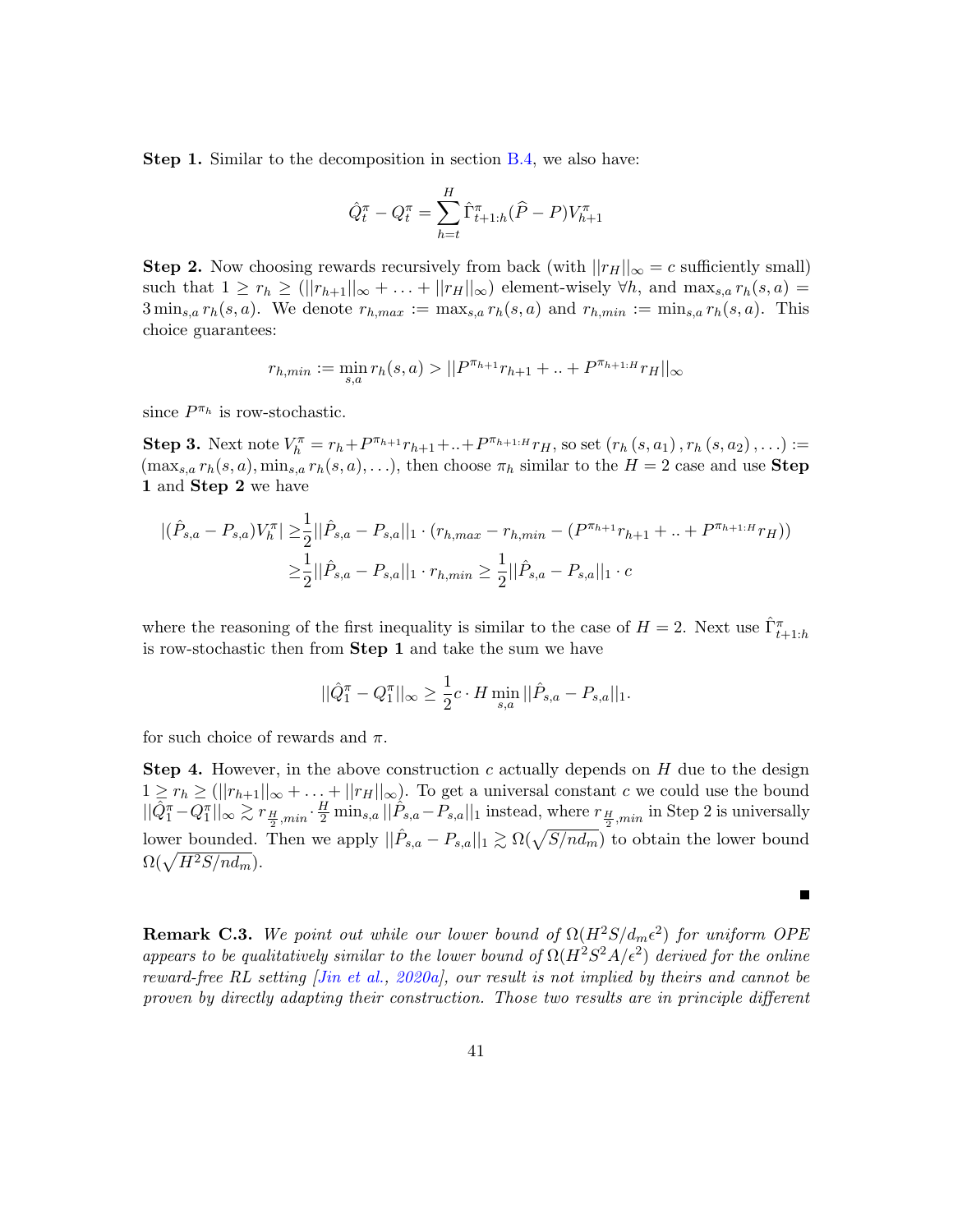since: the result in [\[Jin et al.,](#page-17-5) [2020a\]](#page-17-5) is learning-oriented where they define the problem class on  $O(S)$  states and forcing  $\Omega(SA/\epsilon^2)$  episodes in each state and end up with  $O(S^2A/\epsilon^2)$ complexity; our result is evaluation-oriented where we need reduce the uniform evaluation problem to estimating probability distribution in  $\ell_1$ -error. The global uniform OPE and the reward-free setting are also different tasks (one cannot imply the other): the former deals with uniform convergence over all policies but with a fixed reward while the latter aims at learning simultaneously over all rewards.

## <span id="page-41-0"></span>D Proof for optimal offline learning (Corollary [4.2\)](#page-9-1)

*Proof.* This is a corollary of Theorem [4.1.](#page-9-0) Indeed, by taking  $\hat{\pi} = \hat{\pi}^*$ , we first have

$$
\left\|\widehat{V}_1^{\widehat{\pi}^{\star}} - V_1^{\widehat{\pi}^{\star}}\right\|_{\infty} \le \left\|\widehat{Q}_1^{\widehat{\pi}^{\star}} - Q_1^{\widehat{\pi}^{\star}}\right\|_{\infty} \le C \left[\sqrt{\frac{H^2\iota}{nd_m}} + \frac{H^{2.5}S^{0.5}\iota}{nd_m}\right].
$$

Similar to the second result in Lemma [B.11,](#page-34-1) we also have

$$
\left\|\widehat{V}_1^{\pi^\star} - V_1^{\pi^\star}\right\|_{\infty} \le \left\|\widehat{Q}_1^{\pi^\star} - Q_1^{\pi^\star}\right\|_{\infty} \le C\left[\sqrt{\frac{H^2\iota}{nd_m}} + \frac{H^{2.5}S^{0.5}\iota}{nd_m}\right].
$$

Next, recall the definition of  $\hat{\pi} \in \Pi_l$  that

$$
\left\| \widehat{V}_1^{\widehat{\pi}^{\star}} - \widehat{V}_1^{\widehat{\pi}} \right\|_{\infty} \le \epsilon_{\mathrm{opt}} ,
$$

and Theorem [4.1](#page-9-0) again that

$$
\left\|\widehat{V}_1^{\widehat{\pi}} - V_1^{\widehat{\pi}}\right\|_{\infty} \le \left\|\widehat{Q}_1^{\widehat{\pi}} - Q_1^{\widehat{\pi}}\right\|_{\infty} \le C\left[\sqrt{\frac{H^2\iota}{nd_m}} + \frac{H^{2.5}S^{0.5}\iota}{nd_m}\right].
$$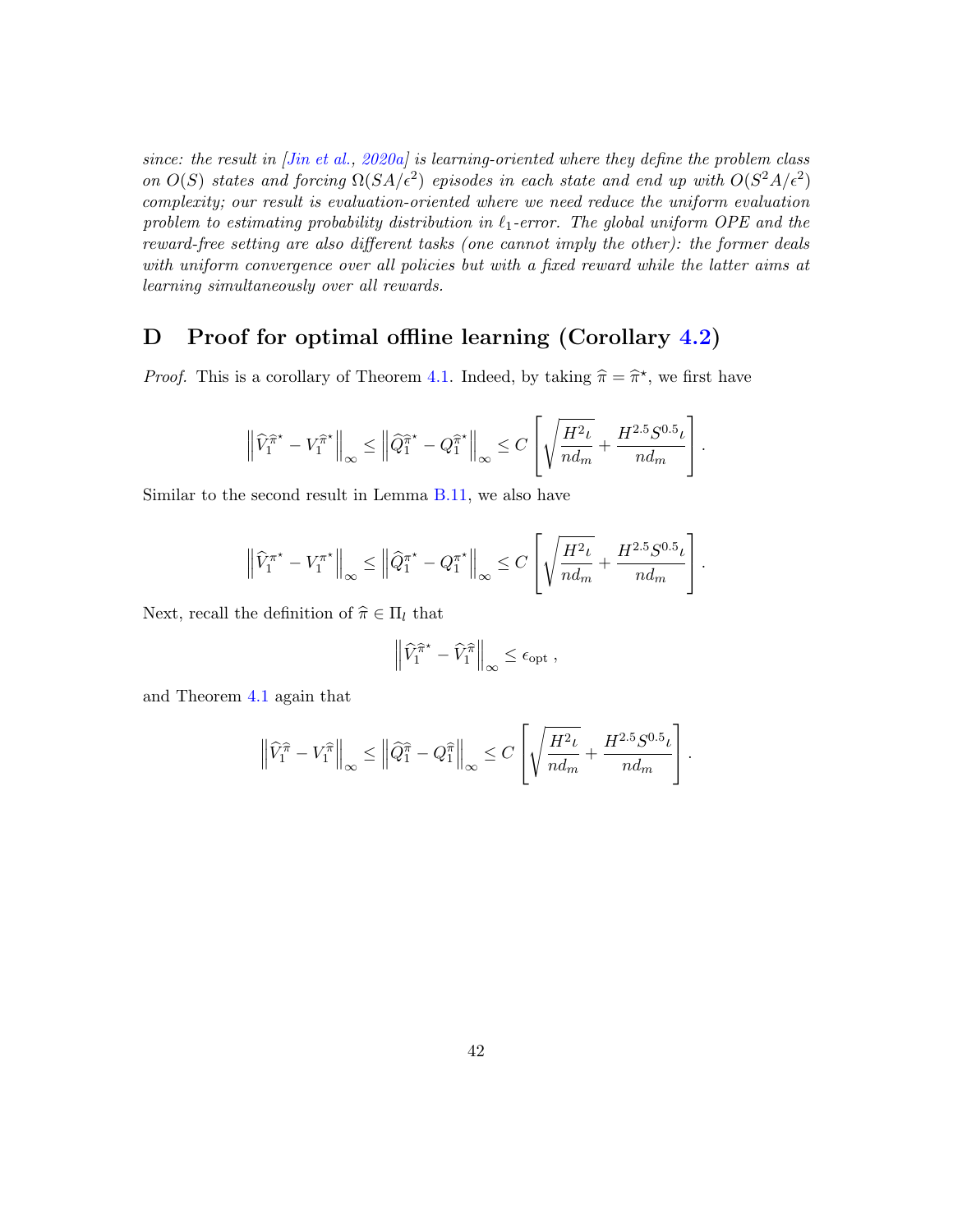Therefore

$$
V_{1}^{\pi^{*}} - V_{1}^{\hat{\pi}} = V_{1}^{\pi^{*}} - V_{1}^{\hat{\pi}^{*}} + V_{1}^{\hat{\pi}^{*}} - V_{1}^{\hat{\pi}}
$$
\n
$$
\leq \max_{\hat{\pi}^{*}, \pi^{*}} \left\| \hat{V}_{1}^{\pi} - V_{1}^{\pi} \right\|_{\infty} + V_{1}^{\hat{\pi}^{*}} - V_{1}^{\hat{\pi}}
$$
\n
$$
= \max_{\hat{\pi}^{*}, \pi^{*}} \left\| \hat{V}_{1}^{\pi} - V_{1}^{\pi} \right\|_{\infty} + \left( V_{1}^{\hat{\pi}^{*}} - \hat{V}_{1}^{\hat{\pi}^{*}} \right) + \left( \hat{V}_{1}^{\hat{\pi}^{*}} - \hat{V}_{1}^{\hat{\pi}} \right) + \left( \hat{V}_{1}^{\hat{\pi}} - V_{1}^{\hat{\pi}} \right)
$$
\n
$$
\leq 3C \left[ \sqrt{\frac{H^{2} \iota}{n d_{m}} + \frac{H^{2.5} S^{0.5} \iota}{n d_{m}}} \right] + \left\| \hat{V}_{1}^{\hat{\pi}^{*}} - \hat{V}_{1}^{\hat{\pi}} \right\|_{\infty} \cdot \mathbf{1}
$$
\n
$$
\leq 3C \left[ \sqrt{\frac{H^{2} \iota}{n d_{m}} + \frac{H^{2.5} S^{0.5} \iota}{n d_{m}}} \right] + \epsilon_{opt} \cdot \mathbf{1}.
$$

This completes the proof.

## <span id="page-42-0"></span>E Proof for optimal offline Task-agnostic learning (Theorem [5.3\)](#page-13-0)

*Proof.* Recall the definition of offline task-agnostic setting, where  $K$  tasks corresponds to K MDPs  $M_k = (\mathcal{S}, \mathcal{A}, P, r_k, H, d_1)$  with different mean reward functions  $r_k$ 's. Since the incremental number of rewards do not incur randomness, therefore by Corollary [4.2,](#page-9-1) choose  $\widehat{\pi}_k = \widehat{\pi}_k^*$  and apply a union bound we obtain with probability  $1 - \delta$ ,

$$
\sup_{k \in [K]} ||V_{1,M_k}^* - V_{1,M_k}^{\hat{\pi}_k^*}||_{\infty} \leq O\left[\sqrt{\frac{H^2 \log(HSAK/\delta)}{nd_m}} + \frac{H^{2.5}S^{0.5} \log(HSAK/\delta)}{nd_m}\right]
$$
  
= 
$$
O\left[\sqrt{\frac{H^2(\iota + \log(K))}{nd_m}} + \frac{H^{2.5}S^{0.5}(\iota + \log(K))}{nd_m}\right],
$$

which completes the proof.

**Remark E.1.** We stress that Section 3 of [Zhang et al.](#page-21-1) [\[2020b\]](#page-21-1) claims the definition of task-agnostic RL setting embraces one challenge that  $r_k^{(i)}$  $k^{(i)}$ 's are the observed random

 $\blacksquare$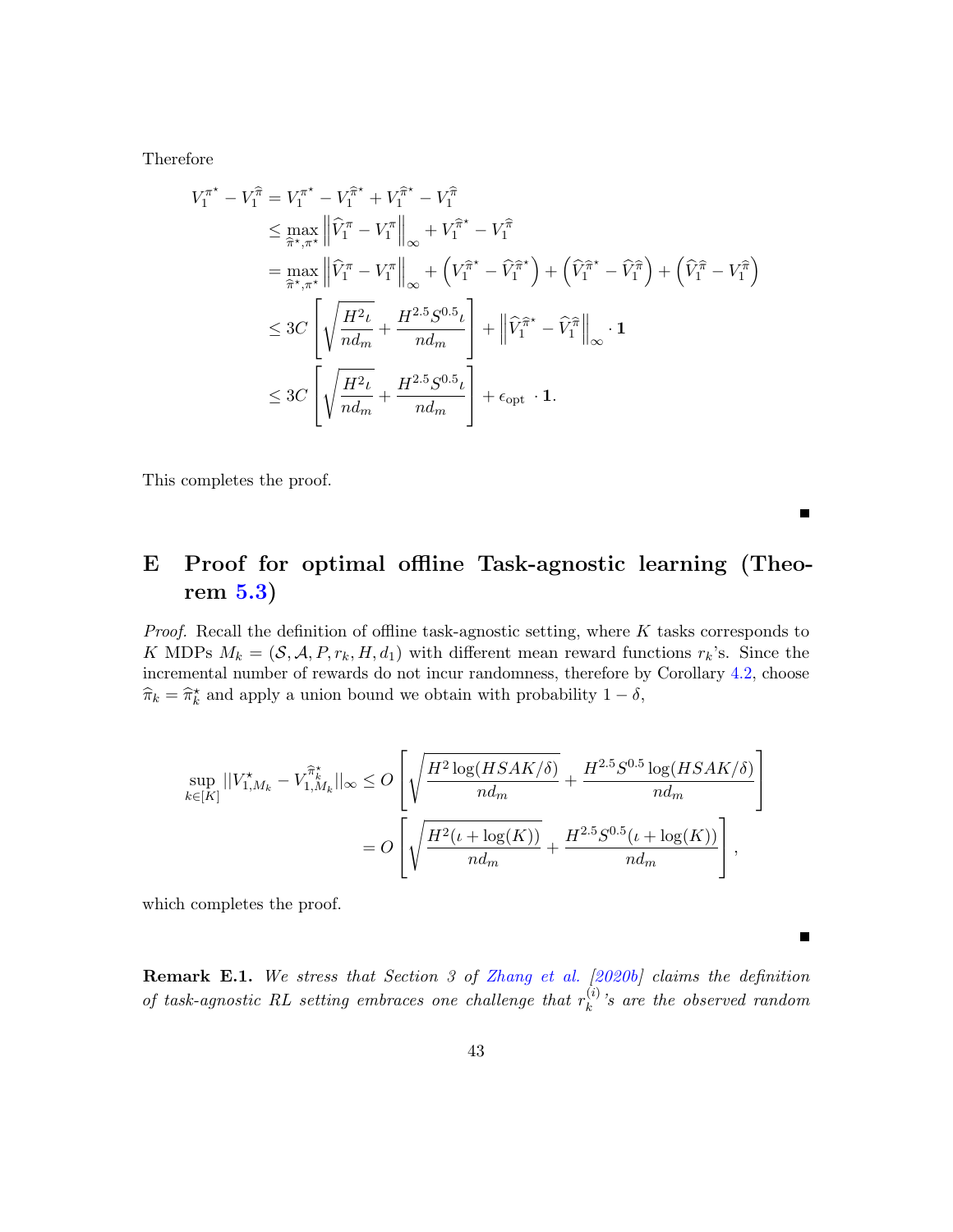realizations and the need to accurately estimate mean rewards  $r_k$ 's causes the additional  $log(K)$  dependence. However, for offline case, this is not essential since, by straightforward calculation, estimating  $r_k^{(i)}$  $\tilde{O}(k)$  is accurately only requires  $\tilde{O}(\log(K)/d_m\epsilon^2)$  samples, which is of lower order comparing to  $\tilde{O}(H^2\log(K)/d_m\epsilon^2)$  learning bound. Therefore, in Definition [5.1](#page-13-2) we do not incorporate the random version statement for reward  $r_k$ .

### E.1 Offline Learning in the Constrained MDPs (CMDP)

Recently, there is a line of studies in the Constrained Markov Decision Processes (CMDP) (e.g. [Ding et al.](#page-17-10) [\[2021\]](#page-17-10)), where the MDP  $M = (\mathcal{S}, \mathcal{A}, P, H, d_1)$ . When the reward is set to be r, it defines the objective function  $V_r^{\pi}$  and there is another utility function g that defines the constraint. To be concrete, the objective formualted as:

<span id="page-43-0"></span>
$$
\underset{\pi \in \Delta(\mathcal{A}|\mathcal{S}, H)}{\text{maximize}} V_{r,1}^{\pi}(x_1) \text{ subject to } V_{g,1}^{\pi}(x_1) \ge b \tag{14}
$$

where  $b \in (0, H]$  is some constraint threshold. In addition, the formulation needs a Slater condition that: there exists  $\gamma > 0$  and  $\bar{\pi} \in \Delta(\mathcal{A}|\mathcal{S}, H)$  such that  $V_{g,1}^{\bar{\pi}}(x_1) \geq b + \gamma$ .

Let  $\pi^*$  be the optimal solution that is compatible with the programming [\(14\)](#page-43-0) (note this is different from the optimal policy that maximizes  $V_{r,1}^{\pi}$  only), then by feasibility it satisfies  $V_{g,1}^{\pi^{\star}} \geq b.$ 

Now let  $\hat{\pi}^*$  be the solution of the empirical program:

<span id="page-43-2"></span>
$$
\underset{\pi \in \Delta(\mathcal{A}|\mathcal{S}, H)}{\text{maximize}} \widehat{V}_{r,1}^{\pi}(x_1) \text{ subject to } \widehat{V}_{g,1}^{\pi}(x_1) \ge b \tag{15}
$$

then we can show  $\hat{\pi}^*$  is a near-optimal solution for  $(14)$  via the local uniform convergence guarantee (Theorem [4.1\)](#page-9-0).

Indeed, define a surrogate program:

<span id="page-43-1"></span>
$$
\underset{\pi \in \Delta(\mathcal{A}|\mathcal{S}, H)}{\text{maximize}} \widehat{V}_{r,1}^{\pi}(x_1) \text{ subject to } V_{g,1}^{\pi}(x_1) \ge b \tag{16}
$$

and let  $\bar{\pi}^*$  be the solution for [\(16\)](#page-43-1). Then apparently  $\bar{\pi}^*$  satisfies  $V_{a}^{\bar{\pi}^*}$  $\chi_{g,1}^{\pi^*}(x_1) \geq b$ . Moreover, we have

$$
\begin{aligned} V_{r,1}^{\pi^\star} - V_{r,1}^{\bar{\pi}^\star} = & V_{r,1}^{\pi^\star} - \widehat{V}_{r,1}^{\pi^\star} + \widehat{V}_{r,1}^{\pi^\star} - \widehat{V}_{r,1}^{\bar{\pi}^\star} + \widehat{V}_{r,1}^{\bar{\pi}^\star} - V_{r,1}^{\bar{\pi}^\star} \\ \leq & V_{r,1}^{\pi^\star} - \widehat{V}_{r,1}^{\pi^\star} + 0 + \widehat{V}_{r,1}^{\bar{\pi}^\star} - V_{r,1}^{\bar{\pi}^\star} \\ \leq & 2 \sup_{\pi} |V_{r,1}^{\pi} - \widehat{V}_{r,1}^{\pi}| \end{aligned}
$$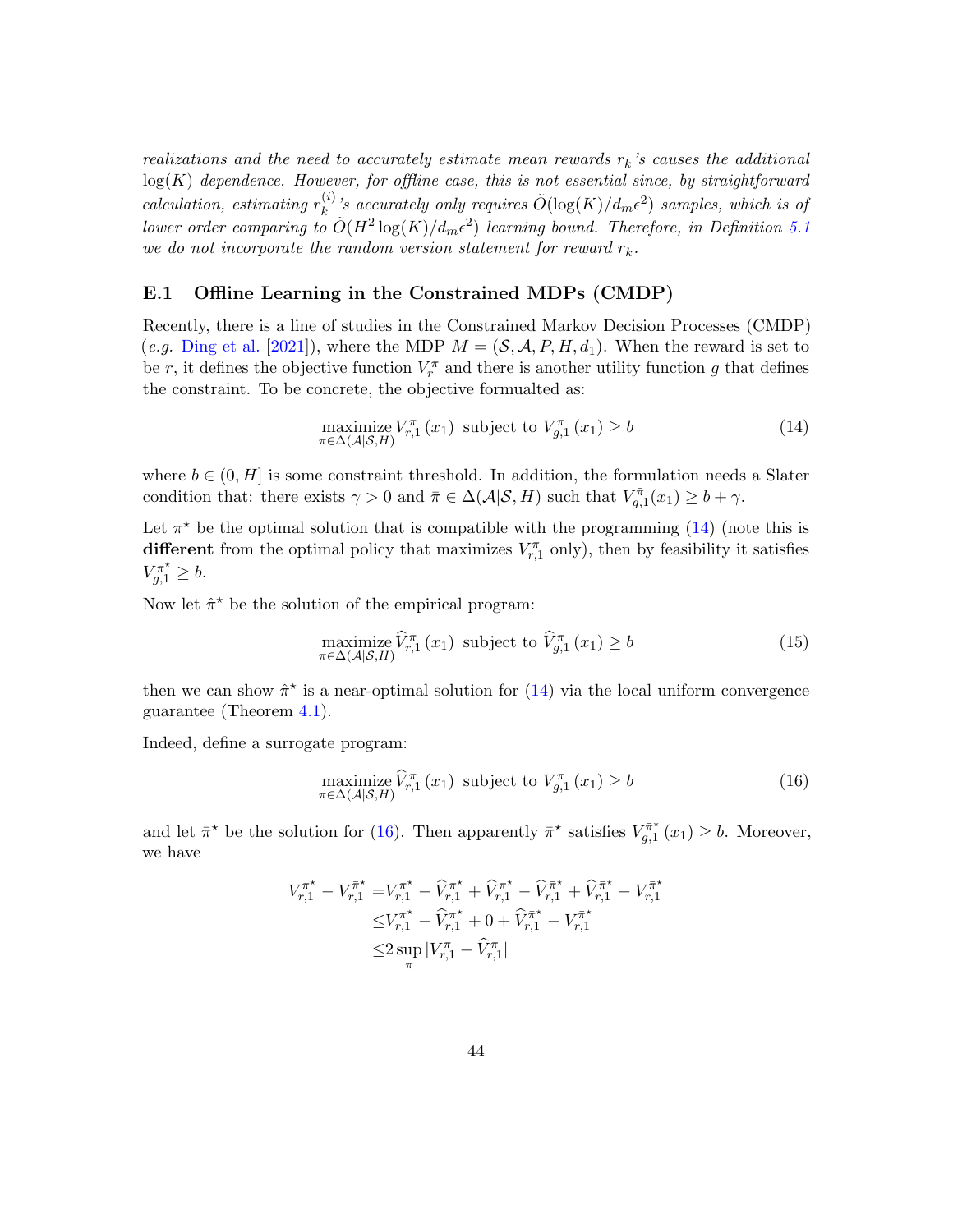On the other hand, by local uniform convergence guarantee,  $|V_{g,1}^{\pi} - \hat{V}_{g,1}^{\pi}| \le \tilde{O}(\sqrt{H^2/nd_m})$ for all  $\pi$  in the  $\sqrt{H/S}$ -neighborhood of  $\hat{\pi}^*$  (w.r.t g). This implies

$$
V_{r,1}^{\pi^\star} - V_{r,1}^{\hat{\pi}^\star} \le 2 \sup_{\pi} |V_{r,1}^{\pi} - \widehat{V}_{r,1}^{\pi}| + \tilde{O}(\sqrt{H^2 / nd_m})
$$

and the violation of the constraint is bounded by  $\tilde{O}(\sqrt{H^2/nd_m})$ . This means any approach that solves [\(15\)](#page-43-2) is near-optimal for the original constrained MDP task given the uniform convergence guarantee.

## <span id="page-44-0"></span>F Proof for optimal offline Reward-free learning (Theorem [5.4\)](#page-13-1)

Similar to before, recall  $n_{s,a} = \sum_{h=1}^{H} \sum_{i=1}^{n} \mathbf{1}[s_h^{(i)} = s, a_h^{(i)} = a]$ . We first prove two lemmas which essentially provide a version of "Maximal Bernstein inequality". We first fix a pair  $(s, a)$  and then conditional on  $n_{s,a}$ .

<span id="page-44-1"></span>**Lemma F.1.** We define  $\epsilon_1 = \sqrt{\frac{1}{HS^2}}$ . Let  $\mathcal{G} = \{ [i_1 \epsilon_1, i_2 \epsilon_1, \ldots, i_S \epsilon_1]^\top | i_1, i_2, \ldots, i_S \in \mathbb{Z} \} \cap$  $[0, H]^S$  be the S-dimensional grid. Next define  $\iota_1 = \log[(\sqrt{H^3S^2})^S/\delta]$ . Then with probability  $1 - \delta$ ,

$$
\left| (P_{s,a} - \widehat{P}_{s,a})w \right| \le \sqrt{\frac{2\text{Var}_{s,a}(w)\iota_1}{n_{s,a}}} + \frac{2H\iota_1}{3n_{s,a}}, \quad \forall w \in \mathcal{G}.
$$

This is by the direct application of Bernstein inequality with a union bound, where the cardinality of  $\mathcal G$  is

$$
\left(\frac{H}{\epsilon_1}\right)^S = \left(\sqrt{H^3 S^2}\right)^S.
$$

<span id="page-44-2"></span>**Lemma F.2.** Let the S-dimensional grid be  $\mathcal{G} = \{ [i_1 \epsilon_1, i_2 \epsilon_1, \ldots, i_S \epsilon_1]^\top | i_1, i_2, \ldots, i_S \in I \}$ **Lemma F.2.** Let the S-atmensional grid be  $\mathcal{G} = \{ [i_1 \epsilon_1, i_2 \epsilon_1, \dots, i_S \epsilon_1] \mid i_1, i_2 \in \mathbb{Z} \} \cap [0, H]^S$  and define  $i_1 = \log[(\sqrt{H^3 S^2})^S / \delta]$ . It holds with probability  $1 - \delta$ ,

$$
\left| (P_{s,a} - \widehat{P}_{s,a})v \right| \le \sqrt{\frac{2\text{Var}_{s,a}(v)\iota_1}{n_{s,a}}} + C\sqrt{\frac{\iota_1}{n_{s,a}HS}} + \frac{2H\iota_1}{3n_{s,a}}, \quad \forall \ v \in [0, H]^S.
$$

*Proof.* Let  $z := \text{Proj}_{\mathcal{G}}(v)$ . Then by design of  $\mathcal{G}$  we have

$$
||z - v||_{\infty} \le \epsilon_1 = \sqrt{\frac{1}{HS^2}}.
$$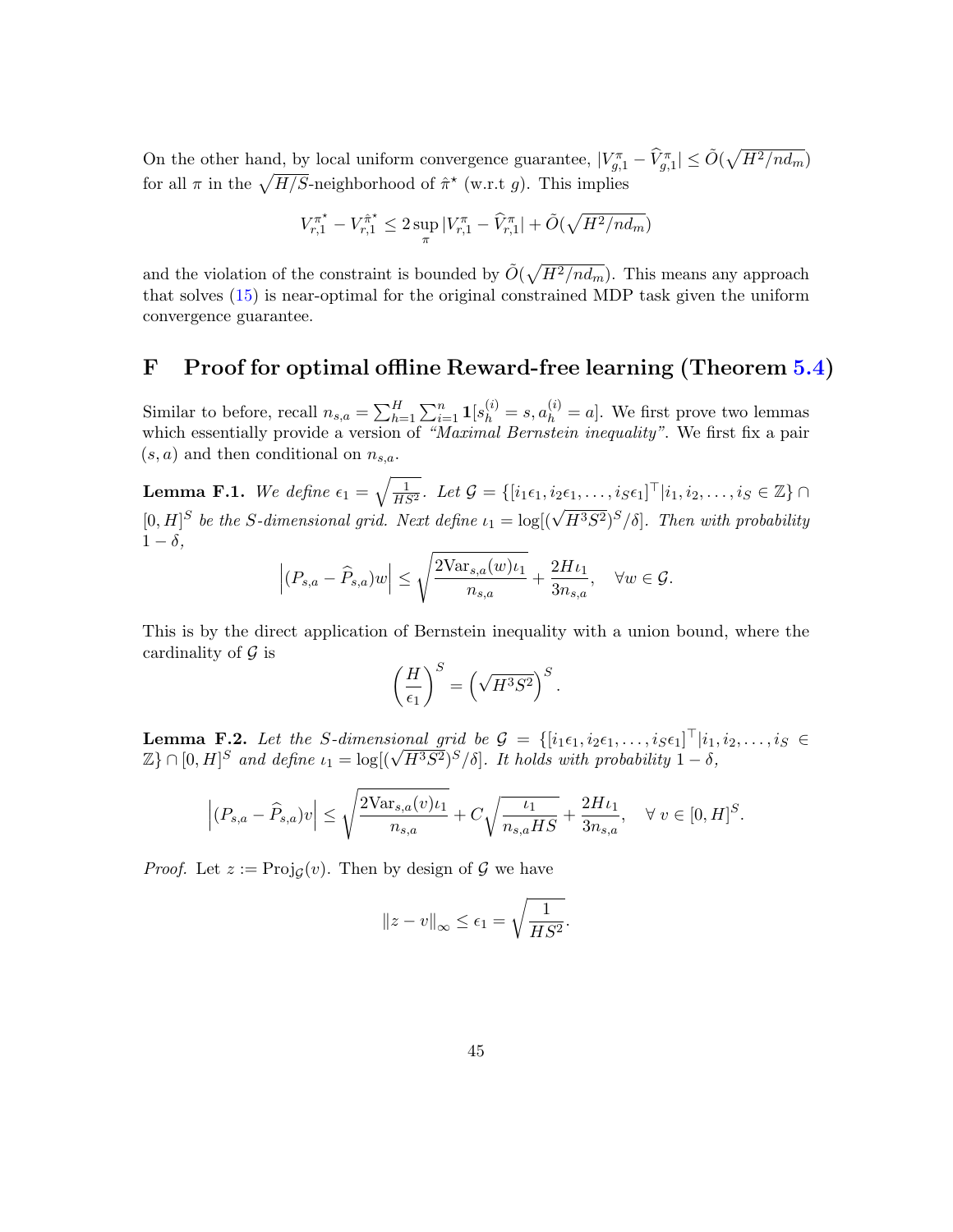Therefore we obtain  $\forall v \in [0, H]^S$ ,

$$
\left| (P_{s,a} - \hat{P}_{s,a})v \right| \leq \left| (P_{s,a} - \hat{P}_{s,a})(v-z) \right| + \left| (P_{s,a} - \hat{P}_{s,a})z \right|
$$
  
\n
$$
\leq \left\| P_{s,a} - \hat{P}_{s,a} \right\|_{1} \|z - v\|_{\infty} + \left| (P_{s,a} - \hat{P}_{s,a})z \right|
$$
  
\n
$$
\leq c \sqrt{\frac{S}{n_{s,a}}} \|z - v\|_{\infty} + \sqrt{\frac{2 \text{Var}_{s,a}(z)\iota_1}{n_{s,a}} + \frac{2H\iota_1}{3n_{s,a}}}
$$
  
\n
$$
\leq c \sqrt{\frac{S}{n_{s,a}}} \|z - v\|_{\infty} + \sqrt{\frac{2 \|z - v\|_{\infty}^2 \iota_1}{n_{s,a}}} + \sqrt{\frac{2 \text{Var}_{s,a}(v)\iota_1}{n_{s,a}} + \frac{2H\iota_1}{3n_{s,a}}}
$$
  
\n
$$
\leq C \sqrt{\frac{S\iota_1}{n_{s,a}} \|z - v\|_{\infty} + \sqrt{\frac{2 \text{Var}_{s,a}(v)\iota_1}{n_{s,a}} + \frac{2H\iota_1}{3n_{s,a}}}
$$
  
\n
$$
\leq C \sqrt{\frac{\iota_1}{n_{s,a}HS}} + \sqrt{\frac{2 \text{Var}_{s,a}(v)\iota_1}{n_{s,a}} + \frac{2H\iota_1}{3n_{s,a}}}.
$$

where the third inequality uses Lemma [F.1](#page-44-1) and Lemma [J.9.](#page-58-0)

Then recall  $N := \min_{s,a} n_{s,a}$ , by Lemma [F.2](#page-44-2) and a union bound we obtain with probability  $1 - \delta$ , element-wisely,

$$
\left| (P - \widehat{P})v \right| \le C \cdot \left( \sqrt{\frac{2\text{Var}_{s,a}(v)\iota_2}{N}} + 2\sqrt{\frac{\iota_2}{N \cdot HS}} + \frac{2H\iota_2}{3N} \right) \cdot \mathbf{1}, \quad \forall \ v \in [0, H]^S, \tag{17}
$$

<span id="page-45-0"></span> $\blacksquare$ 

where  $\iota_2 = S \log(HSA/\delta)$ .

Remark F.3. Equation [17](#page-45-0) is a form of maximal Bernstein inequality as it keeps validity for all  $v \in [0, H]^S$ . The price for this stronger result is the extra S factor (coming from  $\iota_2$ ) in the dominate term.

Now, for *any* reward  $r$ , by (empirical) Bellman equation we have element-wisely:

$$
\begin{split} \widehat{Q}_{h}^{\widehat{\pi}^*} - Q_{h}^{\widehat{\pi}^*} &= r_h + \widehat{P}^{\widehat{\pi}_{h+1}^*} \widehat{Q}_{h+1}^{\widehat{\pi}^*} - r_h - P^{\widehat{\pi}_{h+1}^*} Q_{h+1}^{\widehat{\pi}^*} \\ &= \left(\widehat{P}^{\widehat{\pi}_{h+1}^*} - P^{\widehat{\pi}_{h+1}^*}\right) \widehat{Q}_{h+1}^{\widehat{\pi}^*} + P^{\widehat{\pi}_{h+1}^*} \left(\widehat{Q}_{h+1}^{\widehat{\pi}^*} - Q_{h+1}^{\widehat{\pi}^*}\right) \\ &= \left(\widehat{P} - P\right) \widehat{V}_{h+1}^{\widehat{\pi}^*} + P^{\widehat{\pi}_{h+1}^*} \left(\widehat{Q}_{h+1}^{\widehat{\pi}^*} - Q_{h+1}^{\widehat{\pi}^*}\right) \\ &= \ldots = \sum_{t=h}^{H} \Gamma_{h+1:t}^{\widehat{\pi}^*} \left(\widehat{P} - P\right) \widehat{V}_{t+1}^{\widehat{\pi}^*} \end{split}
$$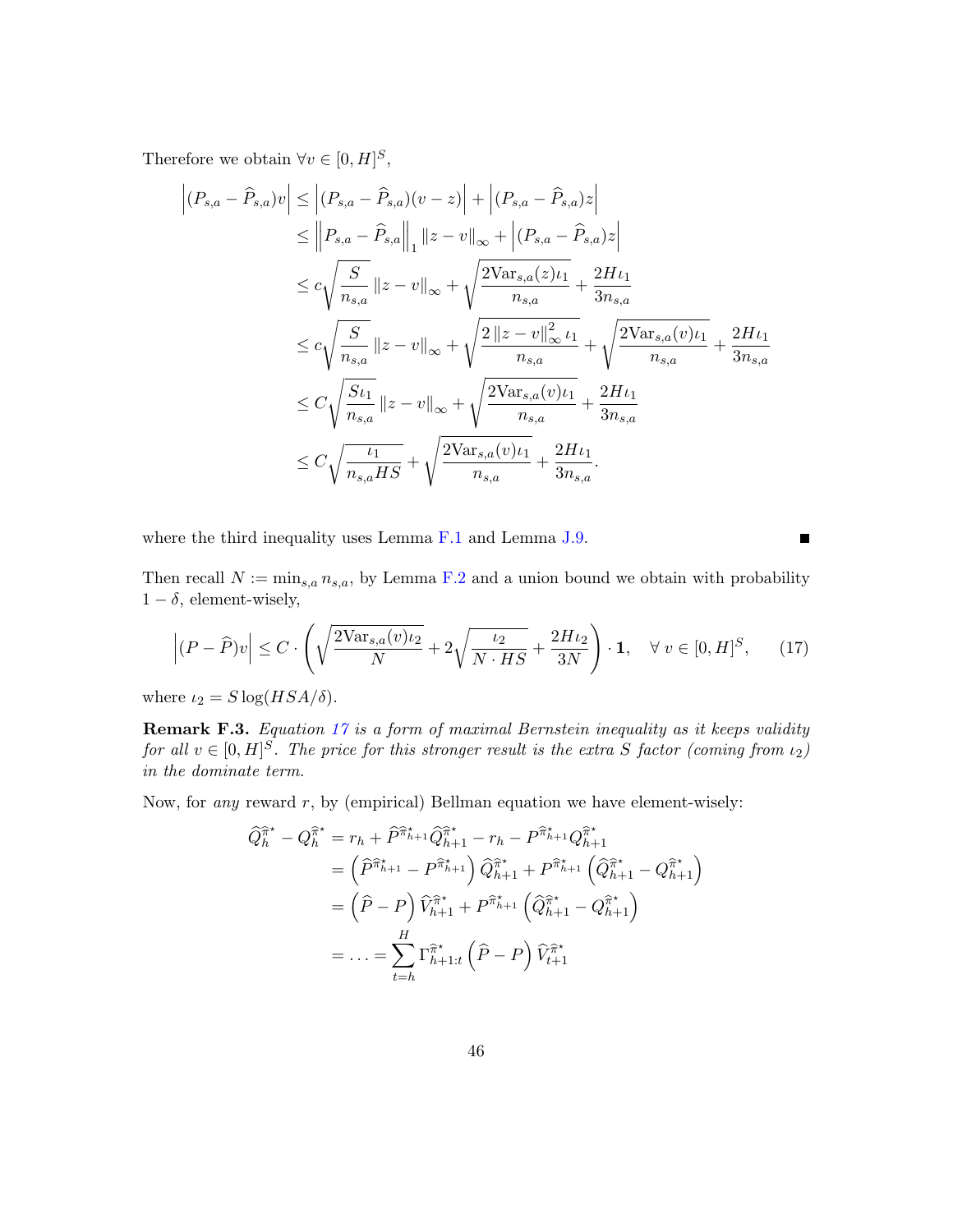where  $\Gamma_{h+1:t}^{\pi} = \prod_{i=h+1}^{t} P^{\pi_i}$  is multi-step state-action transition and  $\Gamma_{h+1:h} := I$ . **Concentration on**  $(\hat{P} - P) \hat{V}_h^*$ . Now by [\(17\)](#page-45-0), we have the following:

$$
\left(\widehat{P}_{s,a} - P_{s,a}\right)\widehat{V}_{h}^{\star}
$$
\n
$$
\leq C \cdot \left(\sqrt{\frac{2\text{Var}_{s,a}(\widehat{V}_{h}^{\star})\iota_{2}}{N}} + 2\sqrt{\frac{\iota_{2}}{N \cdot HS}} + \frac{2H\iota_{2}}{3N}\right)
$$
\n
$$
\leq C \cdot \left(\sqrt{\frac{2\text{Var}_{s,a}(V_{h}^{\widehat{\pi}^{\star})\iota_{2}}}{N}} + 2\sqrt{\frac{\iota_{2}}{N \cdot HS}} + \sqrt{\frac{2\iota_{2}}{N} \cdot \left\|\widehat{V}_{h}^{\widehat{\pi}^{\star}} - V_{h}^{\widehat{\pi}^{\star}}\right\|_{\infty}} + \frac{2H\iota_{2}}{3N}\right)
$$
\n
$$
\leq C \cdot \left(\sqrt{\frac{2\text{Var}_{s,a}(V_{h}^{\widehat{\pi}^{\star})\iota_{2}}}{N}} + 2\sqrt{\frac{\iota_{2}}{N \cdot HS}} + \sqrt{\frac{2\iota_{2}}{N} \cdot H^{2}\sqrt{\frac{S}{N}} + \frac{2H\iota_{2}}{3N}}\right)
$$
\n
$$
\leq C' \cdot \left(\sqrt{\frac{2\text{Var}_{s,a}(V_{h}^{\widehat{\pi}^{\star})\iota_{2}}}{N}} + 2\sqrt{\frac{\iota_{2}}{N \cdot HS}} + \frac{2H^{2}S\log(HSA/\delta)}{N}\right),
$$
\n(18)

where the third inequality uses Lemma  $J.10^{14}$  $J.10^{14}$  $J.10^{14}$  $J.10^{14}$ . Then above implies

<span id="page-46-0"></span> $\overline{14}$ Note the use of Lemma [J.10](#page-59-0) also works for any rewards since the only high probability result they used is for  $||P - \hat{P}||_1$ . Therefore conditional on the concentration for  $||P - \hat{P}||_1$ , the argument follows for any arbitrary reward as well.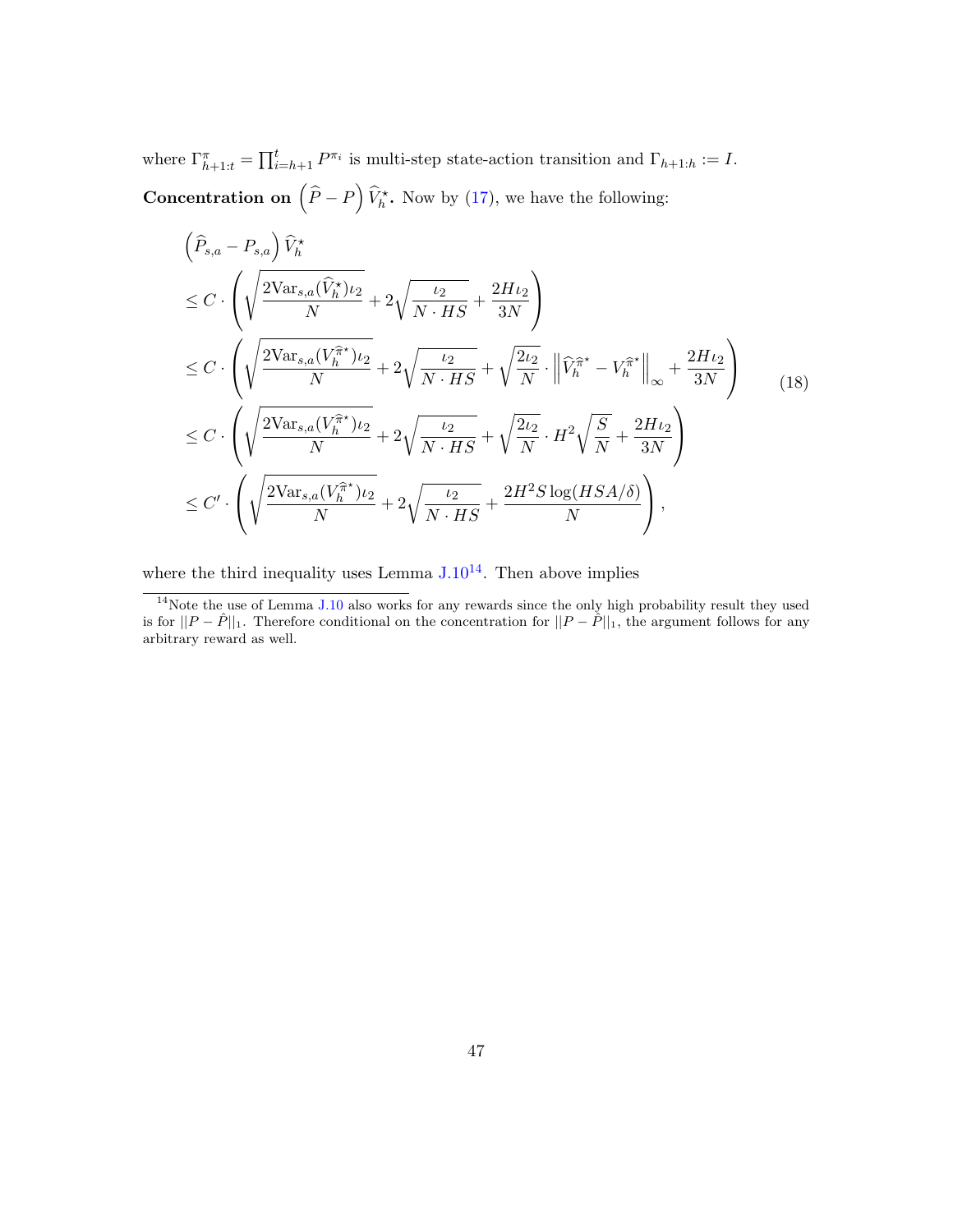$$
\begin{split} &\widehat{Q}_{h}^{\widehat{\pi}^{\star}} - Q_{h}^{\widehat{\pi}^{\star}} \\ \leq & C' \sum_{t=h}^{H} \Gamma_{h+1:t}^{\widehat{\pi}^{\star}} \cdot \left( \sqrt{\frac{2 \text{Var}_{s,a}(V_{h}^{\widehat{\pi}^{\star}}) \iota_{2}}{N}} + 2 \sqrt{\frac{\iota_{2}}{N \cdot HS}} + \frac{2 H^{2} S \log(HSA/\delta)}{N} \right) \\ \leq & C' \left[ \sum_{t=h}^{H} \Gamma_{h+1:t}^{\widehat{\pi}^{\star}} \cdot \sqrt{\frac{2 \text{Var}_{s,a}(V_{h}^{\widehat{\pi}^{\star}}) \iota_{2}}{N}} + 2 \sqrt{\frac{H \log(HSA/\delta)}{N}} + \frac{2 H^{3} S \log(HSA/\delta)}{N} \right] \\ \leq & C' \left[ \sqrt{\frac{2 H^{3} S \log(HSA/\delta)}{N}} + 2 \sqrt{\frac{H \log(HSA/\delta)}{N}} + \frac{2 H^{3} S \log(HSA/\delta)}{N} \right] \\ \leq & C'' \left[ \sqrt{\frac{H^{3} S \log(HSA/\delta)}{N}} + \frac{H^{3} S \log(HSA/\delta)}{N} \right] \\ \leq & O \left[ \sqrt{\frac{H^{2} S \log(HSA/\delta)}{n d_{m}}} + \frac{H^{2} S \log(HSA/\delta)}{n d_{m}} \right], \end{split}
$$

where the third inequality uses Lemma [J.5](#page-56-1) and the last one uses  $N \geq \frac{1}{2}$  $\frac{1}{2}nd_m$  with high probability. Similar result holds for  $\widehat{Q}_{h}^{\pi^{\star}} - Q_{h}^{\pi^{\star}}$  $\int_h^{\pi^*}$ . Combing those results we have reward-free bound (for any reward simultaneously)

$$
O\left[\sqrt{\frac{H^2S\log(HSA/\delta)}{nd_m}} + \frac{H^2S\log(HSA/\delta)}{nd_m}\right],
$$

which finishes the proof of Theorem [5.4.](#page-13-1)

**Remark F.4.** Note above result is tight in both the dominate term AND the higher order term. Therefore this result cannot be further improved even in the higher order term.

## <span id="page-47-0"></span>G Discussion of Section [5](#page-13-4)

In this section we explain why Theorem [5.3](#page-13-0) and Theorem [5.4](#page-13-1) are optimal in the offline RL.

We begin with the offline task-agnostic setting. For the exquisite readers who check the proof of Theorem 5 of [Zhang et al.](#page-21-1) [\[2020b\]](#page-21-1), the proving procedure of their lower bound follows the standard reduction to best-arm identification in multi-armed bandit problems. More specifically, to incorporate the dependence of  $log(K)$ , they rely on the Theorem 10 of [Zhang](#page-21-1)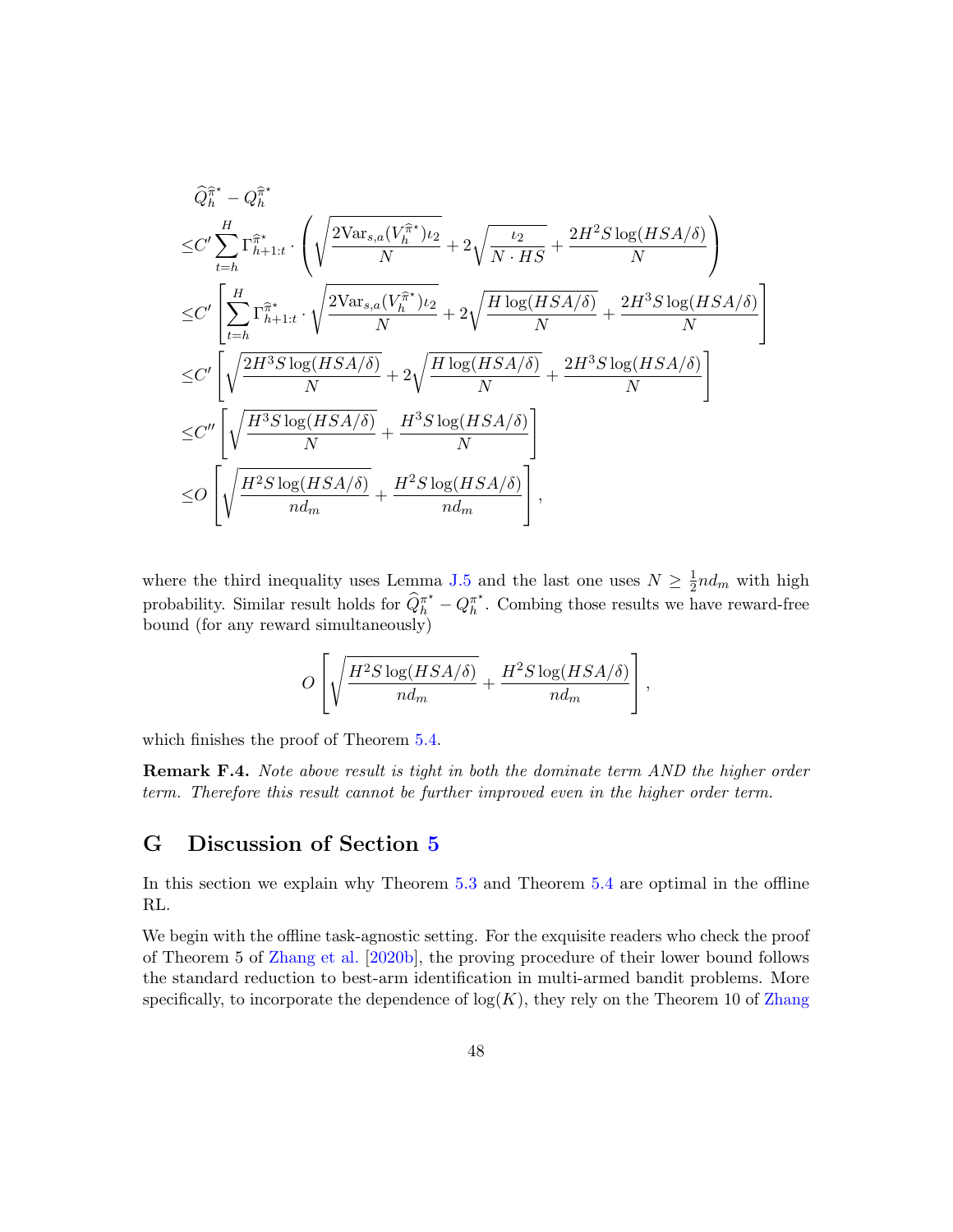[et al.](#page-21-1) [\[2020b\]](#page-21-1) (which is originated from [Mannor and Tsitsiklis](#page-19-11) [\[2004\]](#page-19-11)) to show in order to be  $(\epsilon, \delta)$ -correct for a problem with A arms and with K tasks, it need at least  $\Omega(\frac{A}{\epsilon^2} \log(\frac{K}{\delta}))$  $\frac{\kappa}{\delta})$ samples. Such a result updates the Lemma G.1. in [Yin et al.](#page-20-7) [\[2021b\]](#page-20-7) by the extra factor  $log(K)$  for the bandit problem with K tasks. With no modification, the rest of the proof in Section E of [Yin et al.](#page-20-7) [\[2021b\]](#page-20-7) follows though and one can end up with the lower bound  $\Omega(H^2 \log(K)/d_m \epsilon^2)$  over the problem class  $\mathcal{M}_{d_m} := \{(\mu, M) \mid \min_{t, s_t, a_t} d_t^{\mu}$  $_{t}^{\mu}(s_{t}, a_{t}) \geq d_{m}$  }. The case for the offline reward-free setting is also similar. Indeed, the  $\Omega(SA/\epsilon^2)$  trajectories in Lemma 4.2 in [Jin et al.](#page-17-5) [\[2020a\]](#page-17-5) could be replaced by  $\Omega(1/d_m\epsilon^2)$  by choosing some hard near-uniform behavior policy instances (see Section E.2 in [Yin et al.](#page-20-7) [\[2021b\]](#page-20-7)) and the rest follows since by forcing  $S$  such instances (Section 4.2 of [Jin et al.](#page-17-5) [\[2020a\]](#page-17-5)) to obtain  $\Omega(S/d_m\epsilon^2)$  and create a chain of  $\Omega(H)$  rewards for  $\Omega(H^2S/d_m\epsilon^2)$ .

## <span id="page-48-0"></span>H Proof of the linear MDP with anchor representations (Section [6\)](#page-14-3)

Recall that we assume a generative oracle here. Sometimes we abuse the notation  $K$  for either anchor point set or the anchor point indices set. The meaning should be clear in each context.

#### H.1 Model-based Plug-in Estimator for Anchor Representations

**Step 1:** For each  $(s_k, a_k)$  where index  $k \in \mathcal{K}$ , collect N samples from  $P(\cdot|s_k, a_k)$ ; compute

$$
\widehat{P}_{\mathcal{K}}(s'|s_k, a_k) = \frac{count(s, a, s')}{N};
$$

**Step 2:** Compute the linear combination coefficients  $\lambda_k^{s,a}$  $k_s^{s,a}$  satisfies  $\phi(s,a) = \sum_{k \in \mathcal{K}} \lambda_k^{s,a}$  $_{k}^{s,a}\phi(s_{k},a_{k});$ 

Step 3: Estimate transition distribution

$$
\widehat{P}(s'|s,a) = \sum_{k \in \mathcal{K}} \lambda_k^{s,a} \cdot \widehat{P}_{\mathcal{K}}(s'|s_k, a_k).
$$

We need to check such  $\widehat{P}(s'|s, a)$  is a valid distribution. This is due to:

$$
\sum_{k \in \mathcal{K}} \lambda_k^{s,a} = \sum_{k \in \mathcal{K}} \sum_{s'} \lambda_k^{s,a} P(s'|s_k, a_k) = \sum_{s'} \sum_{k \in \mathcal{K}} \lambda_k^{s,a} P(s'|s_k, a_k)
$$
  
= 
$$
\sum_{s'} \sum_{k \in \mathcal{K}} \lambda_k^{s,a} \langle \phi(s_k, a_k), \psi(s') \rangle = \sum_{s'} \langle \phi(s,a), \psi(s') \rangle = \sum_{s'} P(s'|s,a) = 1
$$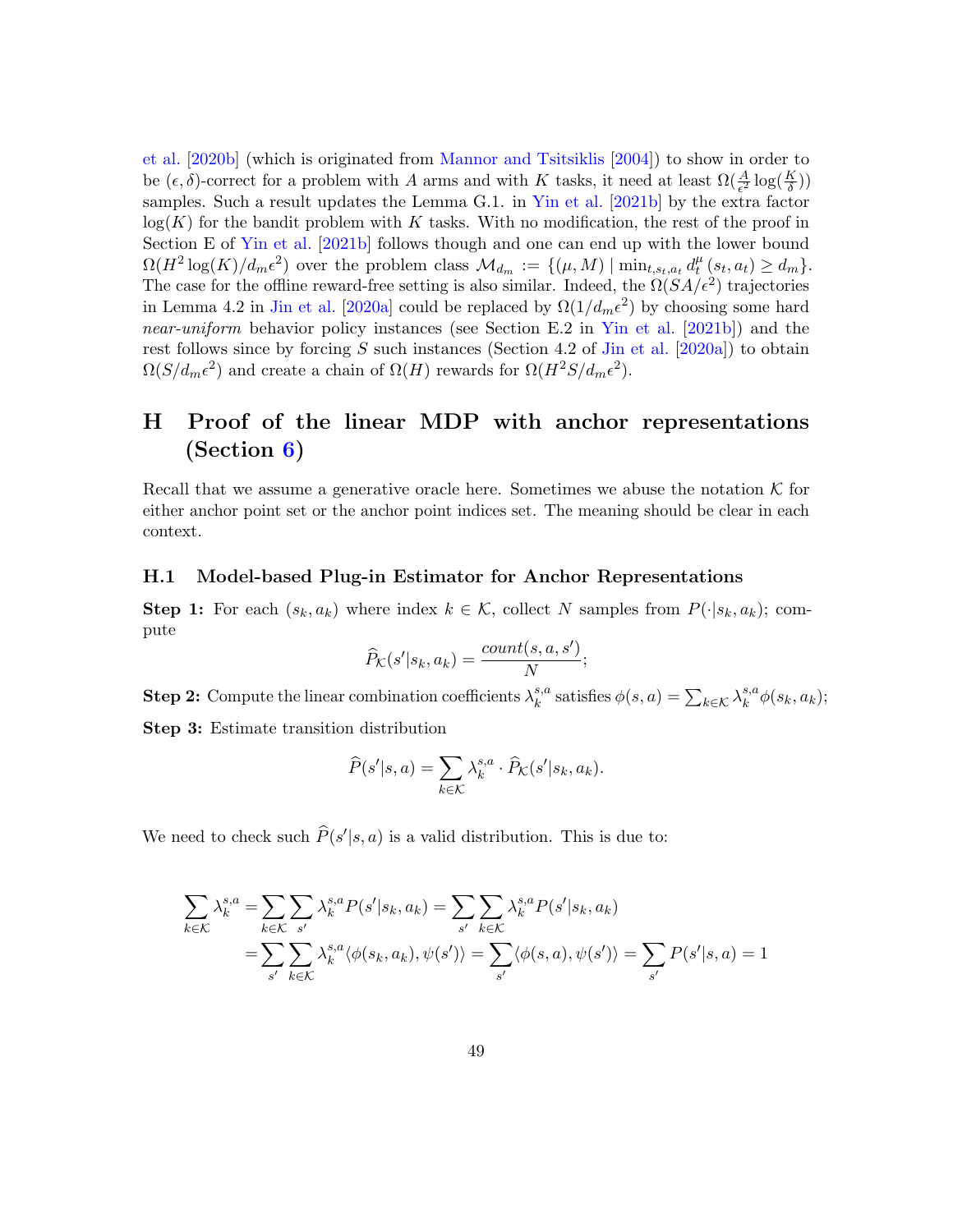$$
\sum_{s'} \widehat{P}(s'|s, a) = \sum_{s'} \sum_{k \in \mathcal{K}} \lambda_k^{s, a} \widehat{P}_{\mathcal{K}}(s' \mid s_k, a_k) = \sum_{k \in \mathcal{K}} \sum_{s'} \lambda_k^{s, a} \widehat{P}_{\mathcal{K}}(s' \mid s_k, a_k)
$$

$$
= \sum_{k \in \mathcal{K}} \lambda_k^{s, a} \frac{N}{N} = 1.
$$

**Step 4:** construct empirical model  $\widehat{M} = (\mathcal{S}, \mathcal{A}, \widehat{P}, r, H)$  and output  $\widehat{\pi}^* = \operatorname{argmax}_{\pi} \widehat{V}_1^{\pi}$ . Similarly, Bellman (optimality) equations hold<sup>[15](#page-49-0)</sup>

$$
V_t^{\star}(s) = \max_{a} \left\{ r(s, a) + \int_{s'} V_{t+1}^{\star}(s')dP(s'|s, a) \right\}, \quad \forall s \in \mathcal{S}.
$$

$$
\widehat{V}_t^{\star}(s) = \max_{a} \left\{ r(s, a) + \int_{s'} \widehat{V}_{t+1}^{\star}(s')d\widehat{P}(s'|s, a) \right\}, \quad \forall s \in \mathcal{S}.
$$

#### H.2 General absorbing MDP

The definition of the general absorbing MDP remains the same: *i.e.* for a fixed state  $s$  and a sequence  ${u_t}_{t=1}^H$ , MDP  $M_{s,\{u_t\}_{t=1}^H}$  is identical to M for all states except s, and state s is absorbing in the sense  $P_{M_{s,\{u_t\}_{t=1}^H}}(s|s,a) = 1$  for all a, and the instantaneous reward at time t is  $r_t(s, a) = u_t$  for all  $a \in \mathcal{A}$ . Also, we use the shorthand notation  $V_{\{s,u_t\}}^{\pi}$  for  $V_{s,M_{s,\{u_t\}_{t=1}}^H}^{\pi}$ and similarly for  $Q_{\{s,u_t\}}$  and transition  $P_{\{s,u_t\}}$ . Then the following properties mirroring the Lemma [B.1](#page-25-1) and Lemma [B.2](#page-25-0) with nearly identical proof but for the integral version (which we skip):

#### Lemma H.1.

$$
V_{h,\{s,u_t\}}^{\star}(s) = \sum_{t=h}^{H} u_t.
$$

<span id="page-49-1"></span>**Lemma H.2.** Fix state s. For two different sequences  $\{u_t\}_{t=1}^H$  and  $\{u_t'\}_{t=1}^H$ , we have

$$
\max_{h} \left\| Q_{h,\{s,u_t\}}^\star - Q_{h,\{s,u_t'\}}^\star \right\|_{\infty} \leq H \cdot \max_{t \in [H]} |u_t - u_t'|.
$$

and

<span id="page-49-0"></span><sup>&</sup>lt;sup>15</sup>We use the integral only to denote S could be exponentially large.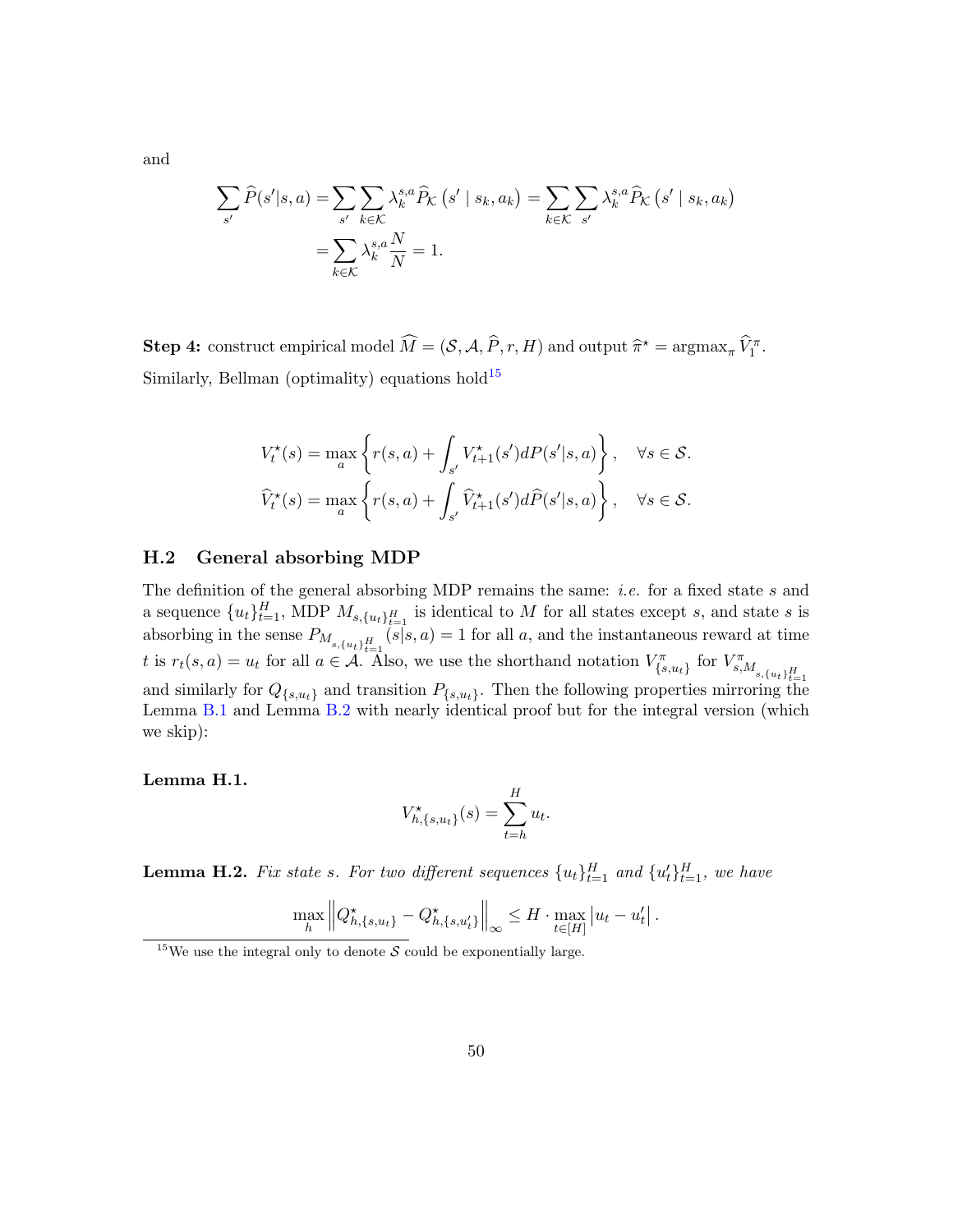#### H.3 Singleton-absorbing MDP

The well-definedness of singleton-absorbing MDP for linear MDP with anchor points depends on the following two lemmas whose proofs are still nearly identical to Lemma [B.3](#page-26-0) and Lemma [B.5](#page-27-0) which we skip.

**Lemma H.3.**  $V_t^*(s) - V_{t+1}^*(s) \ge 0$ , for all state  $s \in \mathcal{S}$  and all  $t \in [H]$ .

<span id="page-50-0"></span>**Lemma H.4.** Fix a state s. If we choose  $u_t^* := V_t^*(s) - V_{t+1}^*(s) \ \forall t \in [H]$ , then we have the following vector form equation

$$
V^\star_{h,\{s,u^\star_t\}}=V^\star_{h,M} \quad \forall h \in [H].
$$

Similarly, if we choose  $\widehat{u}_t^* := \widehat{V}_t^*(s) - \widehat{V}_{t+1}^*(s)$ , then  $\widehat{V}_{h,\{s,\hat{u}_t^*\}}^* = \widehat{V}_{h,M}^*$ ,  $\forall h \in [H]$ .

The singleton MDP we used is exactly  $M_{s,\{u_t^*\}_{t=1}^H}$  (or  $M_{s,\{u_t^*\}_{t=1}^H}$ ).

### H.4 Proof for the optimal sample complexity

For  $\hat{\pi}^*$ , by (empirical) Bellman equation we have element-wisely:

$$
\begin{split}\n\widehat{Q}_{h}^{\widehat{\pi}^{\star}} - Q_{h}^{\widehat{\pi}^{\star}} &= r_{h} + \widehat{P}^{\widehat{\pi}_{h+1}^{\star}} \widehat{Q}_{h+1}^{\widehat{\pi}^{\star}} - r_{h} - P^{\widehat{\pi}_{h+1}^{\star}} Q_{h+1}^{\widehat{\pi}^{\star}} \\
&= \left(\widehat{P}^{\widehat{\pi}_{h+1}^{\star}} - P^{\widehat{\pi}_{h+1}^{\star}}\right) \widehat{Q}_{h+1}^{\widehat{\pi}^{\star}} + P^{\widehat{\pi}_{h+1}^{\star}} \left(\widehat{Q}_{h+1}^{\widehat{\pi}^{\star}} - Q_{h+1}^{\widehat{\pi}^{\star}}\right) \\
&= \left(\widehat{P} - P\right) \widehat{V}_{h+1}^{\widehat{\pi}^{\star}} + P^{\widehat{\pi}_{h+1}^{\star}} \left(\widehat{Q}_{h+1}^{\widehat{\pi}^{\star}} - Q_{h+1}^{\widehat{\pi}^{\star}}\right) \\
&= \dots = \sum_{t=h}^{H} \Gamma^{\widehat{\pi}^{\star}}_{h+1:t} \left(\widehat{P} - P\right) \widehat{V}_{t+1}^{\widehat{\pi}^{\star}} \leq \underbrace{\sum_{t=h}^{H} \Gamma^{\widehat{\pi}^{\star}}_{h+1:t} \left|\left(\widehat{P} - P\right) \widehat{V}_{t+1}^{\widehat{\pi}^{\star}}\right|}_{(x)}\n\end{split}
$$

where  $\Gamma_{h+1:t}^{\pi^*} = \prod_{i=h+1}^t P^{\pi_i^*}$  is multi-step state-action transition and  $\Gamma_{h+1:h} := I$ .

## H.5 Analyzing  $(\star)$

**Concentration on**  $(\hat{P} - P) \hat{V}_h^*$ . Since  $\hat{P}$  aggregates all data from different step so that  $\widehat{P}$  and  $\widehat{V}_h^*$  are on longer independent. We use the singleton-absorbing MDP  $M_{s,\{u_t^*\}_{t=1}^H}$  to thandle the case (recall  $u_t^* := V_t^*(s) - V_{t+1}^*(s)$   $\forall t \in [H]$ ). Here, we fix the state action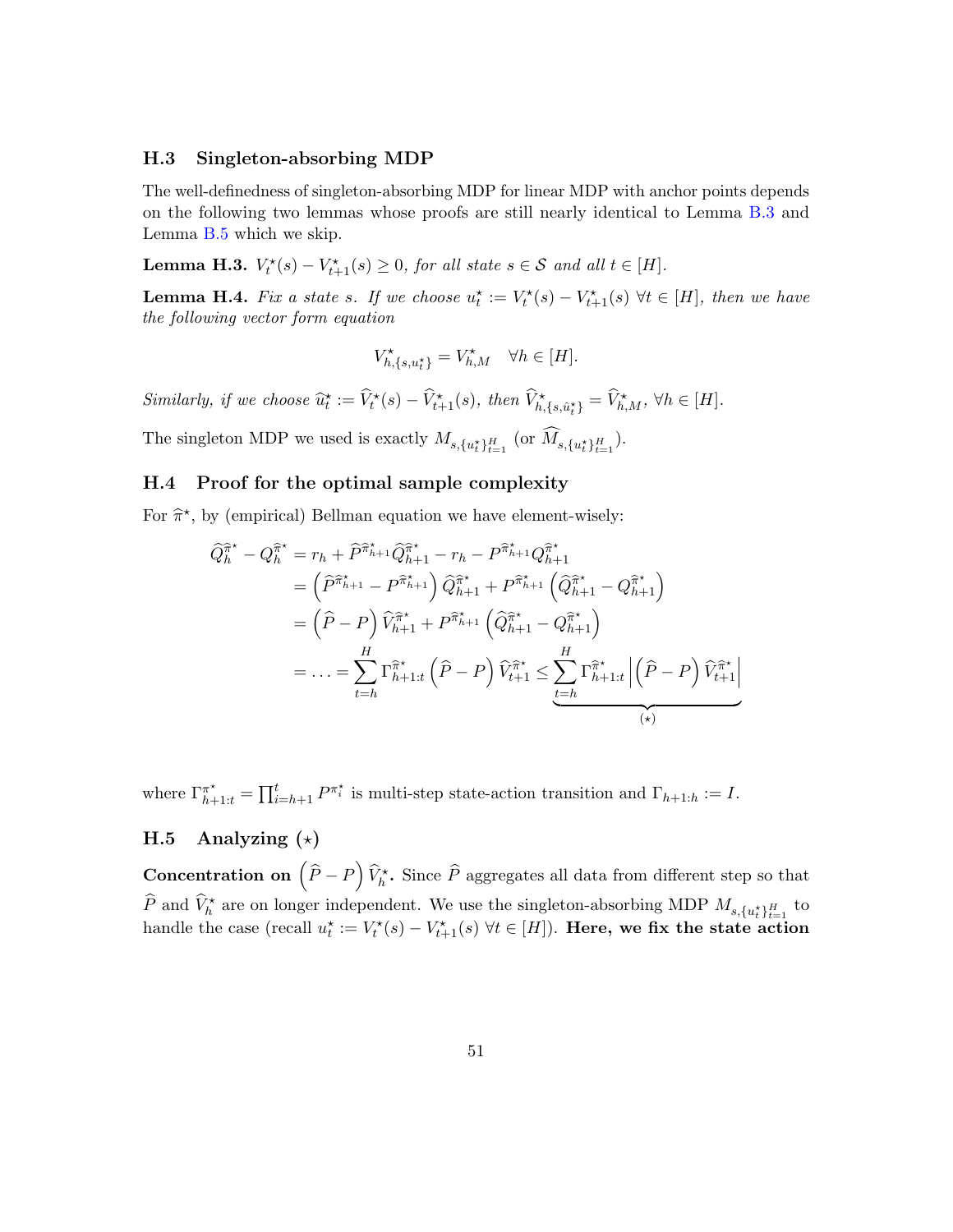$(s, a) \in \mathcal{K}$ . Then we have:

<span id="page-51-0"></span>
$$
\begin{split}\n&\left(\widehat{P}_{s,a}-P_{s,a}\right)\widehat{V}_{h}^{\star}=\left(\widehat{P}_{s,a}-P_{s,a}\right)\left(\widehat{V}_{h}^{\star}-\widehat{V}_{h,\{s,u_{t}^{\star}\}}^{\star}+\widehat{V}_{h,\{s,u_{t}^{\star}\}}^{\star}\right) \\
&=\left(\widehat{P}_{s,a}-P_{s,a}\right)\left(\widehat{V}_{h}^{\star}-\widehat{V}_{h,\{s,u_{t}^{\star}\}}^{\star}\right)+\left(\widehat{P}_{s,a}-P_{s,a}\right)\widehat{V}_{h,\{s,u_{t}^{\star}\}}^{\star} \\
&\leq\left\|\widehat{P}_{s,a}-P_{s,a}\right\|_{1}\left\|\widehat{V}_{h}^{\star}-\widehat{V}_{h,\{s,u_{t}^{\star}\}}^{\star}\right\|_{\infty}+\sqrt{\frac{2\log(4/\delta)}{N}}\sqrt{\text{Var}_{s,a}(\widehat{V}_{h,\{s,u_{t}^{\star}\}}^{\star})}+\frac{2H\log(1/\delta)}{3N} \\
&\leq\left\|\widehat{P}_{s,a}-P_{s,a}\right\|_{1}\left\|\widehat{V}_{h}^{\star}-\widehat{V}_{h,\{s,u_{t}^{\star}\}}^{\star}\right\|_{\infty}+\sqrt{\frac{2\log(4/\delta)}{N}}\left(\sqrt{\text{Var}_{s,a}(\widehat{V}_{h}^{\star})}+\sqrt{\text{Var}_{s,a}(\widehat{V}_{h,\{s,u_{t}^{\star}\}}^{\star}-\widehat{V}_{h}^{\star})}\right)+\frac{2H\log(1/\delta)}{3N} \\
&\leq\left\|\widehat{P}_{s,a}-P_{s,a}\right\|_{1}\left\|\widehat{V}_{h}^{\star}-\widehat{V}_{h,\{s,u_{t}^{\star}\}}^{\star}\right\|_{\infty}+\sqrt{\frac{2\log(4/\delta)}{N}}\left(\sqrt{\text{Var}_{s,a}(\widehat{V}_{h}^{\star})}+\sqrt{\left\|\widehat{V}_{h,\{s,u_{t}^{\star}\}}^{\star}-\widehat{V}_{h}^{\star}\}\right\|_{\infty}\right)+\frac{2H\log(1/\delta)}{3N} \\
&=\left(\left\|\widehat{P}_{s,a}-P_{s,a}\right\|_{1}+\sqrt{\frac{2\log(4/\delta)}{N}}\right)\left
$$

where the first inequality uses Bernstein inequality (Lemma [J.3\)](#page-56-0) (note here  $P_{s,a}V =$  $\int_{s'} V(s') dP(s'|s,a)$  since S could be continuous space, but this does not affect the availability of Bernstein inequality!), the second inequality uses  $\sqrt{\text{Var}(\cdot)}$  is norm (norm triangle inequality). Now we treat  $\left\|\widehat{P}_{s,a} - P_{s,a}\right\|_1$  and  $\left\|\widehat{V}_h^{\star} - \widehat{V}_{h,\{s,u_t^{\star}\}}^{\star}\right\|_{\infty}$  separately.

For  $\left\|\widehat{P}_{s,a} - P_{s,a}\right\|_1$ . Recall here  $(s,a) \in \mathcal{K}$ . By Lemma [J.9](#page-58-0) we obtain w.p.  $1-\delta$ 

$$
\left\|\widehat{P}_{s,a} - P_{s,a}\right\|_1 \le C\sqrt{\frac{|\mathcal{S}| \log(1/\delta)}{N}}.\tag{20}
$$

where C absorbs the higher order term and constants.

For 
$$
\left\|\widehat{V}_h^{\star} - \widehat{V}_{h,\{s,u_t^{\star}\}}^{\star}\right\|_{\infty}
$$
. Note if we set  $\widehat{u}_t^{\star} = \widehat{V}_t^{\star}(s) - \widehat{V}_{t+1}^{\star}(s)$ , then by Lemma H.4  

$$
\widehat{V}_h^{\star} = \widehat{V}_{h,\{s,\widehat{u}_t^{\star}\}}
$$

Next since  $\widehat{V}^{\star}_{h,\{s,\hat{u}^{\star}_{t}\}}(\tilde{s}) = \max_{a} \widehat{Q}^{\star}_{h,\{s,\hat{u}^{\star}_{t}\}}(\tilde{s},a) \ \forall \tilde{s} \in \mathcal{S},$  by generic inequality  $|\max f - \hat{Q}|\$  $\max g|\leq \max|f-g|,$  we have  $|\widehat{V}^\star_{h,\{s,\hat{u}^\star_t\}}(\tilde{s})-\widehat{V}^\star_{h,\{s,u^\star_t\}}(\tilde{s})|\leq \max_{a}|\widehat{Q}^\star_{h,\{s,\hat{u}^\star_t\}}(\tilde{s},a)-\widehat{Q}^\star_{h,\{s,u^\star_t\}}(\tilde{s},a)|,$ taking  $\max_{\tilde{s}}$  on both sides, we obtain exactly

$$
\left\| \widehat{V}_{h,\{s,\hat{u}_t^{\star}\}}^{\star} - \widehat{V}_{h,\{s,u_t^{\star}\}}^{\star} \right\|_{\infty} \leq \left\| \widehat{Q}_{h,\{s,\hat{u}_t^{\star}\}}^{\star} - \widehat{Q}_{h,\{s,u_t^{\star}\}}^{\star} \right\|_{\infty}
$$

then by Lemma [H.2,](#page-49-1)

<span id="page-51-1"></span>
$$
\left\| \widehat{V}_h^{\star} - \widehat{V}_{h,\{s,u_t^{\star}\}}^{\star} \right\|_{\infty} \le \left\| \widehat{Q}_{h,\{s,\hat{u}_t^{\star}\}}^{\star} - \widehat{Q}_{h,\{s,u_t^{\star}\}}^{\star} \right\|_{\infty} \le H \max_{t} |\widehat{u}_t^{\star} - u_t^{\star}|,
$$
(21)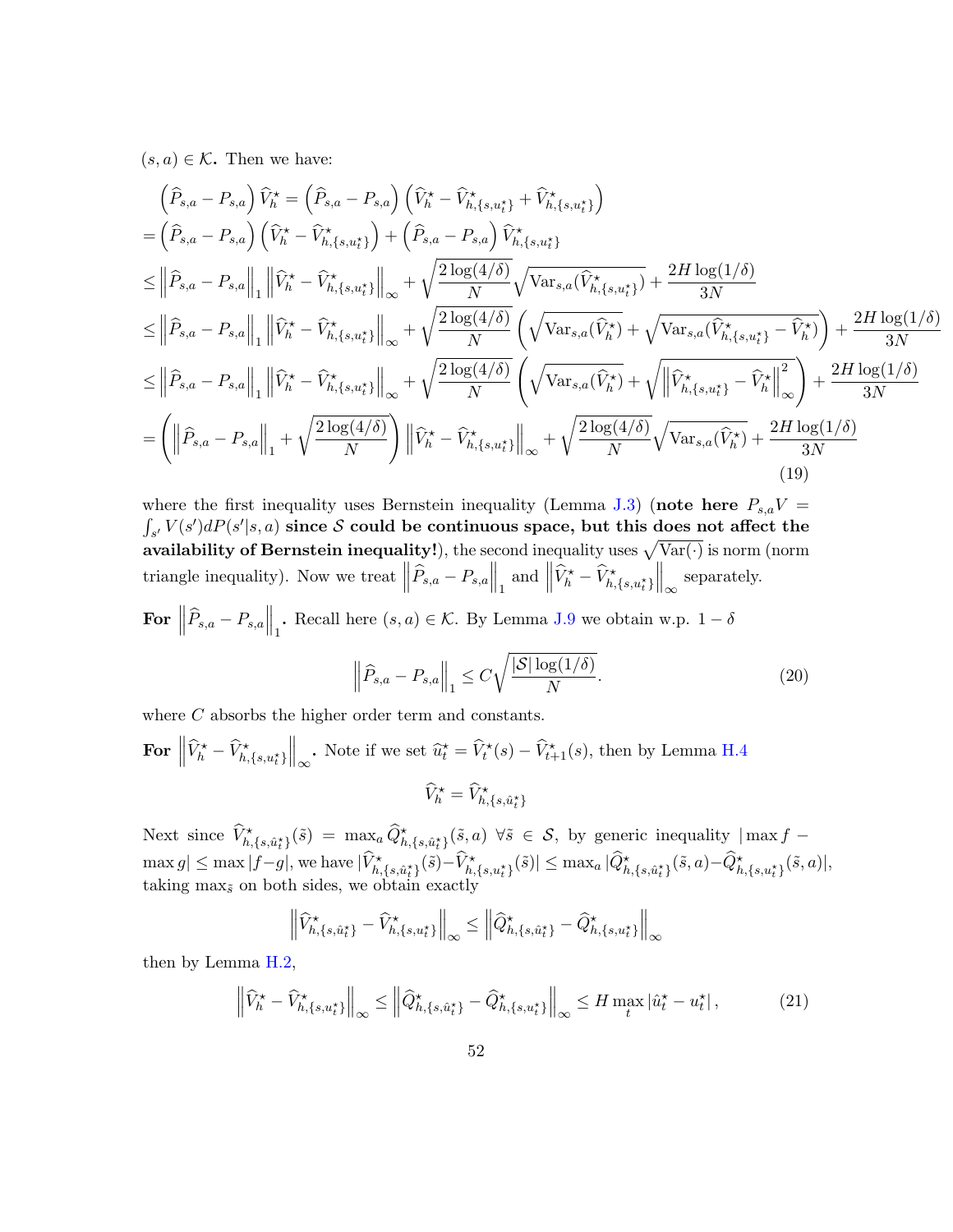Recall

$$
\hat{u}_t^\star - u_t^\star = \widehat{V}_t^\star(s) - \widehat{V}_{t+1}^\star(s) - \left(V_t^\star(s) - V_{t+1}^\star(s)\right).
$$

Now we denote

$$
\Delta_s := \max_t |\hat{u}_t^\star - u_t^\star| = \max_t \left| \widehat{V}_t^\star(s) - \widehat{V}_{t+1}^\star(s) - (V_t^\star(s) - V_{t+1}^\star(s)) \right|,
$$

then  $\Delta_s$  itself is a scalar and a random variable.

To sum up, by [\(19\)](#page-51-0), [\(5\)](#page-31-0) and [\(21\)](#page-51-1) and a union bound over all  $(s, a) \in \mathcal{K}$  we have

<span id="page-52-0"></span>**Lemma H.5.** Fix  $N > 0$ . With probability  $1 - \delta$ , element-wisely, for all  $h \in [H]$  and all  $(s_k, a_k) \in \mathcal{K}$ ,

$$
\begin{aligned} \left| \left( \widehat{P}_{s_k, a_k} - P_{s_k, a_k} \right) \widehat{V}_h^\star \right| \leq & C \sqrt{\frac{|\mathcal{S}| \log(HK/\delta)}{N}} \cdot H \max_{s_k} \Delta_{s_k} \\ + & \sqrt{\frac{2 \log(4HK/\delta)}{N}} \sqrt{\text{Var}_{P_{s_k, a_k}}(\widehat{V}_h^\star)} + \frac{2H \log(HK/\delta)}{3N} \end{aligned}
$$

Now we extend Lemma [H.5](#page-52-0) to any arbitrary  $(s, a)$  by proving the following lemma:

<span id="page-52-1"></span>**Lemma H.6** (recover lemma). For any function V and any state action  $(s, a)$ , we have

$$
\sum_{k \in \mathcal{K}} \lambda_k^{s,a} \sqrt{\text{Var}_{P_{s_k, a_k}}(V)} \le \sqrt{\text{Var}_{P_{s,a}}(V)}
$$

*Proof of Lemma [H.6.](#page-52-1)* Since  $\lambda_k^{s,a}$  $k_k^{s,a}$  are probability distributions, by Jensen's inequality twice

$$
\sum_{k \in \mathcal{K}} \lambda_k^{s,a} \sqrt{\text{Var}_{P_{s_k, a_k}}(V)} \leq \sqrt{\sum_{k \in \mathcal{K}} \lambda_k^{s,a} \text{Var}_{P_{s_k, a_k}}(V)}
$$
\n
$$
= \sqrt{\sum_{k \in \mathcal{K}} \lambda_k^{s,a} \text{Var}_{P_{s_k, a_k}}(V)} = \sqrt{\sum_{k \in \mathcal{K}} \lambda_k^{s,a} (P_{s_k, a_k} V^2 - (P_{s_k, a_k} V)^2)}
$$
\n
$$
\leq \sqrt{\sum_{k \in \mathcal{K}} \lambda_k^{s,a} \cdot P_{s_k, a_k} V^2 - (\sum_{k \in \mathcal{K}} \lambda_k^{s,a} P_{s_k, a_k} V)^2}
$$
\n
$$
= \sqrt{P_{s,a} V^2 - (P_{s,a} V)^2} = \sqrt{\text{Var}_{P_{s,a}}(V)},
$$

where we use  $P_{s,a} = \sum_{k \in \mathcal{K}} \lambda_k^{s,a}$  ${}_{k}^{s,a}P_{s_{k},a_{k}}.$ 

Е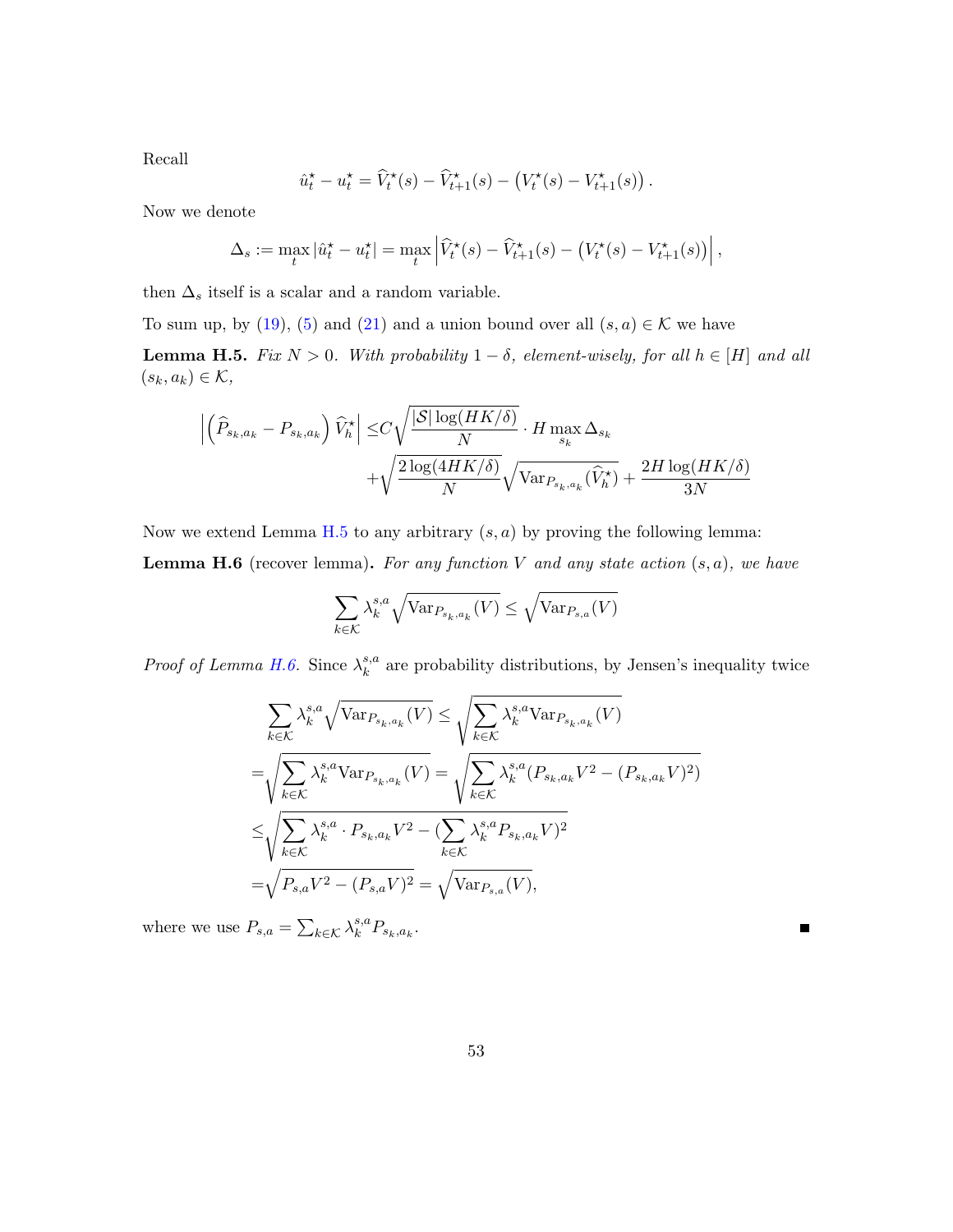Therefore for all  $(s, a)$ , using Lemma [H.5](#page-52-0) and Lemma [H.6](#page-52-1) we obtain w.p.  $1 - \delta$ ,

$$
\begin{split}\n&\left|\left(\widehat{P}_{s,a} - P_{s,a}\right)\widehat{V}_{h}^{\star}\right| \leq \sum_{k \in \mathcal{K}} \lambda_{k}^{s,a} \left|\left(\widehat{P}_{s_{k},a_{k}} - P_{s_{k},a_{k}}\right)\widehat{V}_{h}^{\star}\right| \\
&\leq C \sum_{k \in \mathcal{K}} \lambda_{k}^{s,a} \sqrt{\frac{S\log(HK/\delta)}{N}} \cdot H \max_{s_{k}} \Delta_{s_{k}} + \sum_{k \in \mathcal{K}} \lambda_{k}^{s,a} \sqrt{\frac{2\log(4HK/\delta)}{N}} \sqrt{\text{Var}_{P_{s_{k},a_{k}}}(\widehat{V}_{h}^{\star})} \\
&+ \sum_{k \in \mathcal{K}} \lambda_{k}^{s,a} \frac{2H\log(HK/\delta)}{3N} \\
&= C \sqrt{\frac{S\log(HK/\delta)}{N}} \cdot H \max_{s_{k}} \Delta_{s_{k}} + \sum_{k \in \mathcal{K}} \lambda_{k}^{s,a} \sqrt{\frac{2\log(4HK/\delta)}{N}} \sqrt{\text{Var}_{P_{s_{k},a_{k}}}(\widehat{V}_{h}^{\star})} \\
&\leq C \sqrt{\frac{S\log(HK/\delta)}{N}} \cdot H \max_{s_{k}} \Delta_{s_{k}} + \sqrt{\frac{2\log(4HK/\delta)}{N}} \sqrt{\text{Var}_{P_{s,a}}(\widehat{V}_{h}^{\star})} + \frac{2H\log(HK/\delta)}{3N}\n\end{split}
$$

Now plug above back into  $(\star),$  we receive:

$$
\begin{split} & \left| \widehat{Q}_{h}^{\widehat{\pi}^{\star}} - Q_{h}^{\widehat{\pi}^{\star}} \right| \\ & \leq \sum_{t=h}^{H} \Gamma_{h+1:t}^{\widehat{\pi}^{\star}} \left( C \sqrt{\frac{S \log(HK/\delta)}{N}} \cdot H \max_{s_{k}} \Delta_{s_{k}} \cdot \mathbf{1} + \sqrt{\frac{2 \log(4HK/\delta)}{N}} \sqrt{\text{Var}_{P}(\widehat{V}_{t+1}^{\star})} + \frac{2H \log(HK/\delta)}{3N} \cdot \mathbf{1} \right) \\ & \leq \sum_{t=h}^{H} \Gamma_{h+1:t}^{\widehat{\pi}} \sqrt{\frac{2 \log(4HK/\delta)}{N}} \sqrt{\text{Var}_{P}(\widehat{V}_{t+1}^{\star})} + CH^{2} \sqrt{\frac{S \log(HK/\delta)}{N}} \cdot \max_{s} \Delta_{s} \cdot \mathbf{1} + \frac{2H^{2} \log(HK/\delta)}{3N} \cdot \mathbf{1} \end{split}
$$

Similar to before, we get

<span id="page-53-0"></span>
$$
\sqrt{\text{Var}_P(\widehat{V}_h^\star)} := \sqrt{\text{Var}_P\left(\widehat{V}_h^{\widehat{\pi}^\star}\right)} \le \sqrt{\text{Var}_P\left(V_h^{\widehat{\pi}^\star}\right)} + \left\|\widehat{Q}_h^{\widehat{\pi}^\star} - Q_h^{\widehat{\pi}^\star}\right\|_{\infty} \tag{22}
$$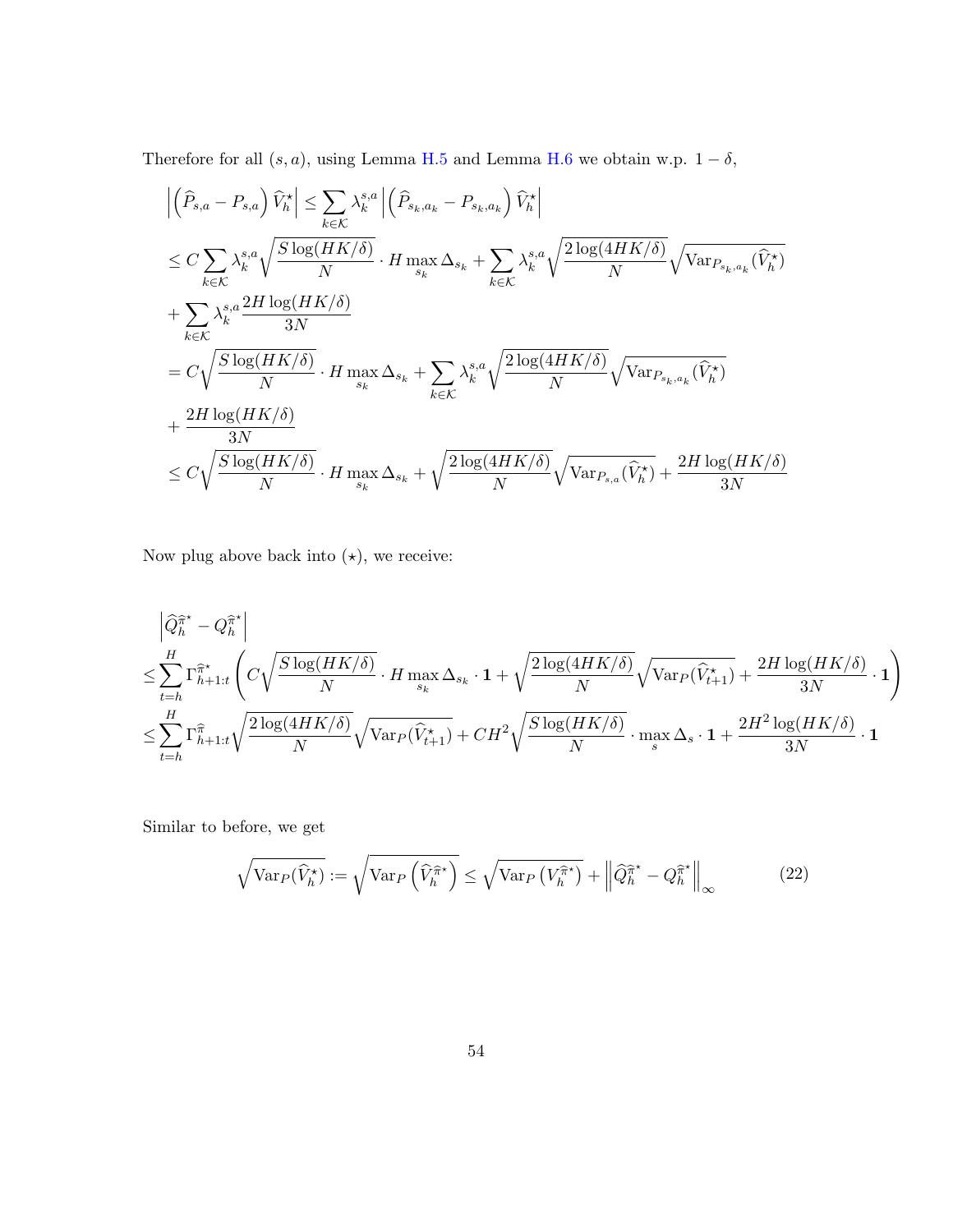Plug [\(22\)](#page-53-0) back to above we obtain  $\forall h \in [H]$ ,

<span id="page-54-1"></span>
$$
\left| \hat{Q}_{h}^{\hat{\pi}^*} - Q_{h}^{\hat{\pi}^*} \right| \leq \sqrt{\frac{2 \log(4HK/\delta)}{N}} \sum_{t=h}^{H} \Gamma_{h+1:t}^{\hat{\pi}^*} \left( \sqrt{\text{Var}_{P} \left( V_{t+1}^{\hat{\pi}^*} \right)} + \left\| \hat{Q}_{t+1}^{\hat{\pi}^*} - Q_{t+1}^{\hat{\pi}^*} \right\|_{\infty} \right)
$$
  
+  $CH^2 \sqrt{\frac{S \log(HK/\delta)}{N}} \cdot \max_{s_k} \Delta_{s_k} \cdot 1 + \frac{2H^2 \log(HK/\delta)}{3N} \cdot 1$   

$$
\leq \sqrt{\frac{2 \log(4HK/\delta)}{N}} \sum_{t=h}^{H} \Gamma_{h+1:t}^{\hat{\pi}^*} \sqrt{\text{Var}_{P} \left( V_{t+1}^{\hat{\pi}^*} \right)} + \sqrt{\frac{2 \log(4HK/\delta)}{N}} \sum_{t=h}^{H} \left\| \hat{Q}_{t+1}^{\hat{\pi}^*} - Q_{t+1}^{\hat{\pi}^*} \right\|_{\infty}
$$
  
+  $CH^2 \sqrt{\frac{S \log(HK/\delta)}{N}} \cdot \max_{s_k} \Delta_{s_k} \cdot 1 + \frac{2H^2 \log(HK/\delta)}{3N} \cdot 1$  (23)

Apply Lemma [J.5](#page-56-1) and the (anchor version using recover lemma [H.6\)](#page-52-1) coarse uniform bound (Lemma [J.10\)](#page-59-0) we obtain the following lemma:

<span id="page-54-2"></span>**Lemma H.7.** With probability  $1 - \delta$ , for all  $h \in [H]$ ,

$$
\left\| \widehat{Q}_{h}^{\widehat{\pi}^{\star}} - Q_{h}^{\widehat{\pi}^{\star}} \right\|_{\infty} \leq \sqrt{\frac{C_0 H^3 \log(4HK/\delta)}{N}} + \sqrt{\frac{2 \log(4HK/\delta)}{N}} \sum_{t=h}^{H} \left\| \widehat{Q}_{t+1}^{\widehat{\pi}^{\star}} - Q_{t+1}^{\widehat{\pi}^{\star}} \right\|_{\infty} + C'H^4 \frac{S \log(HK/\delta)}{N}
$$

Proof. Since

$$
\Delta_{s_k} := \max_t |\hat{u}_t^\star - u_t^\star| = \max_t \left| \widehat{V}_t^\star(s_k) - \widehat{V}_{t+1}^\star(s_k) - (V_t^\star(s_k) - V_{t+1}^\star(s_k)) \right|
$$
  
\n
$$
\leq 2 \cdot \max_t \left| \widehat{V}_t^\star(s_k) - V_t^\star(s_k) \right|
$$
  
\n
$$
= 2 \cdot \max_t \left| \max_{\pi} \widehat{V}_t^\pi(s_k) - \max_{\pi} V_t^\pi(s_k) \right|
$$
  
\n
$$
\leq 2 \cdot \max_{\pi \in \Pi_g, t \in [H]} \left\| \widehat{V}_t^\pi - V_t^\pi \right\|_{\infty} \leq C \cdot H^2 \sqrt{\frac{|S| \log(HK/\delta)}{N}}
$$
\n(24)

where the last inequality uses (the anchor version) of Lemma [J.10.](#page-59-0)<sup>[16](#page-54-0)</sup> Then apply union bound w.p.  $1 - \delta/2$ , we obtain  $\max_{s_k} \Delta_{s_k} \leq C \cdot H^2 \sqrt{\frac{|S| \log(HK^2/\delta)}{N}}$  $\frac{HR^{2}/0}{N}$ . Note [\(23\)](#page-54-1) holds with probability  $1 - \delta/2$ , therefore plug above into [\(23\)](#page-54-1) and uses Lemma [J.5](#page-56-1) and take  $|| \cdot ||_{\infty}$  we obtain w.p.  $1 - \delta$ , the result holds. E

**Lemma H.8.** Given  $N > 0$ . Define  $C'' := 2 \cdot \max(\sqrt{C_0}, C')$  where  $C'$  is the universal constant in Lemma [H.7.](#page-54-2) When  $N \geq 8H^2|\mathcal{S}| \log(4HK/\delta)$ , then with probability  $1-\delta$ ,

<span id="page-54-0"></span><sup>&</sup>lt;sup>16</sup>Here the anchor version means for any  $(s, a)$  we can apply  $||\widehat{P}_{s,a} - P_{s,a}||_1 = ||\sum_k \lambda_k^{s,a} (\widehat{P}_{s,a} - P_{s,a})||_1 \le$  $\sum_{k} \lambda_{k}^{s,a} ||\widehat{P}_{s,a} - P_{s,a}||_{1}.$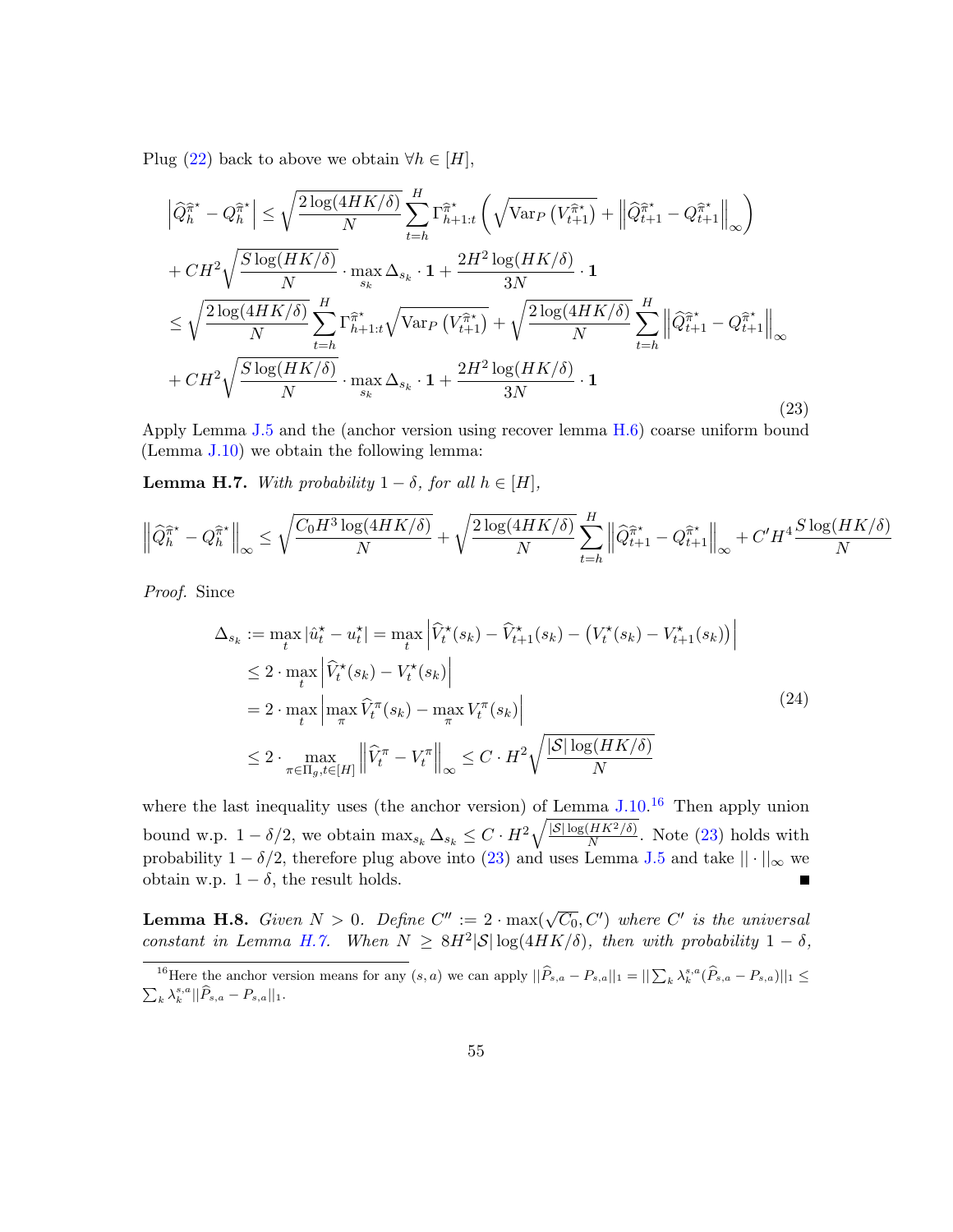$\forall h \in [H],$ 

$$
\left\| \widehat{Q}_{h}^{\widehat{\pi}^*} - Q_{h}^{\widehat{\pi}^*} \right\|_{\infty} \leq C'' \sqrt{\frac{H^3 \log(4HK/\delta)}{N}} + C'' \frac{H^4 S \log(HK/\delta)}{N}.
$$
\n
$$
\left\| \widehat{Q}_{h}^{\pi^*} - Q_{h}^{\pi^*} \right\|_{\infty} \leq C'' \sqrt{\frac{H^3 \log(4HK/\delta)}{N}} + C'' \frac{H^4 S \log(HK/\delta)}{N}.
$$
\n
$$
(25)
$$

Proof. The proof is the same as Lemma [B.9.](#page-33-1)

**Remark H.9.** Note the higher order term has dependence  $H^4S$ . Use the same self-bounding trick, we can reduce it to  $H^{3.5}S^{0.5}$ .

<span id="page-55-0"></span>**Lemma H.10.** Given  $N > 0$ . There exists universal constants  $C_1, C_2$  such that when  $N \geq C_1 H^2 |\mathcal{S}| \log(HK/\delta)$ , then with probability  $1 - \delta$ ,  $\forall h \in [H]$ ,

$$
\left\| \widehat{Q}_{h}^{\widehat{\pi}^{\star}} - Q_{h}^{\widehat{\pi}^{\star}} \right\|_{\infty} \leq C_{2} \sqrt{\frac{H^{3} \log(HK/\delta)}{N}} + C_{2} \frac{H^{3} \sqrt{HS} \log(HK/\delta)}{N}.
$$
 (26)

and

$$
\left\|\widehat{Q}_{h}^{\pi^\star} - Q_h^{\pi^\star}\right\|_\infty \leq C_2 \sqrt{\frac{H^3\log(HK/\delta)}{N}} + C_2 \frac{H^3\sqrt{HS}\log(HK/\delta)}{N}
$$

Proof. The proof is similar to Lemma [B.11.](#page-34-1)

#### H.6 Proof of Theorem [6.2](#page-14-2)

Proof. By the direct computing of the suboptimality,

$$
Q_1^{\star} - Q_1^{\hat{\pi}^{\star}} = Q_1^{\star} - \hat{Q}_1^{\pi^{\star}} + \hat{Q}_1^{\pi^{\star}} - \hat{Q}_1^{\hat{\pi}^{\star}} + \hat{Q}_1^{\hat{\pi}^{\star}} - Q_1^{\hat{\pi}^{\star}} \le |Q_1^{\star} - \hat{Q}_1^{\pi^{\star}}| + |\hat{Q}_1^{\hat{\pi}^{\star}} - Q_1^{\hat{\pi}^{\star}}|,
$$

then by Lemma [H.10](#page-55-0) we can finish the proof.

### H.7 Take-away in the linear MDP with anchor setting.

Under the setting  $S$  could be exponential large,  $A$  could be infinite (or even continuous space), with anchor representations  $(K \ll |\mathcal{S}|)$ , our Theorem [6.2](#page-14-2) has order  $\widetilde{O}(\sqrt{H^3/N})$ when N is sufficiently large. This translate to  $N = \widetilde{O}(H^3/\epsilon^2)$  and the total sample used is  $KN = \widetilde{O}(KH^3/\epsilon^2)$ . This improves the total complexity  $\widetilde{O}(KH^4/\epsilon^2)$  in [Cui and Yang](#page-16-6) [\[2020\]](#page-16-6) and is optimal.

Е

■

.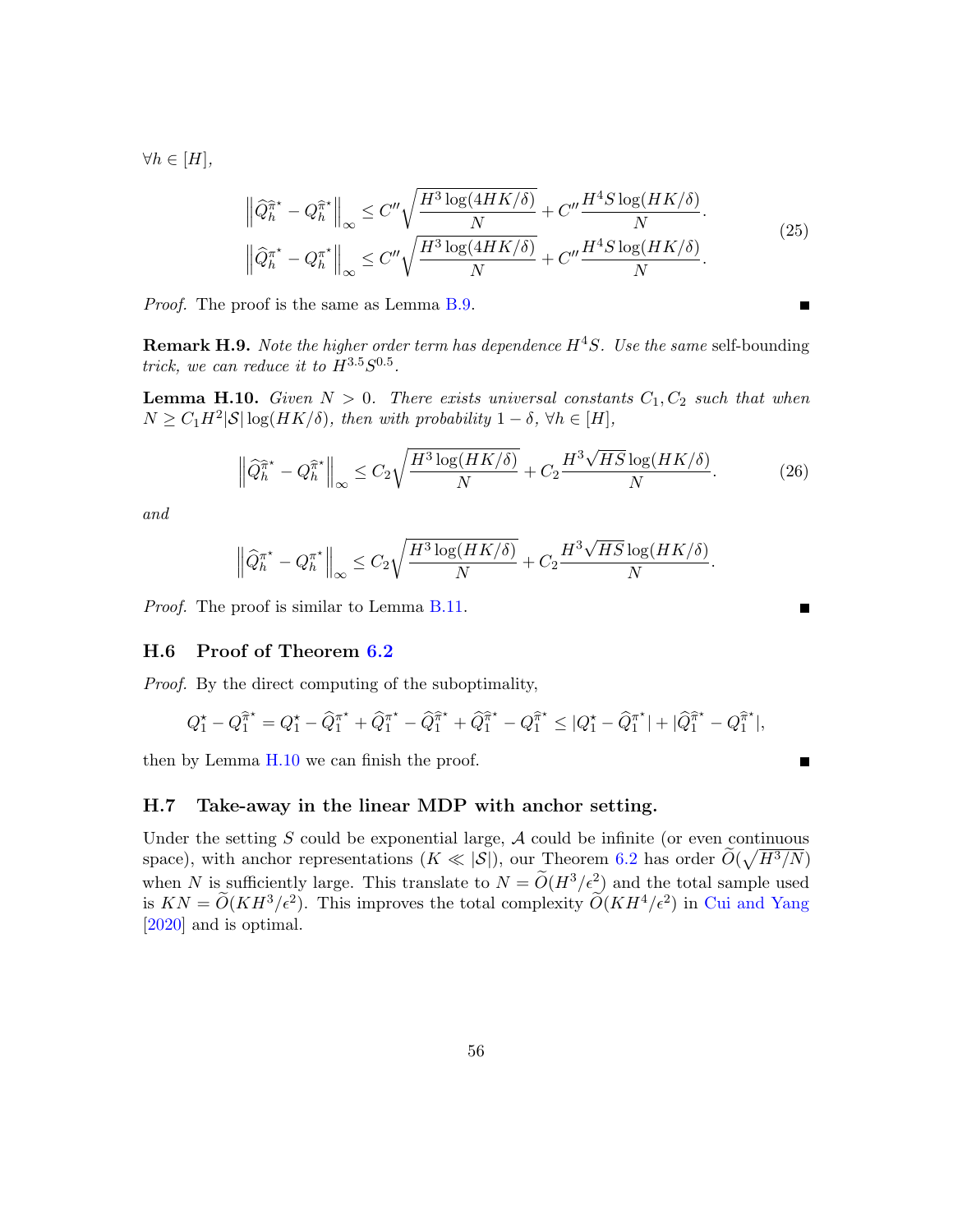## I The computational efficiency for the model-based offline plug-in estimators

For completeness, we discuss the computational and storage aspect of our model-based method. Its computational cost is  $\widetilde{O}(H^4/d_m\epsilon^2)$  for computing  $\widehat{P}$ , the same as its sample complexity in steps (H steps is an episode), and running value iteration causes  $O(HS<sup>2</sup>A)$ time (here we assume the bit complexity  $L(P, r, H) = 1$ , see [Agarwal et al.](#page-16-9) [\[2019\]](#page-16-9) Section 1.3). The total computational complexity is  $\widetilde{O}(H^4/d_m\epsilon^2) + O(HS^2A)$ . The memory cost is  $O(HS^2A).$ 

## J Assisting lemmas

<span id="page-56-2"></span>**Lemma J.1** (Multiplicative Chernoff bound [Chernoff et al.](#page-16-10) [\[1952\]](#page-16-10)). Let  $X$  be a Binomial random variable with parameter p, n. For any  $1 \ge \theta > 0$ , we have that

$$
\mathbb{P}[X < (1-\theta)pn] < e^{-\frac{\theta^2pn}{2}}. \quad \text{and} \quad \mathbb{P}[X \ge (1+\theta)pn] < e^{-\frac{\theta^2pn}{3}}
$$

**Lemma J.2** (Hoeffding's Inequality [Sridharan](#page-19-12) [\[2002\]](#page-19-12)). Let  $x_1, ..., x_n$  be independent bounded random variables such that  $\mathbb{E}[x_i] = 0$  and  $|x_i| \leq \xi_i$  with probability 1. Then for any  $\epsilon > 0$ we have

$$
\mathbb{P}\left(\frac{1}{n}\sum_{i=1}^n x_i \ge \epsilon\right) \le e^{-\frac{2n^2\epsilon^2}{\sum_{i=1}^n \xi_i^2}}.
$$

<span id="page-56-0"></span>**Lemma J.3** (Bernstein's Inequality). Let  $x_1, ..., x_n$  be independent bounded random variables such that  $\mathbb{E}[x_i] = 0$  and  $|x_i| \leq \xi$  with probability 1. Let  $\sigma^2 = \frac{1}{n}$  $\frac{1}{n} \sum_{i=1}^{n} \text{Var}[x_i]$ , then with probability  $1 - \delta$  we have

$$
\frac{1}{n}\sum_{i=1}^{n} x_i \le \sqrt{\frac{2\sigma^2 \cdot \log(1/\delta)}{n}} + \frac{2\xi}{3n} \log(1/\delta)
$$

**Lemma J.4** (Freedman's inequality [Tropp et al.](#page-19-13) [\[2011\]](#page-19-13)). Let X be the martingale associated with a filter  $\mathcal{F}$  (i.e.  $X_i = \mathbb{E}[X|\mathcal{F}_i]$ ) satisfying  $|X_i - X_{i-1}| \leq M$  for  $i = 1, ..., n$ . Denote  $W := \sum_{i=1}^n \text{Var}(X_i | \mathcal{F}_{i-1})$  then we have

$$
\mathbb{P}(|X - \mathbb{E}[X]| \ge \epsilon, W \le \sigma^2) \le 2e^{-\frac{\epsilon^2}{2(\sigma^2 + M\epsilon/3)}}.
$$

<span id="page-56-1"></span>Or in other words, with probability  $1 - \delta$ ,

$$
|X - \mathbb{E}[X]| \le \sqrt{8\sigma^2 \cdot \log(1/\delta)} + \frac{2M}{3} \cdot \log(1/\delta), \quad Or \quad W \ge \sigma^2.
$$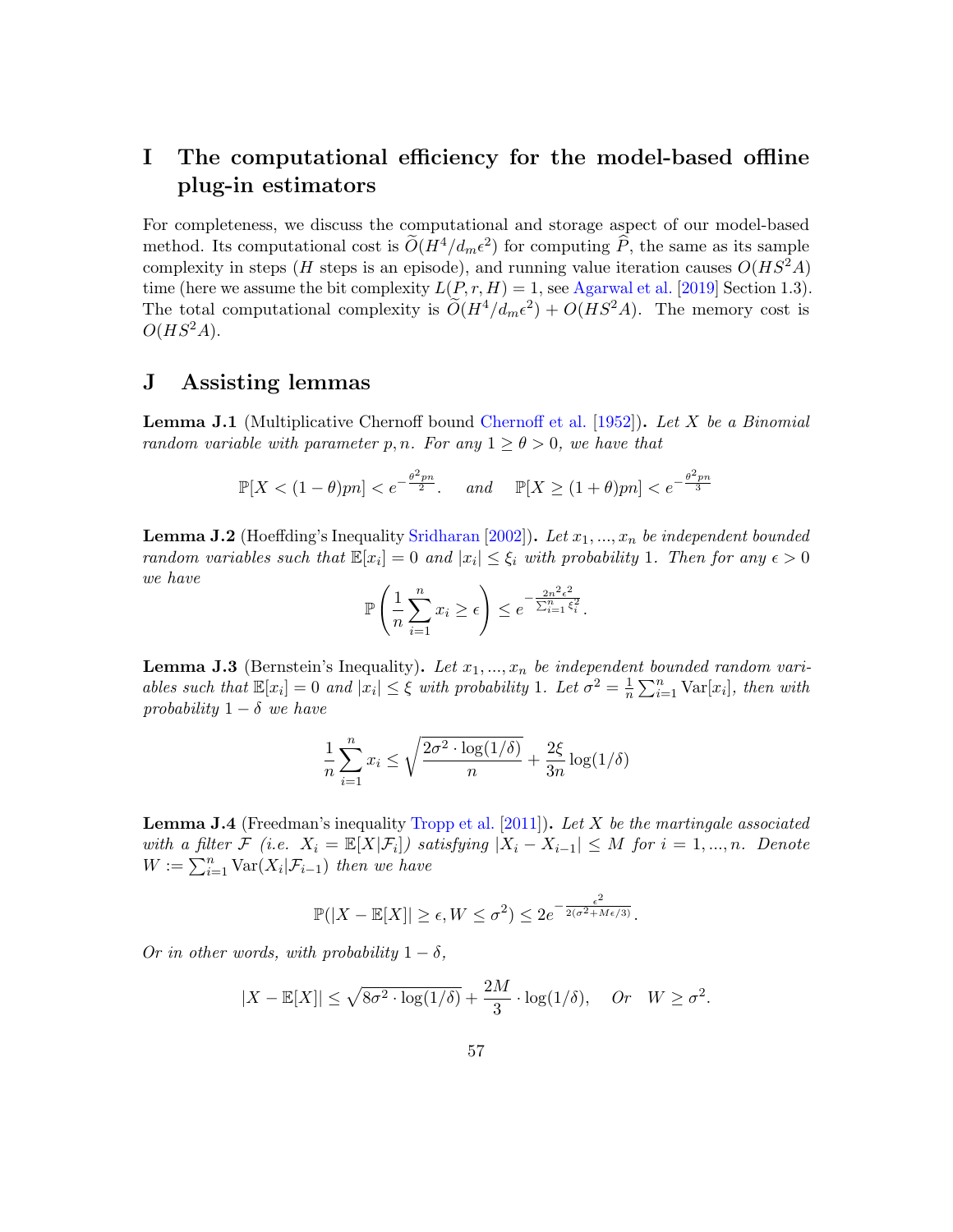Lemma J.5 (Sum of expectation of conditional variance of value; Lemma F.3 of [Yin et al.](#page-20-8)  $[2021a]$ .

$$
\operatorname{Var}_{\pi} \left[ \sum_{t=h}^{H} r_t^{(1)} \mid s_h^{(1)} = s_h, a_h^{(1)} = a_h \right]
$$
  
= 
$$
\sum_{t=h}^{H} \left( \mathbb{E}_{\pi} \left[ \operatorname{Var} \left[ r_t^{(1)} + V_{t+1}^{\pi} \left( s_{t+1}^{(1)} \right) \mid s_t^{(1)}, a_t^{(1)} \right] \mid s_h^{(1)} = s_h, a_h^{(1)} = a_h \right]
$$
  
+ 
$$
\mathbb{E}_{\pi} \left[ \operatorname{Var} \left[ \mathbb{E} \left[ r_t^{(1)} + V_{t+1}^{\pi} \left( s_{t+1}^{(1)} \right) \mid s_t^{(1)}, a_t^{(1)} \right] \mid s_t^{(1)} \right] \mid s_h^{(1)} = s_h, a_h^{(1)} = a_h \right] \right)
$$

By apply above, one can show

$$
\sum_{t=h}^{H} \Gamma_{h+1:t}^{\pi} \sqrt{\text{Var}_{P}\left(V_{t+1}^{\pi}\right)} \leq \sqrt{(H-h)^{3}} \cdot \mathbf{1}.
$$

**Remark J.6.** The infinite horizon discounted setting counterpart result is  $(I-\gamma P^{\pi})^{-1}\sigma_{V^{\pi}} \leq$  $(1 - \gamma)^{-3/2}.$ 

## J.1 Minimax rate of discrete distributions under  $l_1$  loss.

This Section provides the minimax rate for  $\left\|\widehat{P}-P\right\|_1$  for any model-based algorithms and is based on [Han et al.](#page-17-7) [\[2015\]](#page-17-7). Let  $P$  be  $S$  dimensional distribution.

<span id="page-57-0"></span>**Lemma J.7** (Minimax lower bound for  $\left\|\widehat{P} - P\right\|_1$ ). Let n be the number of data-points sampled from P. If  $n > \frac{e}{32}S$ , then there exists a constant  $p > 0$ , such that

$$
\inf_{\widehat{P}} \sup_{P \in \mathcal{M}_S} \mathbb{P}\left[ \left\| \widehat{P} - P \right\|_1 \ge \frac{1}{8} \sqrt{\frac{eS}{2n}} - o(e^{-n}) - o(e^{-S}) \right] \ge p,
$$

where  $\mathcal{M}_S$  denotes the set of distributions with support size  $S$  and the infimum is taken over ALL estimators.

**Remark J.8.** Note the  $\hat{P}$  in above carries over all estimators but not just empirical estimator. This provides the minimax result.

*Proof.* The proof comes from Theorem 2 of [Han et al.](#page-17-7) [\[2015\]](#page-17-7), where we pick  $\zeta = 1$ . Note they establish the minimax result for  $\mathbb{E}_P || \hat{P} - P ||_1$ . However, by a simple contradiction we can get the above. Indeed, suppose

$$
\inf_{\widehat{P}} \sup_{P \in \mathcal{M}_S} \mathbb{P}\left[ \left\| \widehat{P} - P \right\|_1 < \frac{1}{8} \sqrt{\frac{eS}{2n}} - o(e^{-n}) - o(e^{-S}) \right] = 1,
$$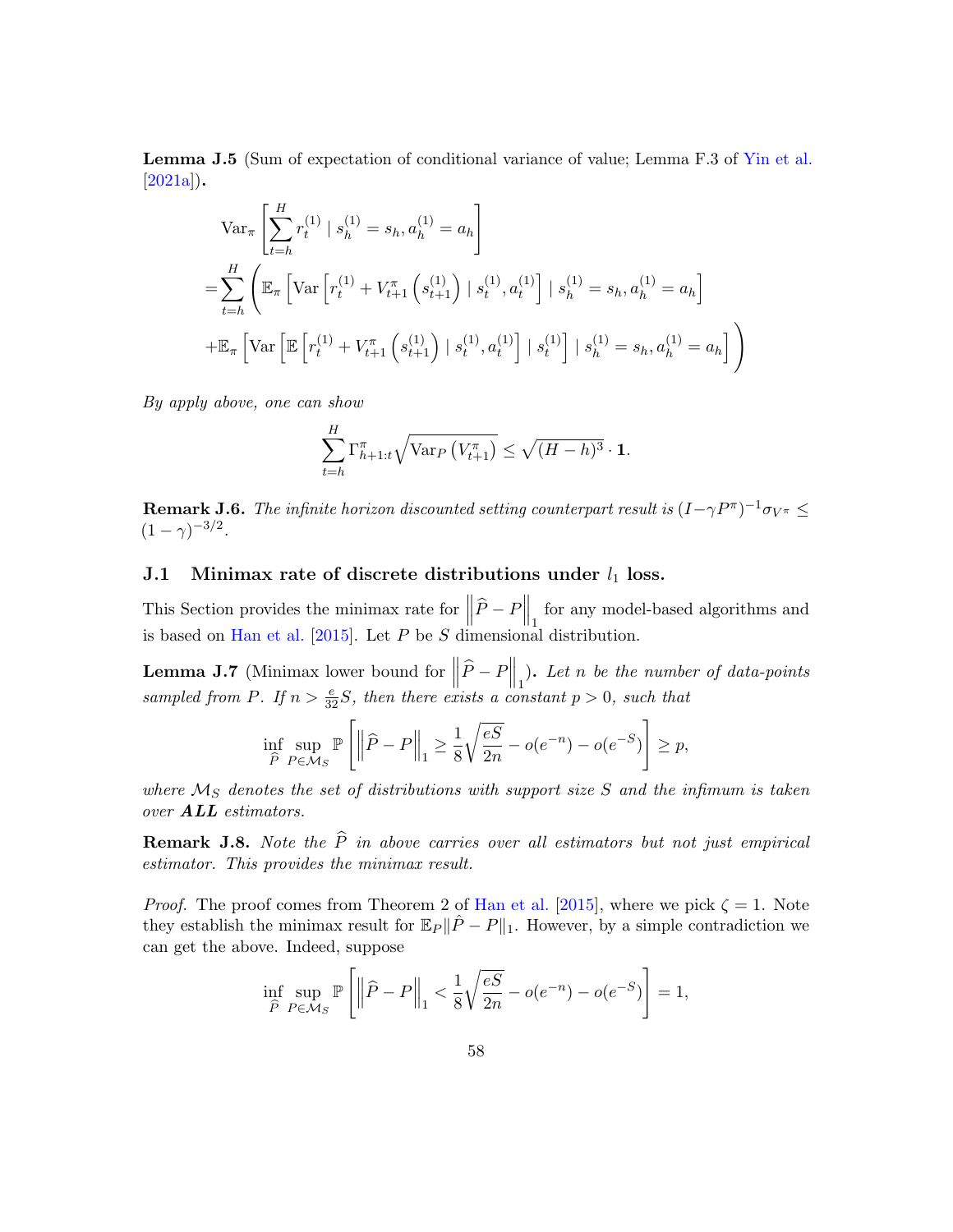$\sqrt{\frac{eS}{2n}} - o(e^{-n}) - o(e^{-S})$  which contradicts then this implies  $\inf_{\widehat{P}} \sup_{P \in \mathcal{M}_S} \mathbb{E}_P ||\widehat{P} - P||_1 < \frac{1}{8}$ 8 Theorem 2 of [Han et al.](#page-17-7) [\[2015\]](#page-17-7).  $\blacksquare$ 

<span id="page-58-0"></span>**Lemma J.9** (Upper bound for  $\left\|\widehat{P} - P\right\|_1$ ). Let n be the number of data-points sampled from P. Then with probability  $1 - \delta$ 

$$
\left\|\widehat{P} - P\right\|_1 \le C\left(\sqrt{\frac{S\log(S/\delta)}{n}} + \frac{S\log(S/\delta)}{n}\right)
$$

for any  $P \in \mathcal{M}_S$ . Here  $\widehat{P}$  is the empirical (MLE) estimator.

Proof.  $\sum$ *coof.* First fix a state s. Let  $X_i = \mathbf{1}[s_i = s]$ , then  $X_i \sim Bern(p_s(1 - p_s))$  and  $X_s = \sum_{i=1}^{n} X_i \sim Binomial(n, p_i)$ . By Bernstein inequality,

$$
\left|\frac{X_s}{n} - P_s\right| \le \sqrt{\frac{2p_s(1-p_s)\log(1/\delta)}{n}} + \frac{3}{n}\log(1/\delta)
$$

Apply a union bound we obtain w.p.  $1 - \delta$ 

$$
\left|\frac{X_s}{n} - P_s\right| \le \sqrt{\frac{2p_s(1 - p_s)\log(S/\delta)}{n}} + \frac{3}{n}\log(S/\delta) \quad \forall s \in \mathcal{S}
$$

which implies

$$
\|\widehat{P} - P\|_{1} = \sum_{s \in \mathcal{S}} \left| \frac{X_s}{n} - P_s \right|
$$
  
\n
$$
\leq \sum_{s \in \mathcal{S}} \sqrt{\frac{2p_s(1 - p_s)\log(S/\delta)}{n}} + \frac{3S}{n} \log(S/\delta)
$$
  
\n
$$
= \sqrt{\frac{1}{n} \sum_{s \in \mathcal{S}} \frac{1}{S} \cdot \sqrt{2S^2p_s(1 - p_s)\log(S/\delta)} + \frac{3S}{n} \log(S/\delta)}
$$
  
\n
$$
\leq \sqrt{\frac{1}{n} \sqrt{2S^2 \cdot \frac{\sum_{s \in \mathcal{S}} p_s}{S} \left(1 - \frac{\sum_{s \in \mathcal{S}} p_s}{S}\right) \log(S/\delta)} + \frac{3S}{n} \log(S/\delta)
$$
  
\n
$$
= \sqrt{\frac{2(S-1)\log(S/\delta)}{n} + \frac{3S}{n} \log(S/\delta)}.
$$

where the last inequality uses the concavity of  $\sqrt{x(1-x)}$ .

Finally, we can absorb the higher order term using the mild condition  $n > c \cdot S \log(S/\delta)$ .